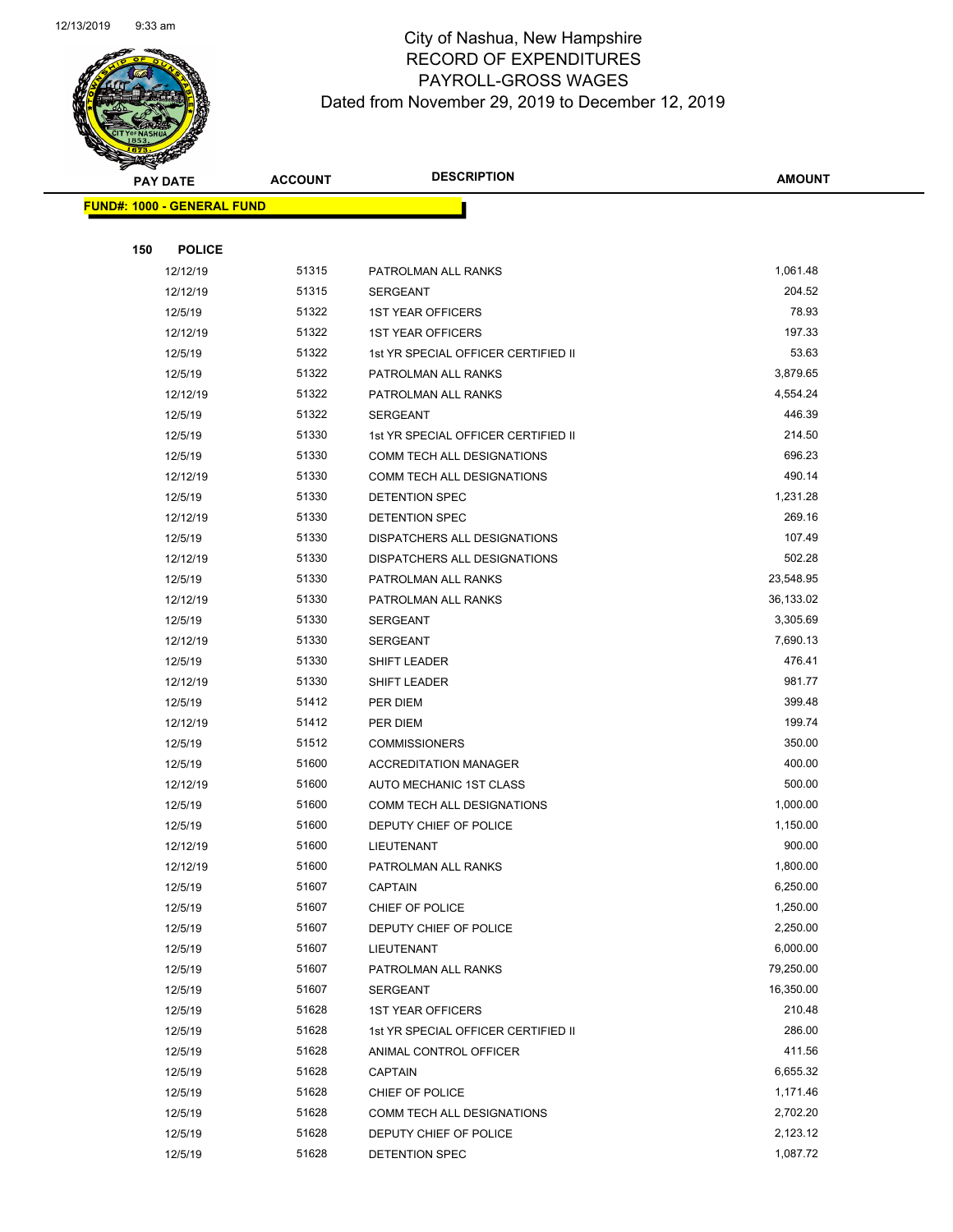

Page 45 of 97

|     | <b>PAY DATE</b>                   | <b>ACCOUNT</b> | <b>DESCRIPTION</b>              | <b>AMOUNT</b> |
|-----|-----------------------------------|----------------|---------------------------------|---------------|
|     | <b>FUND#: 1000 - GENERAL FUND</b> |                |                                 |               |
|     |                                   |                |                                 |               |
| 150 | <b>POLICE</b>                     |                |                                 |               |
|     | 12/5/19                           | 51628          | DISPATCHERS ALL DESIGNATIONS    | 938.84        |
|     | 12/5/19                           | 51628          | LIEUTENANT                      | 3,539.22      |
|     | 12/5/19                           | 51628          | PATROLMAN ALL RANKS             | 35,140.10     |
|     | 12/5/19                           | 51628          | <b>SERGEANT</b>                 | 8,652.24      |
|     | 12/5/19                           | 51628          | SHIFT LEADER                    | 874.00        |
|     | 12/12/19                          | 52800          | EDUCATIONAL ASSISTANCE          | 900.00        |
|     | 12/12/19                          | 52809          | <b>WELLNESS PROGRAM</b>         | 149.99        |
|     | 12/5/19                           | 61107          | <b>CLOTHING &amp; UNIFORMS</b>  | 477.66        |
|     | 12/12/19                          | 61107          | <b>CLOTHING &amp; UNIFORMS</b>  | 1,809.81      |
|     | <b>TOTAL 150 - POLICE</b>         |                |                                 | \$923,413.54  |
| 152 | <b>FIRE</b>                       |                |                                 |               |
|     | 12/5/19                           | 51100          | ADMINISTRATIVE ASSISTANT II     | 2,378.65      |
|     | 12/12/19                          | 51100          | ADMINISTRATIVE ASSISTANT II     | 2,378.65      |
|     | 12/5/19                           | 51100          | <b>ASST FIRE CHIEF</b>          | 2,525.92      |
|     | 12/12/19                          | 51100          | <b>ASST FIRE CHIEF</b>          | 2,525.92      |
|     | 12/5/19                           | 51100          | ASST SUPERINTENDENT FIRE FLEET  | 1,527.64      |
|     | 12/12/19                          | 51100          | ASST SUPERINTENDENT FIRE FLEET  | 1,527.64      |
|     | 12/5/19                           | 51100          | ASST SUPERINTENDENT PREVENTION  | 3,291.72      |
|     | 12/12/19                          | 51100          | ASST SUPERINTENDENT PREVENTION  | 3,291.72      |
|     | 12/5/19                           | 51100          | <b>CAPTAIN</b>                  | 11,623.21     |
|     | 12/12/19                          | 51100          | <b>CAPTAIN</b>                  | 11,623.21     |
|     | 12/5/19                           | 51100          | CAPTAIN FIRE TRAINING SAFETY    | 1,799.56      |
|     | 12/12/19                          | 51100          | CAPTAIN FIRE TRAINING SAFETY    | 1,799.56      |
|     | 12/5/19                           | 51100          | <b>DEPUTY FIRE CHIEF</b>        | 8,903.65      |
|     | 12/12/19                          | 51100          | DEPUTY FIRE CHIEF               | 8,903.65      |
|     | 12/5/19                           | 51100          | <b>EXEC ASST BUSINESS COORD</b> | 888.00        |
|     | 12/12/19                          | 51100          | <b>EXEC ASST BUSINESS COORD</b> | 888.00        |
|     | 12/5/19                           | 51100          | FIRE CHIEF                      | 2,762.72      |
|     | 12/12/19                          | 51100          | FIRE CHIEF                      | 2,762.72      |
|     | 12/5/19                           | 51100          | FIRE DISPATCH ALL RANKS         | 10,981.71     |
|     | 12/12/19                          | 51100          | FIRE DISPATCH ALL RANKS         | 10,553.45     |
|     | 12/5/19                           | 51100          | FIRE DISPATCHER CLERK TRAINER   | 1,191.71      |
|     | 12/12/19                          | 51100          | FIRE DISPATCHER CLERK TRAINER   | 1,331.92      |
|     | 12/5/19                           | 51100          | FIRE LIEUTENANT                 | 41,984.22     |
|     | 12/12/19                          | 51100          | FIRE LIEUTENANT                 | 42,078.10     |
|     | 12/5/19                           | 51100          | FIRE TRAINING OFFICER           | 1,645.88      |
|     | 12/12/19                          | 51100          | FIRE TRAINING OFFICER           | 1,645.88      |
|     | 12/5/19                           | 51100          | FIREFIGHTERS ALL RANKS          | 130,907.28    |
|     | 12/12/19                          | 51100          | FIREFIGHTERS ALL RANKS          | 131,882.93    |
|     | 12/5/19                           | 51100          | SUPERINTENDENT FIRE ALARM       | 1,835.72      |
|     | 12/12/19                          | 51100          | SUPERINTENDENT FIRE ALARM       | 1,835.72      |
|     | 12/5/19                           | 51100          | SUPERINTENDENT FIRE FLEET       | 1,799.56      |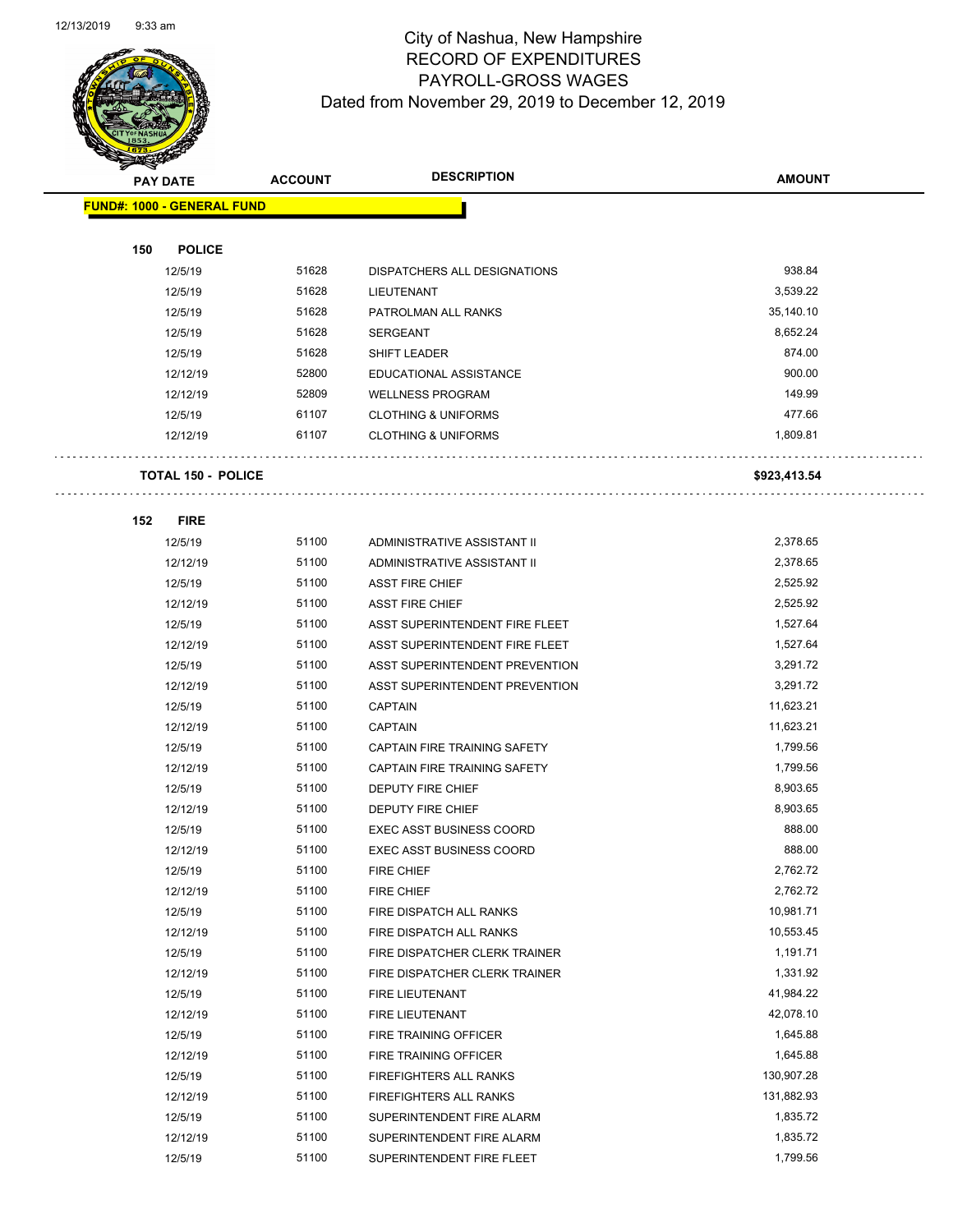

Page 46 of 97

|     | <b>PAY DATE</b>                   | <b>ACCOUNT</b> | <b>DESCRIPTION</b>             | <b>AMOUNT</b> |
|-----|-----------------------------------|----------------|--------------------------------|---------------|
|     | <b>FUND#: 1000 - GENERAL FUND</b> |                |                                |               |
|     |                                   |                |                                |               |
| 152 | <b>FIRE</b>                       |                |                                |               |
|     | 12/12/19                          | 51100          | SUPERINTENDENT FIRE FLEET      | 1,799.56      |
|     | 12/5/19                           | 51100          | SUPERINTENDENT FIRE PREVENTION | 1,817.56      |
|     | 12/12/19                          | 51100          | SUPERINTENDENT FIRE PREVENTION | 1,817.56      |
|     | 12/5/19                           | 51300          | ASST SUPERINTENDENT FIRE FLEET | 114.57        |
|     | 12/12/19                          | 51300          | ASST SUPERINTENDENT FIRE FLEET | 887.94        |
|     | 12/5/19                           | 51300          | ASST SUPERINTENDENT PREVENTION | 1,574.64      |
|     | 12/5/19                           | 51300          | <b>CAPTAIN</b>                 | 406.27        |
|     | 12/5/19                           | 51300          | DEPUTY FIRE CHIEF              | 897.64        |
|     | 12/12/19                          | 51300          | FIRE DISPATCH ALL RANKS        | 723.70        |
|     | 12/5/19                           | 51300          | FIRE LIEUTENANT                | 55.97         |
|     | 12/5/19                           | 51300          | <b>FIREFIGHTERS ALL RANKS</b>  | 1,772.65      |
|     | 12/12/19                          | 51300          | SUPERINTENDENT FIRE ALARM      | 143.37        |
|     | 12/12/19                          | 51300          | SUPERINTENDENT FIRE FLEET      | 1,024.91      |
|     | 12/5/19                           | 51300          | SUPERINTENDENT FIRE PREVENTION | 567.81        |
|     | 12/5/19                           | 51330          | <b>CAPTAIN</b>                 | 466.34        |
|     | 12/12/19                          | 51330          | <b>CAPTAIN</b>                 | 800.22        |
|     | 12/5/19                           | 51330          | DEPUTY FIRE CHIEF              | 409.30        |
|     | 12/12/19                          | 51330          | DEPUTY FIRE CHIEF              | 948.35        |
|     | 12/5/19                           | 51330          | FIRE DISPATCH ALL RANKS        | 3,197.35      |
|     | 12/12/19                          | 51330          | FIRE DISPATCH ALL RANKS        | 2,689.82      |
|     | 12/5/19                           | 51330          | FIRE DISPATCHER CLERK TRAINER  | 383.03        |
|     | 12/5/19                           | 51330          | FIRE LIEUTENANT                | 2,470.54      |
|     | 12/12/19                          | 51330          | FIRE LIEUTENANT                | 1,965.60      |
|     | 12/5/19                           | 51330          | FIREFIGHTERS ALL RANKS         | 6,295.77      |
|     | 12/12/19                          | 51330          | FIREFIGHTERS ALL RANKS         | 7,125.52      |
|     | 12/5/19                           | 51628          | ASST SUPERINTENDENT FIRE FLEET | 381.91        |
|     | 12/5/19                           | 51628          | ASST SUPERINTENDENT PREVENTION | 822.93        |
|     | 12/5/19                           | 51628          | <b>CAPTAIN</b>                 | 2,905.81      |
|     | 12/5/19                           | 51628          | CAPTAIN FIRE TRAINING SAFETY   | 449.89        |
|     | 12/5/19                           | 51628          | FIRE DISPATCH ALL RANKS        | 2,651.09      |
|     | 12/5/19                           | 51628          | FIRE DISPATCHER CLERK TRAINER  | 368.03        |
|     | 12/5/19                           | 51628          | FIRE LIEUTENANT                | 10,728.45     |
|     | 12/5/19                           | 51628          | FIRE TRAINING OFFICER          | 411.47        |
|     | 12/5/19                           | 51628          | FIREFIGHTERS ALL RANKS         | 34,048.73     |
|     | 12/5/19                           | 51628          | SUPERINTENDENT FIRE ALARM      | 458.93        |
|     | 12/5/19                           | 51628          | SUPERINTENDENT FIRE FLEET      | 449.89        |
|     | 12/5/19                           | 51628          | SUPERINTENDENT FIRE PREVENTION | 454.39        |
|     | 12/5/19                           | 51650          | <b>CAPTAIN</b>                 | 958.30        |
|     | 12/12/19                          | 51650          | <b>CAPTAIN</b>                 | 2,293.04      |
|     | 12/5/19                           | 51650          | DEPUTY FIRE CHIEF              | 1,224.54      |
|     | 12/12/19                          | 51650          | DEPUTY FIRE CHIEF              | 2,590.21      |
|     | 12/5/19                           | 51650          | FIRE LIEUTENANT                | 6,031.85      |
|     | 12/12/19                          | 51650          | FIRE LIEUTENANT                | 6,774.61      |
|     | 12/5/19                           | 51650          | FIREFIGHTERS ALL RANKS         | 16,280.22     |
|     |                                   |                |                                |               |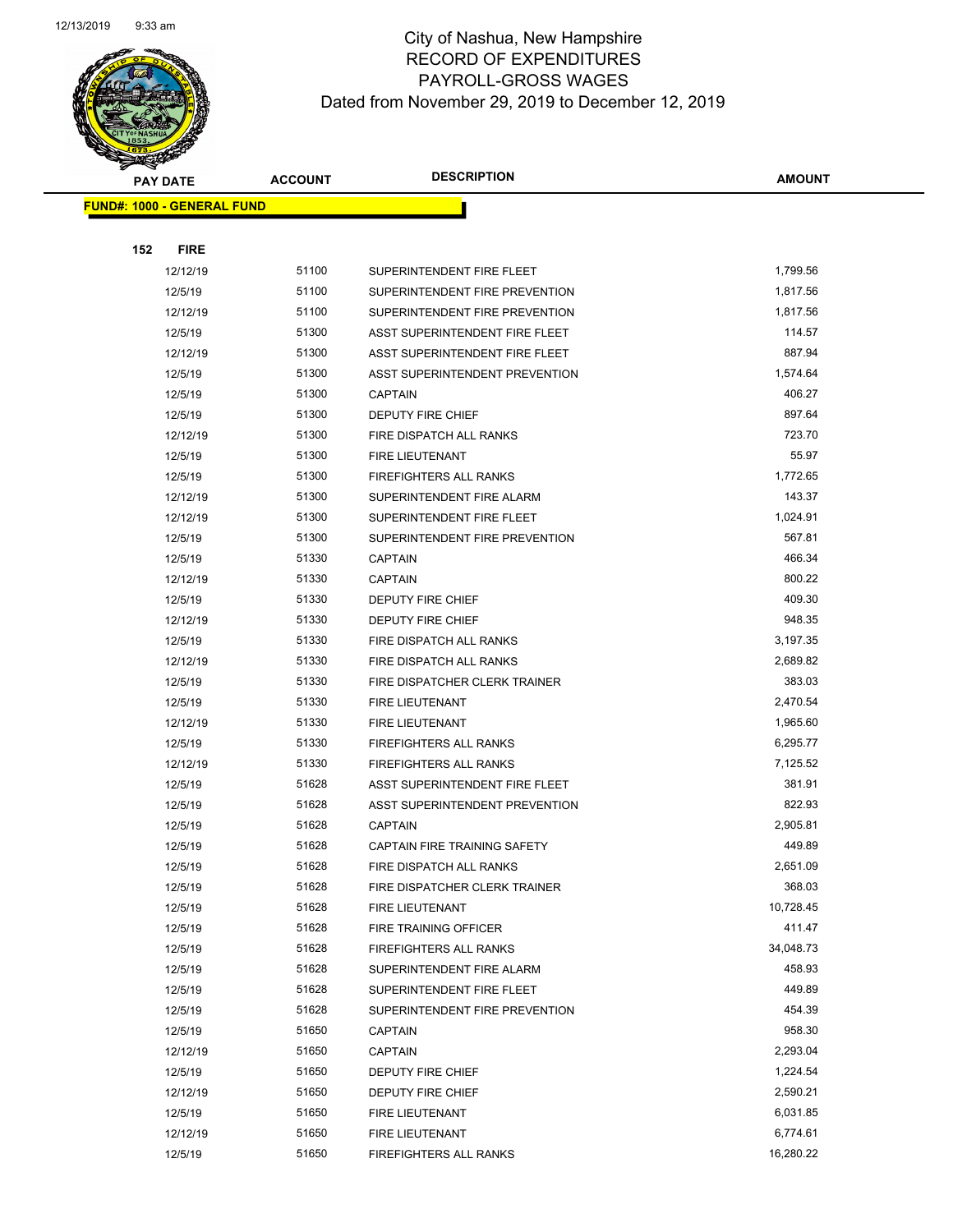

# City of Nashua, New Hampshire RECORD OF EXPENDITURES PAYROLL-GROSS WAGES Dated from November 29, 2019 to December 12, 2019

Page 47 of 97

| <b>PAY DATE</b>                   | <b>DESCRIPTION</b><br><b>ACCOUNT</b> |                                       | <b>AMOUNT</b> |  |
|-----------------------------------|--------------------------------------|---------------------------------------|---------------|--|
| <b>FUND#: 1000 - GENERAL FUND</b> |                                      |                                       |               |  |
|                                   |                                      |                                       |               |  |
| 152<br><b>FIRE</b><br>12/12/19    | 51650                                | <b>FIREFIGHTERS ALL RANKS</b>         | 23,314.88     |  |
| 12/5/19                           | 51700                                | <b>ASST SUPERINTENDENT PREVENTION</b> | 41.14         |  |
| 12/12/19                          | 51700                                | ASST SUPERINTENDENT PREVENTION        | 41.14         |  |
| 12/5/19                           | 51700                                | <b>CAPTAIN</b>                        | 296.89        |  |
| 12/12/19                          | 51700                                | <b>CAPTAIN</b>                        | 296.89        |  |
| 12/5/19                           | 51700                                | CAPTAIN FIRE TRAINING SAFETY          | 22.49         |  |
| 12/12/19                          | 51700                                | CAPTAIN FIRE TRAINING SAFETY          | 22.49         |  |
| 12/5/19                           | 51700                                | FIRE DISPATCH ALL RANKS               | 14.98         |  |
| 12/12/19                          | 51700                                | FIRE DISPATCH ALL RANKS               | 14.98         |  |
| 12/5/19                           | 51700                                | FIRE DISPATCHER CLERK TRAINER         | 17.53         |  |
| 12/12/19                          | 51700                                | FIRE DISPATCHER CLERK TRAINER         | 17.53         |  |
| 12/5/19                           | 51700                                | FIRE LIEUTENANT                       | 1,288.52      |  |
| 12/12/19                          | 51700                                | <b>FIRE LIEUTENANT</b>                | 1,288.52      |  |
| 12/5/19                           | 51700                                | FIRE TRAINING OFFICER                 | 20.57         |  |
| 12/12/19                          | 51700                                | <b>FIRE TRAINING OFFICER</b>          | 20.57         |  |
| 12/5/19                           | 51700                                | <b>FIREFIGHTERS ALL RANKS</b>         | 3,000.43      |  |
| 12/12/19                          | 51700                                | <b>FIREFIGHTERS ALL RANKS</b>         | 2,985.30      |  |
| 12/5/19                           | 51700                                | SUPERINTENDENT FIRE ALARM             | 22.95         |  |
| 12/12/19                          | 51700                                | SUPERINTENDENT FIRE ALARM             | 22.95         |  |
| 12/5/19                           | 51700                                | SUPERINTENDENT FIRE FLEET             | 22.49         |  |
| 12/12/19                          | 51700                                | SUPERINTENDENT FIRE FLEET             | 22.49         |  |
| 12/5/19                           | 51700                                | SUPERINTENDENT FIRE PREVENTION        | 22.72         |  |
| 12/12/19                          | 51700                                | SUPERINTENDENT FIRE PREVENTION        | 22.72         |  |
| <b>TOTAL 152 - FIRE</b>           |                                      |                                       | \$614,557.67  |  |

| <b>TOTAL 153 - BUILDING INSPECTION</b> |          |       |                                       | \$16,903.79 |
|----------------------------------------|----------|-------|---------------------------------------|-------------|
|                                        | 12/12/19 | 51100 | <b>PLANS EXAMINER</b>                 | 1.298.64    |
|                                        | 12/5/19  | 51100 | <b>PLANS EXAMINER</b>                 | 1,298.65    |
|                                        | 12/12/19 | 51100 | PERMIT TECHNICIAN I                   | 693.15      |
|                                        | 12/5/19  | 51100 | PERMIT TECHNICIAN I                   | 693.15      |
|                                        | 12/12/19 | 51100 | <b>BUILDING DEPARTMENT MANAGER</b>    | 1,677.35    |
|                                        | 12/5/19  | 51100 | <b>BUILDING DEPARTMENT MANAGER</b>    | 1,677.35    |
|                                        | 12/12/19 | 51100 | <b>BUILDING AND UTILITIES INSPCTR</b> | 3,713.45    |
|                                        | 12/5/19  | 51100 | <b>BUILDING AND UTILITIES INSPCTR</b> | 3,713.45    |
|                                        | 12/12/19 | 51100 | <b>BLD INSP ASST PLANS EXAMINER</b>   | 1.069.30    |
|                                        | 12/5/19  | 51100 | <b>BLD INSP ASST PLANS EXAMINER</b>   | 1,069.30    |

#### **155 CODE ENFORCEMENT**

| 12/5/19  | 51100 | <b>CODE ENFORCEMENT OFFICER II</b> | 2.822.40 |
|----------|-------|------------------------------------|----------|
| 12/12/19 | 51100 | CODE ENFORCEMENT OFFICER II        | 2.822.40 |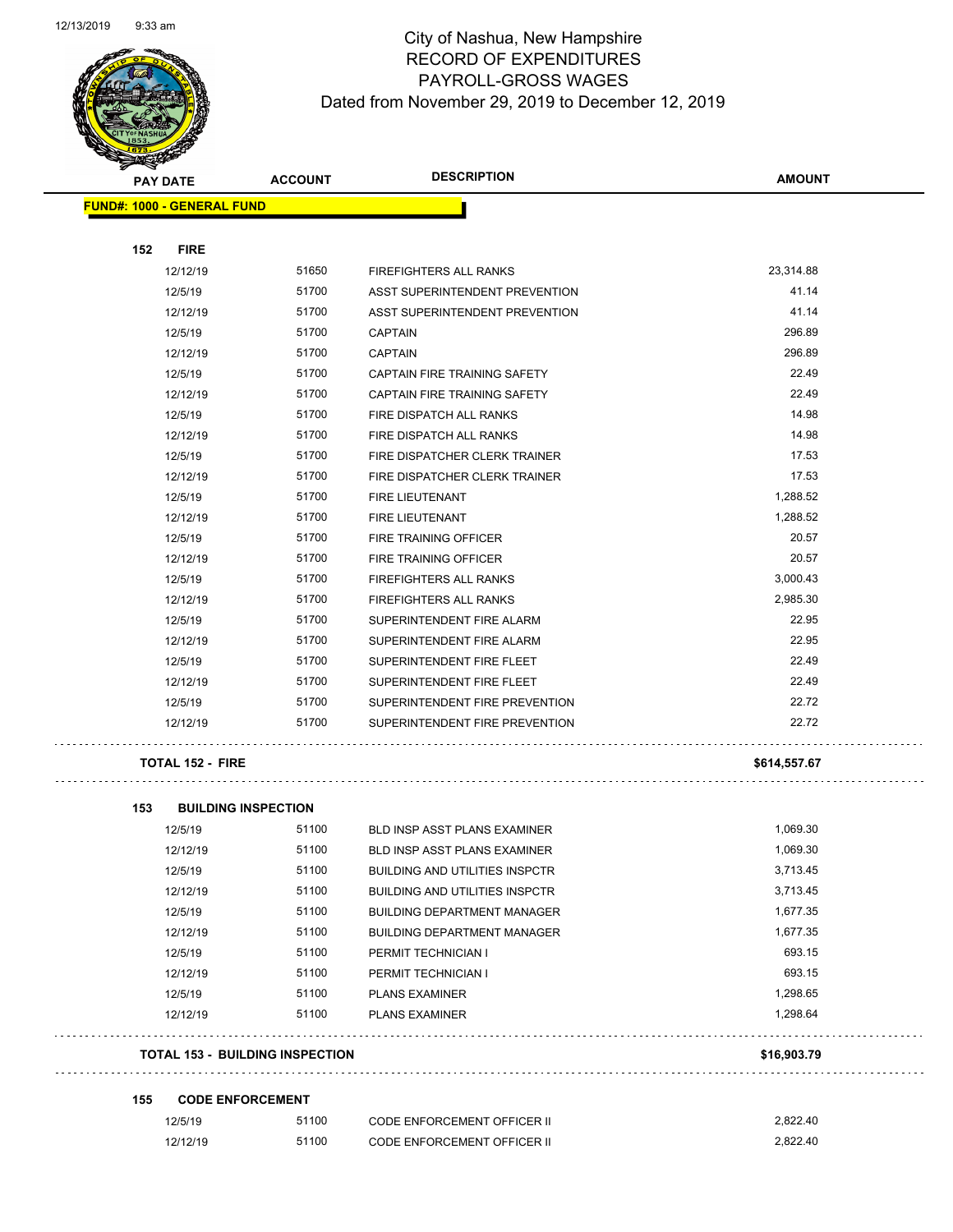Page 48 of 97

|     |                                            |                                      | <b>DESCRIPTION</b>                   |               |
|-----|--------------------------------------------|--------------------------------------|--------------------------------------|---------------|
|     | <b>PAY DATE</b>                            | <b>ACCOUNT</b>                       |                                      | <b>AMOUNT</b> |
|     | <b>FUND#: 1000 - GENERAL FUND</b>          |                                      |                                      |               |
| 155 | <b>CODE ENFORCEMENT</b>                    |                                      |                                      |               |
|     | 12/5/19                                    | 51100                                | MGR CODE ENFORCEMENT DEPT            | 1,607.74      |
|     | 12/12/19                                   | 51100                                | MGR CODE ENFORCEMENT DEPT            | 1,607.75      |
|     | 12/5/19                                    | 55118                                | TELEPHONE-CELLULAR                   | (70.71)       |
|     | 12/12/19                                   | 55118                                | TELEPHONE-CELLULAR                   | (70.71)       |
|     | <b>TOTAL 155 - CODE ENFORCEMENT</b>        |                                      |                                      | \$8,718.87    |
|     |                                            |                                      |                                      |               |
| 156 | 12/5/19                                    | <b>EMERGENCY MANAGEMENT</b><br>51100 | <b>EMERGENCY MANAGEMENT DIRECTOR</b> | 1,776.05      |
|     | 12/12/19                                   | 51100                                | <b>EMERGENCY MANAGEMENT DIRECTOR</b> | 1,776.05      |
|     | 12/5/19                                    | 51200                                | EMERGENCY MANAGEMENT COORDINAT       | 753.52        |
|     | 12/12/19                                   | 51200                                | EMERGENCY MANAGEMENT COORDINAT       | 759.10        |
|     |                                            |                                      |                                      |               |
|     | <b>TOTAL 156 - EMERGENCY MANAGEMENT</b>    |                                      |                                      | \$5,064.72    |
| 157 |                                            | <b>CITYWIDE COMMUNICATIONS</b>       |                                      |               |
|     | 12/5/19                                    | 51100                                | <b>COMM SYS ENGR TECH</b>            | 1,616.80      |
|     | 12/12/19                                   | 51100                                | <b>COMM SYS ENGR TECH</b>            | 1,616.80      |
|     | 12/5/19                                    | 51200                                | RADIO SYSTEMS MANAGER                | 1,371.96      |
|     | 12/12/19                                   | 51200                                | RADIO SYSTEMS MANAGER                | 1,371.96      |
|     | <b>TOTAL 157 - CITYWIDE COMMUNICATIONS</b> |                                      |                                      | \$5,977.52    |
| 160 | <b>PW-ADMIN &amp; ENGINEERING</b>          |                                      |                                      |               |
|     | 12/5/19                                    | 51100                                | ADMINISTRATIVE ASSISTANT II          | 786.85        |
|     | 12/12/19                                   | 51100                                | ADMINISTRATIVE ASSISTANT II          | 786.85        |
|     | 12/5/19                                    | 51100                                | ASSISTANT DIRECTOR OF PUBLIC WORKS   | 1,711.30      |
|     | 12/12/19                                   | 51100                                | ASSISTANT DIRECTOR OF PUBLIC WORKS   | 1,711.30      |
|     | 12/5/19                                    | 51100                                | CITY SURVEYOR                        | 1,257.20      |
|     | 12/12/19                                   | 51100                                | <b>CITY SURVEYOR</b>                 | 1,257.20      |
|     | 12/5/19                                    | 51100                                | DEPUTY CITY ENGINEER                 | 780.45        |
|     | 12/12/19                                   | 51100                                | DEPUTY CITY ENGINEER                 | 780.45        |
|     | 12/5/19                                    | 51100                                | DIRECTOR PUBLIC WORKS                | 1,933.90      |
|     |                                            |                                      |                                      |               |
|     | 12/12/19                                   | 51100                                | DIRECTOR PUBLIC WORKS                | 1,933.90      |
|     | 12/5/19                                    | 51100                                | DIVISION OPERATIONS MANAGER          | 1,546.45      |
|     | 12/12/19                                   | 51100                                | <b>DIVISION OPERATIONS MANAGER</b>   | 1,546.45      |
|     | 12/5/19                                    | 51100                                | DPW CONTRACT ADMINISTRATOR           | 372.85        |
|     | 12/12/19                                   | 51100                                | DPW CONTRACT ADMINISTRATOR           | 372.85        |
|     | 12/5/19                                    | 51100                                | <b>ENGINEERING INSPECTOR</b>         | 2,093.66      |
|     | 12/12/19                                   | 51100                                | <b>ENGINEERING INSPECTOR</b>         | 2,148.66      |
|     | 12/5/19                                    | 51100                                | <b>EXECUTIVE ASSISTANT</b>           | 810.85        |
|     | 12/12/19                                   | 51100                                | <b>EXECUTIVE ASSISTANT</b>           | 810.85        |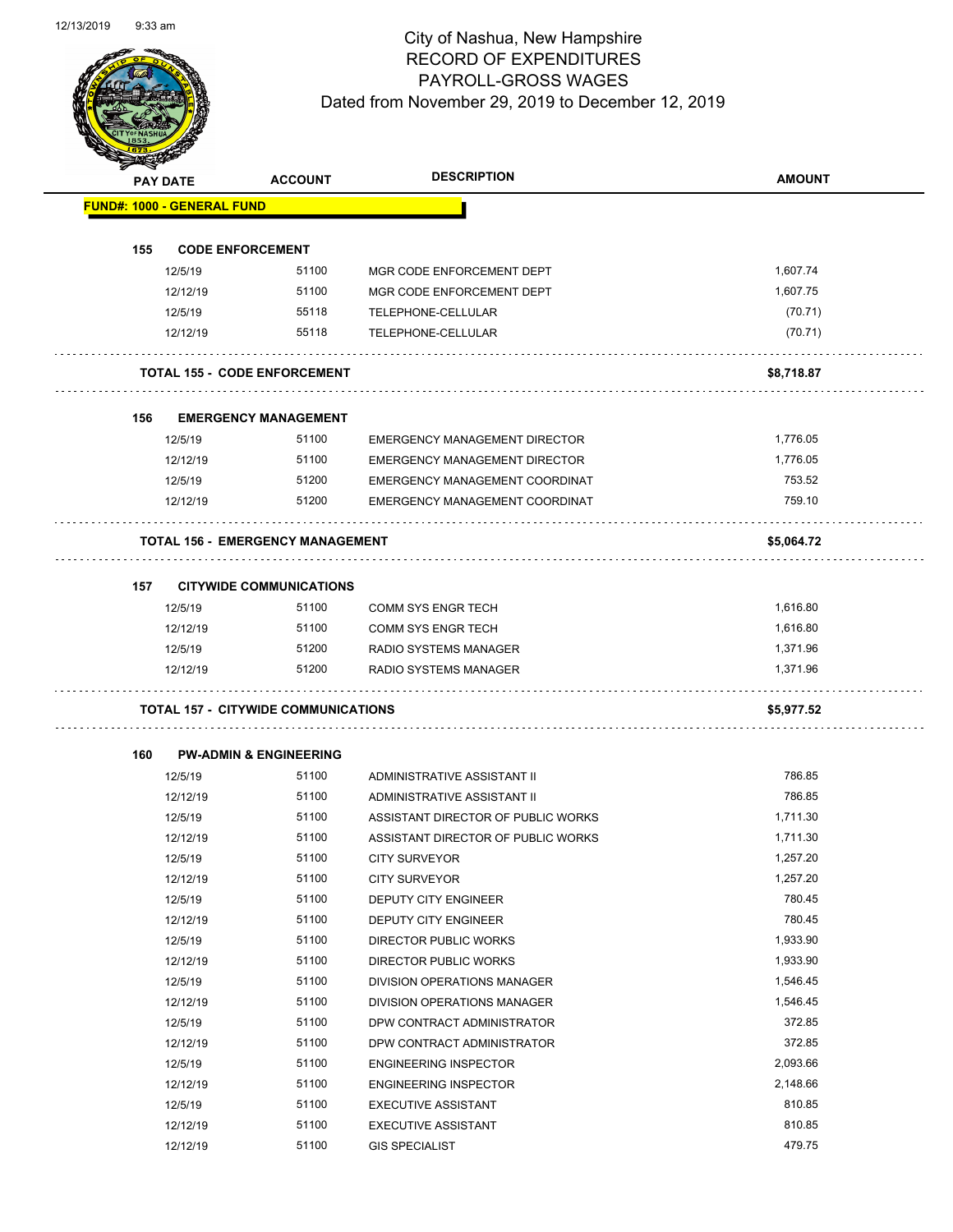

Page 49 of 97

| T<br>ॼ | <b>PAY DATE</b>                   | <b>ACCOUNT</b>                                | <b>DESCRIPTION</b>                                         | <b>AMOUNT</b> |
|--------|-----------------------------------|-----------------------------------------------|------------------------------------------------------------|---------------|
|        | <b>FUND#: 1000 - GENERAL FUND</b> |                                               |                                                            |               |
|        |                                   |                                               |                                                            |               |
| 160    |                                   | <b>PW-ADMIN &amp; ENGINEERING</b>             |                                                            |               |
|        | 12/5/19                           | 51100                                         | PUBLIC RELATIONS ADMINISTRATOR                             | 752.95        |
|        | 12/12/19                          | 51100                                         | PUBLIC RELATIONS ADMINISTRATOR                             | 752.95        |
|        | 12/5/19                           | 51100                                         | SENIOR STAFF ENGINEER                                      | 1,796.01      |
|        | 12/12/19                          | 51100                                         | <b>SENIOR STAFF ENGINEER</b>                               | 1,796.00      |
|        | 12/5/19                           | 51100                                         | SENIOR TRAFFIC ENGINEER                                    | 1,776.05      |
|        | 12/12/19                          | 51100                                         | SENIOR TRAFFIC ENGINEER                                    | 1,776.04      |
|        | 12/5/19                           | 51100                                         | <b>STAFF ENGINEER</b>                                      | 1,124.60      |
|        | 12/12/19                          | 51100                                         | <b>STAFF ENGINEER</b>                                      | 1,124.60      |
|        | 12/5/19                           | 51100                                         | STREET CONSTRUCTION ENGINEER                               | 1,480.05      |
|        | 12/12/19                          | 51100                                         | STREET CONSTRUCTION ENGINEER                               | 1,480.05      |
|        | 12/12/19                          | 51300                                         | DIVISION OPERATIONS MANAGER                                | 188.47        |
|        | 12/5/19                           | 51300                                         | <b>ENGINEERING INSPECTOR</b>                               | 77.74         |
|        |                                   |                                               |                                                            |               |
|        |                                   | <b>TOTAL 160 - PW-ADMIN &amp; ENGINEERING</b> |                                                            | \$37,247.28   |
|        |                                   |                                               |                                                            |               |
| 161    | <b>STREETS</b>                    | 51100                                         |                                                            | 822.89        |
|        | 12/5/19                           | 51100                                         | ADMINISTRATIVE ASSISTANT II<br>ADMINISTRATIVE ASSISTANT II | 822.90        |
|        | 12/12/19<br>12/5/19               | 51100                                         | AUTO MECH 1ST CLASS NIGHTS                                 | 4,353.60      |
|        | 12/12/19                          | 51100                                         | AUTO MECH 1ST CLASS NIGHTS                                 | 4,353.60      |
|        | 12/5/19                           | 51100                                         | AUTO MECH 2ND CLASS                                        | 2,807.58      |
|        | 12/12/19                          | 51100                                         | AUTO MECH 2ND CLASS                                        | 2,970.17      |
|        | 12/5/19                           | 51100                                         | AUTO MECHANIC 1ST CLASS                                    | 3,229.21      |
|        | 12/12/19                          | 51100                                         | AUTO MECHANIC 1ST CLASS                                    | 3,229.20      |
|        | 12/5/19                           | 51100                                         | EQUIP OPR STREET REPAIR                                    | 7,854.80      |
|        | 12/12/19                          | 51100                                         | EQUIP OPR STREET REPAIR                                    | 7,854.80      |
|        | 12/5/19                           | 51100                                         | FLEET MAINTENANCE FOREMAN                                  | 1,324.60      |
|        | 12/12/19                          | 51100                                         | FLEET MAINTENANCE FOREMAN                                  | 1,324.60      |
|        | 12/5/19                           | 51100                                         | FLEET MANAGER STREET DEPT                                  | 1,207.70      |
|        | 12/12/19                          | 51100                                         | FLEET MANAGER STREET DEPT                                  | 1,207.70      |
|        | 12/5/19                           | 51100                                         | FOREMAN LABOR STREET                                       | 2,649.20      |
|        | 12/12/19                          | 51100                                         | FOREMAN LABOR STREET                                       | 2,649.20      |
|        | 12/5/19                           | 51100                                         | <b>MASON PIPELAYER</b>                                     | 2,822.40      |
|        | 12/12/19                          | 51100                                         | <b>MASON PIPELAYER</b>                                     | 2,822.40      |
|        | 12/5/19                           | 51100                                         | OPERATIONS SUPERVISOR                                      | 1,116.35      |
|        | 12/12/19                          | 51100                                         | OPERATIONS SUPERVISOR                                      | 1,116.32      |
|        | 12/5/19                           | 51100                                         | <b>SIGN MAINTENANCE</b>                                    | 2,797.20      |
|        | 12/12/19                          | 51100                                         | <b>SIGN MAINTENANCE</b>                                    | 2,797.20      |
|        | 12/5/19                           | 51100                                         | STOREKEEPER PWD                                            | 1,087.28      |
|        | 12/12/19                          | 51100                                         | STOREKEEPER PWD                                            | 1,027.95      |
|        | 12/5/19                           | 51100                                         | <b>STREET FOREMAN</b>                                      | 2,649.20      |
|        | 12/12/19                          | 51100                                         | <b>STREET FOREMAN</b>                                      | 2,649.20      |
|        | 12/5/19                           | 51100                                         | SUPERINTENDENT OF STREETS                                  | 1,973.35      |
|        | 12/12/19                          | 51100                                         | SUPERINTENDENT OF STREETS                                  | 1,973.35      |
|        |                                   |                                               |                                                            |               |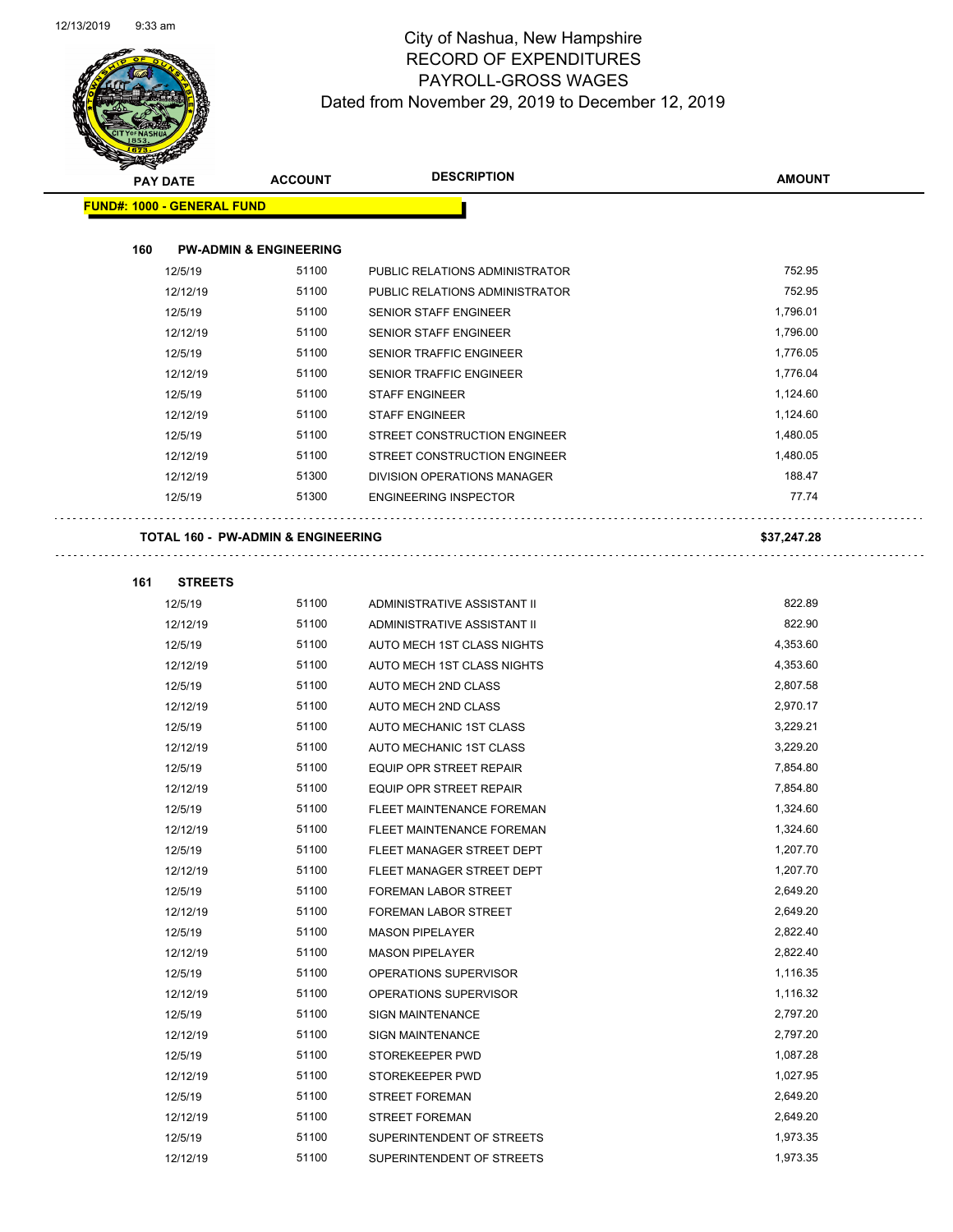

Page 50 of 97

|     | <b>PAY DATE</b>                   | <b>ACCOUNT</b> | <b>DESCRIPTION</b>               | <b>AMOUNT</b> |
|-----|-----------------------------------|----------------|----------------------------------|---------------|
|     | <b>FUND#: 1000 - GENERAL FUND</b> |                |                                  |               |
|     |                                   |                |                                  |               |
| 161 | <b>STREETS</b>                    |                |                                  |               |
|     | 12/5/19                           | 51100          | <b>TRAFFIC FOREMAN</b>           | 1,351.10      |
|     | 12/12/19                          | 51100          | <b>TRAFFIC FOREMAN</b>           | 1,351.10      |
|     | 12/5/19                           | 51100          | TRAFFIC TECHNICIAN I             | 2,231.20      |
|     | 12/12/19                          | 51100          | TRAFFIC TECHNICIAN I             | 2,231.20      |
|     | 12/5/19                           | 51100          | TRUCK DRIVER STREET REPAIR       | 12,672.30     |
|     | 12/12/19                          | 51100          | TRUCK DRIVER STREET REPAIR       | 12,667.28     |
|     | 12/5/19                           | 51100          | <b>WELDER FIRST CLASS</b>        | 1,060.80      |
|     | 12/12/19                          | 51100          | <b>WELDER FIRST CLASS</b>        | 1,060.80      |
|     | 12/5/19                           | 51300          | AUTO MECH 1ST CLASS NIGHTS       | 155.15        |
|     | 12/12/19                          | 51300          | AUTO MECH 1ST CLASS NIGHTS       | 3,531.02      |
|     | 12/5/19                           | 51300          | AUTO MECH 2ND CLASS              | 669.50        |
|     | 12/12/19                          | 51300          | AUTO MECH 2ND CLASS              | 5,761.88      |
|     | 12/5/19                           | 51300          | AUTO MECHANIC 1ST CLASS          | 668.59        |
|     | 12/12/19                          | 51300          | AUTO MECHANIC 1ST CLASS          | 2,712.16      |
|     | 12/5/19                           | 51300          | AUTOMATED TRASH COLLECTION OPR   | 674.21        |
|     | 12/12/19                          | 51300          | AUTOMATED TRASH COLLECTION OPR   | 7,122.88      |
|     | 12/12/19                          | 51300          | <b>CITY SURVEYOR</b>             | 589.30        |
|     | 12/5/19                           | 51300          | <b>COLLECTION EQUIP OPR</b>      | 742.89        |
|     | 12/12/19                          | 51300          | <b>COLLECTION EQUIP OPR</b>      | 8,849.13      |
|     | 12/5/19                           | 51300          | COLLECTION EQUIP OPR LANDFILL    | 333.99        |
|     | 12/12/19                          | 51300          | COLLECTION EQUIP OPR LANDFILL    | 2,196.18      |
|     | 12/5/19                           | 51300          | DIVISION OPERATIONS MANAGER      | 202.97        |
|     | 12/12/19                          | 51300          | DIVISION OPERATIONS MANAGER      | 1,536.77      |
|     | 12/12/19                          | 51300          | <b>ENGINEERING INSPECTOR</b>     | 757.50        |
|     | 12/5/19                           | 51300          | <b>EQUIP OPR STREET REPAIR</b>   | 1,313.24      |
|     | 12/12/19                          | 51300          | <b>EQUIP OPR STREET REPAIR</b>   | 13,625.44     |
|     | 12/5/19                           | 51300          | EQUIPMENT OPERATOR, PARKS        | 169.23        |
|     | 12/12/19                          | 51300          | EQUIPMENT OPERATOR, PARKS        | 1,598.22      |
|     | 12/5/19                           | 51300          | EQUIPMENT OPR LANDFILL           | 169.97        |
|     | 12/12/19                          | 51300          | <b>EQUIPMENT OPR LANDFILL</b>    | 9,385.38      |
|     | 12/5/19                           | 51300          | FLEET MAINTENANCE FOREMAN        | 360.12        |
|     | 12/12/19                          | 51300          | FLEET MAINTENANCE FOREMAN        | 1,875.13      |
|     | 12/5/19                           | 51300          | FOREMAN LABOR PARK               | 347.70        |
|     | 12/12/19                          | 51300          | FOREMAN LABOR PARK               | 3,961.34      |
|     | 12/5/19                           | 51300          | FOREMAN LABOR STREET             | 1,440.48      |
|     | 12/12/19                          | 51300          | FOREMAN LABOR STREET             | 5,600.56      |
|     | 12/5/19                           | 51300          | <b>GROUNDSKEEPER MAINTENANCE</b> | 699.04        |
|     | 12/12/19                          | 51300          | <b>GROUNDSKEEPER MAINTENANCE</b> | 17,451.16     |
|     | 12/12/19                          | 51300          | GROUNDSMAN I                     | 7,006.10      |
|     | 12/5/19                           | 51300          | <b>LEAD GROUNDSMAN</b>           | 340.21        |
|     | 12/12/19                          | 51300          | <b>LEAD GROUNDSMAN</b>           | 1,651.15      |
|     | 12/12/19                          | 51300          | LICENSED SCALE OPERATOR          | 1,000.23      |
|     | 12/5/19                           | 51300          | <b>MASON PIPELAYER</b>           | 661.12        |
|     | 12/12/19                          | 51300          | <b>MASON PIPELAYER</b>           | 4,980.71      |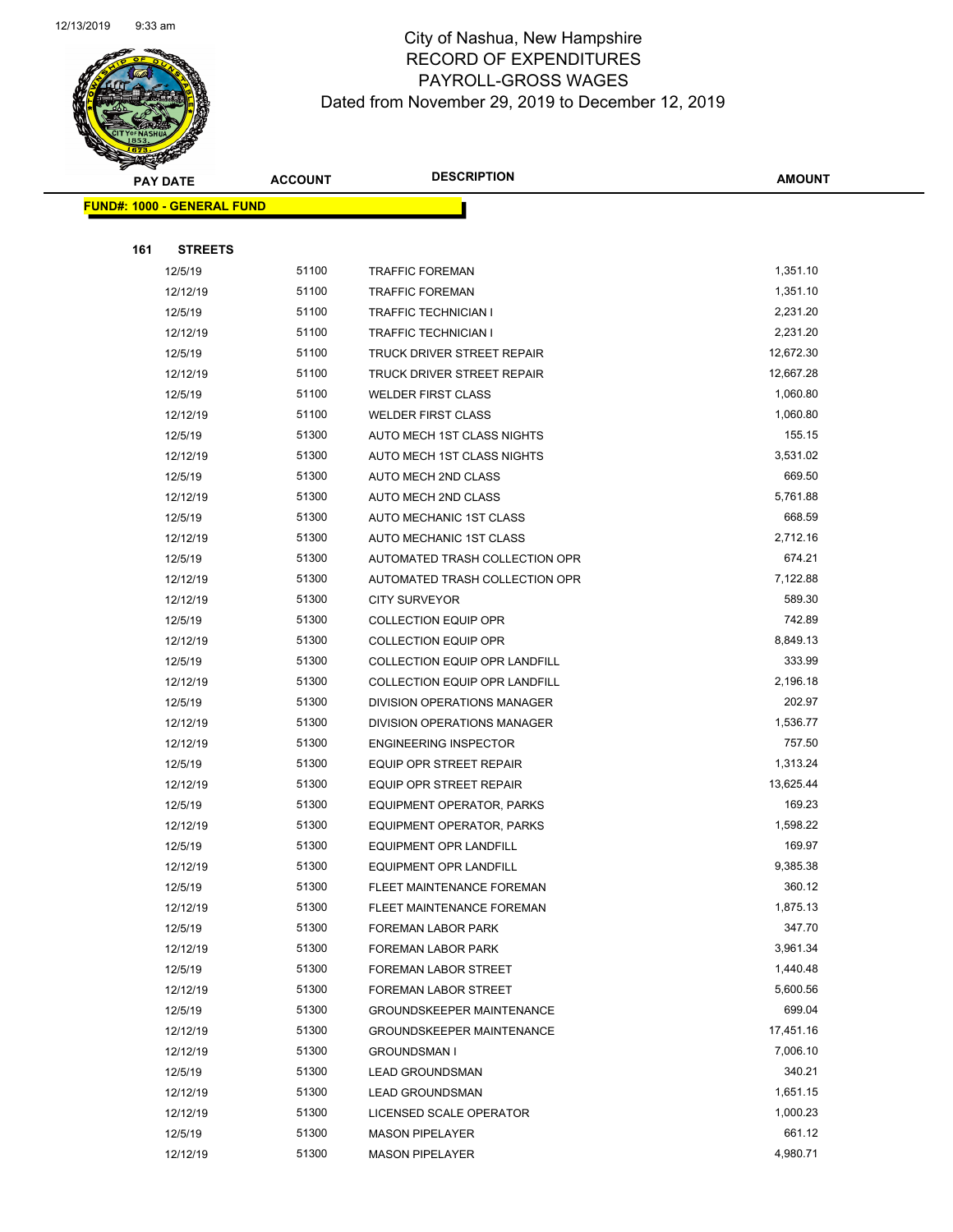

Page 51 of 97

| <b>STARBAND</b>                   |                                       |                              |               |
|-----------------------------------|---------------------------------------|------------------------------|---------------|
| <b>PAY DATE</b>                   | <b>ACCOUNT</b>                        | <b>DESCRIPTION</b>           | <b>AMOUNT</b> |
| <b>FUND#: 1000 - GENERAL FUND</b> |                                       |                              |               |
|                                   |                                       |                              |               |
| 161                               | <b>STREETS</b>                        |                              |               |
| 12/12/19                          | 51300                                 | OPERATIONS SUPERVISOR        | 1,821.02      |
| 12/12/19                          | 51300                                 | PATROLMAN ALL RANKS          | 1,337.80      |
| 12/12/19                          | 51300                                 | <b>SERGEANT</b>              | 1,395.96      |
| 12/5/19                           | 51300                                 | <b>SIGN MAINTENANCE</b>      | 1,129.43      |
| 12/12/19                          | 51300                                 | <b>SIGN MAINTENANCE</b>      | 4,743.23      |
| 12/5/19                           | 51300                                 | SOLID WASTE FOREMAN          | 695.40        |
| 12/12/19                          | 51300                                 | <b>SOLID WASTE FOREMAN</b>   | 3,799.91      |
| 12/5/19                           | 51300                                 | STELLOS STADIUM ATTENDANT    | 168.55        |
| 12/12/19                          | 51300                                 | STELLOS STADIUM ATTENDANT    | 2,338.55      |
| 12/5/19                           | 51300                                 | STOREKEEPER PWD              | 62.09         |
| 12/12/19                          | 51300                                 | STOREKEEPER PWD              | 1,146.81      |
| 12/5/19                           | 51300                                 | <b>STREET FOREMAN</b>        | 695.40        |
| 12/12/19                          | 51300                                 | STREET FOREMAN               | 3,377.70      |
| 12/12/19                          | 51300                                 | <b>TRAFFIC FOREMAN</b>       | 823.31        |
| 12/5/19                           | 51300                                 | <b>TRAFFIC TECHNICIAN I</b>  | 296.33        |
| 12/12/19                          | 51300                                 | <b>TRAFFIC TECHNICIAN I</b>  | 2,158.56      |
| 12/5/19                           | 51300                                 | TRUCK DRIVER STREET REPAIR   | 4,397.52      |
| 12/12/19                          | 51300                                 | TRUCK DRIVER STREET REPAIR   | 20,190.32     |
| 12/12/19                          | 51300                                 | <b>WASTEWATER ASSISTANT</b>  | 915.93        |
| 12/12/19                          | 51300                                 | <b>WASTEWATER FOREMAN</b>    | 1,452.91      |
| 12/5/19                           | 51300                                 | <b>WELDER FIRST CLASS</b>    | 558.95        |
| 12/12/19                          | 51300                                 | <b>WELDER FIRST CLASS</b>    | 1,910.57      |
| 12/12/19                          | 51600                                 | AUTO MECH 2ND CLASS          | 1,200.00      |
| 12/12/19                          | 51600                                 | <b>MASON PIPELAYER</b>       | 1,200.00      |
| 12/12/19                          | 51600                                 | <b>SIGN MAINTENANCE</b>      | 600.00        |
|                                   | <b>TOTAL 161 - STREETS</b>            |                              | \$276,676.63  |
| 166                               | <b>PARKING OPERATIONS</b>             |                              |               |
| 12/5/19                           | 51100                                 | PARKING MAINTENANCE          | 1,333.09      |
| 12/12/19                          | 51100                                 | PARKING MAINTENANCE          | 1,333.09      |
| 12/5/19                           | 51100                                 | PARKING MANAGER              | 947.55        |
| 12/12/19                          | 51100                                 | PARKING MANAGER              | 947.55        |
| 12/5/19                           | 51300                                 | PARKING MAINTENANCE          | 75.11         |
| 12/12/19                          | 51300                                 | PARKING MAINTENANCE          | 1,050.18      |
|                                   | <b>TOTAL 166 - PARKING OPERATIONS</b> |                              | \$5,686.57    |
| 171                               | <b>COMMUNITY SERVICES</b>             |                              |               |
| 12/5/19                           | 51100                                 | DIRECTOR HEALTH AND COMM SVS | 2,030.44      |
| 12/12/19                          | 51100                                 | DIRECTOR HEALTH AND COMM SVS | 2,030.45      |
| 12/5/19                           | 51100                                 | EPIDEMIOLOGIST               | 1,084.10      |
| 12/12/19                          | 51100                                 | <b>EPIDEMIOLOGIST</b>        | 1,084.10      |
|                                   |                                       |                              |               |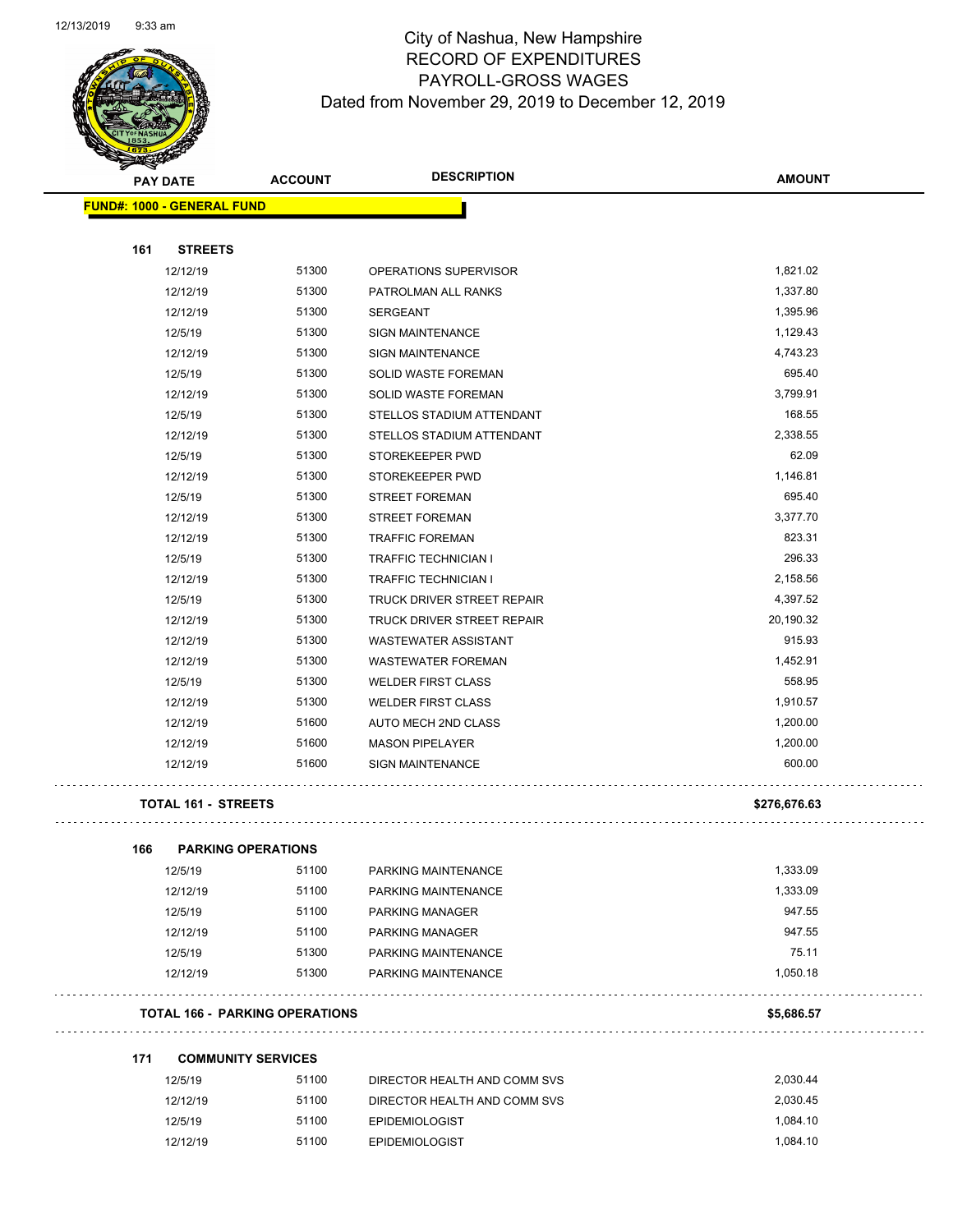

Page 52 of 97

| <b>PAY DATE</b>                   |                         | <b>ACCOUNT</b>                          | <b>DESCRIPTION</b>               | <b>AMOUNT</b> |
|-----------------------------------|-------------------------|-----------------------------------------|----------------------------------|---------------|
| <b>FUND#: 1000 - GENERAL FUND</b> |                         |                                         |                                  |               |
|                                   |                         | <b>TOTAL 171 - COMMUNITY SERVICES</b>   |                                  | \$6,229.09    |
| 172                               | <b>COMMUNITY HEALTH</b> |                                         |                                  |               |
|                                   | 12/5/19                 | 51100                                   | ADMINISTRATIVE ASSISTANT II      | 842.71        |
|                                   | 12/12/19                | 51100                                   | ADMINISTRATIVE ASSISTANT II      | 842.72        |
|                                   | 12/5/19                 | 51100                                   | BILINGUAL OUTREACH WORKER        | 924.60        |
|                                   | 12/12/19                | 51100                                   | <b>BILINGUAL OUTREACH WORKER</b> | 924.59        |
|                                   | 12/5/19                 | 51100                                   | CHIEF PUBLIC HEALTH NURSE        | 1,612.80      |
|                                   | 12/12/19                | 51100                                   | CHIEF PUBLIC HEALTH NURSE        | 1,612.80      |
|                                   | 12/5/19                 | 51100                                   | PUB HEALTH NURSE                 | 3,654.10      |
|                                   | 12/12/19                | 51100                                   | PUB HEALTH NURSE                 | 3,654.10      |
|                                   | 12/12/19                | 51300                                   | <b>BILINGUAL OUTREACH WORKER</b> | 26.01         |
|                                   | 12/12/19                | 51412                                   | NURSE PER DIEM (PRACTIONER)      | 92.25         |
|                                   | 12/12/19                | 51412                                   | PUB HEALTH NURSE                 | 149.10        |
|                                   |                         | <b>TOTAL 172 - COMMUNITY HEALTH</b>     |                                  | \$14,335.78   |
| 173                               |                         | <b>ENVIRONMENTAL HEALTH</b>             |                                  |               |
|                                   | 12/5/19                 | 51100                                   | DEP HEALTH OFFICER/LAB DIRECTOR  | 1,239.00      |
|                                   | 12/12/19                | 51100                                   | DEP HEALTH OFFICER/LAB DIRECTOR  | 1,239.00      |
|                                   | 12/5/19                 | 51100                                   | ENVIRONMENTAL HEALTH SPEC        | 2,735.56      |
|                                   | 12/12/19                | 51100                                   | ENVIRONMENTAL HEALTH SPEC        | 2,735.58      |
|                                   | 12/5/19                 | 51100                                   | ENVIRONMENTAL TECH OFFICE MGR    | 1,085.35      |
|                                   | 12/12/19                | 51100                                   | ENVIRONMENTAL TECH OFFICE MGR    | 1,085.35      |
|                                   | 12/5/19                 | 51100                                   | MANAGER ENVIRONMENTAL HEALTH     | 1,677.35      |
|                                   | 12/12/19                | 51100                                   | MANAGER ENVIRONMENTAL HEALTH     | 1,677.35      |
|                                   | 12/5/19                 | 51300                                   | ENVIRONMENTAL HEALTH SPEC        | 110.92        |
|                                   | 12/12/19                | 51300                                   | ENVIRONMENTAL HEALTH SPEC        | 77.90         |
|                                   |                         | <b>TOTAL 173 - ENVIRONMENTAL HEALTH</b> |                                  | \$13,663.36   |
| 174                               |                         | <b>WELFARE ADMINISTRATION</b>           |                                  |               |
|                                   | 12/5/19                 | 51100                                   | CASE TECHNICIAN WELFARE          | 1,776.40      |
|                                   | 12/12/19                | 51100                                   | CASE TECHNICIAN WELFARE          | 1,776.40      |
|                                   | 12/5/19                 | 51100                                   | <b>INTAKE WORKER</b>             | 849.40        |
|                                   | 12/12/19                | 51100                                   | <b>INTAKE WORKER</b>             | 849.40        |
|                                   | 12/5/19                 | 51100                                   | SENIOR CASE TECHNICIAN           | 1,011.95      |
|                                   | 12/12/19                | 51100                                   | SENIOR CASE TECHNICIAN           | 1,011.95      |
|                                   | 12/5/19                 | 51100                                   | <b>WELFARE OFFICER</b>           | 1,776.05      |
|                                   | 12/12/19                | 51100                                   | <b>WELFARE OFFICER</b>           | 1,776.05      |
|                                   |                         |                                         |                                  |               |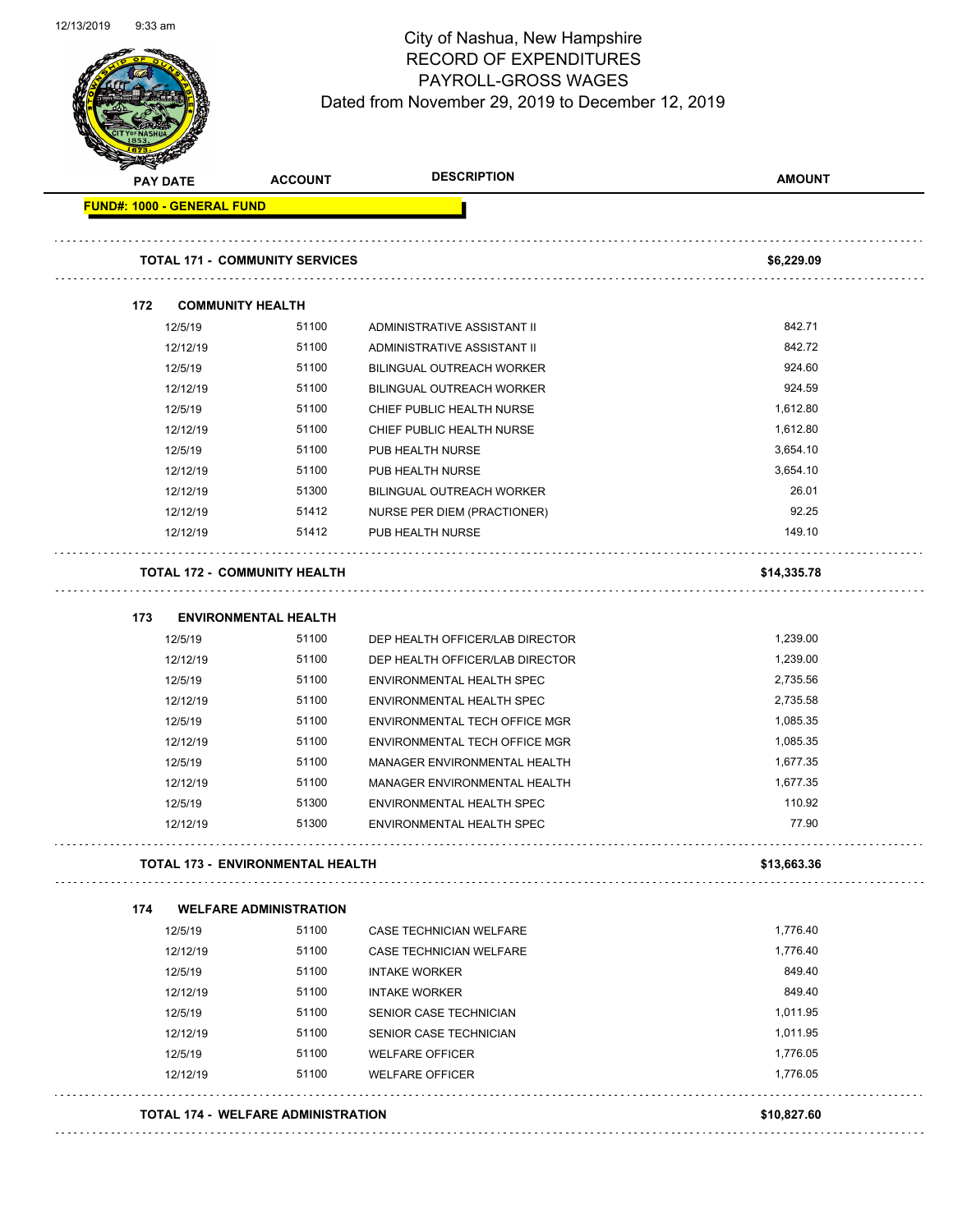

| <b>Arthur Strategy</b> | <b>PAY DATE</b>                   | <b>ACCOUNT</b>                | <b>DESCRIPTION</b>                | <b>AMOUNT</b> |
|------------------------|-----------------------------------|-------------------------------|-----------------------------------|---------------|
|                        | <b>FUND#: 1000 - GENERAL FUND</b> |                               |                                   |               |
|                        |                                   |                               |                                   |               |
| 177                    |                                   | <b>PARKS &amp; RECREATION</b> |                                   |               |
|                        | 12/5/19                           | 51100                         | ADMINISTRATIVE ASSISTANT II       | 860.15        |
|                        | 12/12/19                          | 51100                         | ADMINISTRATIVE ASSISTANT II       | 860.15        |
|                        | 12/5/19                           | 51100                         | EQUIPMENT OPERATOR, PARKS         | 979.60        |
|                        | 12/12/19                          | 51100                         | EQUIPMENT OPERATOR, PARKS         | 979.60        |
|                        | 12/5/19                           | 51100                         | FOREMAN LABOR PARK                | 3,973.79      |
|                        | 12/12/19                          | 51100                         | FOREMAN LABOR PARK                | 3,973.79      |
|                        | 12/5/19                           | 51100                         | <b>GROUNDSKEEPER MAINTENANCE</b>  | 7,114.80      |
|                        | 12/12/19                          | 51100                         | <b>GROUNDSKEEPER MAINTENANCE</b>  | 7,220.74      |
|                        | 12/5/19                           | 51100                         | <b>GROUNDSMAN I</b>               | 5,880.00      |
|                        | 12/12/19                          | 51100                         | <b>GROUNDSMAN I</b>               | 5,880.00      |
|                        | 12/5/19                           | 51100                         | <b>LEAD GROUNDSMAN</b>            | 1,981.60      |
|                        | 12/12/19                          | 51100                         | <b>LEAD GROUNDSMAN</b>            | 1,981.60      |
|                        | 12/5/19                           | 51100                         | PROGRAM COORDINATOR               | 390.90        |
|                        | 12/12/19                          | 51100                         | PROGRAM COORDINATOR               | 390.90        |
|                        | 12/5/19                           | 51100                         | RECREATION PROGRAM MANAGER        | 1,092.80      |
|                        | 12/12/19                          | 51100                         | <b>RECREATION PROGRAM MANAGER</b> | 1,092.80      |
|                        | 12/5/19                           | 51100                         | STELLOS STADIUM ATTENDANT         | 979.60        |
|                        | 12/12/19                          | 51100                         | STELLOS STADIUM ATTENDANT         | 979.60        |
|                        | 12/5/19                           | 51100                         | SUPERINTENDENT OF PARKS RECR      | 1,973.36      |
|                        | 12/12/19                          | 51100                         | SUPERINTENDENT OF PARKS RECR      | 1,973.35      |
|                        | 12/5/19                           | 51300                         | ELECTRICAL DIAGNOSTIC TECH I      | 285.43        |
|                        | 12/5/19                           | 51300                         | EQUIPMENT OPERATOR, PARKS         | 112.82        |
|                        | 12/5/19                           | 51300                         | FOREMAN LABOR PARK                | 1,949.64      |
|                        | 12/12/19                          | 51300                         | FOREMAN LABOR PARK                | 496.73        |
|                        | 12/5/19                           | 51300                         | <b>GROUNDSKEEPER MAINTENANCE</b>  | 2,298.20      |
|                        | 12/12/19                          | 51300                         | GROUNDSKEEPER MAINTENANCE         | 689.33        |
|                        | 12/5/19                           | 51300                         | <b>GROUNDSMAN I</b>               | 611.46        |
|                        | 12/12/19                          | 51300                         | <b>GROUNDSMAN I</b>               | (762.84)      |
|                        | 12/5/19                           | 51300                         | <b>LEAD GROUNDSMAN</b>            | 320.67        |
|                        | 12/12/19                          | 51300                         | <b>LEAD GROUNDSMAN</b>            | 9.43          |
|                        | 12/12/19                          | 51300                         | PROGRAM COORDINATOR               | 278.53        |
|                        | 12/5/19                           | 51300                         | STELLOS STADIUM ATTENDANT         | 518.61        |
|                        | 12/12/19                          | 51420                         | <b>CROSSING GUARD WPO</b>         | 150.00        |
|                        | 12/5/19                           | 51420                         | <b>GAME OFFICIALS</b>             | 1,314.00      |
|                        | 12/12/19                          | 51420                         | <b>GAME OFFICIALS</b>             | 1,989.00      |
|                        | 12/5/19                           | 51420                         | SENIOR TRAFFIC ENGINEER           | 66.00         |
|                        | 12/12/19                          | 51420                         | SENIOR TRAFFIC ENGINEER           | 76.00         |
|                        | 12/5/19                           | 51420                         | <b>SUB TEACHER</b>                | 76.00         |
|                        | 12/12/19                          | 51420                         | <b>SUB TEACHER</b>                | 76.00         |
|                        | 12/5/19                           | 51420                         | <b>TEACHER GR6 ELM</b>            | 208.00        |
|                        | 12/5/19                           | 51420                         | <b>TICKETSELLER</b>               | 200.00        |
|                        |                                   |                               |                                   |               |

#### **TOTAL 177 - PARKS & RECREATION \$61,522.14**

 $\Box$  .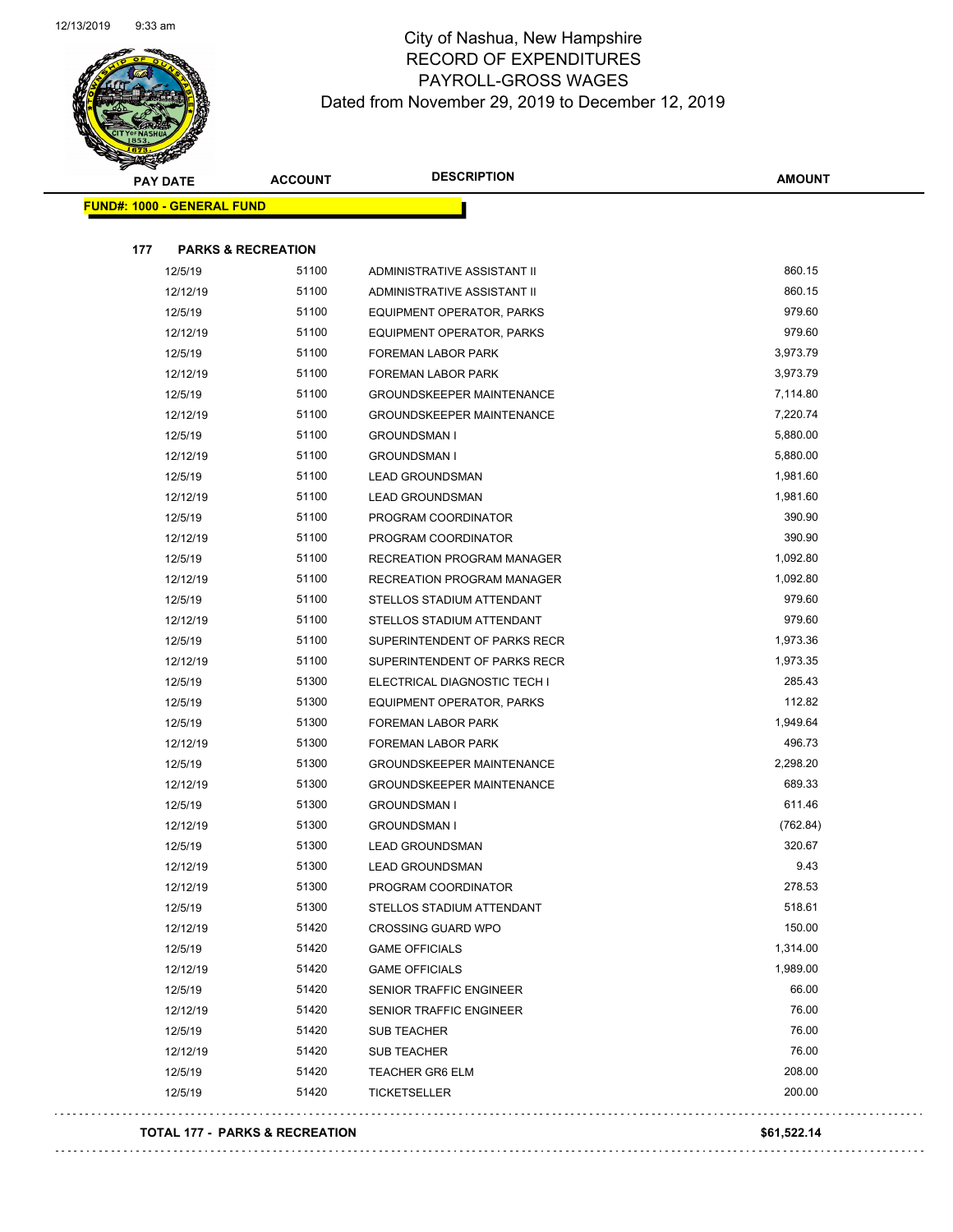

|     | <b>PAY DATE</b>                   | <b>ACCOUNT</b> | <b>DESCRIPTION</b>                   | <b>AMOUNT</b> |
|-----|-----------------------------------|----------------|--------------------------------------|---------------|
|     | <b>FUND#: 1000 - GENERAL FUND</b> |                |                                      |               |
|     |                                   |                |                                      |               |
| 179 | <b>LIBRARY</b>                    |                |                                      |               |
|     | 12/5/19                           | 51100          | ASSISTANT DIRECTOR LIBRARY           | 1,655.50      |
|     | 12/12/19                          | 51100          | ASSISTANT DIRECTOR LIBRARY           | 1,655.50      |
|     | 12/5/19                           | 51100          | ASSISTANT LIBRARIAN CIRCULATIO       | 1,084.10      |
|     | 12/12/19                          | 51100          | ASSISTANT LIBRARIAN CIRCULATIO       | 1,084.10      |
|     | 12/5/19                           | 51100          | ASSISTANT LIBRARIAN TECH SVS         | 819.50        |
|     | 12/12/19                          | 51100          | ASSISTANT LIBRARIAN TECH SVS         | 819.50        |
|     | 12/5/19                           | 51100          | ASSISTANT LIBRARIAN YOUTH SERV       | 868.90        |
|     | 12/12/19                          | 51100          | ASSISTANT LIBRARIAN YOUTH SERV       | 868.91        |
|     | 12/5/19                           | 51100          | <b>DIRECTOR LIBRARY</b>              | 2,210.20      |
|     | 12/12/19                          | 51100          | <b>DIRECTOR LIBRARY</b>              | 2,210.20      |
|     | 12/5/19                           | 51100          | EXECUTIVE ASST OFFICE MANAGER        | 655.12        |
|     | 12/12/19                          | 51100          | EXECUTIVE ASST OFFICE MANAGER        | 927.60        |
|     | 12/5/19                           | 51100          | IT COORDINATOR                       | 962.95        |
|     | 12/12/19                          | 51100          | IT COORDINATOR                       | 962.95        |
|     | 12/5/19                           | 51100          | <b>JANITOR</b>                       | 552.00        |
|     | 12/12/19                          | 51100          | <b>JANITOR</b>                       | 548.55        |
|     | 12/5/19                           | 51100          | <b>LIBRARIAN ADULT SERVICES</b>      | 916.19        |
|     | 12/12/19                          | 51100          | <b>LIBRARIAN ADULT SERVICES</b>      | 921.95        |
|     | 12/5/19                           | 51100          | <b>LIBRARIAN CIRCULATION</b>         | 1,117.36      |
|     | 12/12/19                          | 51100          | <b>LIBRARIAN CIRCULATION</b>         | 1,117.35      |
|     | 12/5/19                           | 51100          | LIBRARIAN OUTREACH SVS               | 1,113.09      |
|     | 12/12/19                          | 51100          | LIBRARIAN OUTREACH SVS               | 1,113.10      |
|     | 12/5/19                           | 51100          | LIBRARIAN TECH SERVICES              | 1,155.30      |
|     | 12/12/19                          | 51100          | <b>LIBRARIAN TECH SERVICES</b>       | 1,155.29      |
|     | 12/5/19                           | 51100          | LIBRARIAN YOUTH SERVICES             | 1,657.89      |
|     | 12/12/19                          | 51100          | LIBRARIAN YOUTH SERVICES             | 1,657.89      |
|     | 12/5/19                           | 51100          | LIBRARY ASSISTANT CIRCULATION        | 6,566.80      |
|     | 12/12/19                          | 51100          | <b>LIBRARY ASSISTANT CIRCULATION</b> | 6,566.79      |
|     | 12/5/19                           | 51100          | LIBRARY ASSISTANT MEDIA SERVIC       | 787.51        |
|     | 12/12/19                          | 51100          | LIBRARY ASSISTANT MEDIA SERVIC       | 787.51        |
|     | 12/5/19                           | 51100          | <b>LIBRARY ASSISTANT TECH SVS</b>    | 787.50        |
|     | 12/12/19                          | 51100          | <b>LIBRARY ASSISTANT TECH SVS</b>    | 787.50        |
|     | 12/5/19                           | 51100          | LIBRARY ASSISTANT YOUTH SERVIC       | 1,462.14      |
|     | 12/12/19                          | 51100          | LIBRARY ASSISTANT YOUTH SERVIC       | 1,462.14      |
|     | 12/5/19                           | 51100          | <b>MAINTENANCE SUPV</b>              | 949.45        |
|     | 12/12/19                          | 51100          | <b>MAINTENANCE SUPV</b>              | 949.45        |
|     | 12/5/19                           | 51100          | PAGE & COLLECTION COORDINATOR        | 935.82        |
|     | 12/12/19                          | 51100          | PAGE & COLLECTION COORDINATOR        | 935.80        |
|     | 12/5/19                           | 51100          | REFERENCE LIBRARIAN ADULT SERV       | 3,292.40      |
|     | 12/12/19                          | 51100          | REFERENCE LIBRARIAN ADULT SERV       | 3,292.39      |
|     | 12/5/19                           | 51100          | REFERENCE LIBRARIAN TECH SVS         | 842.50        |
|     | 12/12/19                          | 51100          | REFERENCE LIBRARIAN TECH SVS         | 842.49        |
|     | 12/5/19                           | 51100          | <b>SECURITY LIBRARY</b>              | 660.00        |
|     | 12/12/19                          | 51100          | <b>SECURITY LIBRARY</b>              | 660.01        |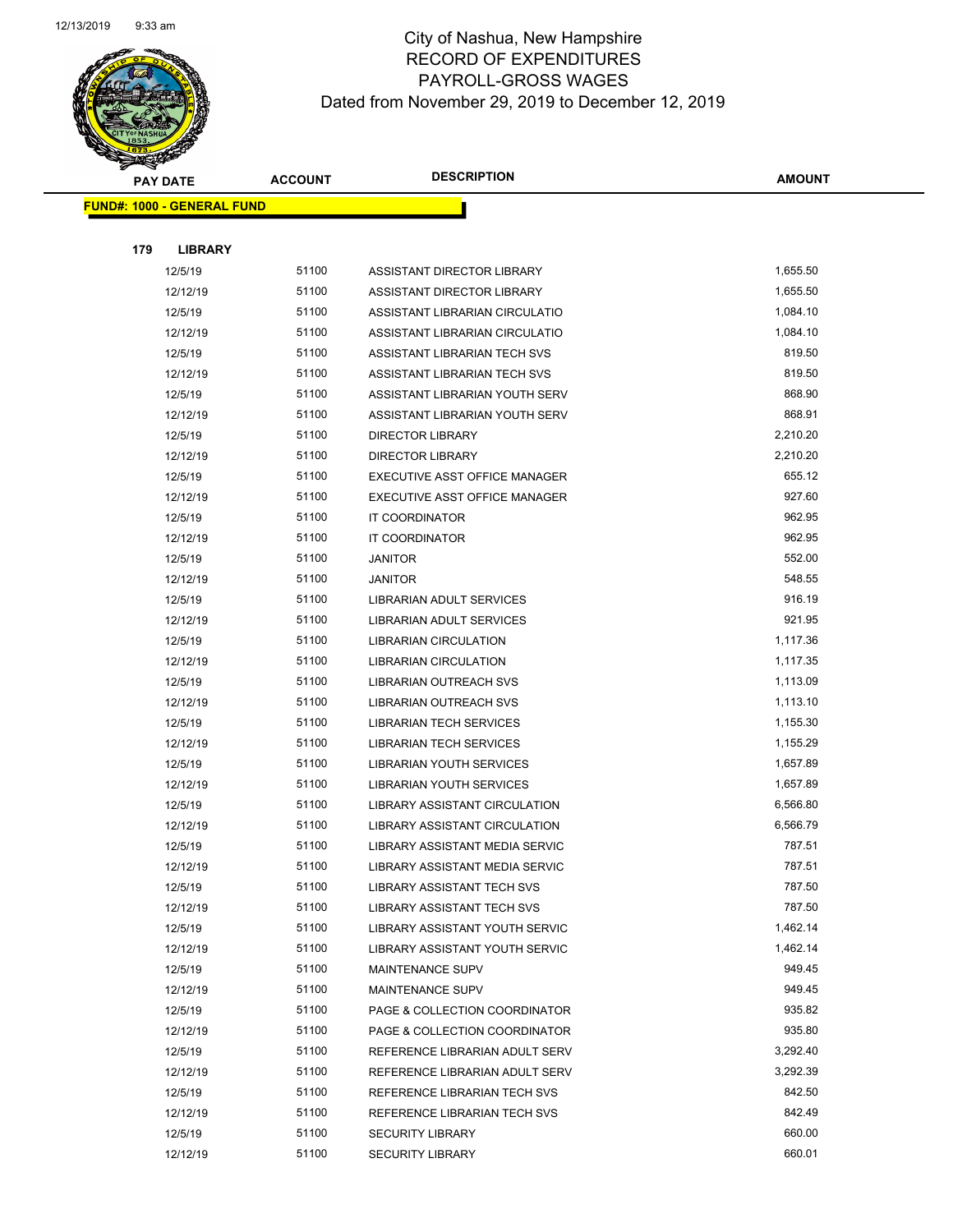

Page 55 of 97

| <b>PAY DATE</b>                   | <b>ACCOUNT</b> | <b>DESCRIPTION</b>                   | <b>AMOUNT</b> |
|-----------------------------------|----------------|--------------------------------------|---------------|
| <b>FUND#: 1000 - GENERAL FUND</b> |                |                                      |               |
|                                   |                |                                      |               |
| 179<br><b>LIBRARY</b>             |                |                                      |               |
| 12/5/19                           | 51200          | <b>JANITOR</b>                       | 271.32        |
| 12/12/19                          | 51200          | <b>JANITOR</b>                       | 264.93        |
| 12/5/19                           | 51200          | LIBRARY ASSISTANT TECH SVS           | 462.91        |
| 12/12/19                          | 51200          | <b>LIBRARY ASSISTANT TECH SVS</b>    | 462.90        |
| 12/5/19                           | 51200          | <b>LIBRARY PAGE</b>                  | 950.20        |
| 12/12/19                          | 51200          | <b>LIBRARY PAGE</b>                  | 1,005.67      |
| 12/5/19                           | 51200          | REFERENCE LIBRARIAN ADULT SERV       | 460.49        |
| 12/12/19                          | 51200          | REFERENCE LIBRARIAN ADULT SERV       | 469.88        |
| 12/5/19                           | 51200          | <b>SECURITY LIBRARY</b>              | 390.09        |
| 12/12/19                          | 51200          | <b>SECURITY LIBRARY</b>              | 394.24        |
| 12/5/19                           | 51300          | ASSISTANT LIBRARIAN YOUTH SERV       | 105.90        |
| 12/12/19                          | 51300          | ASSISTANT LIBRARIAN YOUTH SERV       | 130.34        |
| 12/5/19                           | 51300          | <b>JANITOR</b>                       | 51.75         |
| 12/5/19                           | 51300          | <b>LIBRARIAN CIRCULATION</b>         | 178.08        |
| 12/12/19                          | 51300          | <b>LIBRARIAN CIRCULATION</b>         | 167.61        |
| 12/5/19                           | 51300          | <b>LIBRARIAN TECH SERVICES</b>       | 140.80        |
| 12/5/19                           | 51300          | <b>LIBRARIAN YOUTH SERVICES</b>      | 231.26        |
| 12/12/19                          | 51300          | <b>LIBRARIAN YOUTH SERVICES</b>      | 132.15        |
| 12/5/19                           | 51300          | <b>LIBRARY ASSISTANT CIRCULATION</b> | 638.91        |
| 12/12/19                          | 51300          | <b>LIBRARY ASSISTANT CIRCULATION</b> | 207.74        |
| 12/5/19                           | 51300          | LIBRARY ASSISTANT MEDIA SERVIC       | 73.83         |
| 12/5/19                           | 51300          | <b>LIBRARY PAGE</b>                  | 60.52         |
| 12/12/19                          | 51300          | <b>LIBRARY PAGE</b>                  | 60.52         |
| 12/12/19                          | 51300          | <b>MAINTENANCE SUPV</b>              | 97.92         |
| 12/5/19                           | 51300          | PAGE & COLLECTION COORDINATOR        | 140.37        |
| 12/5/19                           | 51300          | <b>SECURITY LIBRARY</b>              | 204.19        |
| 12/12/19                          | 51300          | <b>SECURITY LIBRARY</b>              | 142.32        |
|                                   |                |                                      |               |

#### **TOTAL 179 - LIBRARY \$70,276.03**

| 181 | <b>COMMUNITY DEVELOPMENT</b> |       |                                |          |
|-----|------------------------------|-------|--------------------------------|----------|
|     | 12/5/19                      | 51100 | ADMINISTRATIVE ASSISTANT II    | 786.85   |
|     | 12/12/19                     | 51100 | ADMINISTRATIVE ASSISTANT II    | 786.84   |
|     | 12/5/19                      | 51100 | DIRECTOR COMMUNITY DEVELOPMENT | 2,427.25 |
|     | 12/12/19                     | 51100 | DIRECTOR COMMUNITY DEVELOPMENT | 2,427.25 |
|     | 12/5/19                      | 51100 | <b>TRANSPORTATION PLANNER</b>  | 1,313.35 |
|     | 12/12/19                     | 51100 | <b>TRANSPORTATION PLANNER</b>  | 1,313.35 |
|     | 12/5/19                      | 51100 | <b>WATERWAYS MANAGER</b>       | 1,612.80 |
|     | 12/12/19                     | 51100 | <b>WATERWAYS MANAGER</b>       | 1,612.80 |
|     | 12/5/19                      | 51200 | ADMINISTRATIVE ASSISTANT I     | 493.44   |
|     | 12/12/19                     | 51200 | ADMINISTRATIVE ASSISTANT I     | 565.40   |
|     | 12/5/19                      | 51300 | ADMINISTRATIVE ASSISTANT I     | 7.71     |
|     | 12/5/19                      | 51400 | <b>INTERN</b>                  | 100.00   |
|     | 12/12/19                     | 51400 | <b>INTERN</b>                  | 100.00   |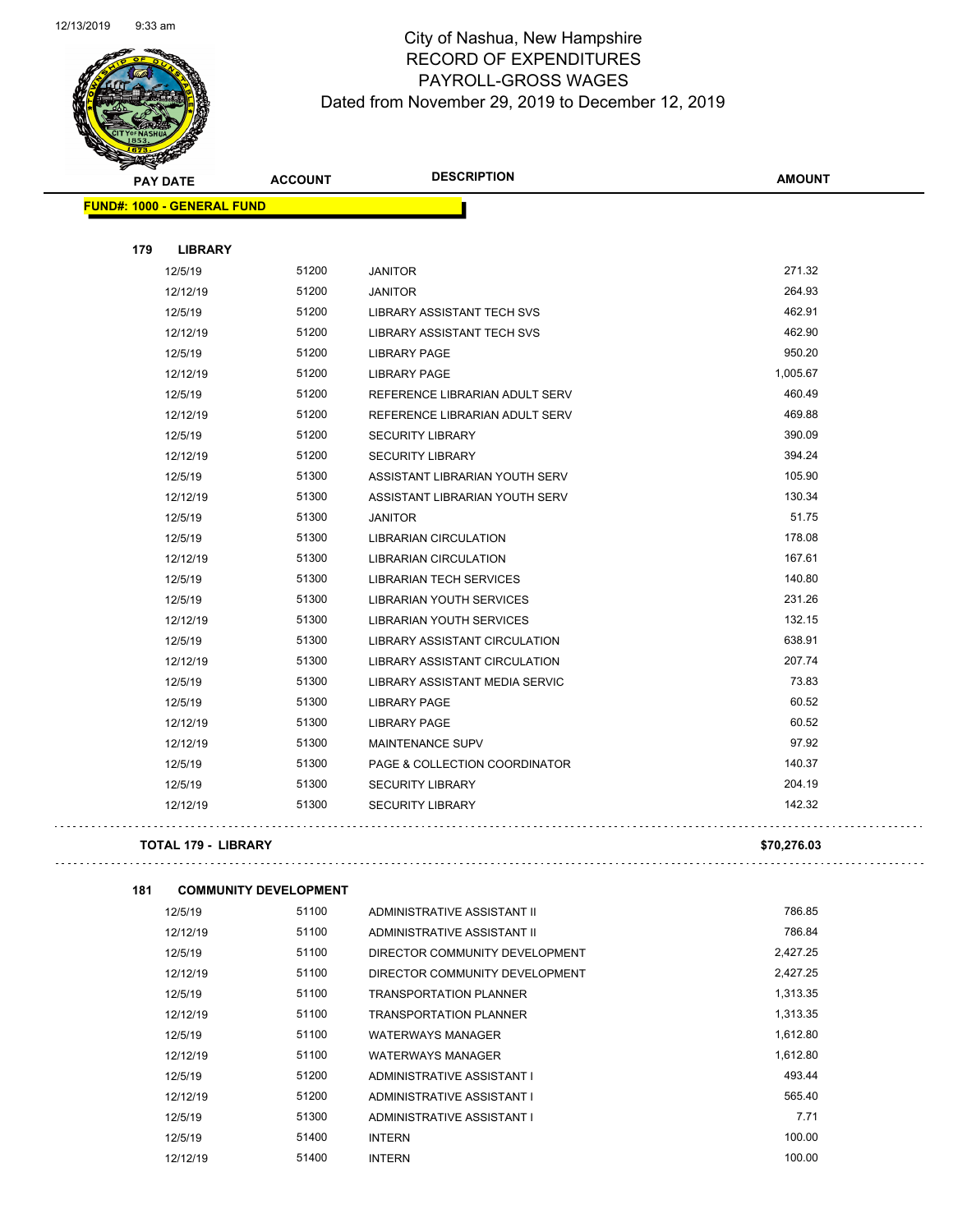Page 56 of 97

|     | <b>PAY DATE</b>                          | <b>ACCOUNT</b>              | <b>DESCRIPTION</b>               | <b>AMOUNT</b> |
|-----|------------------------------------------|-----------------------------|----------------------------------|---------------|
|     | <b>FUND#: 1000 - GENERAL FUND</b>        |                             |                                  |               |
|     |                                          |                             |                                  |               |
|     | <b>TOTAL 181 - COMMUNITY DEVELOPMENT</b> |                             |                                  | \$13,547.04   |
| 182 | <b>PLANNING AND ZONING</b>               |                             |                                  |               |
|     | 12/5/19                                  | 51100                       | <b>COMMUNICATION SPEC</b>        | 57.00         |
|     | 12/12/19                                 | 51100                       | <b>COMMUNICATION SPEC</b>        | 57.00         |
|     | 12/5/19                                  | 51100                       | DEPARTMENT COORDINATOR           | 1,048.50      |
|     | 12/12/19                                 | 51100                       | DEPARTMENT COORDINATOR           | 1,048.50      |
|     | 12/5/19                                  | 51100                       | DEPUTY PLANNING MANAGER          | 2,861.15      |
|     | 12/12/19                                 | 51100                       | DEPUTY PLANNING MANAGER          | 2,861.15      |
|     | 12/5/19                                  | 51100                       | <b>MANAGER PLANNING DEPT</b>     | 2,210.20      |
|     | 12/12/19                                 | 51100                       | MANAGER PLANNING DEPT            | 2,210.20      |
|     | 12/5/19                                  | 51100                       | <b>PLANNER I</b>                 | 1,918.15      |
|     | 12/12/19                                 | 51100                       | PLANNER I                        | 1,918.15      |
|     | 12/5/19                                  | 51100                       | ZONING COORDINATOR               | 839.35        |
|     | 12/12/19                                 | 51100                       | ZONING COORDINATOR               | 839.35        |
|     | 12/12/19                                 | 51300                       | <b>COMMUNICATION SPEC</b>        | 3.74          |
|     | 12/5/19                                  | 53428                       | STENOGRAPHIC SERVICES            | 250.00        |
|     | 12/12/19                                 | 53428                       | STENOGRAPHIC SERVICES            | 250.00        |
| 183 |                                          | <b>ECONOMIC DEVELOPMENT</b> |                                  |               |
|     | 12/5/19                                  | 51100                       | DWNTWN SPCLST & OED PGRM COOR    | 920.90        |
|     | 12/12/19                                 | 51100                       | DWNTWN SPCLST & OED PGRM COOR    | 920.91        |
|     | 12/5/19                                  | 51100                       | ECONOMIC DEV DIRECTOR            | 2,202.85      |
|     | 12/12/19                                 | 51100                       | ECONOMIC DEV DIRECTOR            | 2,202.85      |
|     | 12/5/19                                  | 51100                       | HUNT MEMORIAL BLDG & ARTS ADM    | 394.21        |
|     | 12/12/19                                 | 51100                       | HUNT MEMORIAL BLDG & ARTS ADM    | 394.20        |
|     | 12/12/19                                 | 51300                       | HUNT MEMORIAL BLDG & ARTS ADM    | (103.48)      |
|     | <b>TOTAL 183 - ECONOMIC DEVELOPMENT</b>  |                             |                                  | \$6,932.44    |
|     |                                          |                             |                                  |               |
| 191 | <b>SCHOOL</b>                            |                             |                                  |               |
|     | 12/5/19                                  | 51100                       | 21 CENTURY COORDINATOR           | 2,380.10      |
|     | 12/5/19                                  | 51100                       | 21 CENTURY ELEM MFAM RES COORD   | 1,275.81      |
|     | 12/5/19                                  | 51100                       | <b>7PAR CTE NHN</b>              | 267.57        |
|     | 12/12/19                                 | 51100                       | <b>7PAR CTE NHN</b>              | 271.14        |
|     | 12/5/19                                  | 51100                       | ASSISTANT DIRECTOR BUSINESS      | 3,219.60      |
|     | 12/5/19                                  | 51100                       | ASSISTANT DIRECTOR OF TECHNOLOGY | 3,208.70      |
|     | 12/5/19                                  | 51100                       | ASSISTANT PRINCIPAL AMH          | 1,581.70      |
|     | 12/5/19                                  | 51100                       | ASSISTANT PRINCIPAL BIC          | 2,875.00      |
|     | 12/5/19                                  | 51100                       | ASSISTANT PRINCIPAL BIR          | 1,509.60      |
|     | 12/5/19                                  | 51100                       | ASSISTANT PRINCIPAL BRO          | 3,357.70      |
|     | 12/5/19                                  | 51100                       | ASSISTANT PRINCIPAL CHARL        | 3,293.00      |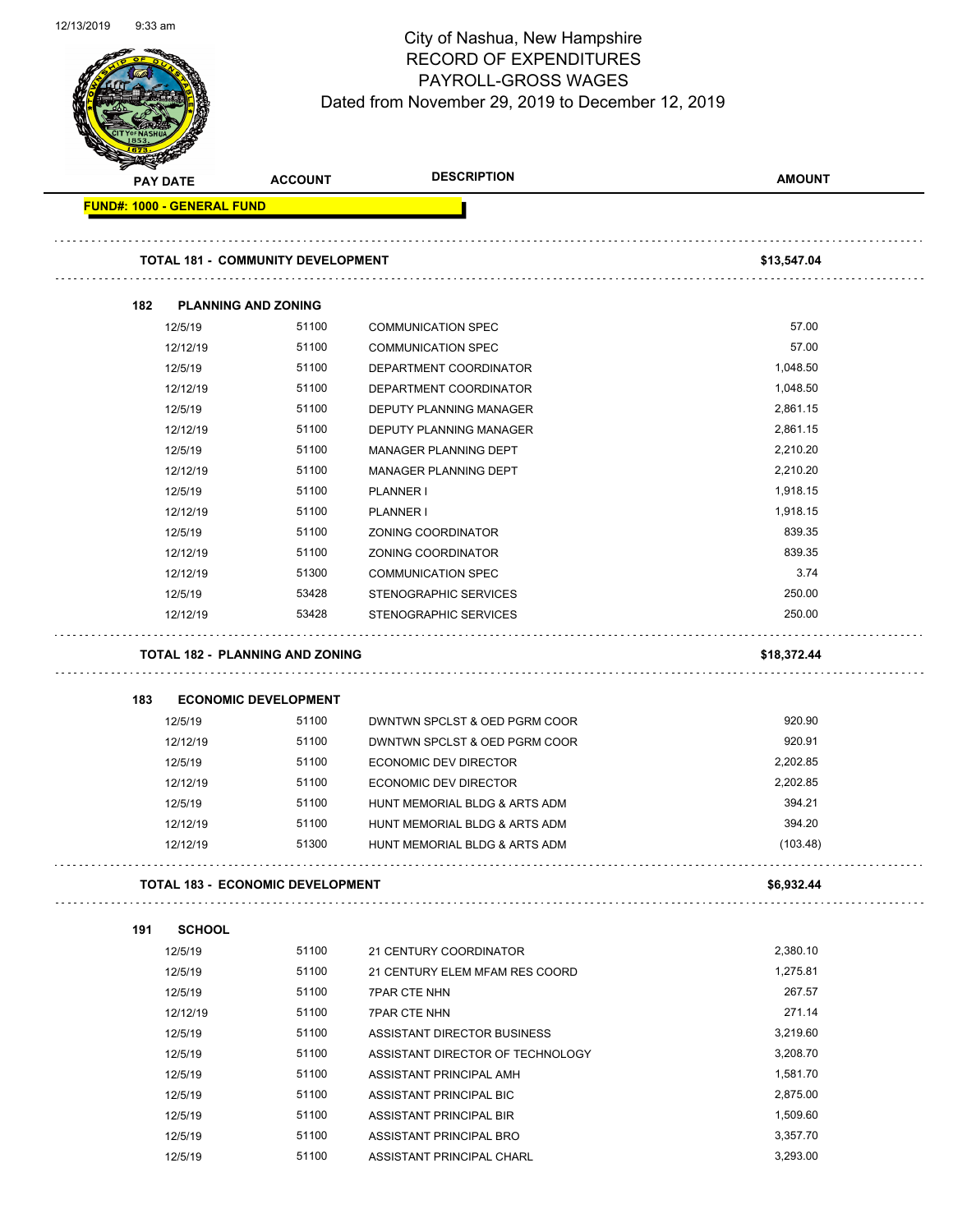

Page 57 of 97

|     | <b>PAY DATE</b>                   | <b>ACCOUNT</b> | <b>DESCRIPTION</b>              | <b>AMOUNT</b> |
|-----|-----------------------------------|----------------|---------------------------------|---------------|
|     | <b>FUND#: 1000 - GENERAL FUND</b> |                |                                 |               |
|     |                                   |                |                                 |               |
| 191 | <b>SCHOOL</b>                     |                |                                 |               |
|     | 12/5/19                           | 51100          | ASSISTANT PRINCIPAL DR CRSP     | 1,646.50      |
|     | 12/5/19                           | 51100          | ASSISTANT PRINCIPAL ELM         | 6,769.20      |
|     | 12/5/19                           | 51100          | ASSISTANT PRINCIPAL FES         | 2,875.00      |
|     | 12/5/19                           | 51100          | ASSISTANT PRINCIPAL FMS         | 3,288.50      |
|     | 12/5/19                           | 51100          | ASSISTANT PRINCIPAL LEDGE       | 3,292.90      |
|     | 12/5/19                           | 51100          | ASSISTANT PRINCIPAL MDE         | 3,115.40      |
|     | 12/5/19                           | 51100          | ASSISTANT PRINCIPAL MTP         | 1,437.50      |
|     | 12/5/19                           | 51100          | ASSISTANT PRINCIPAL NHN         | 13,806.40     |
|     | 12/5/19                           | 51100          | ASSISTANT PRINCIPAL NHS         | 13,884.60     |
|     | 12/5/19                           | 51100          | ASSISTANT PRINCIPAL SHE         | 1,461.60      |
|     | 12/5/19                           | 51100          | ASSISTANT SUPERINTENDENT        | 9,051.60      |
|     | 12/5/19                           | 51100          | ASST DIRECTOR PLANT OPS         | 4,913.30      |
|     | 12/5/19                           | 51100          | <b>ASST DIRECTOR SPED</b>       | 6,623.10      |
|     | 12/5/19                           | 51100          | ASST SYSTEMS ADMIN FULL YEAR    | 17,491.90     |
|     | 12/5/19                           | 51100          | ATTENDANCE OFFICER              | 2,543.80      |
|     | 12/5/19                           | 51100          | BRENTWOOD COORDINATOR           | 2,779.30      |
|     | 12/5/19                           | 51100          | CAREER CENTER COORD NHS         | 1,557.20      |
|     | 12/5/19                           | 51100          | CHIEF OPERATING OFFICER         | 4,431.80      |
|     | 12/5/19                           | 51100          | CLERICAL ACADEMY NHN            | 3,130.95      |
|     | 12/12/19                          | 51100          | CLERICAL ACADEMY NHN            | 2,311.17      |
|     | 12/5/19                           | 51100          | CLERICAL ACADEMY NHS            | 3,093.80      |
|     | 12/12/19                          | 51100          | CLERICAL ACADEMY NHS            | 2,320.18      |
|     | 12/5/19                           | 51100          | CLERICAL ASST SUPER SUP         | 1,428.01      |
|     | 12/12/19                          | 51100          | <b>CLERICAL ASST SUPER SUP</b>  | 1,320.45      |
|     | 12/5/19                           | 51100          | CLERICAL ATHLETIC NHN           | 815.65        |
|     | 12/12/19                          | 51100          | CLERICAL ATHLETIC NHN           | 467.64        |
|     | 12/5/19                           | 51100          | CLERICAL ATHLETIC NHS           | 731.25        |
|     | 12/12/19                          | 51100          | <b>CLERICAL ATHLETIC NHS</b>    | 438.75        |
|     | 12/5/19                           | 51100          | <b>CLERICAL BUSINESS</b>        | 3,319.20      |
|     | 12/12/19                          | 51100          | <b>CLERICAL BUSINESS</b>        | 3,319.20      |
|     | 12/5/19                           | 51100          | CLERICAL CHIEF OP OFFICER SUP   | 756.70        |
|     | 12/12/19                          | 51100          | CLERICAL CHIEF OP OFFICER SUP   | 756.70        |
|     | 12/5/19                           | 51100          | <b>CLERICAL CTE NHN</b>         | 695.25        |
|     | 12/12/19                          | 51100          | <b>CLERICAL CTE NHN</b>         | 565.47        |
|     | 12/5/19                           | 51100          | <b>CLERICAL CTE NHS</b>         | 815.65        |
|     | 12/12/19                          | 51100          | <b>CLERICAL CTE NHS</b>         | 652.51        |
|     | 12/5/19                           | 51100          | CLERICAL GUIDANCE ELM           | 695.25        |
|     | 12/12/19                          | 51100          | <b>CLERICAL GUIDANCE ELM</b>    | 565.47        |
|     | 12/5/19                           | 51100          | CLERICAL GUIDANCE NHN           | 2,067.10      |
|     | 12/12/19                          | 51100          | CLERICAL GUIDANCE NHN           | 1,557.95      |
|     | 12/5/19                           | 51100          | <b>CLERICAL GUIDANCE NHS</b>    | 1,905.30      |
|     | 12/12/19                          | 51100          | <b>CLERICAL GUIDANCE NHS</b>    | 1,368.72      |
|     | 12/5/19                           | 51100          | <b>CLERICAL HUMAN RESOURCES</b> | 2,310.50      |
|     | 12/12/19                          | 51100          | CLERICAL HUMAN RESOURCES        | 1,625.11      |
|     |                                   |                |                                 |               |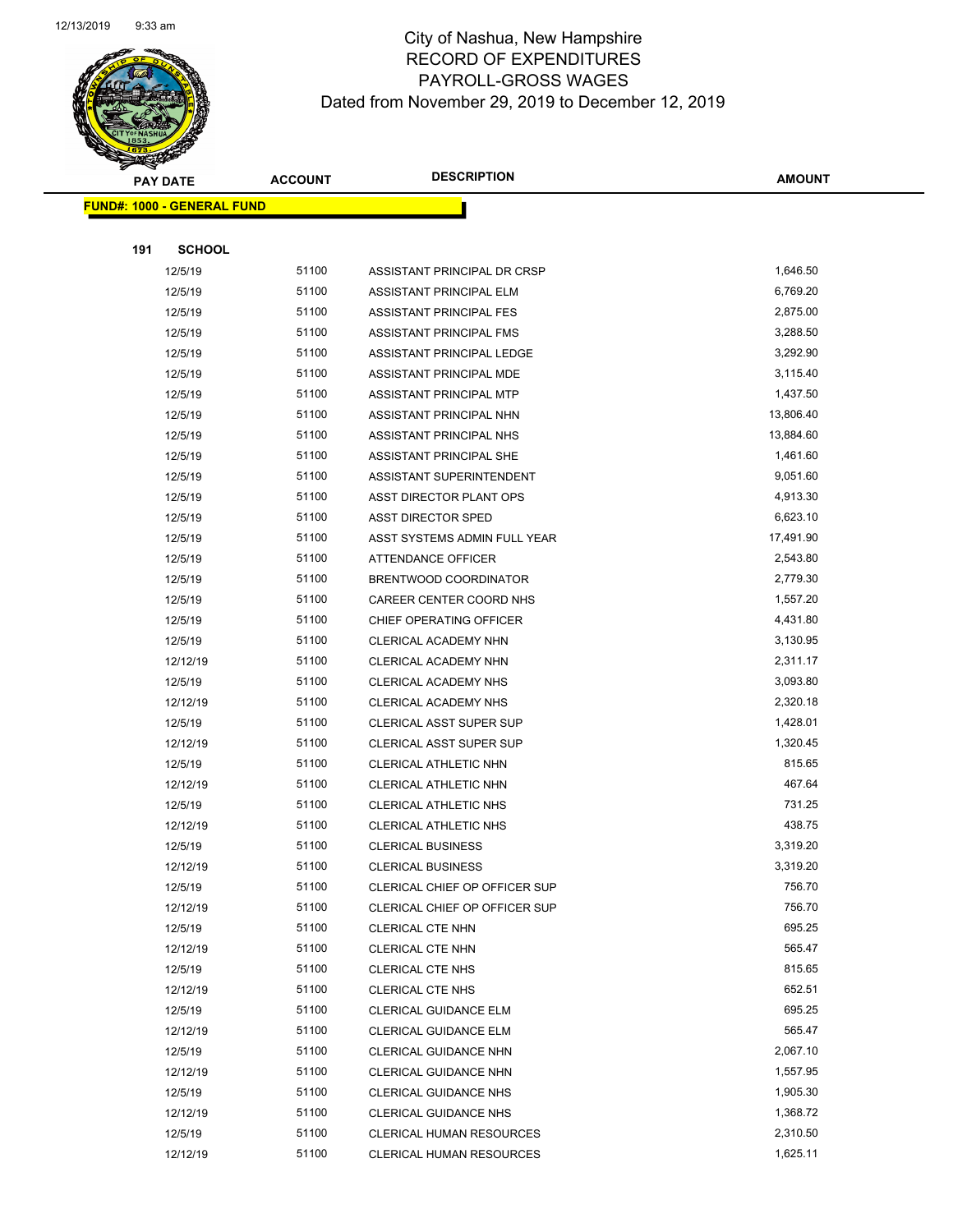

Page 58 of 97

|     | <b>PAY DATE</b>                   | <b>ACCOUNT</b> | <b>DESCRIPTION</b>            | <b>AMOUNT</b> |
|-----|-----------------------------------|----------------|-------------------------------|---------------|
|     | <b>FUND#: 1000 - GENERAL FUND</b> |                |                               |               |
|     |                                   |                |                               |               |
| 191 | <b>SCHOOL</b>                     |                |                               |               |
|     | 12/5/19                           | 51100          | <b>CLERICAL PAYROLL SUP</b>   | 1,532.30      |
|     | 12/12/19                          | 51100          | <b>CLERICAL PAYROLL SUP</b>   | 1,532.30      |
|     | 12/5/19                           | 51100          | <b>CLERICAL PLANT OPS</b>     | 766.15        |
|     | 12/12/19                          | 51100          | <b>CLERICAL PLANT OPS</b>     | 766.15        |
|     | 12/5/19                           | 51100          | <b>CLERICAL PRINCIPAL AMH</b> | 1,497.40      |
|     | 12/12/19                          | 51100          | CLERICAL PRINCIPAL AMH        | 1,217.88      |
|     | 12/5/19                           | 51100          | <b>CLERICAL PRINCIPAL BIC</b> | 1,546.90      |
|     | 12/12/19                          | 51100          | <b>CLERICAL PRINCIPAL BIC</b> | 928.14        |
|     | 12/5/19                           | 51100          | <b>CLERICAL PRINCIPAL BIR</b> | 1,587.80      |
|     | 12/12/19                          | 51100          | <b>CLERICAL PRINCIPAL BIR</b> | 978.78        |
|     | 12/5/19                           | 51100          | CLERICAL PRINCIPAL BRO        | 1,525.15      |
|     | 12/12/19                          | 51100          | <b>CLERICAL PRINCIPAL BRO</b> | 928.14        |
|     | 12/5/19                           | 51100          | CLERICAL PRINCIPAL CHA        | 1,532.30      |
|     | 12/12/19                          | 51100          | CLERICAL PRINCIPAL CHA        | 1,246.26      |
|     | 12/5/19                           | 51100          | <b>CLERICAL PRINCIPAL DRC</b> | 1,499.65      |
|     | 12/12/19                          | 51100          | CLERICAL PRINCIPAL DRC        | 1,219.71      |
|     | 12/5/19                           | 51100          | <b>CLERICAL PRINCIPAL ELM</b> | 2,799.85      |
|     | 12/12/19                          | 51100          | <b>CLERICAL PRINCIPAL ELM</b> | 2,149.52      |
|     | 12/5/19                           | 51100          | <b>CLERICAL PRINCIPAL FES</b> | 1,499.65      |
|     | 12/12/19                          | 51100          | <b>CLERICAL PRINCIPAL FES</b> | 1,071.39      |
|     | 12/5/19                           | 51100          | CLERICAL PRINCIPAL FMS        | 2,346.43      |
|     | 12/12/19                          | 51100          | <b>CLERICAL PRINCIPAL FMS</b> | 1,906.94      |
|     | 12/5/19                           | 51100          | <b>CLERICAL PRINCIPAL LDG</b> | 1,461.41      |
|     | 12/12/19                          | 51100          | <b>CLERICAL PRINCIPAL LDG</b> | 1,188.60      |
|     | 12/5/19                           | 51100          | CLERICAL PRINCIPAL MDE        | 1,570.55      |
|     | 12/12/19                          | 51100          | CLERICAL PRINCIPAL MDE        | 1,277.37      |
|     | 12/5/19                           | 51100          | <b>CLERICAL PRINCIPAL MTP</b> | 1,535.65      |
|     | 12/12/19                          | 51100          | <b>CLERICAL PRINCIPAL MTP</b> | 1,248.99      |
|     | 12/5/19                           | 51100          | CLERICAL PRINCIPAL NHN        | 1,497.39      |
|     | 12/12/19                          | 51100          | <b>CLERICAL PRINCIPAL NHN</b> | 1,217.88      |
|     | 12/5/19                           | 51100          | <b>CLERICAL PRINCIPAL NHS</b> | 2,160.39      |
|     | 12/12/19                          | 51100          | <b>CLERICAL PRINCIPAL NHS</b> | 1,580.83      |
|     | 12/5/19                           | 51100          | <b>CLERICAL PRINCIPAL NSE</b> | 1,510.90      |
|     | 12/12/19                          | 51100          | <b>CLERICAL PRINCIPAL NSE</b> | 1,054.86      |
|     | 12/5/19                           | 51100          | <b>CLERICAL PRINCIPAL PMS</b> | 2,157.75      |
|     | 12/12/19                          | 51100          | <b>CLERICAL PRINCIPAL PMS</b> | 1,754.97      |
|     | 12/5/19                           | 51100          | <b>CLERICAL PRINCIPAL SHE</b> | 1,546.90      |
|     | 12/12/19                          | 51100          | <b>CLERICAL PRINCIPAL SHE</b> | 1,258.13      |
|     | 12/5/19                           | 51100          | CLERICAL RECEPTIONIST NHN     | 815.65        |
|     | 12/12/19                          | 51100          | CLERICAL RECEPTIONIST NHN     | 641.64        |
|     | 12/5/19                           | 51100          | CLERICAL RECEPTIONIST NHS     | 695.25        |
|     | 12/12/19                          | 51100          | CLERICAL RECEPTIONIST NHS     | 533.03        |
|     | 12/5/19                           | 51100          | CLERICAL SPECIAL ED NHN       | 731.25        |
|     | 12/12/19                          | 51100          | CLERICAL SPECIAL ED NHN       | 438.75        |
|     |                                   |                |                               |               |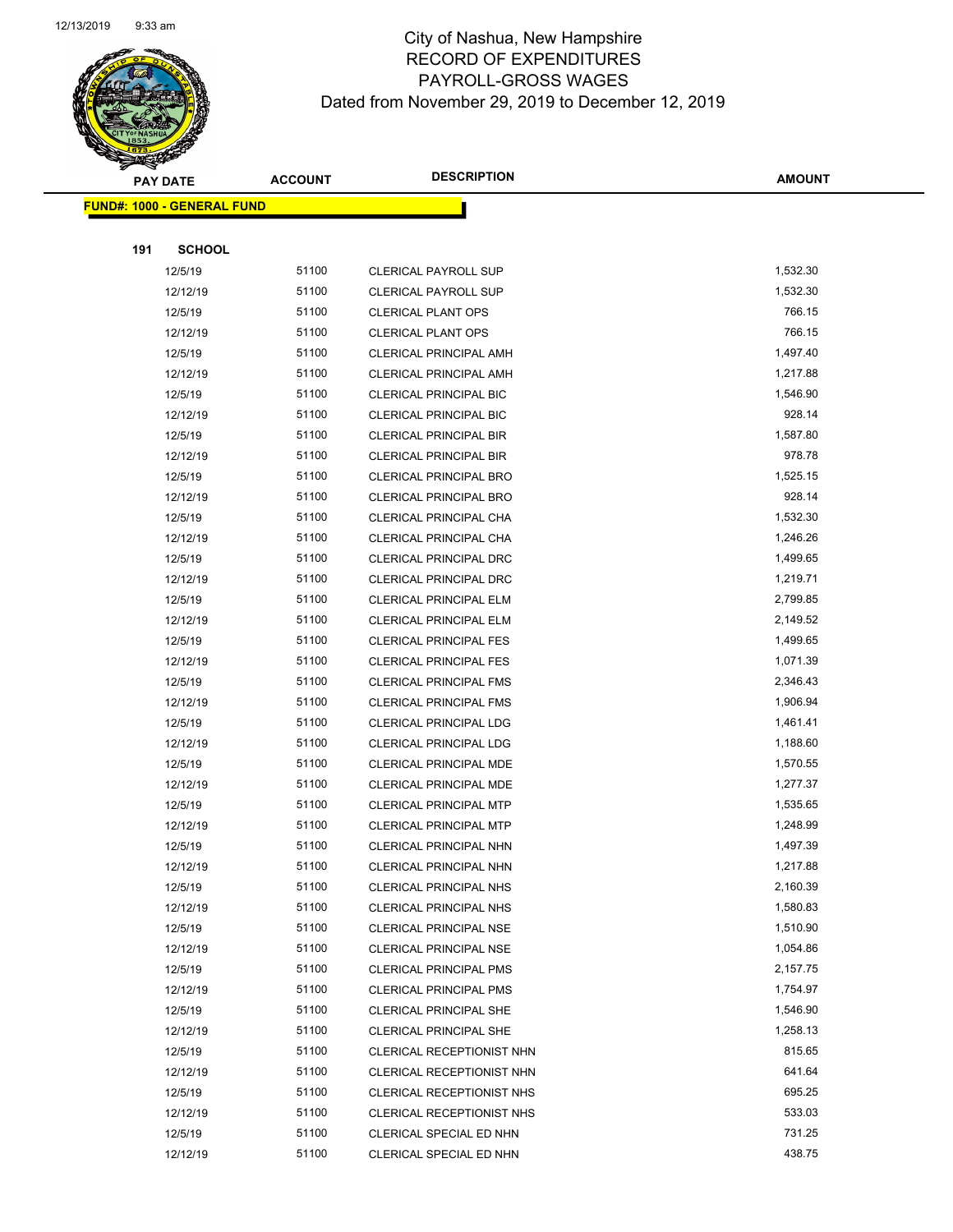

|     | <b>PAY DATE</b>                    | <b>ACCOUNT</b> | <b>DESCRIPTION</b>                  | <b>AMOUNT</b> |
|-----|------------------------------------|----------------|-------------------------------------|---------------|
|     | <u> FUND#: 1000 - GENERAL FUND</u> |                |                                     |               |
|     |                                    |                |                                     |               |
| 191 | <b>SCHOOL</b>                      |                |                                     |               |
|     | 12/5/19                            | 51100          | CLERICAL SPECIAL ED NHS             | 726.39        |
|     | 12/12/19                           | 51100          | CLERICAL SPECIAL ED NHS             | 585.01        |
|     | 12/5/19                            | 51100          | CLERICAL SPECIAL ED SUP             | 1,426.50      |
|     | 12/12/19                           | 51100          | CLERICAL SPECIAL ED SUP             | 1,426.50      |
|     | 12/5/19                            | 51100          | <b>CLERICAL STUDENT SERV SUP</b>    | 843.30        |
|     | 12/12/19                           | 51100          | <b>CLERICAL STUDENT SERV SUP</b>    | 843.31        |
|     | 12/5/19                            | 51100          | <b>CLERICAL SUPERINTENDANT HRLY</b> | 804.44        |
|     | 12/12/19                           | 51100          | CLERICAL SUPERINTENDANT HRLY        | 804.44        |
|     | 12/5/19                            | 51100          | <b>CLERICAL SUPERINTENDANT SUP</b>  | 1,894.50      |
|     | 12/5/19                            | 51100          | <b>CUSTODIAN AMH</b>                | 1,461.60      |
|     | 12/12/19                           | 51100          | <b>CUSTODIAN AMH</b>                | 1,188.56      |
|     | 12/5/19                            | 51100          | <b>CUSTODIAN ASST HEAD ELM</b>      | 832.40        |
|     | 12/12/19                           | 51100          | <b>CUSTODIAN ASST HEAD ELM</b>      | 832.40        |
|     | 12/5/19                            | 51100          | <b>CUSTODIAN ASST HEAD FMS</b>      | 832.40        |
|     | 12/12/19                           | 51100          | <b>CUSTODIAN ASST HEAD FMS</b>      | 832.40        |
|     | 12/5/19                            | 51100          | <b>CUSTODIAN ASST HEAD NHN</b>      | 1,672.81      |
|     | 12/12/19                           | 51100          | <b>CUSTODIAN ASST HEAD NHN</b>      | 1,672.82      |
|     | 12/5/19                            | 51100          | <b>CUSTODIAN ASST HEAD NHS</b>      | 1,536.25      |
|     | 12/12/19                           | 51100          | <b>CUSTODIAN ASST HEAD NHS</b>      | 1,672.81      |
|     | 12/5/19                            | 51100          | <b>CUSTODIAN ASST HEAD PMS</b>      | 832.40        |
|     | 12/12/19                           | 51100          | <b>CUSTODIAN ASST HEAD PMS</b>      | 832.40        |
|     | 12/5/19                            | 51100          | <b>CUSTODIAN BIC</b>                | 1,461.60      |
|     | 12/12/19                           | 51100          | <b>CUSTODIAN BIC</b>                | 1,461.60      |
|     | 12/5/19                            | 51100          | <b>CUSTODIAN BIR</b>                | 1,500.16      |
|     | 12/12/19                           | 51100          | <b>CUSTODIAN BIR</b>                | 1,461.60      |
|     | 12/5/19                            | 51100          | <b>CUSTODIAN BRO</b>                | 730.80        |
|     | 12/12/19                           | 51100          | <b>CUSTODIAN BRO</b>                | 730.80        |
|     | 12/5/19                            | 51100          | <b>CUSTODIAN CHA</b>                | 1,461.60      |
|     | 12/12/19                           | 51100          | <b>CUSTODIAN CHA</b>                | 1,461.60      |
|     | 12/5/19                            | 51100          | <b>CUSTODIAN DRC</b>                | 1,461.60      |
|     | 12/12/19                           | 51100          | <b>CUSTODIAN DRC</b>                | 1,461.60      |
|     | 12/5/19                            | 51100          | <b>CUSTODIAN ELM</b>                | 4,771.52      |
|     | 12/12/19                           | 51100          | <b>CUSTODIAN ELM</b>                | 5,429.24      |
|     | 12/5/19                            | 51100          | <b>CUSTODIAN FES</b>                | 1,461.60      |
|     | 12/12/19                           | 51100          | <b>CUSTODIAN FES</b>                | 1,461.60      |
|     | 12/5/19                            | 51100          | <b>CUSTODIAN FMS</b>                | 2,923.20      |
|     | 12/12/19                           | 51100          | <b>CUSTODIAN FMS</b>                | 2,968.87      |
|     | 12/5/19                            | 51100          | <b>CUSTODIAN HEAD AMH</b>           | 832.40        |
|     | 12/12/19                           | 51100          | <b>CUSTODIAN HEAD AMH</b>           | 832.40        |
|     | 12/5/19                            | 51100          | <b>CUSTODIAN HEAD BIC</b>           | 832.40        |
|     | 12/12/19                           | 51100          | <b>CUSTODIAN HEAD BIC</b>           | 832.40        |
|     | 12/5/19                            | 51100          | <b>CUSTODIAN HEAD BIR</b>           | 832.40        |
|     | 12/12/19                           | 51100          | <b>CUSTODIAN HEAD BIR</b>           | 832.40        |
|     | 12/5/19                            | 51100          | <b>CUSTODIAN HEAD BRO</b>           | 832.40        |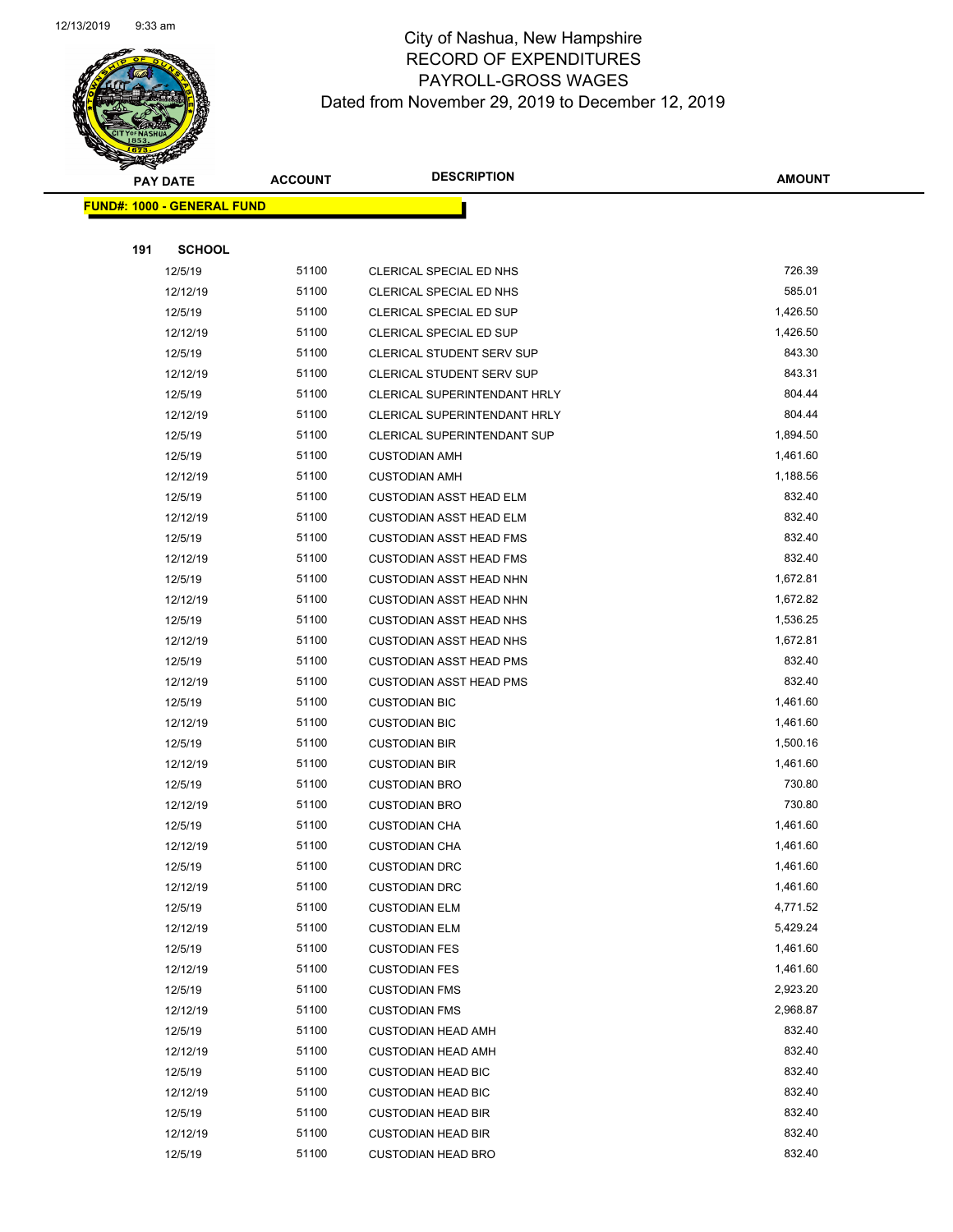

Page 60 of 97

|     | <b>PAY DATE</b>                    | <b>ACCOUNT</b> | <b>DESCRIPTION</b>              | <b>AMOUNT</b> |
|-----|------------------------------------|----------------|---------------------------------|---------------|
|     | <u> FUND#: 1000 - GENERAL FUND</u> |                |                                 |               |
|     |                                    |                |                                 |               |
| 191 | <b>SCHOOL</b>                      |                |                                 |               |
|     | 12/12/19                           | 51100          | <b>CUSTODIAN HEAD BRO</b>       | 832.40        |
|     | 12/5/19                            | 51100          | <b>CUSTODIAN HEAD CHA</b>       | 832.40        |
|     | 12/12/19                           | 51100          | <b>CUSTODIAN HEAD CHA</b>       | 832.40        |
|     | 12/5/19                            | 51100          | <b>CUSTODIAN HEAD DRC</b>       | 832.40        |
|     | 12/12/19                           | 51100          | <b>CUSTODIAN HEAD DRC</b>       | 905.25        |
|     | 12/5/19                            | 51100          | <b>CUSTODIAN HEAD ELM</b>       | 986.40        |
|     | 12/12/19                           | 51100          | <b>CUSTODIAN HEAD ELM</b>       | 986.40        |
|     | 12/5/19                            | 51100          | <b>CUSTODIAN HEAD FES</b>       | 832.40        |
|     | 12/12/19                           | 51100          | <b>CUSTODIAN HEAD FES</b>       | 832.40        |
|     | 12/5/19                            | 51100          | <b>CUSTODIAN HEAD FMS</b>       | 986.40        |
|     | 12/12/19                           | 51100          | <b>CUSTODIAN HEAD FMS</b>       | 986.40        |
|     | 12/5/19                            | 51100          | <b>CUSTODIAN HEAD LDG</b>       | 832.40        |
|     | 12/12/19                           | 51100          | <b>CUSTODIAN HEAD LDG</b>       | 832.40        |
|     | 12/5/19                            | 51100          | <b>CUSTODIAN HEAD MDE</b>       | 832.40        |
|     | 12/12/19                           | 51100          | <b>CUSTODIAN HEAD MDE</b>       | 832.40        |
|     | 12/5/19                            | 51100          | <b>CUSTODIAN HEAD MTP</b>       | 832.40        |
|     | 12/12/19                           | 51100          | <b>CUSTODIAN HEAD MTP</b>       | 848.01        |
|     | 12/5/19                            | 51100          | <b>CUSTODIAN HEAD NHN</b>       | 992.00        |
|     | 12/12/19                           | 51100          | <b>CUSTODIAN HEAD NHN</b>       | 992.00        |
|     | 12/5/19                            | 51100          | <b>CUSTODIAN HEAD NHS</b>       | 992.00        |
|     | 12/12/19                           | 51100          | <b>CUSTODIAN HEAD NHS</b>       | 992.00        |
|     | 12/5/19                            | 51100          | <b>CUSTODIAN HEAD NSE</b>       | 832.40        |
|     | 12/12/19                           | 51100          | <b>CUSTODIAN HEAD NSE</b>       | 832.40        |
|     | 12/5/19                            | 51100          | <b>CUSTODIAN HEAD PMS</b>       | 986.40        |
|     | 12/12/19                           | 51100          | <b>CUSTODIAN HEAD PMS</b>       | 986.40        |
|     | 12/5/19                            | 51100          | <b>CUSTODIAN HEAD SHE</b>       | 832.40        |
|     | 12/12/19                           | 51100          | <b>CUSTODIAN HEAD SHE</b>       | 832.40        |
|     | 12/5/19                            | 51100          | <b>CUSTODIAN LDG</b>            | 2,192.40      |
|     | 12/12/19                           | 51100          | <b>CUSTODIAN LDG</b>            | 2,192.41      |
|     | 12/5/19                            | 51100          | <b>CUSTODIAN MDE</b>            | 1,461.60      |
|     | 12/12/19                           | 51100          | <b>CUSTODIAN MDE</b>            | 1,461.61      |
|     | 12/5/19                            | 51100          | <b>CUSTODIAN MTP</b>            | 1,461.60      |
|     | 12/12/19                           | 51100          | <b>CUSTODIAN MTP</b>            | 1,461.60      |
|     | 12/5/19                            | 51100          | <b>CUSTODIAN NHN</b>            | 8,356.03      |
|     | 12/12/19                           | 51100          | <b>CUSTODIAN NHN</b>            | 8,418.82      |
|     | 12/5/19                            | 51100          | <b>CUSTODIAN NHS</b>            | 9,240.36      |
|     | 12/12/19                           | 51100          | <b>CUSTODIAN NHS</b>            | 9,710.15      |
|     | 12/5/19                            | 51100          | <b>CUSTODIAN NSE</b>            | 1,461.60      |
|     | 12/12/19                           | 51100          | <b>CUSTODIAN NSE</b>            | 1,461.60      |
|     | 12/5/19                            | 51100          | <b>CUSTODIAN PMS</b>            | 2,240.96      |
|     | 12/12/19                           | 51100          | <b>CUSTODIAN PMS</b>            | 2,240.96      |
|     | 12/5/19                            | 51100          | <b>CUSTODIAN SHE</b>            | 1,461.60      |
|     | 12/12/19                           | 51100          | <b>CUSTODIAN SHE</b>            | 1,461.60      |
|     | 12/5/19                            | 51100          | <b>CUSTODIAN SUPERVISOR WPO</b> | 4,112.60      |
|     |                                    |                |                                 |               |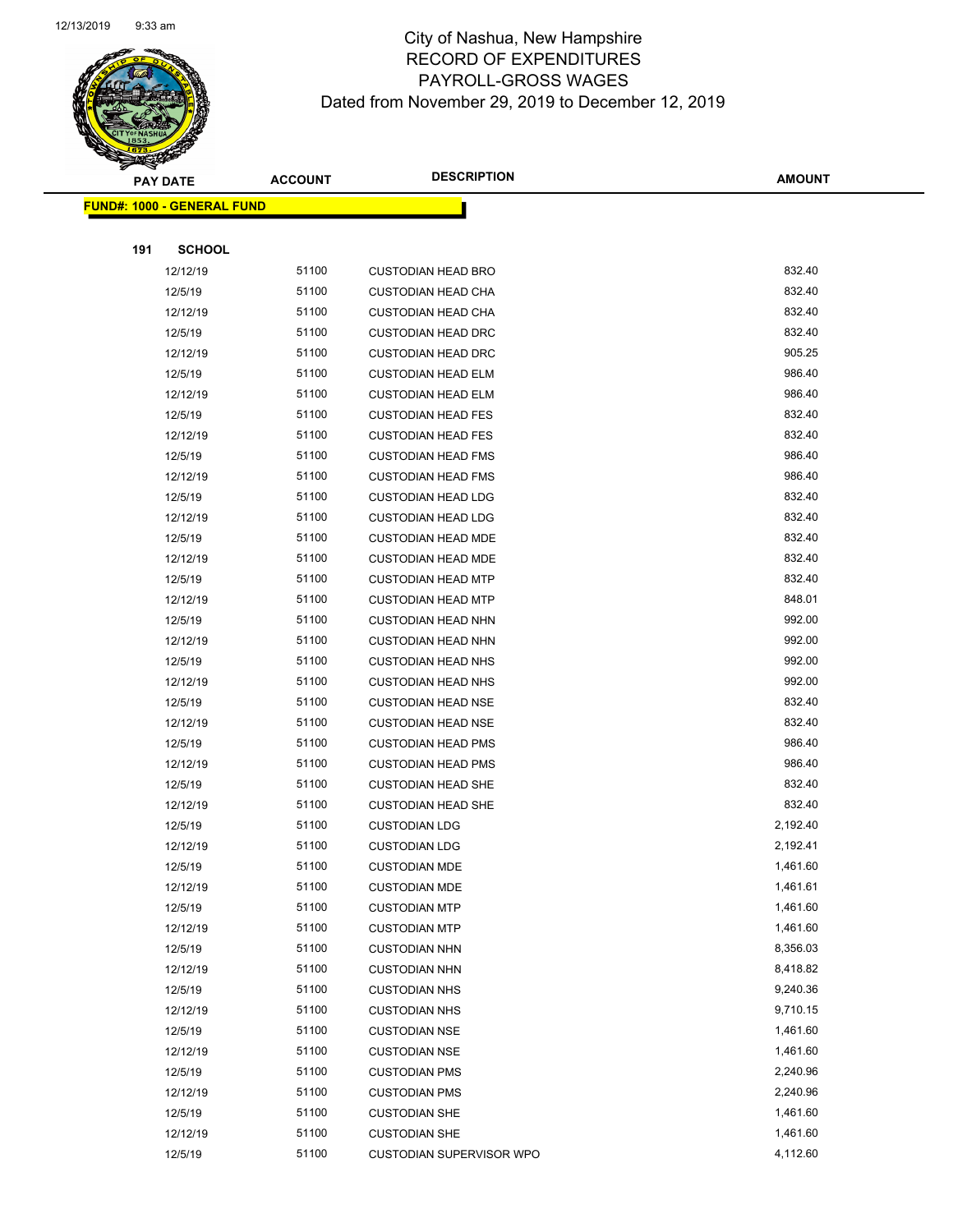

| <b>PAY DATE</b> |                                   | <b>DESCRIPTION</b><br><b>ACCOUNT</b> |                                | <b>AMOUNT</b> |
|-----------------|-----------------------------------|--------------------------------------|--------------------------------|---------------|
|                 | <b>FUND#: 1000 - GENERAL FUND</b> |                                      |                                |               |
|                 |                                   |                                      |                                |               |
| 191             | <b>SCHOOL</b>                     |                                      |                                |               |
|                 | 12/5/19                           | 51100                                | <b>CUSTODIAN WID</b>           | 730.80        |
|                 | 12/12/19                          | 51100                                | <b>CUSTODIAN WID</b>           | 730.80        |
|                 | 12/5/19                           | 51100                                | DATA ANALYST                   | 3,213.00      |
|                 | 12/5/19                           | 51100                                | <b>DIRECTOR ATHLETICS</b>      | 3,855.50      |
|                 | 12/5/19                           | 51100                                | DIRECTOR COM GRANTS            | 2,528.69      |
|                 | 12/5/19                           | 51100                                | <b>DIRECTOR GUIDANCE</b>       | 6,062.28      |
|                 | 12/5/19                           | 51100                                | DIRECTOR HUMAN RESOURCES       | 3,508.10      |
|                 | 12/5/19                           | 51100                                | DIRECTOR PLANT OPS             | 4,002.20      |
|                 | 12/5/19                           | 51100                                | DIRECTOR SPECIAL ED            | 3,745.20      |
|                 | 12/5/19                           | 51100                                | DIRECTOR STUDENT SERVICES      | 3,515.40      |
|                 | 12/5/19                           | 51100                                | DIRECTOR TRANSPORTATION        | 3,346.50      |
|                 | 12/5/19                           | 51100                                | DIRECTOR VOCATIONAL            | 3,390.40      |
|                 | 12/5/19                           | 51100                                | DW TECHNOLOGY PEER COACH       | 1,966.30      |
|                 | 12/5/19                           | 51100                                | E-BLOCK TECHNICAL PARA         | 532.35        |
|                 | 12/12/19                          | 51100                                | E-BLOCK TECHNICAL PARA         | 628.68        |
|                 | 12/5/19                           | 51100                                | ELL COMMUNICATIONS COORDINATOR | 2,172.00      |
|                 | 12/5/19                           | 51100                                | ELL OUTREACH WORKER            | 1,766.10      |
|                 | 12/5/19                           | 51100                                | <b>GUIDANCE COUNSELOR AMH</b>  | 2,403.60      |
|                 | 12/5/19                           | 51100                                | <b>GUIDANCE COUNSELOR BIC</b>  | 2,064.71      |
|                 | 12/5/19                           | 51100                                | <b>GUIDANCE COUNSELOR BIR</b>  | 3,015.80      |
|                 | 12/5/19                           | 51100                                | GUIDANCE COUNSELOR BRO         | 1,980.48      |
|                 | 12/5/19                           | 51100                                | GUIDANCE COUNSELOR CHA         | 3,015.80      |
|                 | 12/5/19                           | 51100                                | GUIDANCE COUNSELOR DRC         | 2,923.69      |
|                 | 12/5/19                           | 51100                                | GUIDANCE COUNSELOR ELM         | 13,680.21     |
|                 | 12/5/19                           | 51100                                | <b>GUIDANCE COUNSELOR FES</b>  | 2,923.69      |
|                 | 12/5/19                           | 51100                                | <b>GUIDANCE COUNSELOR FMS</b>  | 6,875.19      |
|                 | 12/5/19                           | 51100                                | <b>GUIDANCE COUNSELOR LDG</b>  | 3,015.80      |
|                 | 12/5/19                           | 51100                                | GUIDANCE COUNSELOR MDE         | 2,895.10      |
|                 | 12/5/19                           | 51100                                | <b>GUIDANCE COUNSELOR MTP</b>  | 2,923.69      |
|                 | 12/5/19                           | 51100                                | <b>GUIDANCE COUNSELOR NHN</b>  | 14,792.32     |
|                 | 12/5/19                           | 51100                                | <b>GUIDANCE COUNSELOR NHS</b>  | 19,076.61     |
|                 | 12/5/19                           | 51100                                | <b>GUIDANCE COUNSELOR NSE</b>  | 2,923.69      |
|                 | 12/5/19                           | 51100                                | <b>GUIDANCE COUNSELOR PMS</b>  | 8,286.60      |
|                 | 12/5/19                           | 51100                                | GUIDANCE COUNSELOR SHE         | 2,923.69      |
|                 | 12/12/19                          | 51100                                | HOME SCHOOL CORD TTI           | 105.00        |
|                 | 12/5/19                           | 51100                                | JOB DEVELOPER SPED NHN         | 3,015.80      |
|                 | 12/5/19                           | 51100                                | <b>LIBRARIAN AMH</b>           | 1,989.51      |
|                 | 12/5/19                           | 51100                                | <b>LIBRARIAN BIC</b>           | 1,904.29      |
|                 | 12/5/19                           | 51100                                | LIBRARIAN BIR                  | 2,187.11      |
|                 | 12/5/19                           | 51100                                | <b>LIBRARIAN BRO</b>           | 2,204.20      |
|                 | 12/5/19                           | 51100                                | LIBRARIAN CHA                  | 3,015.80      |
|                 | 12/5/19                           | 51100                                | LIBRARIAN DRC                  | 2,250.50      |
|                 | 12/5/19                           | 51100                                | <b>LIBRARIAN ELM</b>           | 2,107.11      |
|                 | 12/5/19                           | 51100                                | <b>LIBRARIAN FES</b>           | 2,923.69      |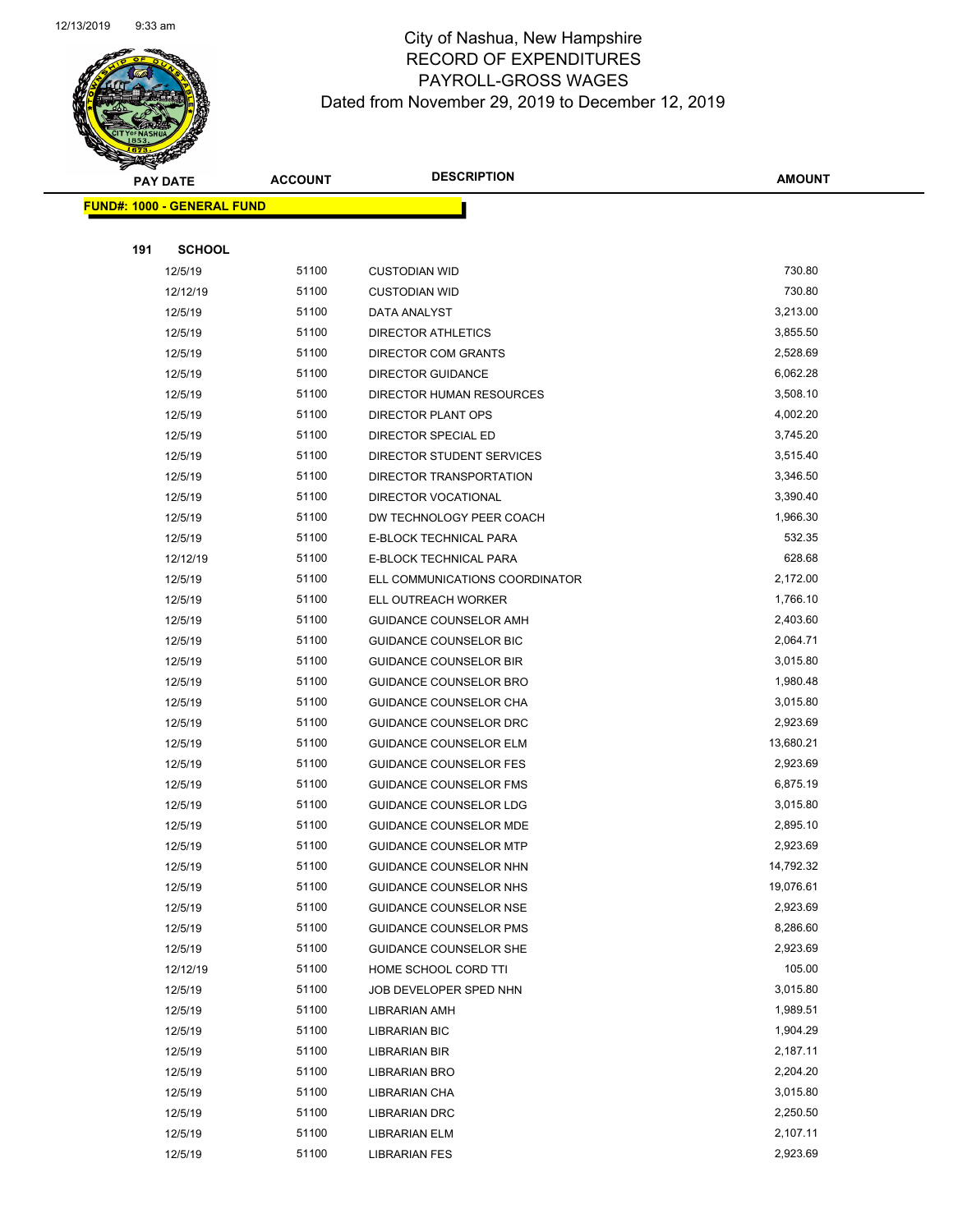Page 62 of 97

|     | <b>PAY DATE</b>                   | <b>ACCOUNT</b> | <b>DESCRIPTION</b>                   | <b>AMOUNT</b>        |
|-----|-----------------------------------|----------------|--------------------------------------|----------------------|
|     | <b>FUND#: 1000 - GENERAL FUND</b> |                |                                      |                      |
|     |                                   |                |                                      |                      |
| 191 | <b>SCHOOL</b>                     |                |                                      |                      |
|     | 12/5/19                           | 51100          | <b>LIBRARIAN FMS</b>                 | 3,015.80             |
|     | 12/5/19                           | 51100          | <b>LIBRARIAN LDG</b>                 | 2,426.70             |
|     | 12/5/19                           | 51100          | <b>LIBRARIAN MDE</b>                 | 2,895.10             |
|     | 12/5/19                           | 51100          | <b>LIBRARIAN NHN</b>                 | 4,926.71             |
|     | 12/5/19                           | 51100          | LIBRARIAN NHS                        | 5,984.70             |
|     | 12/5/19                           | 51100          | <b>LIBRARIAN NSE</b>                 | 2,895.10             |
|     | 12/5/19                           | 51100          | <b>LIBRARIAN PMS</b>                 | 2,040.01             |
|     | 12/5/19                           | 51100          | <b>LIBRARIAN SHE</b>                 | 2,923.69             |
|     | 12/5/19                           | 51100          | LICENSED PRACTICAL NURSE ELM         | 1,485.30             |
|     | 12/5/19                           | 51100          | LICENSED PRACTICAL NURSE FMS         | 1,459.69             |
|     | 12/5/19                           | 51100          | MAINTENANCE ALARM WPO                | 1,017.60             |
|     | 12/12/19                          | 51100          | <b>MAINTENANCE ALARM WPO</b>         | 1,017.60             |
|     | 12/5/19                           | 51100          | MAINTENANCE CARPENTER WPO            | 1,025.60             |
|     | 12/12/19                          | 51100          | MAINTENANCE CARPENTER WPO            | 1,025.60             |
|     | 12/5/19                           | 51100          | MAINTENANCE ELECTRICIAN WPO          | 2,142.40             |
|     | 12/12/19                          | 51100          | MAINTENANCE ELECTRICIAN WPO          | 2,142.41             |
|     | 12/5/19                           | 51100          | MAINTENANCE GRDS FORMEN WPO          | 1,025.60             |
|     | 12/12/19                          | 51100          | MAINTENANCE GRDS FORMEN WPO          | 1,025.60             |
|     | 12/5/19                           | 51100          | MAINTENANCE GROUNDS WPO              | 4,353.60             |
|     | 12/12/19                          | 51100          | MAINTENANCE GROUNDS WPO              | 4,353.60             |
|     | 12/5/19                           | 51100          | MAINTENANCE HVAC WPO                 | 5,670.00             |
|     | 12/12/19                          | 51100          | MAINTENANCE HVAC WPO                 | 5,873.44             |
|     | 12/5/19                           | 51100          | MAINTENANCE MESSENGER WPO            | 986.40               |
|     | 12/12/19                          | 51100          | MAINTENANCE MESSENGER WPO            | 986.40               |
|     | 12/5/19                           | 51100          | MAINTENANCE PLUMBER WPO              | 1,075.20             |
|     | 12/12/19                          | 51100          | MAINTENANCE PLUMBER WPO              | 1,075.20             |
|     | 12/5/19                           | 51100          | MAINTENANCE TRADES WPO               | 3,118.40             |
|     | 12/12/19                          | 51100          | MAINTENANCE TRADES WPO               | 3,118.40             |
|     | 12/5/19                           | 51100          | <b>MARKETING TEACHER NHS</b>         | 2,838.32             |
|     | 12/5/19                           | 51100          | NURSE AMH                            | 2,739.60             |
|     | 12/5/19                           | 51100          | <b>NURSE BIC</b>                     | 2,739.60             |
|     | 12/5/19                           | 51100          | <b>NURSE BIR</b>                     | 2,712.89             |
|     | 12/5/19                           | 51100          | <b>NURSE BRO</b>                     | 2,739.60             |
|     | 12/5/19                           | 51100          | <b>NURSE CHA</b>                     | 1,776.20             |
|     | 12/5/19                           | 51100<br>51100 | <b>NURSE DRC</b>                     | 2,739.60<br>3,237.71 |
|     | 12/5/19                           | 51100          | <b>NURSE ELM</b>                     | 600.64               |
|     | 12/5/19<br>12/5/19                |                | <b>NURSE FES</b>                     | 1,768.90             |
|     | 12/5/19                           | 51100<br>51100 | <b>NURSE FMS</b><br><b>NURSE LDG</b> | 2,594.21             |
|     | 12/5/19                           | 51100          | NURSE MDE                            | 2,253.49             |
|     | 12/5/19                           | 51100          | <b>NURSE MTP</b>                     | 1,858.10             |
|     | 12/5/19                           | 51100          | <b>NURSE NHN</b>                     | 3,513.79             |
|     | 12/5/19                           | 51100          | <b>NURSE NHS</b>                     | 4,302.92             |
|     | 12/5/19                           | 51100          | <b>NURSE NSE</b>                     | 2,739.60             |
|     |                                   |                |                                      |                      |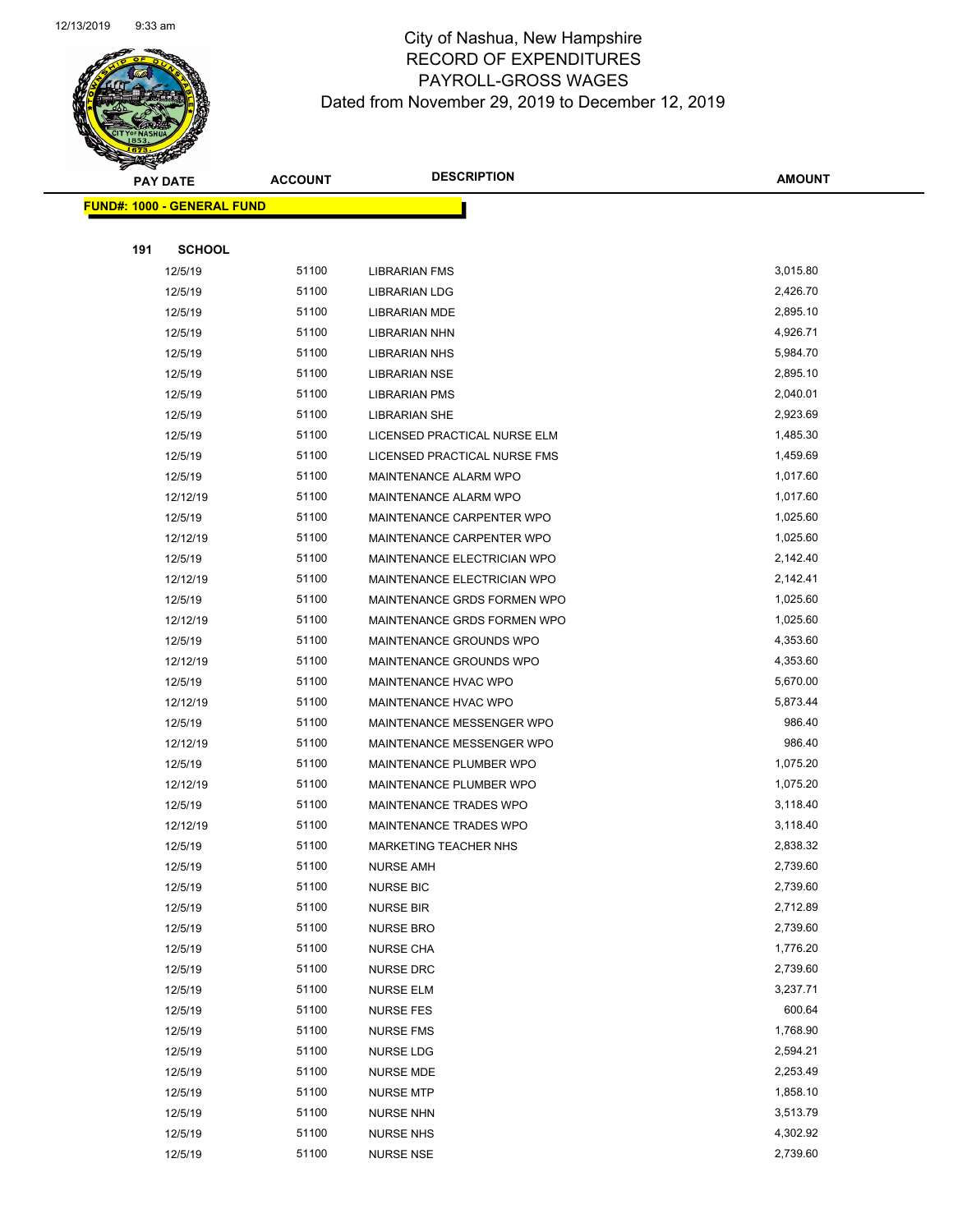

Page 63 of 97

|     | <b>PAY DATE</b>                   | <b>ACCOUNT</b> | <b>DESCRIPTION</b>                         | <b>AMOUNT</b>      |
|-----|-----------------------------------|----------------|--------------------------------------------|--------------------|
|     | <b>FUND#: 1000 - GENERAL FUND</b> |                |                                            |                    |
|     |                                   |                |                                            |                    |
| 191 | <b>SCHOOL</b>                     |                |                                            |                    |
|     | 12/5/19                           | 51100          | <b>NURSE PMS</b>                           | 3,199.62           |
|     | 12/5/19                           | 51100          | <b>NURSE SHE</b>                           | 1,833.00           |
|     | 12/5/19                           | 51100          | OFFICE MANAGER BUSINESS                    | 2,705.90           |
|     | 12/5/19                           | 51100          | OFFICE MANAGER HUMAN RESOURCES             | 2,038.50           |
|     | 12/5/19                           | 51100          | OFFICE MANAGER SPED                        | 2,052.10           |
|     | 12/5/19                           | 51100          | OUT DISTRICT COORDINATOR                   | 2,951.90           |
|     | 12/5/19                           | 51100          | PARA PRE SCHOOL BIR                        | 748.60             |
|     | 12/12/19                          | 51100          | PARA PRE SCHOOL BIR                        | 846.04             |
|     | 12/5/19                           | 51100          | PARA ALT AMH                               | 509.36             |
|     | 12/12/19                          | 51100          | PARA ALT AMH                               | 463.06             |
|     | 12/5/19                           | 51100          | PARA ALT FMS                               | 522.21             |
|     | 12/12/19                          | 51100          | PARA ALT FMS                               | 654.03             |
|     | 12/5/19                           | 51100          | PARA ALT LDG                               | 424.84             |
|     | 12/12/19                          | 51100          | PARA ALT LDG                               | 553.46             |
|     | 12/5/19                           | 51100          | PARA ALT MTP                               | 342.48             |
|     | 12/12/19                          | 51100          | PARA ALT MTP                               | 271.14             |
|     | 12/5/19                           | 51100          | PARA ALT PMS                               | 356.76             |
|     | 12/12/19                          | 51100          | PARA ALT PMS                               | 356.76             |
|     | 12/5/19                           | 51100          | PARA DW SPEC ED AMH                        | 9,124.02           |
|     | 12/12/19                          | 51100          | PARA DW SPEC ED AMH                        | 9,202.00           |
|     | 12/5/19                           | 51100          | PARA DW SPEC ED BIR                        | 1,648.60           |
|     | 12/12/19                          | 51100          | PARA DW SPEC ED BIR                        | 1,484.72           |
|     | 12/5/19                           | 51100          | PARA DW SPEC ED BRO                        | 4,925.15           |
|     | 12/12/19                          | 51100          | PARA DW SPEC ED BRO                        | 4,225.77           |
|     | 12/5/19                           | 51100          | PARA DW SPEC ED CHA                        | 9,161.05           |
|     | 12/12/19                          | 51100          | PARA DW SPEC ED CHA                        | 9,646.26           |
|     | 12/5/19                           | 51100          | PARA DW SPEC ED DRC                        | 359.17             |
|     | 12/12/19                          | 51100          | PARA DW SPEC ED DRC                        | 267.55             |
|     | 12/5/19                           | 51100          | PARA DW SPEC ED FMS                        | 8,354.16           |
|     | 12/12/19                          | 51100          | PARA DW SPEC ED FMS                        | 8,897.81           |
|     | 12/5/19                           | 51100          | PARA DW SPEC ED LDG                        | 509.25             |
|     | 12/12/19                          | 51100          | PARA DW SPEC ED LDG                        | 624.75             |
|     | 12/5/19                           | 51100          | PARA DW SPEC ED MDE                        | 7,440.31           |
|     | 12/12/19                          | 51100<br>51100 | PARA DW SPEC ED MDE                        | 7,010.95<br>381.96 |
|     | 12/5/19<br>12/12/19               | 51100          | PARA DW SPEC ED MTP<br>PARA DW SPEC ED MTP | 479.40             |
|     | 12/5/19                           | 51100          | PARA DW SPEC ED NHN                        | 4,075.67           |
|     | 12/12/19                          | 51100          | PARA DW SPEC ED NHN                        | 3,706.52           |
|     | 12/5/19                           | 51100          | PARA DW SPEC ED NHS                        | 5,801.77           |
|     | 12/12/19                          | 51100          | PARA DW SPEC ED NHS                        | 5,037.04           |
|     | 12/5/19                           | 51100          | PARA DW SPEC ED NSE                        | 3,480.97           |
|     | 12/12/19                          | 51100          | PARA DW SPEC ED NSE                        | 3,376.25           |
|     | 12/5/19                           | 51100          | PARA DW SPEC ED PMS                        | 1,365.83           |
|     | 12/12/19                          | 51100          | PARA DW SPEC ED PMS                        | 1,237.94           |
|     |                                   |                |                                            |                    |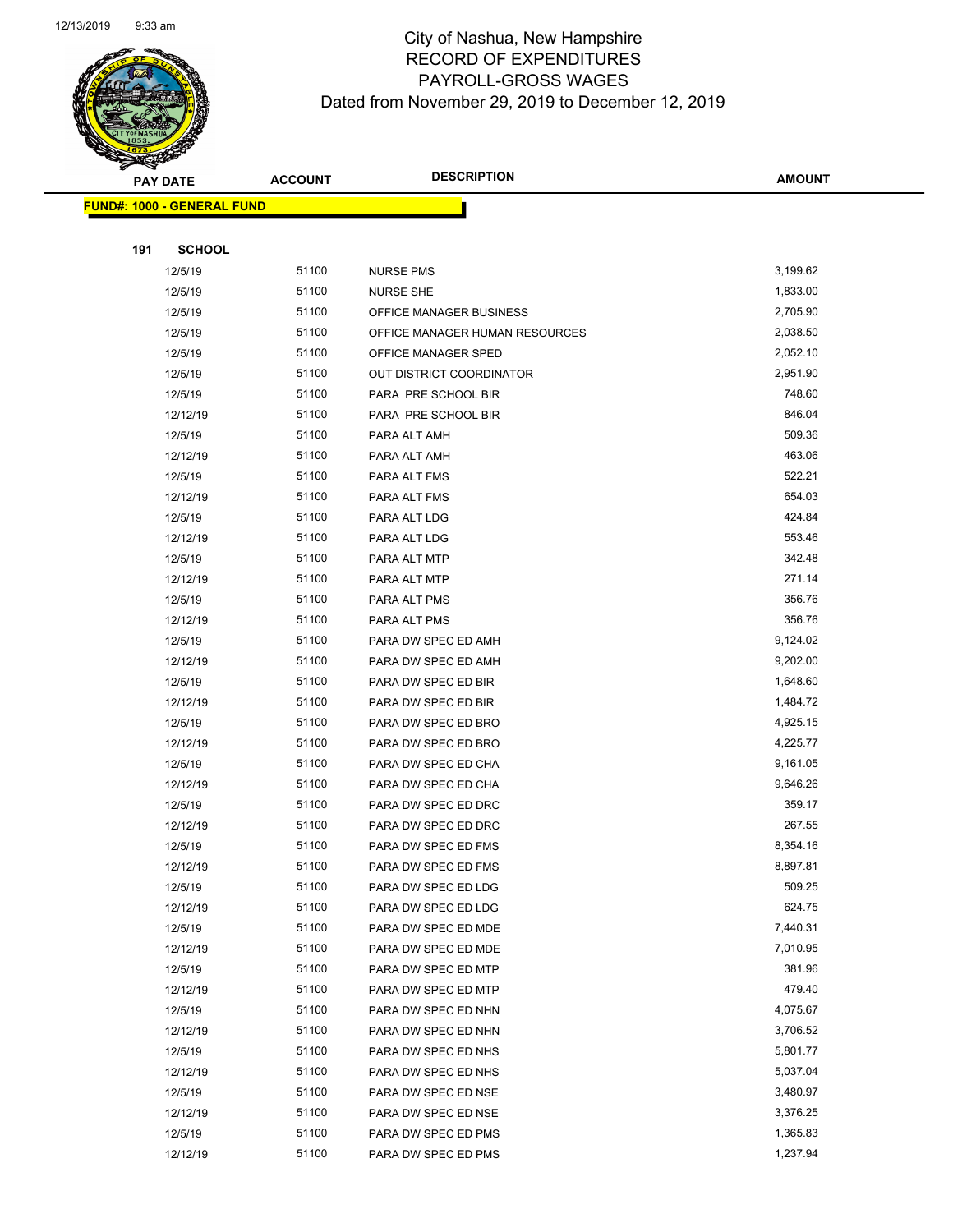

Page 64 of 97

|     | <b>PAY DATE</b>                    | <b>ACCOUNT</b> | <b>DESCRIPTION</b>             | <b>AMOUNT</b>        |
|-----|------------------------------------|----------------|--------------------------------|----------------------|
|     | <u> FUND#: 1000 - GENERAL FUND</u> |                |                                |                      |
|     |                                    |                |                                |                      |
| 191 | <b>SCHOOL</b>                      |                |                                |                      |
|     | 12/5/19                            | 51100          | PARA DW SPEC ED SHE            | 9,032.30             |
|     | 12/12/19                           | 51100          | PARA DW SPEC ED SHE            | 9,714.46             |
|     | 12/5/19                            | 51100          | PARA DW SPEC ED WID            | 448.36               |
|     | 12/12/19                           | 51100          | PARA DW SPEC ED WID            | 562.74               |
|     | 12/5/19                            | 51100          | PARA DW SPEC ELM               | 6,683.61             |
|     | 12/12/19                           | 51100          | PARA DW SPEC ELM               | 6,907.02             |
|     | 12/5/19                            | 51100          | PARA ELL BIR                   | 475.92               |
|     | 12/12/19                           | 51100          | PARA ELL BIR                   | 356.94               |
|     | 12/5/19                            | 51100          | PARA ELL DRC                   | 495.76               |
|     | 12/12/19                           | 51100          | PARA ELL DRC                   | 624.66               |
|     | 12/5/19                            | 51100          | PARA ELL ELM                   | 695.95               |
|     | 12/12/19                           | 51100          | PARA ELL ELM                   | 529.77               |
|     | 12/5/19                            | 51100          | PARA ELL FES                   | 467.30               |
|     | 12/12/19                           | 51100          | PARA ELL FES                   | 582.92               |
|     | 12/5/19                            | 51100          | PARA ELL FMS                   | 353.18               |
|     | 12/12/19                           | 51100          | PARA ELL FMS                   | 436.27               |
|     | 12/5/19                            | 51100          | PARA ELL LDG                   | 951.84               |
|     | 12/12/19                           | 51100          | PARA ELL LDG                   | 1,194.76             |
|     | 12/5/19                            | 51100          | PARA ELL MTP                   | 363.36               |
|     | 12/12/19                           | 51100          | PARA ELL MTP                   | 264.96               |
|     | 12/5/19                            | 51100          | PARA ELL SHE                   | 515.60               |
|     | 12/12/19                           | 51100          | PARA ELL SHE                   | 644.50               |
|     | 12/5/19                            | 51100          | PARA INST AMH                  | 7,624.14             |
|     | 12/12/19                           | 51100          | PARA INST AMH                  | 1,862.43             |
|     | 12/5/19                            | 51100          | PARA INST BIC                  | 4,525.64             |
|     | 12/12/19                           | 51100          | PARA INST BIC                  | 4,015.98             |
|     | 12/5/19                            | 51100          | PARA INST BIR                  | 3,088.27             |
|     | 12/12/19                           | 51100          | PARA INST BIR                  | 2,584.12             |
|     | 12/5/19                            | 51100          | PARA INST BRO                  | 2,358.84             |
|     | 12/12/19                           | 51100          | PARA INST BRO                  | 1,709.87             |
|     | 12/5/19                            | 51100          | PARA INST CHA                  | 3,252.15             |
|     | 12/12/19                           | 51100          | PARA INST CHA                  | 3,287.12             |
|     | 12/5/19                            | 51100          | PARA INST DRC                  | 3,347.22             |
|     | 12/12/19                           | 51100<br>51100 | PARA INST DRC                  | 3,172.49<br>4,419.07 |
|     | 12/5/19<br>12/12/19                | 51100          | PARA INST ELM<br>PARA INST ELM | 5,072.93             |
|     | 12/5/19                            | 51100          | PARA INST FES                  | 4,921.26             |
|     | 12/12/19                           | 51100          | PARA INST FES                  | 5,020.21             |
|     | 12/5/19                            | 51100          | PARA INST FMS                  | 3,703.77             |
|     | 12/12/19                           | 51100          | PARA INST FMS                  | 3,524.82             |
|     | 12/5/19                            | 51100          | PARA INST LDG                  | 3,867.35             |
|     | 12/12/19                           | 51100          | PARA INST LDG                  | 3,953.57             |
|     | 12/5/19                            | 51100          | PARA INST MDE                  | 3,083.98             |
|     | 12/12/19                           | 51100          | PARA INST MDE                  | 3,282.59             |
|     |                                    |                |                                |                      |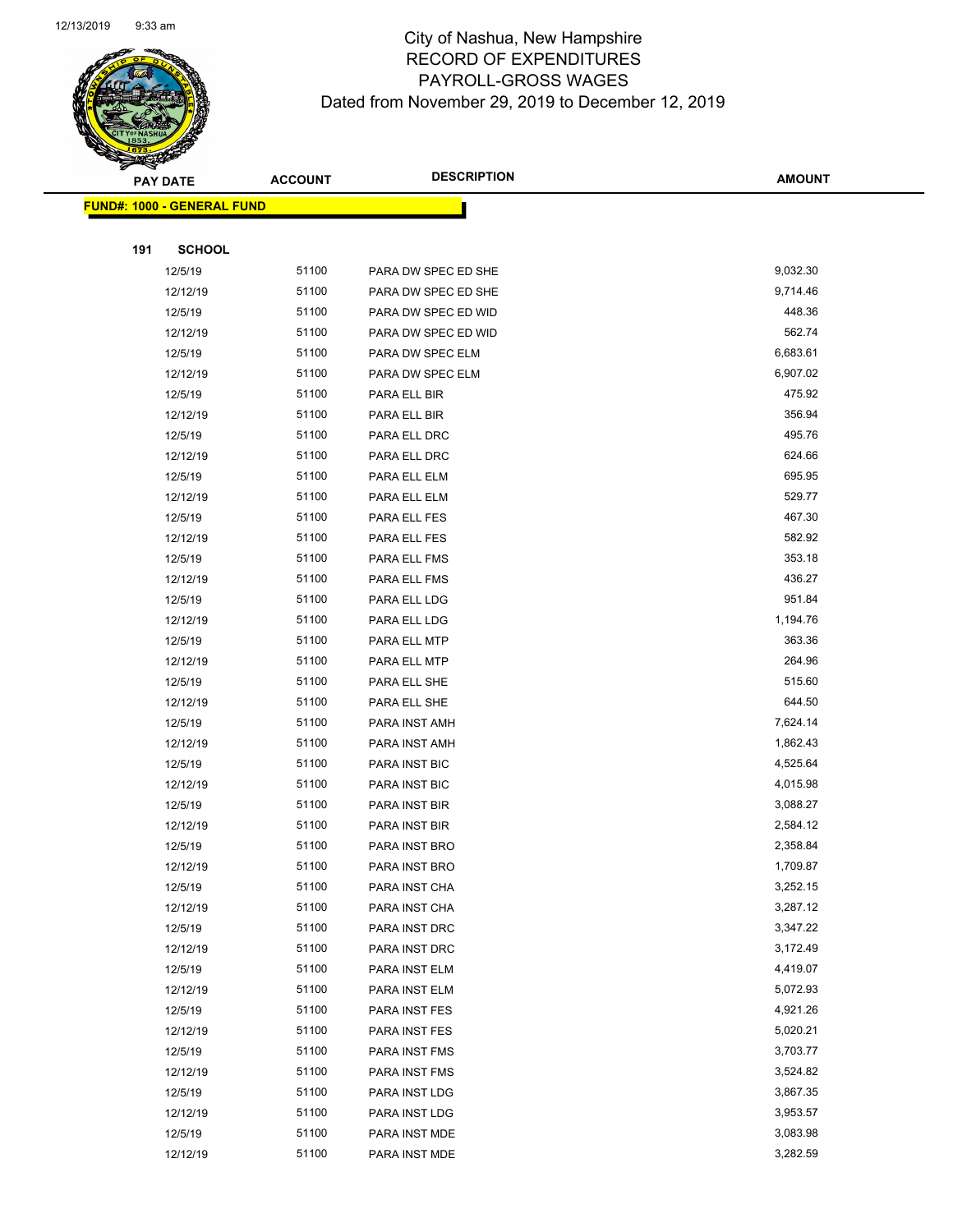

Page 65 of 97

|     | <b>PAY DATE</b>                    | <b>ACCOUNT</b> | <b>DESCRIPTION</b> | <b>AMOUNT</b> |
|-----|------------------------------------|----------------|--------------------|---------------|
|     | <u> FUND#: 1000 - GENERAL FUND</u> |                |                    |               |
|     |                                    |                |                    |               |
| 191 | <b>SCHOOL</b>                      |                |                    |               |
|     | 12/5/19                            | 51100          | PARA INST MTP      | 3,012.46      |
|     | 12/12/19                           | 51100          | PARA INST MTP      | 2,522.77      |
|     | 12/5/19                            | 51100          | PARA INST NHN      | 1,352.72      |
|     | 12/12/19                           | 51100          | PARA INST NHN      | 1,286.30      |
|     | 12/5/19                            | 51100          | PARA INST NHS      | 1,860.26      |
|     | 12/12/19                           | 51100          | PARA INST NHS      | 1,991.04      |
|     | 12/5/19                            | 51100          | PARA INST NSE      | 3,645.38      |
|     | 12/12/19                           | 51100          | PARA INST NSE      | 3,700.65      |
|     | 12/5/19                            | 51100          | PARA INST PMS      | 3,792.93      |
|     | 12/12/19                           | 51100          | PARA INST PMS      | 4,161.72      |
|     | 12/5/19                            | 51100          | PARA INST SHE      | 2,659.18      |
|     | 12/12/19                           | 51100          | PARA INST SHE      | 2,802.10      |
|     | 12/5/19                            | 51100          | PARA JOB COACH     | 436.32        |
|     | 12/12/19                           | 51100          | PARA JOB COACH     | 548.64        |
|     | 12/5/19                            | 51100          | PARA KIND AMH      | 907.00        |
|     | 12/12/19                           | 51100          | PARA KIND AMH      | 1,031.79      |
|     | 12/5/19                            | 51100          | PARA KIND BIC      | 664.80        |
|     | 12/12/19                           | 51100          | PARA KIND BIC      | 671.72        |
|     | 12/5/19                            | 51100          | PARA KIND BIR      | 475.92        |
|     | 12/12/19                           | 51100          | PARA KIND BIR      | 356.94        |
|     | 12/5/19                            | 51100          | PARA KIND BRO      | 485.84        |
|     | 12/12/19                           | 51100          | PARA KIND BRO      | 604.82        |
|     | 12/5/19                            | 51100          | PARA KIND CHA      | 747.67        |
|     | 12/12/19                           | 51100          | PARA KIND CHA      | 729.54        |
|     | 12/5/19                            | 51100          | PARA KIND DRC      | 472.56        |
|     | 12/12/19                           | 51100          | PARA KIND DRC      | 354.42        |
|     | 12/5/19                            | 51100          | PARA KIND FES      | 411.24        |
|     | 12/12/19                           | 51100          | PARA KIND FES      | 407.13        |
|     | 12/5/19                            | 51100          | PARA KIND LDG      | 986.56        |
|     | 12/12/19                           | 51100          | PARA KIND LDG      | 1,001.44      |
|     | 12/5/19                            | 51100          | PARA KIND MDE      | 940.99        |
|     | 12/12/19                           | 51100          | PARA KIND MDE      | 1,066.38      |
|     | 12/5/19                            | 51100          | PARA KIND MTP      | 335.86        |
|     | 12/12/19                           | 51100          | PARA KIND MTP      | 259.68        |
|     | 12/5/19                            | 51100          | PARA KIND NSE      | 495.76        |
|     | 12/12/19                           | 51100          | PARA KIND NSE      | 624.66        |
|     | 12/5/19                            | 51100          | PARA KIND SHE      | 1,038.64      |
|     | 12/12/19                           | 51100          | PARA KIND SHE      | 1,030.60      |
|     | 12/5/19                            | 51100          | PARA LIB NHN       | 201.30        |
|     | 12/5/19                            | 51100          | PARA LIB NHS       | 207.77        |
|     | 12/12/19                           | 51100          | PARA LIB NHS       | 145.44        |
|     | 12/5/19                            | 51100          | PARA MEDIA NHN     | 567.84        |
|     | 12/12/19                           | 51100          | PARA MEDIA NHN     | 684.45        |
|     | 12/5/19                            | 51100          | PARA MEDIA NHS     | 891.42        |
|     |                                    |                |                    |               |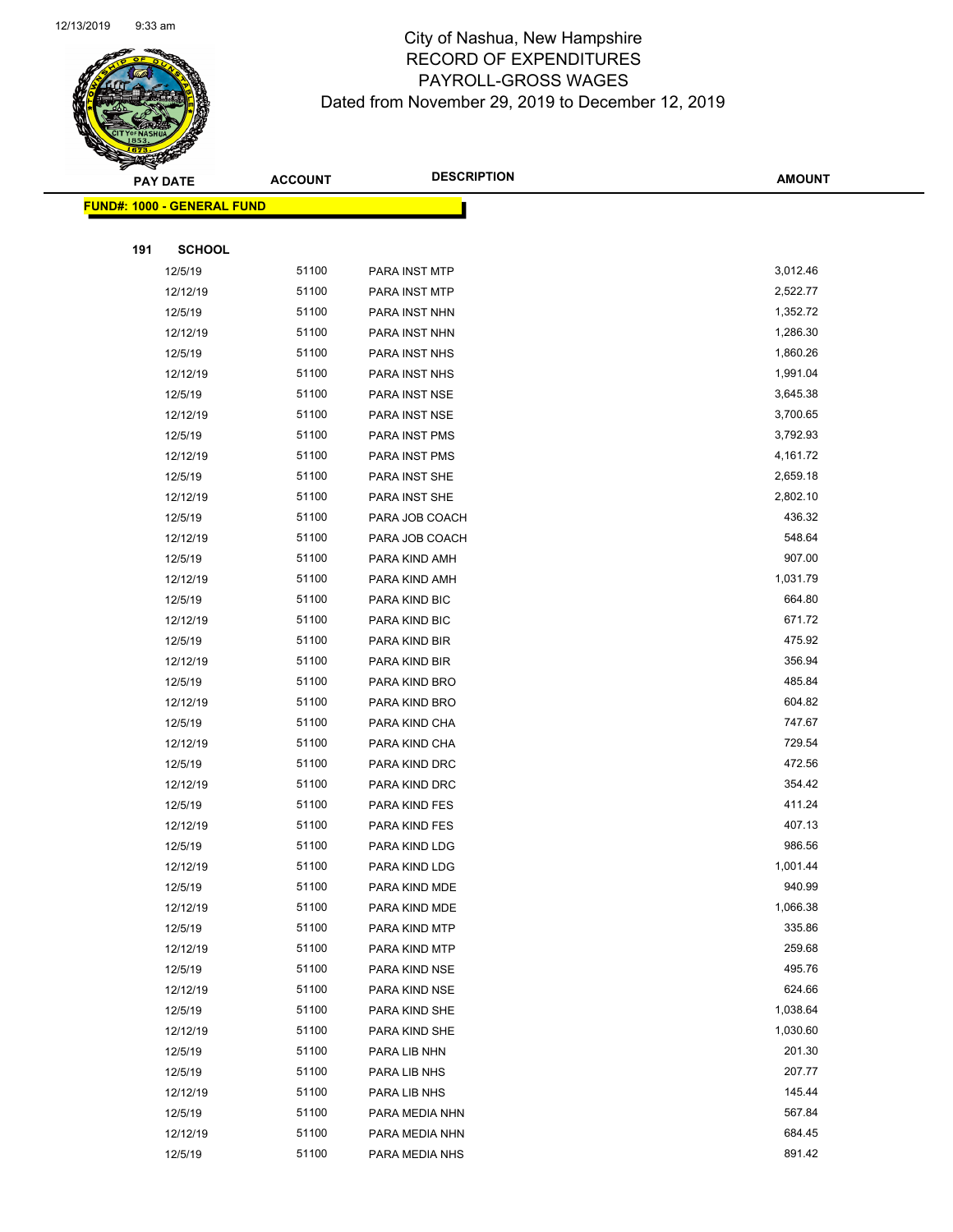

|     | <b>PAY DATE</b>                    | <b>ACCOUNT</b> | <b>DESCRIPTION</b>       | <b>AMOUNT</b> |
|-----|------------------------------------|----------------|--------------------------|---------------|
|     | <u> FUND#: 1000 - GENERAL FUND</u> |                |                          |               |
|     |                                    |                |                          |               |
| 191 | <b>SCHOOL</b>                      |                |                          |               |
|     | 12/12/19                           | 51100          | PARA MEDIA NHS           | 796.40        |
|     | 12/5/19                            | 51100          | PARA PRE SCH BIC         | 435.36        |
|     | 12/12/19                           | 51100          | PARA PRE SCH BIC         | 435.36        |
|     | 12/5/19                            | 51100          | PARA PRE SCH BRO         | 3,672.52      |
|     | 12/12/19                           | 51100          | PARA PRE SCH BRO         | 6,227.19      |
|     | 12/5/19                            | 51100          | PARA PRE SCH MTP         | 531.43        |
|     | 12/12/19                           | 51100          | PARA PRE SCH MTP         | 527.77        |
|     | 12/5/19                            | 51100          | PARA PRE SCH NSE         | 729.05        |
|     | 12/12/19                           | 51100          | PARA PRE SCH NSE         | 813.81        |
|     | 12/5/19                            | 51100          | PARA READ ELM            | 495.76        |
|     | 12/12/19                           | 51100          | PARA READ ELM            | 634.58        |
|     | 12/5/19                            | 51100          | PARA SCI NHN             | 517.14        |
|     | 12/12/19                           | 51100          | PARA SCI NHN             | 385.32        |
|     | 12/5/19                            | 51100          | PARA SCI NHS             | 507.00        |
|     | 12/12/19                           | 51100          | PARA SCI NHS             | 380.25        |
|     | 12/5/19                            | 51100          | PARA SPED FES            | 381.96        |
|     | 12/12/19                           | 51100          | PARA SPED FES            | 292.32        |
|     | 12/5/19                            | 51100          | PARA TTI LDG             | 495.76        |
|     | 12/12/19                           | 51100          | PARA TTI LDG             | 846.38        |
|     | 12/5/19                            | 51100          | PARA VOC NHS             | 380.39        |
|     | 12/12/19                           | 51100          | PARA VOC NHS             | 303.57        |
|     | 12/5/19                            | 51100          | PEER COACH               | 5,939.49      |
|     | 12/5/19                            | 51100          | PRESCHOOL COORDINATOR    | 2,562.50      |
|     | 12/5/19                            | 51100          | PRINCIPAL AMH            | 3,979.40      |
|     | 12/5/19                            | 51100          | PRINCIPAL BIC            | 3,815.70      |
|     | 12/5/19                            | 51100          | PRINCIPAL BIR            | 3,966.30      |
|     | 12/5/19                            | 51100          | PRINCIPAL BRO            | 3,710.00      |
|     | 12/5/19                            | 51100          | PRINCIPAL CHA            | 3,912.80      |
|     | 12/5/19                            | 51100          | PRINCIPAL DRC            | 3,798.10      |
|     | 12/5/19                            | 51100          | PRINCIPAL ELM            | 3,849.40      |
|     | 12/5/19                            | 51100          | PRINCIPAL FES            | 3,841.30      |
|     | 12/5/19                            | 51100          | PRINCIPAL FMS            | 4,035.90      |
|     | 12/5/19                            | 51100          | PRINCIPAL LDG            | 4,023.10      |
|     | 12/5/19                            | 51100          | PRINCIPAL MDE            | 3,859.00      |
|     | 12/5/19                            | 51100          | PRINCIPAL MTP            | 3,903.80      |
|     | 12/5/19                            | 51100          | PRINCIPAL NHN            | 4,057.70      |
|     | 12/5/19                            | 51100          | PRINCIPAL NHS            | 4,288.50      |
|     | 12/5/19                            | 51100          | PRINCIPAL NSE            | 3,851.00      |
|     | 12/5/19                            | 51100          | PRINCIPAL PMS            | 3,817.30      |
|     | 12/5/19                            | 51100          | PRINCIPAL SHE            | 3,692.30      |
|     | 12/5/19                            | 51100          | SCHOOL PSYCHOLOGIST WID  | 41,004.42     |
|     | 12/5/19                            | 51100          | SCHOOL PSYCHOLOGY INTERN | 1,174.87      |
|     | 12/5/19                            | 51100          | SECURITY MONITOR NHN     | 1,753.92      |
|     | 12/12/19                           | 51100          | SECURITY MONITOR NHN     | 1,315.44      |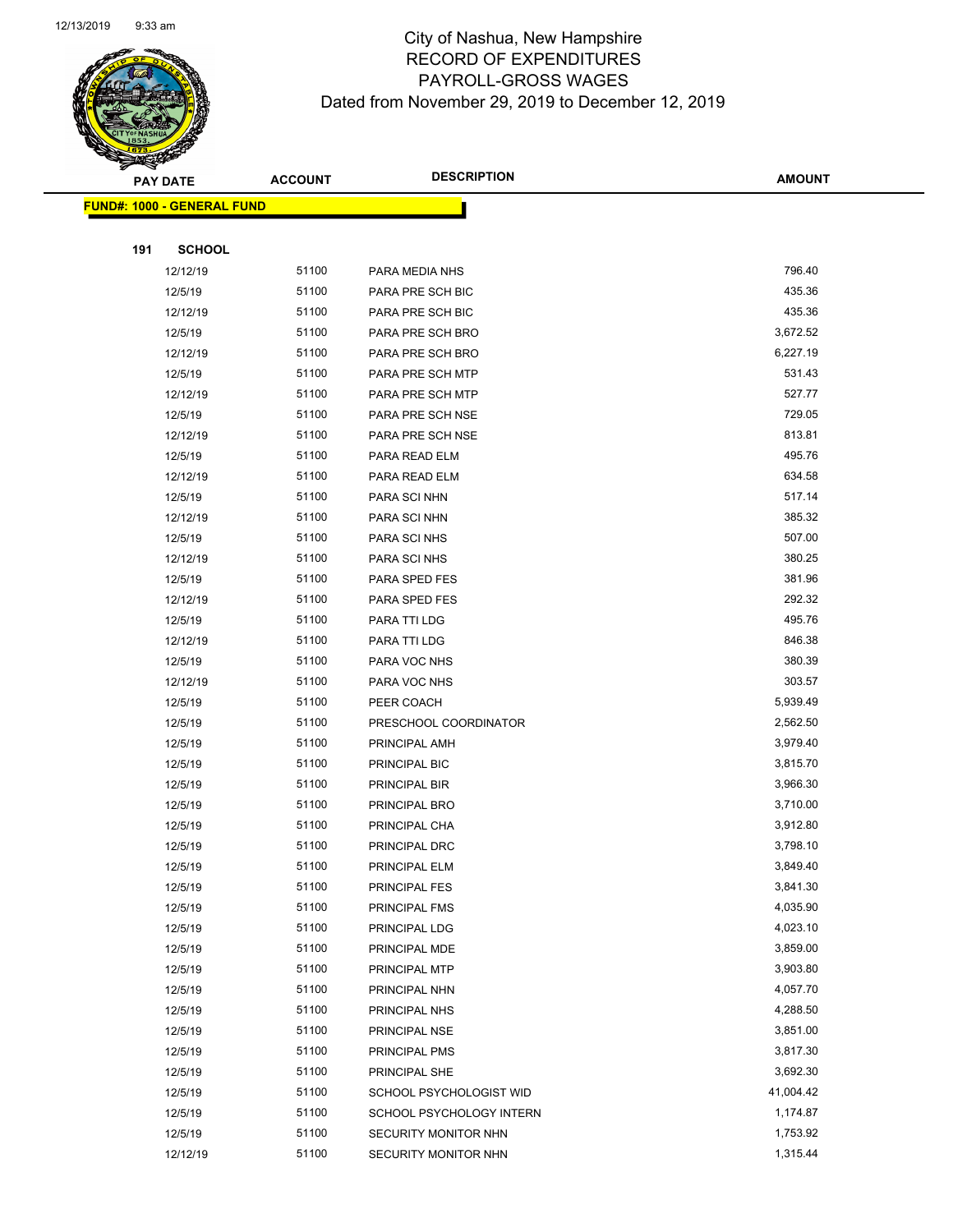

Page 67 of 97

|     | <b>PAY DATE</b>                   | <b>ACCOUNT</b> | <b>DESCRIPTION</b>               | <b>AMOUNT</b> |
|-----|-----------------------------------|----------------|----------------------------------|---------------|
|     | <b>FUND#: 1000 - GENERAL FUND</b> |                |                                  |               |
|     |                                   |                |                                  |               |
| 191 | <b>SCHOOL</b>                     |                |                                  |               |
|     | 12/5/19                           | 51100          | SECURITY MONITOR NHS             | 2,338.56      |
|     | 12/12/19                          | 51100          | <b>SECURITY MONITOR NHS</b>      | 1,753.92      |
|     | 12/5/19                           | 51100          | SIGN LANGUAGE INTERPRETER        | 3,602.36      |
|     | 12/12/19                          | 51100          | SIGN LANGUAGE INTERPRETER        | 5,984.71      |
|     | 12/5/19                           | 51100          | SOCIAL WORKER                    | 4,031.02      |
|     | 12/5/19                           | 51100          | SOCIAL WORKER FMS                | 2,923.70      |
|     | 12/5/19                           | 51100          | SPEECH LANG PATHOLOGIST WID      | 59,004.31     |
|     | 12/5/19                           | 51100          | SPEECH LANGUAGE ASST             | 282.33        |
|     | 12/12/19                          | 51100          | SPEECH LANGUAGE ASST             | 446.08        |
|     | 12/5/19                           | 51100          | STUDENT ACTIVITY COORD NHN       | 1,120.31      |
|     | 12/5/19                           | 51100          | <b>SUPERINTENDENT</b>            | 6,228.50      |
|     | 12/5/19                           | 51100          | SYSTEMS ADMIN FULL YEAR          | 8,256.60      |
|     | 12/5/19                           | 51100          | <b>TEACHER ART AMH</b>           | 2,739.60      |
|     | 12/5/19                           | 51100          | <b>TEACHER ART BIC</b>           | 2,187.11      |
|     | 12/5/19                           | 51100          | <b>TEACHER ART BIR</b>           | 2,923.69      |
|     | 12/5/19                           | 51100          | <b>TEACHER ART CHA</b>           | 2,123.50      |
|     | 12/5/19                           | 51100          | TEACHER ART DRC                  | 2,064.71      |
|     | 12/5/19                           | 51100          | TEACHER ART ELM                  | 4,904.18      |
|     | 12/5/19                           | 51100          | <b>TEACHER ART FES</b>           | 1,708.71      |
|     | 12/5/19                           | 51100          | <b>TEACHER ART FMS</b>           | 799.91        |
|     | 12/5/19                           | 51100          | <b>TEACHER ART LDG</b>           | 2,739.60      |
|     | 12/5/19                           | 51100          | <b>TEACHER ART MDE</b>           | 2,064.71      |
|     | 12/5/19                           | 51100          | <b>TEACHER ART MTP</b>           | 2,923.70      |
|     | 12/5/19                           | 51100          | <b>TEACHER ART NHN</b>           | 10,902.83     |
|     | 12/5/19                           | 51100          | <b>TEACHER ART NHS</b>           | 10,638.68     |
|     | 12/5/19                           | 51100          | <b>TEACHER ART NSE</b>           | 3,015.80      |
|     | 12/5/19                           | 51100          | <b>TEACHER ART PMS</b>           | 4,062.41      |
|     | 12/5/19                           | 51100          | <b>TEACHER ART SHE</b>           | 2,594.22      |
|     | 12/5/19                           | 51100          | <b>TEACHER AUTO NHN</b>          | 2,739.60      |
|     | 12/5/19                           | 51100          | <b>TEACHER BEHAVIOR SPEC WID</b> | 11,786.87     |
|     | 12/5/19                           | 51100          | TEACHER BIO TEC NHN              | 2,498.79      |
|     | 12/5/19                           | 51100          | TEACHER BUILD CONST NHS          | 2,739.60      |
|     | 12/5/19                           | 51100          | <b>TEACHER BUSINESS NHN</b>      | 8,668.20      |
|     | 12/5/19                           | 51100          | TEACHER BUSINESS NHS             | 8,869.91      |
|     | 12/5/19                           | 51100          | <b>TEACHER COMPUTER ELM</b>      | 3,664.52      |
|     | 12/5/19                           | 51100          | <b>TEACHER COMPUTER FMS</b>      | 5,399.68      |
|     | 12/5/19                           | 51100          | TEACHER COMPUTER NHN             | 5,423.11      |
|     | 12/5/19                           | 51100          | TEACHER COMPUTER NHS             | 1,599.81      |
|     | 12/5/19                           | 51100          | <b>TEACHER COMPUTER PMS</b>      | 4,720.52      |
|     | 12/5/19                           | 51100          | TEACHER COSMETOLOGY NHN          | 4,404.00      |
|     | 12/5/19                           | 51100          | <b>TEACHER CULINARY NHN</b>      | 5,543.60      |
|     | 12/5/19                           | 51100          | TEACHER DEAF NSE                 | 4,767.88      |
|     | 12/5/19                           | 51100          | TEACHER DEAF WID                 | 7,465.78      |
|     | 12/5/19                           | 51100          | <b>TEACHER DWSE AMH</b>          | 2,923.69      |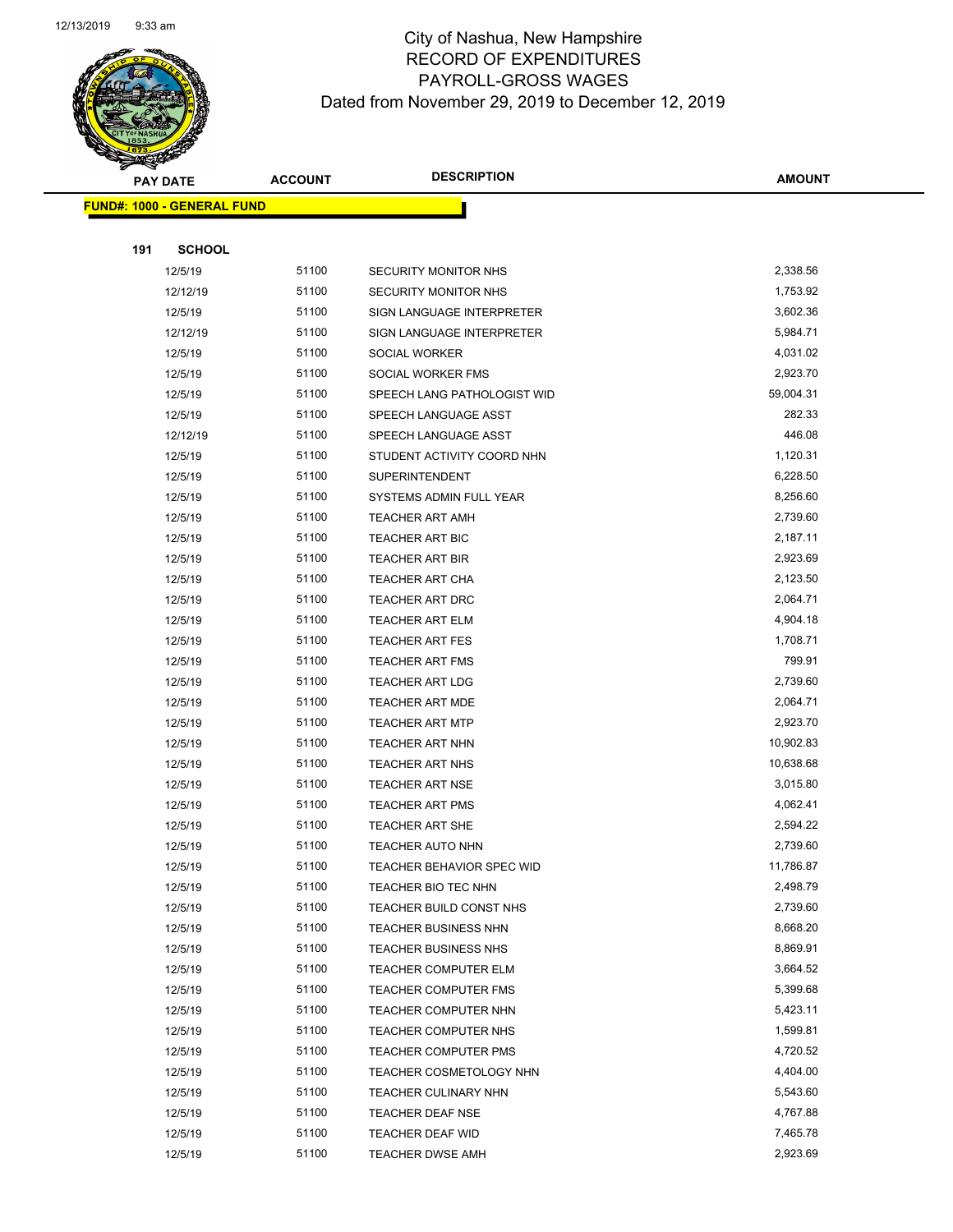

Page 68 of 97

| <b>PAY DATE</b>                    | <b>ACCOUNT</b> | <b>DESCRIPTION</b>          | <b>AMOUNT</b> |
|------------------------------------|----------------|-----------------------------|---------------|
| <u> FUND#: 1000 - GENERAL FUND</u> |                |                             |               |
|                                    |                |                             |               |
| 191<br><b>SCHOOL</b>               |                |                             |               |
| 12/5/19                            | 51100          | <b>TEACHER DWSE BIR</b>     | 4,804.31      |
| 12/5/19                            | 51100          | <b>TEACHER DWSE BRO</b>     | 3,015.80      |
| 12/5/19                            | 51100          | <b>TEACHER DWSE CHA</b>     | 1,775.50      |
| 12/5/19                            | 51100          | <b>TEACHER DWSE ELM</b>     | 15,065.91     |
| 12/5/19                            | 51100          | TEACHER DWSE FMS            | 5,051.01      |
| 12/5/19                            | 51100          | TEACHER DWSE MDE            | 3,896.81      |
| 12/5/19                            | 51100          | <b>TEACHER DWSE NHS</b>     | 2,924.90      |
| 12/5/19                            | 51100          | <b>TEACHER DWSE SHE</b>     | 5,741.00      |
| 12/5/19                            | 51100          | TEACHER ECE NHS             | 5,847.38      |
| 12/5/19                            | 51100          | TEACHER ELECTRICAL NHS      | 2,739.60      |
| 12/5/19                            | 51100          | <b>TEACHER ELL AMH</b>      | 2,255.29      |
| 12/5/19                            | 51100          | TEACHER ELL BIC             | 3,931.79      |
| 12/5/19                            | 51100          | <b>TEACHER ELL BIR</b>      | 2,923.69      |
| 12/5/19                            | 51100          | <b>TEACHER ELL DRC</b>      | 5,755.30      |
| 12/5/19                            | 51100          | <b>TEACHER ELL ELM</b>      | 7,870.80      |
| 12/5/19                            | 51100          | TEACHER ELL FES             | 7,682.98      |
| 12/5/19                            | 51100          | <b>TEACHER ELL FMS</b>      | 1,904.29      |
| 12/5/19                            | 51100          | <b>TEACHER ELL LDG</b>      | 6,191.60      |
| 12/5/19                            | 51100          | <b>TEACHER ELL MTP</b>      | 2,923.69      |
| 12/5/19                            | 51100          | TEACHER ELL NHN             | 9,384.80      |
| 12/5/19                            | 51100          | TEACHER ELL NHS             | 11,234.41     |
| 12/5/19                            | 51100          | <b>TEACHER ELL PMS</b>      | 4,152.40      |
| 12/5/19                            | 51100          | TEACHER ELL SHE             | 2,055.31      |
| 12/5/19                            | 51100          | <b>TEACHER ENGINEER NHS</b> | 3,455.29      |
| 12/5/19                            | 51100          | <b>TEACHER ENGLISH ELM</b>  | 28,419.15     |
| 12/5/19                            | 51100          | <b>TEACHER ENGLISH FMS</b>  | 16,688.70     |
| 12/5/19                            | 51100          | <b>TEACHER ENGLISH NHN</b>  | 44,924.98     |
| 12/5/19                            | 51100          | <b>TEACHER ENGLISH NHS</b>  | 44,753.45     |
| 12/5/19                            | 51100          | <b>TEACHER ENGLISH PMS</b>  | 16,286.09     |
| 12/5/19                            | 51100          | <b>TEACHER FACS ELM</b>     | 2,204.20      |
| 12/5/19                            | 51100          | <b>TEACHER FACS FMS</b>     | 4,756.69      |
| 12/5/19                            | 51100          | <b>TEACHER FACS NHN</b>     | 7,805.60      |
| 12/5/19                            | 51100          | <b>TEACHER FACS NHS</b>     | 7,587.69      |
| 12/5/19                            | 51100          | <b>TEACHER FACS PMS</b>     | 3,334.90      |
| 12/5/19                            | 51100          | TEACHER FOREIGN LANG ELM    | 6,031.60      |
| 12/5/19                            | 51100          | TEACHER FOREIGN LANG FMS    | 2,923.69      |
| 12/5/19                            | 51100          | TEACHER FOREIGN LANG NHN    | 13,870.59     |
| 12/5/19                            | 51100          | TEACHER FOREIGN LANG NHS    | 18,623.01     |
| 12/5/19                            | 51100          | TEACHER FOREIGN LANG PMS    | 5,382.00      |
| 12/5/19                            | 51100          | <b>TEACHER GR1 AMH</b>      | 7,191.91      |
| 12/5/19                            | 51100          | TEACHER GR1 BIC             | 9,792.19      |
| 12/5/19                            | 51100          | <b>TEACHER GR1 BIR</b>      | 9,482.28      |
| 12/5/19                            | 51100          | <b>TEACHER GR1 BRO</b>      | 5,636.58      |
| 12/5/19                            | 51100          | <b>TEACHER GR1 CHA</b>      | 10,185.11     |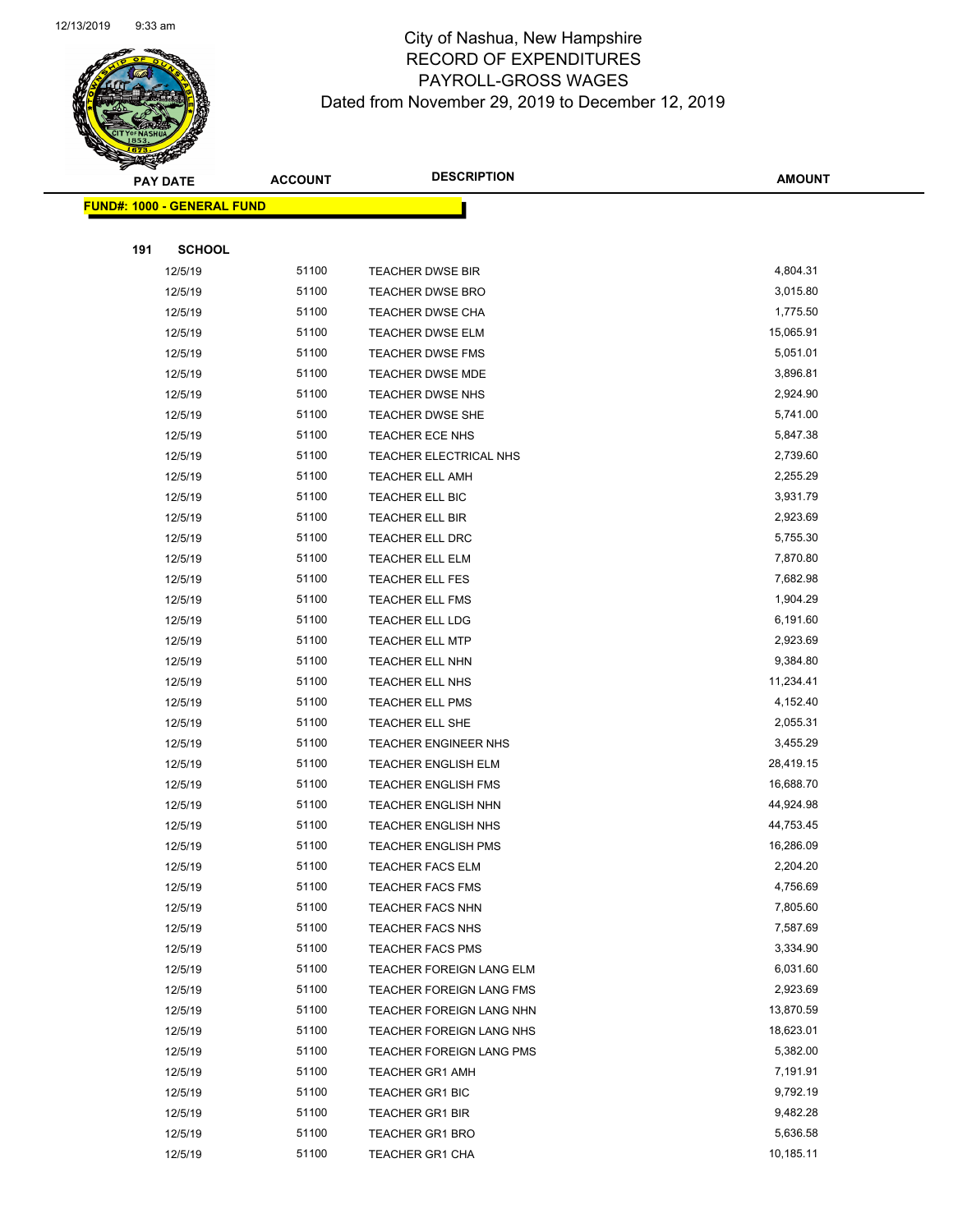

Page 69 of 97

|     | <b>PAY DATE</b>                    | <b>ACCOUNT</b> | <b>DESCRIPTION</b>     | <b>AMOUNT</b> |
|-----|------------------------------------|----------------|------------------------|---------------|
|     | <u> FUND#: 1000 - GENERAL FUND</u> |                |                        |               |
|     |                                    |                |                        |               |
| 191 | <b>SCHOOL</b>                      |                |                        |               |
|     | 12/5/19                            | 51100          | <b>TEACHER GR1 DRC</b> | 5,426.00      |
|     | 12/5/19                            | 51100          | <b>TEACHER GR1 FES</b> | 8,917.99      |
|     | 12/5/19                            | 51100          | <b>TEACHER GR1 LDG</b> | 7,220.50      |
|     | 12/5/19                            | 51100          | <b>TEACHER GR1 MDE</b> | 7,882.69      |
|     | 12/5/19                            | 51100          | <b>TEACHER GR1 MTP</b> | 6,658.89      |
|     | 12/5/19                            | 51100          | <b>TEACHER GR1 NSE</b> | 7,651.79      |
|     | 12/5/19                            | 51100          | <b>TEACHER GR1 SHE</b> | 8,715.77      |
|     | 12/5/19                            | 51100          | <b>TEACHER GR2 AMH</b> | 5,927.22      |
|     | 12/5/19                            | 51100          | TEACHER GR2 BIC        | 10,470.82     |
|     | 12/5/19                            | 51100          | <b>TEACHER GR2 BIR</b> | 10,552.29     |
|     | 12/5/19                            | 51100          | <b>TEACHER GR2 BRO</b> | 7,527.58      |
|     | 12/5/19                            | 51100          | TEACHER GR2 CHA        | 7,349.09      |
|     | 12/5/19                            | 51100          | <b>TEACHER GR2 DRC</b> | 5,061.07      |
|     | 12/5/19                            | 51100          | TEACHER GR2 FES        | 11,221.73     |
|     | 12/5/19                            | 51100          | <b>TEACHER GR2 LDG</b> | 9,668.05      |
|     | 12/5/19                            | 51100          | <b>TEACHER GR2 MDE</b> | 10,138.02     |
|     | 12/5/19                            | 51100          | <b>TEACHER GR2 MTP</b> | 7,175.51      |
|     | 12/5/19                            | 51100          | <b>TEACHER GR2 NSE</b> | 5,479.20      |
|     | 12/5/19                            | 51100          | <b>TEACHER GR2 SHE</b> | 6,784.80      |
|     | 12/5/19                            | 51100          | <b>TEACHER GR3 AMH</b> | 4,727.29      |
|     | 12/5/19                            | 51100          | <b>TEACHER GR3 BIC</b> | 5,419.90      |
|     | 12/5/19                            | 51100          | <b>TEACHER GR3 BIR</b> | 6,739.70      |
|     | 12/5/19                            | 51100          | <b>TEACHER GR3 BRO</b> | 5,663.29      |
|     | 12/5/19                            | 51100          | <b>TEACHER GR3 CHA</b> | 9,502.11      |
|     | 12/5/19                            | 51100          | <b>TEACHER GR3 DRC</b> | 7,601.99      |
|     | 12/5/19                            | 51100          | <b>TEACHER GR3 FES</b> | 9,519.61      |
|     | 12/5/19                            | 51100          | <b>TEACHER GR3 LDG</b> | 10,524.70     |
|     | 12/5/19                            | 51100          | <b>TEACHER GR3 MDE</b> | 10,159.00     |
|     | 12/5/19                            | 51100          | <b>TEACHER GR3 MTP</b> | 6,793.82      |
|     | 12/5/19                            | 51100          | <b>TEACHER GR3 NSE</b> | 7,730.71      |
|     | 12/5/19                            | 51100          | <b>TEACHER GR3 SHE</b> | 7,492.20      |
|     | 12/5/19                            | 51100          | <b>TEACHER GR4 AMH</b> | 4,167.60      |
|     | 12/5/19                            | 51100          | TEACHER GR4 BIC        | 13,448.17     |
|     | 12/5/19                            | 51100          | TEACHER GR4 BIR        | 6,210.22      |
|     | 12/5/19                            | 51100          | <b>TEACHER GR4 BRO</b> | 5,376.20      |
|     | 12/5/19                            | 51100          | TEACHER GR4 CHA        | 10,807.22     |
|     | 12/5/19                            | 51100          | <b>TEACHER GR4 DRC</b> | 9,759.13      |
|     | 12/5/19                            | 51100          | TEACHER GR4 FES        | 8,608.79      |
|     | 12/5/19                            | 51100          | TEACHER GR4 LDG        | 8,541.60      |
|     | 12/5/19                            | 51100          | <b>TEACHER GR4 MDE</b> | 10,152.79     |
|     | 12/5/19                            | 51100          | <b>TEACHER GR4 MTP</b> | 6,962.22      |
|     | 12/5/19                            | 51100          | <b>TEACHER GR4 NSE</b> | 6,978.50      |
|     | 12/5/19                            | 51100          | TEACHER GR4 SHE        | 6,539.70      |
|     | 12/5/19                            | 51100          | <b>TEACHER GR5 AMH</b> | 5,663.29      |
|     |                                    |                |                        |               |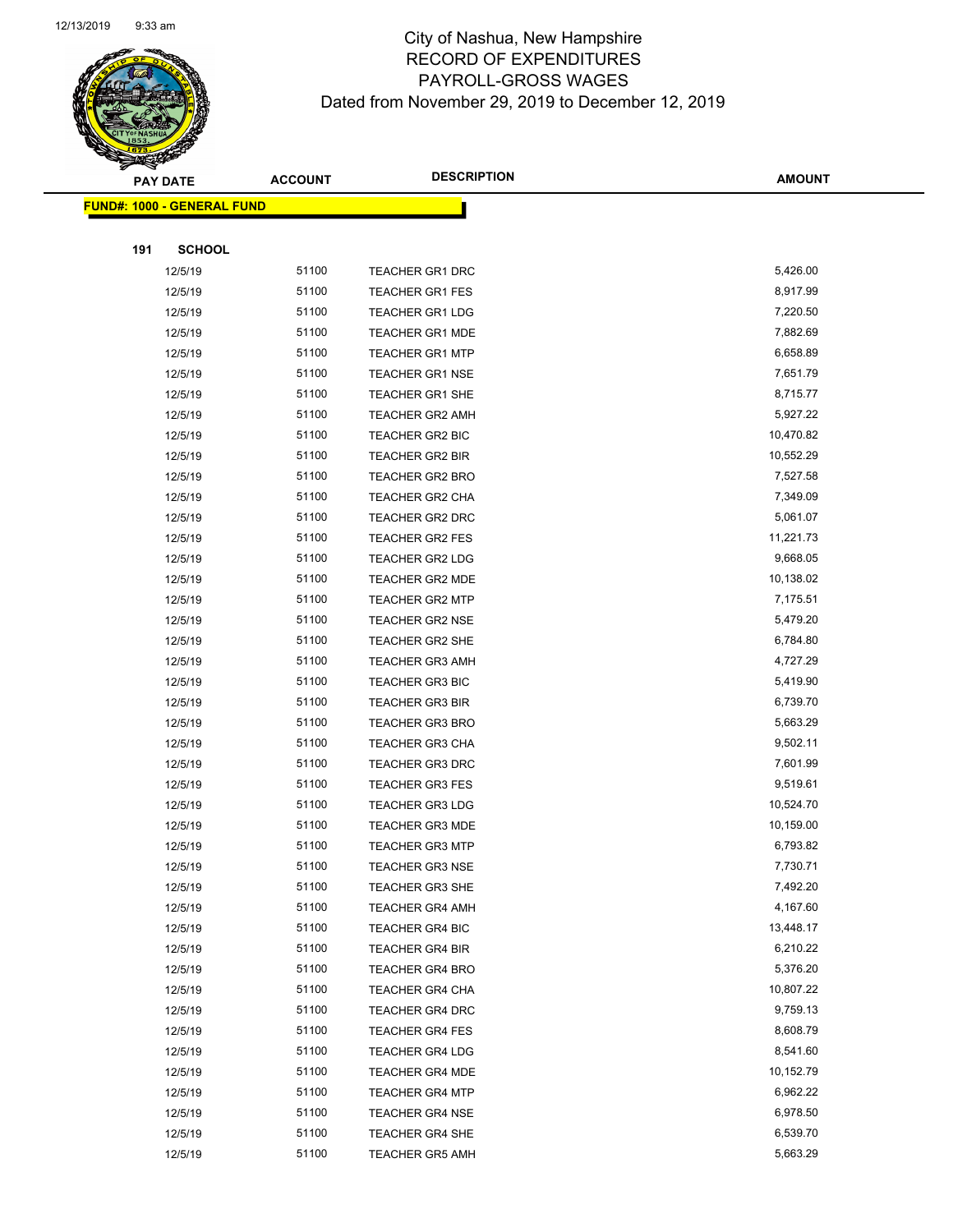

Page 70 of 97

|     | <b>PAY DATE</b>                    | <b>ACCOUNT</b> | <b>DESCRIPTION</b>                                   | <b>AMOUNT</b>          |
|-----|------------------------------------|----------------|------------------------------------------------------|------------------------|
|     | <u> FUND#: 1000 - GENERAL FUND</u> |                |                                                      |                        |
|     |                                    |                |                                                      |                        |
| 191 | <b>SCHOOL</b>                      |                |                                                      |                        |
|     | 12/5/19                            | 51100          | <b>TEACHER GR5 BIC</b>                               | 8,968.60               |
|     | 12/5/19                            | 51100          | <b>TEACHER GR5 BIR</b>                               | 9,965.29               |
|     | 12/5/19                            | 51100          | <b>TEACHER GR5 BRO</b>                               | 5,847.38               |
|     | 12/5/19                            | 51100          | <b>TEACHER GR5 CHA</b>                               | 11,095.51              |
|     | 12/5/19                            | 51100          | <b>TEACHER GR5 DRC</b>                               | 4,305.41               |
|     | 12/5/19                            | 51100          | <b>TEACHER GR5 FES</b>                               | 8,919.62               |
|     | 12/5/19                            | 51100          | <b>TEACHER GR5 LDG</b>                               | 10,702.38              |
|     | 12/5/19                            | 51100          | <b>TEACHER GR5 MDE</b>                               | 10,142.81              |
|     | 12/5/19                            | 51100          | <b>TEACHER GR5 MTP</b>                               | 6,704.62               |
|     | 12/5/19                            | 51100          | <b>TEACHER GR5 NSE</b>                               | 8,678.99               |
|     | 12/5/19                            | 51100          | <b>TEACHER GR5 SHE</b>                               | 7,473.70               |
|     | 12/5/19                            | 51100          | <b>TEACHER GR6 ELM</b>                               | 31,774.80              |
|     | 12/5/19                            | 51100          | <b>TEACHER GR6 FMS</b>                               | 25,534.01              |
|     | 12/5/19                            | 51100          | <b>TEACHER GR6 PMS</b>                               | 19,654.07              |
|     | 12/5/19                            | 51100          | <b>TEACHER GRAPH NHS</b>                             | 3,533.49               |
|     | 12/5/19                            | 51100          | <b>TEACHER GRAPHICS NHN</b>                          | 5,977.31               |
|     | 12/5/19                            | 51100          | TEACHER HEALTH NHN                                   | 3,564.11               |
|     | 12/5/19                            | 51100          | TEACHER HEALTH NHS                                   | 2,739.60               |
|     | 12/5/19                            | 51100          | TEACHER HEALTHOC NHS                                 | 5,135.30               |
|     | 12/5/19                            | 51100          | TEACHER HVAC NHS                                     | 1,989.51               |
|     | 12/5/19                            | 51100          | TEACHER IN SCH SUSPENSION ELM                        | 1,844.19               |
|     | 12/5/19                            | 51100          | TEACHER IN SCH SUSPENSION NHN                        | 5,399.68               |
|     | 12/5/19                            | 51100          | TEACHER IN SCH SUSPENSION NHS                        | 1,844.30               |
|     | 12/5/19                            | 51100          | <b>TEACHER KIND AMH</b>                              | 5,847.38               |
|     | 12/5/19                            | 51100          | TEACHER KIND BIC                                     | 10,491.27              |
|     | 12/5/19                            | 51100          | <b>TEACHER KIND BIR</b>                              | 7,316.69               |
|     | 12/5/19                            | 51100          | <b>TEACHER KIND BRO</b>                              | 5,755.40               |
|     | 12/5/19                            | 51100          | <b>TEACHER KIND CHA</b>                              | 6,879.51               |
|     | 12/5/19                            | 51100          | TEACHER KIND DRC                                     | 10,032.09              |
|     | 12/5/19                            | 51100          | <b>TEACHER KIND FES</b>                              | 11,568.92              |
|     | 12/5/19                            | 51100          | <b>TEACHER KIND LDG</b>                              | 10,855.30              |
|     | 12/5/19                            | 51100          | <b>TEACHER KIND MDE</b>                              | 10,523.78              |
|     | 12/5/19                            | 51100          | <b>TEACHER KIND MTP</b>                              | 6,209.90               |
|     | 12/5/19                            | 51100          | <b>TEACHER KIND NSE</b>                              | 5,354.81               |
|     | 12/5/19                            | 51100          | TEACHER KIND SHE                                     | 7,101.42               |
|     | 12/5/19                            | 51100          | <b>TEACHER MATH ELM</b>                              | 21,323.16              |
|     | 12/5/19                            | 51100          | <b>TEACHER MATH FMS</b>                              | 13,577.50              |
|     | 12/5/19                            | 51100<br>51100 | TEACHER MATH NHN                                     | 36,888.43<br>44,688.59 |
|     | 12/5/19                            | 51100          | <b>TEACHER MATH NHS</b>                              | 12,867.41              |
|     | 12/5/19<br>12/5/19                 | 51100          | <b>TEACHER MATH PMS</b>                              | 1,858.10               |
|     | 12/5/19                            | 51100          | <b>TEACHER MUSIC AMH</b>                             | 2,739.60               |
|     | 12/5/19                            | 51100          | <b>TEACHER MUSIC BIC</b><br><b>TEACHER MUSIC BIR</b> | 1,768.90               |
|     | 12/5/19                            | 51100          | <b>TEACHER MUSIC BRO</b>                             | 1,641.21               |
|     |                                    |                |                                                      |                        |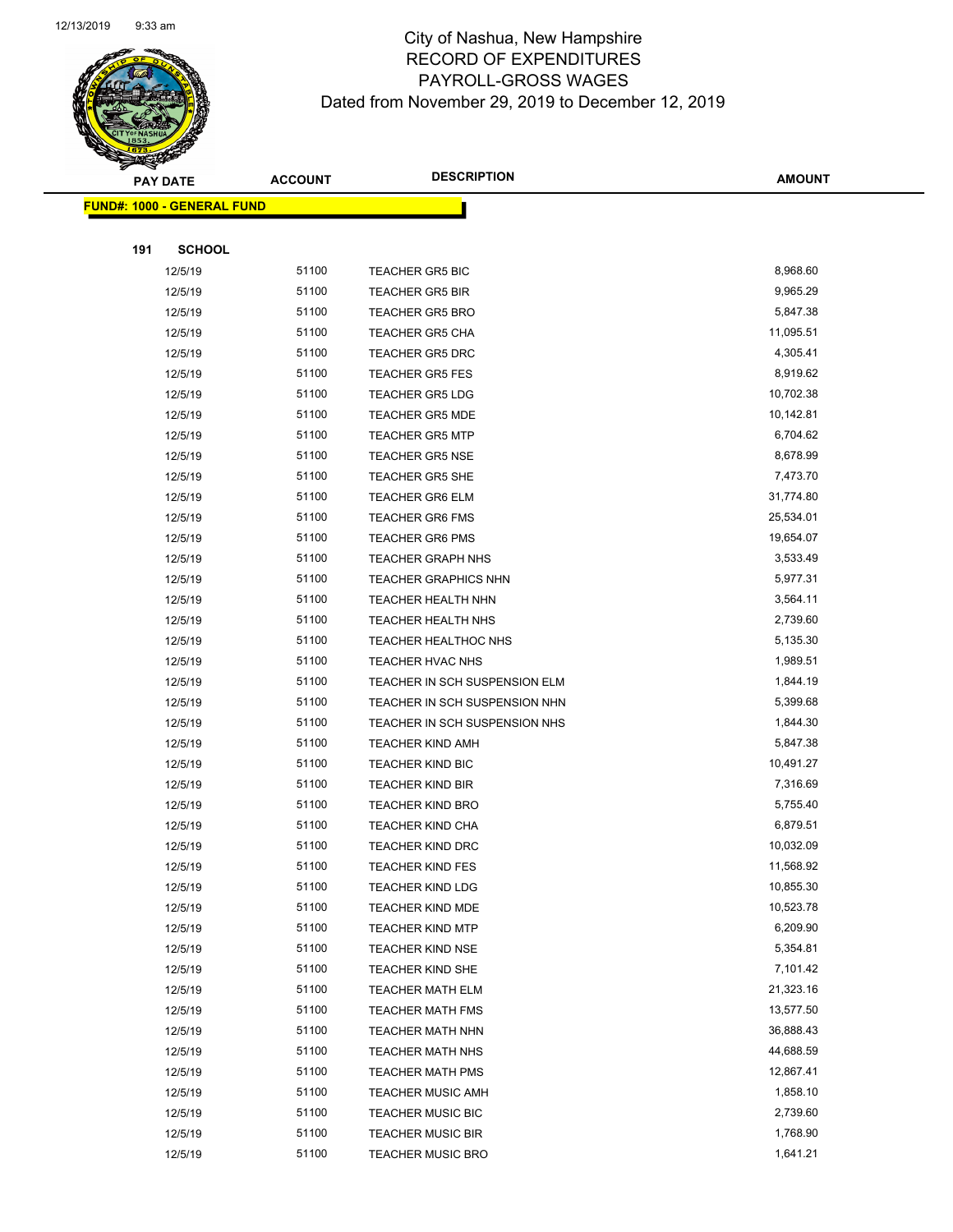

Page 71 of 97

|     | <b>PAY DATE</b>                    | <b>ACCOUNT</b> | <b>DESCRIPTION</b>                   | <b>AMOUNT</b>        |
|-----|------------------------------------|----------------|--------------------------------------|----------------------|
|     | <u> FUND#: 1000 - GENERAL FUND</u> |                |                                      |                      |
|     |                                    |                |                                      |                      |
| 191 | <b>SCHOOL</b>                      |                |                                      |                      |
|     | 12/5/19                            | 51100          | <b>TEACHER MUSIC CHA</b>             | 2,923.69             |
|     | 12/5/19                            | 51100          | <b>TEACHER MUSIC DRC</b>             | 2,831.61             |
|     | 12/5/19                            | 51100          | <b>TEACHER MUSIC ELM</b>             | 4,699.69             |
|     | 12/5/19                            | 51100          | <b>TEACHER MUSIC FES</b>             | 1,708.71             |
|     | 12/5/19                            | 51100          | <b>TEACHER MUSIC FMS</b>             | 5,847.38             |
|     | 12/5/19                            | 51100          | <b>TEACHER MUSIC LDG</b>             | 1,587.81             |
|     | 12/5/19                            | 51100          | <b>TEACHER MUSIC MDE</b>             | 2,255.29             |
|     | 12/5/19                            | 51100          | <b>TEACHER MUSIC NHN</b>             | 4,767.88             |
|     | 12/5/19                            | 51100          | <b>TEACHER MUSIC NHS</b>             | 5,479.20             |
|     | 12/5/19                            | 51100          | <b>TEACHER MUSIC NSE</b>             | 2,665.29             |
|     | 12/5/19                            | 51100          | <b>TEACHER MUSIC PMS</b>             | 4,327.41             |
|     | 12/5/19                            | 51100          | <b>TEACHER MUSIC SHE</b>             | 1,689.19             |
|     | 12/5/19                            | 51100          | TEACHER PE BIC                       | 2,529.41             |
|     | 12/5/19                            | 51100          | <b>TEACHER PE BIR</b>                | 3,015.80             |
|     | 12/5/19                            | 51100          | <b>TEACHER PE BRO</b>                | 2,831.61             |
|     | 12/5/19                            | 51100          | TEACHER PE CHA                       | 2,712.89             |
|     | 12/5/19                            | 51100          | TEACHER PE DRC                       | 2,923.69             |
|     | 12/5/19                            | 51100          | TEACHER PE ELM                       | 9,690.80             |
|     | 12/5/19                            | 51100          | TEACHER PE FES                       | 1,768.90             |
|     | 12/5/19                            | 51100          | TEACHER PE FMS                       | 5,479.20             |
|     | 12/5/19                            | 51100          | TEACHER PE LDG                       | 2,051.19             |
|     | 12/5/19                            | 51100          | <b>TEACHER PE MDE</b>                | 3,015.80             |
|     | 12/5/19                            | 51100          | <b>TEACHER PE MTP</b>                | 2,033.80             |
|     | 12/5/19                            | 51100          | TEACHER PE NHN                       | 9,009.80             |
|     | 12/5/19                            | 51100          | TEACHER PE NHS                       | 12,004.58            |
|     | 12/5/19                            | 51100          | TEACHER PE NSE                       | 2,989.31             |
|     | 12/5/19                            | 51100          | <b>TEACHER PE PMS</b>                | 3,792.01             |
|     | 12/5/19                            | 51100          | TEACHER PE SHE                       | 2,774.01             |
|     | 12/5/19                            | 51100          | TEACHER PRE SCHOOL BIR               | 4,646.90             |
|     | 12/5/19                            | 51100          | <b>TEACHER PRESCHOOL BIC</b>         | 5,755.30             |
|     | 12/5/19                            | 51100          | TEACHER PRESCHOOL BRO                | 13,951.51            |
|     | 12/5/19                            | 51100          | <b>TEACHER PRESCHOOL MTP</b>         | 1,768.90             |
|     | 12/5/19                            | 51100          | <b>TEACHER PRESCHOOL NSE</b>         | 7,136.02             |
|     | 12/5/19                            | 51100<br>51100 | TEACHER READ AMH                     | 3,015.80<br>2,923.69 |
|     | 12/5/19<br>12/5/19                 | 51100          | TEACHER READ BIC<br>TEACHER READ BIR | 2,923.69             |
|     | 12/5/19                            | 51100          | <b>TEACHER READ BRO</b>              | 2,923.69             |
|     | 12/5/19                            | 51100          | TEACHER READ CHA                     | 2,123.50             |
|     | 12/5/19                            | 51100          | TEACHER READ DRC                     | 3,015.80             |
|     | 12/5/19                            | 51100          | <b>TEACHER READ ELM</b>              | 5,939.49             |
|     | 12/5/19                            | 51100          | <b>TEACHER READ FES</b>              | 2,923.69             |
|     | 12/5/19                            | 51100          | <b>TEACHER READ FMS</b>              | 2,923.69             |
|     | 12/5/19                            | 51100          | <b>TEACHER READ LDG</b>              | 3,564.11             |
|     | 12/5/19                            | 51100          | TEACHER READ MDE                     | 2,923.69             |
|     |                                    |                |                                      |                      |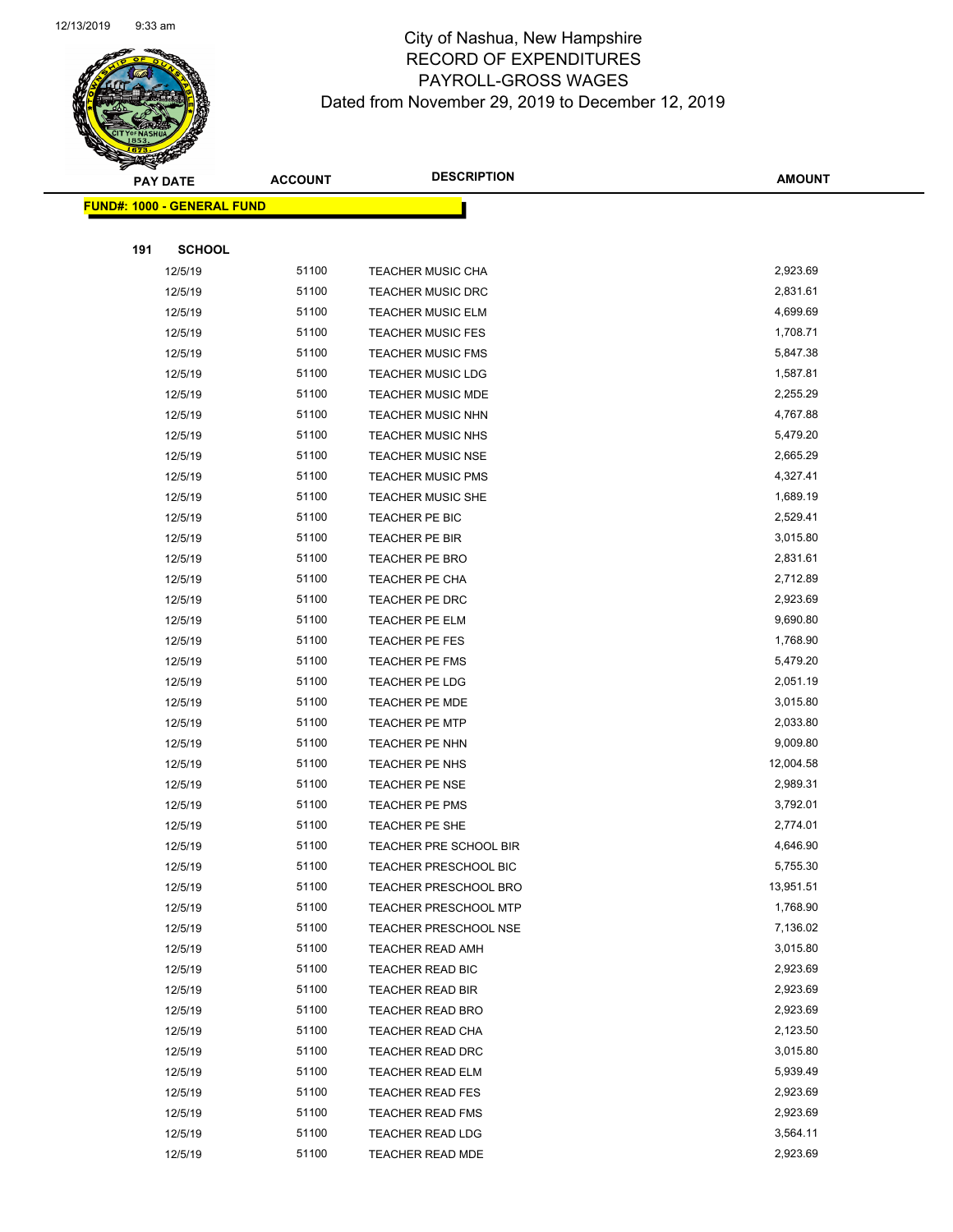

Page 72 of 97

|     | <b>PAY DATE</b>                    | <b>ACCOUNT</b> | <b>DESCRIPTION</b>                               | <b>AMOUNT</b>         |
|-----|------------------------------------|----------------|--------------------------------------------------|-----------------------|
|     | <u> FUND#: 1000 - GENERAL FUND</u> |                |                                                  |                       |
|     |                                    |                |                                                  |                       |
| 191 | <b>SCHOOL</b>                      |                |                                                  |                       |
|     | 12/5/19                            | 51100          | <b>TEACHER READ MTP</b>                          | 2,426.70              |
|     | 12/5/19                            | 51100          | <b>TEACHER READ NHN</b>                          | 1,989.51              |
|     | 12/5/19                            | 51100          | <b>TEACHER READ NHS</b>                          | 2,923.69              |
|     | 12/5/19                            | 51100          | TEACHER READ NSE                                 | 2,627.81              |
|     | 12/5/19                            | 51100          | <b>TEACHER READ PMS</b>                          | 5,178.98              |
|     | 12/5/19                            | 51100          | <b>TEACHER READ SHE</b>                          | 2,923.69              |
|     | 12/5/19                            | 51100          | TEACHER ROTC NHN                                 | 2,204.20              |
|     | 12/5/19                            | 51100          | TEACHER SCIENCE ELM                              | 25,513.41             |
|     | 12/5/19                            | 51100          | <b>TEACHER SCIENCE FMS</b>                       | 9,549.10              |
|     | 12/5/19                            | 51100          | TEACHER SCIENCE NHN                              | 30,570.03             |
|     | 12/5/19                            | 51100          | TEACHER SCIENCE NHS                              | 36,513.04             |
|     | 12/5/19                            | 51100          | <b>TEACHER SCIENCE PMS</b>                       | 10,924.53             |
|     | 12/5/19                            | 51100          | TEACHER SOCIAL STUDIES ELM                       | 17,264.97             |
|     | 12/5/19                            | 51100          | TEACHER SOCIAL STUDIES FMS                       | 12,669.20             |
|     | 12/5/19                            | 51100          | TEACHER SOCIAL STUDIES NHN                       | 33,994.90             |
|     | 12/5/19                            | 51100          | TEACHER SOCIAL STUDIES NHS                       | 42,521.18             |
|     | 12/5/19                            | 51100          | TEACHER SOCIAL STUDIES PMS                       | 13,420.26             |
|     | 12/5/19                            | 51100          | <b>TEACHER SPED AMH</b>                          | 8,355.59              |
|     | 12/5/19                            | 51100          | <b>TEACHER SPED BIC</b>                          | 7,683.48              |
|     | 12/5/19                            | 51100          | <b>TEACHER SPED BIR</b>                          | 5,663.29              |
|     | 12/5/19                            | 51100          | <b>TEACHER SPED BRO</b>                          | 6,699.10              |
|     | 12/5/19                            | 51100          | <b>TEACHER SPED CHA</b>                          | 8,073.41              |
|     | 12/5/19                            | 51100          | <b>TEACHER SPED DRC</b>                          | 5,560.29              |
|     | 12/5/19                            | 51100          | <b>TEACHER SPED ELM</b>                          | 12,371.19             |
|     | 12/5/19                            | 51100          | TEACHER SPED FES                                 | 3,620.19              |
|     | 12/5/19                            | 51100          | <b>TEACHER SPED FMS</b>                          | 13,069.30             |
|     | 12/5/19                            | 51100          | <b>TEACHER SPED LDG</b>                          | 4,767.88              |
|     | 12/5/19                            | 51100          | <b>TEACHER SPED MDE</b>                          | 4,804.60              |
|     | 12/5/19                            | 51100          | <b>TEACHER SPED MTP</b>                          | 3,947.31              |
|     | 12/5/19                            | 51100          | TEACHER SPED NHN                                 | 22,773.60             |
|     | 12/5/19                            | 51100          | TEACHER SPED NHS                                 | 35,044.87             |
|     | 12/5/19                            | 51100          | <b>TEACHER SPED NSE</b>                          | 1,641.21              |
|     | 12/5/19                            | 51100          | <b>TEACHER SPED PMS</b>                          | 12,561.40             |
|     | 12/5/19                            | 51100          | TEACHER SPED SHE                                 | 7,330.78              |
|     | 12/5/19                            | 51100          | TEACHER TECHED ELM                               | 7,369.87              |
|     | 12/5/19                            | 51100          | <b>TEACHER TECHED FMS</b>                        | 3,609.20<br>7,448.80  |
|     | 12/5/19                            | 51100          | TEACHER TECHED NHN                               |                       |
|     | 12/5/19<br>12/5/19                 | 51100<br>51100 | TEACHER TECHED NHS<br><b>TEACHER TECHED PMS</b>  | 11,418.69<br>5,847.38 |
|     | 12/5/19                            | 51100          |                                                  | 2,923.69              |
|     | 12/5/19                            | 51100          | TEACHER TV PROD NHS<br><b>TEACHER VISION WID</b> | 5,408.30              |
|     | 12/5/19                            | 51100          | TECH INTERGRATION ASST AMH                       | 247.50                |
|     | 12/12/19                           | 51100          | TECH INTERGRATION ASST AMH                       | 400.50                |
|     | 12/5/19                            | 51100          | TECH INTERGRATION ASST BIC                       | 233.86                |
|     |                                    |                |                                                  |                       |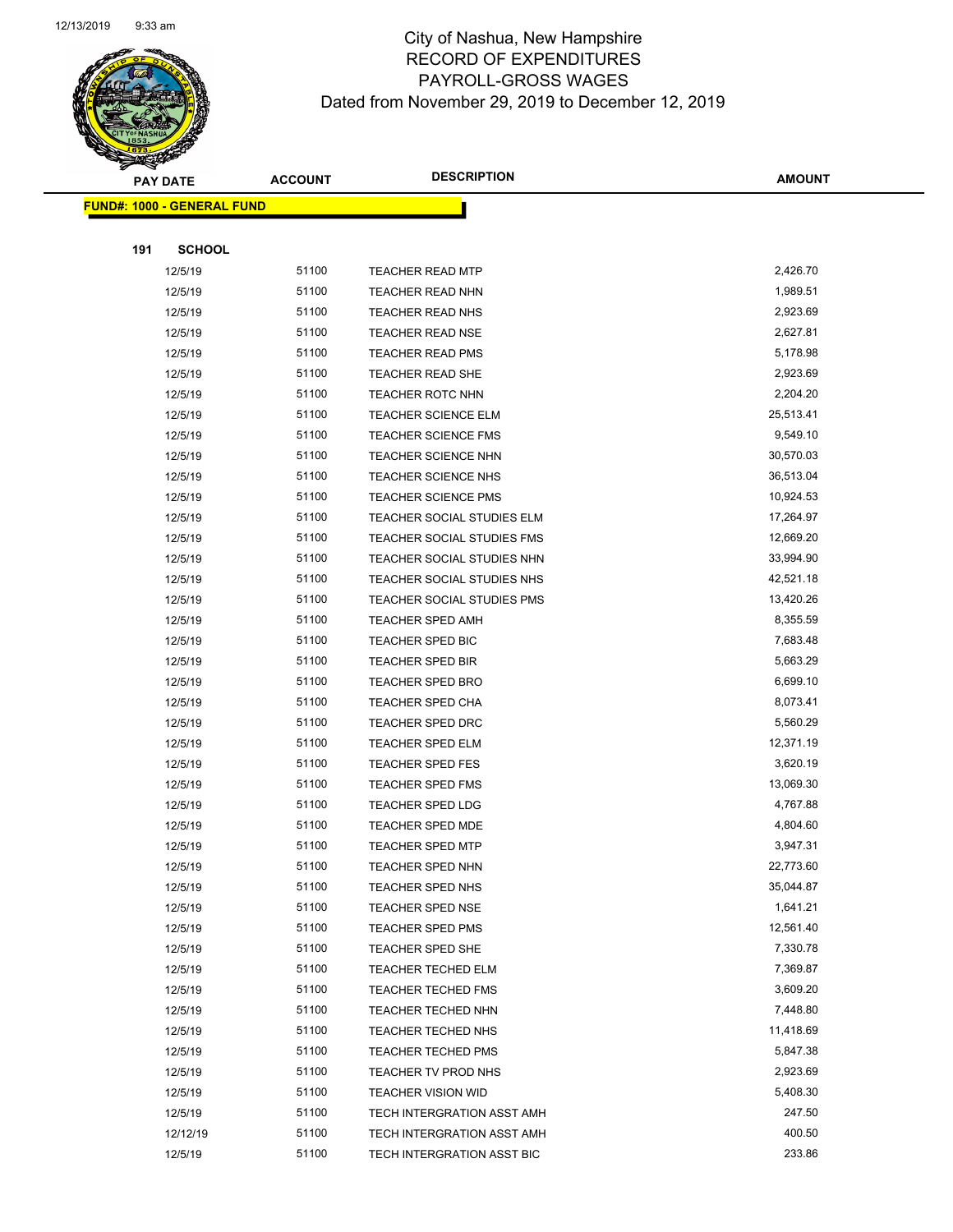

Page 73 of 97

|     | <b>PAY DATE</b>                    | <b>ACCOUNT</b> | <b>DESCRIPTION</b>                | <b>AMOUNT</b> |
|-----|------------------------------------|----------------|-----------------------------------|---------------|
|     | <u> FUND#: 1000 - GENERAL FUND</u> |                |                                   |               |
|     |                                    |                |                                   |               |
| 191 | <b>SCHOOL</b>                      |                |                                   |               |
|     | 12/12/19                           | 51100          | TECH INTERGRATION ASST BIC        | 367.50        |
|     | 12/5/19                            | 51100          | TECH INTERGRATION ASST CHA        | 235.24        |
|     | 12/12/19                           | 51100          | TECH INTERGRATION ASST CHA        | 442.80        |
|     | 12/5/19                            | 51100          | TECH INTERGRATION ASST FES        | 266.60        |
|     | 12/12/19                           | 51100          | TECH INTERGRATION ASST FES        | 672.06        |
|     | 12/5/19                            | 51100          | TECH INTERGRATION ASST LDG        | 224.60        |
|     | 12/12/19                           | 51100          | <b>TECH INTERGRATION ASST LDG</b> | 561.50        |
|     | 12/5/19                            | 51100          | TECH INTERGRATION ASST MDE        | 221.40        |
|     | 12/12/19                           | 51100          | TECH INTERGRATION ASST MDE        | 332.10        |
|     | 12/5/19                            | 51100          | TECH INTERGRATION ASST MTP        | 244.07        |
|     | 12/12/19                           | 51100          | TECH INTERGRATION ASST MTP        | 361.03        |
|     | 12/5/19                            | 51100          | TECH INTERGRATION ASST SHE        | 233.46        |
|     | 12/12/19                           | 51100          | TECH INTERGRATION ASST SHE        | 593.18        |
|     | 12/12/19                           | 51200          | ATHLETIC EQUIPMENT MANAGER NHN    | 60.00         |
|     | 12/12/19                           | 51200          | <b>CAMP COUNSELORS</b>            | 432.00        |
|     | 12/5/19                            | 51200          | CLERICAL BOARD OF ED SUP          | 744.06        |
|     | 12/12/19                           | 51200          | <b>CLERICAL BOARD OF ED SUP</b>   | 773.13        |
|     | 12/5/19                            | 51200          | <b>CROSSING GUARD WPO</b>         | 960.94        |
|     | 12/12/19                           | 51200          | <b>CROSSING GUARD WPO</b>         | 1,485.42      |
|     | 12/12/19                           | 51200          | <b>CUSTODIAN ASST HEAD NHN</b>    | 31.52         |
|     | 12/5/19                            | 51200          | <b>CUSTODIAN BRO</b>              | 31.94         |
|     | 12/5/19                            | 51200          | <b>CUSTODIAN HEAD BRO</b>         | 31.94         |
|     | 12/12/19                           | 51200          | <b>CUSTODIAN HEAD BRO</b>         | 47.91         |
|     | 12/12/19                           | 51200          | <b>CUSTODIAN LDG</b>              | 47.91         |
|     | 12/5/19                            | 51200          | DIRECTOR ADULT ED                 | 2,724.80      |
|     | 12/5/19                            | 51200          | FOOD SERVICE ASST PT AMH          | 20.50         |
|     | 12/12/19                           | 51200          | FOOD SERVICE ASST PT AMH          | 30.75         |
|     | 12/5/19                            | 51200          | <b>FOOD SERVICE ASST PT CHA</b>   | 20.50         |
|     | 12/12/19                           | 51200          | FOOD SERVICE ASST PT CHA          | 30.75         |
|     | 12/5/19                            | 51200          | FOOD SERVICE ASST PT NHS          | 18.53         |
|     | 12/12/19                           | 51200          | FOOD SERVICE ASST PT NHS          | 27.79         |
|     | 12/5/19                            | 51200          | GUIDANCE COUNSELOR NHS            | 1,727.61      |
|     | 12/5/19                            | 51200          | <b>INSTRUMENTAL MUSIC</b>         | 487.50        |
|     | 12/12/19                           | 51200          | <b>INSTRUMENTAL MUSIC</b>         | 1,200.00      |
|     | 12/5/19                            | 51200          | LUNCH MONITOR AMH                 | 229.86        |
|     | 12/12/19                           | 51200          | LUNCH MONITOR AMH                 | 327.16        |
|     | 12/5/19                            | 51200          | LUNCH MONITOR BIC                 | 278.08        |
|     | 12/12/19                           | 51200          | LUNCH MONITOR BIC                 | 440.88        |
|     | 12/5/19                            | 51200          | LUNCH MONITOR BIR                 | 252.66        |
|     | 12/12/19                           | 51200          | LUNCH MONITOR BIR                 | 232.78        |
|     | 12/5/19                            | 51200          | LUNCH MONITOR BRO                 | 175.48        |
|     | 12/12/19                           | 51200          | LUNCH MONITOR BRO                 | 257.30        |
|     | 12/5/19                            | 51200          | LUNCH MONITOR CHA                 | 251.60        |
|     | 12/12/19                           | 51200          | LUNCH MONITOR CHA                 | 476.56        |
|     |                                    |                |                                   |               |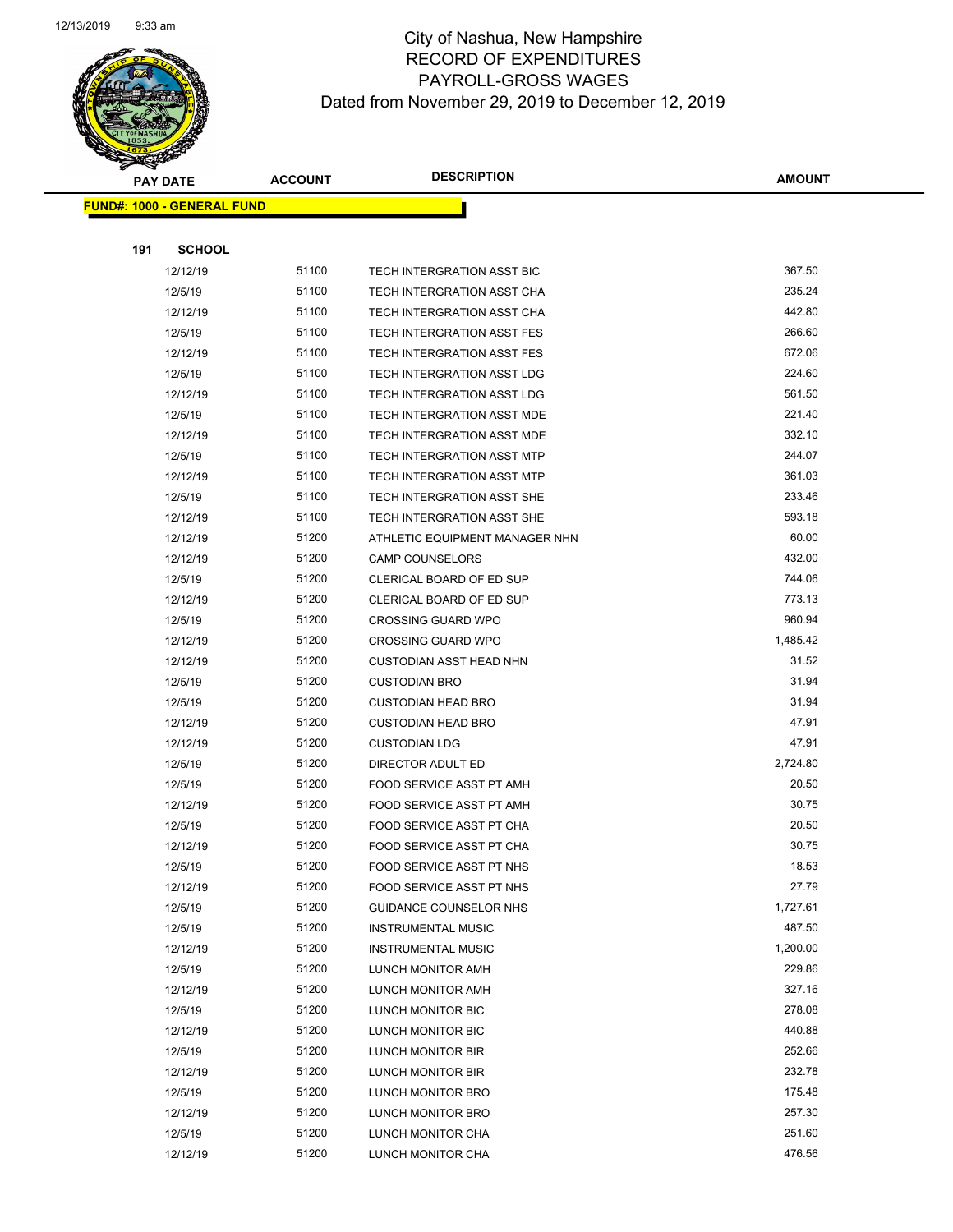

Page 74 of 97

| <b>PAY DATE</b> |     | <b>ACCOUNT</b>                     | <b>DESCRIPTION</b> | <b>AMOUNT</b>            |        |
|-----------------|-----|------------------------------------|--------------------|--------------------------|--------|
|                 |     | <u> FUND#: 1000 - GENERAL FUND</u> |                    |                          |        |
|                 |     |                                    |                    |                          |        |
|                 | 191 | <b>SCHOOL</b>                      |                    |                          |        |
|                 |     | 12/5/19                            | 51200              | LUNCH MONITOR DRC        | 182.46 |
|                 |     | 12/12/19                           | 51200              | LUNCH MONITOR DRC        | 325.38 |
|                 |     | 12/12/19                           | 51200              | LUNCH MONITOR ELM        | 97.68  |
|                 |     | 12/5/19                            | 51200              | LUNCH MONITOR FES        | 443.95 |
|                 |     | 12/12/19                           | 51200              | <b>LUNCH MONITOR FES</b> | 659.98 |
|                 |     | 12/5/19                            | 51200              | LUNCH MONITOR FMS        | 111.64 |
|                 |     | 12/12/19                           | 51200              | LUNCH MONITOR FMS        | 171.90 |
|                 |     | 12/5/19                            | 51200              | LUNCH MONITOR LDG        | 268.75 |
|                 |     | 12/12/19                           | 51200              | LUNCH MONITOR LDG        | 433.88 |
|                 |     | 12/5/19                            | 51200              | LUNCH MONITOR MDE        | 260.48 |
|                 |     | 12/12/19                           | 51200              | LUNCH MONITOR MDE        | 476.56 |
|                 |     | 12/5/19                            | 51200              | LUNCH MONITOR MTP        | 174.64 |
|                 |     | 12/12/19                           | 51200              | LUNCH MONITOR MTP        | 251.60 |
|                 |     | 12/5/19                            | 51200              | LUNCH MONITOR NHN        | 118.40 |
|                 |     | 12/12/19                           | 51200              | LUNCH MONITOR NHN        | 233.84 |
|                 |     | 12/5/19                            | 51200              | LUNCH MONITOR NHS        | 85.84  |
|                 |     | 12/12/19                           | 51200              | LUNCH MONITOR NHS        | 142.08 |
|                 |     | 12/5/19                            | 51200              | LUNCH MONITOR NSE        | 207.20 |
|                 |     | 12/12/19                           | 51200              | LUNCH MONITOR NSE        | 355.20 |
|                 |     | 12/5/19                            | 51200              | <b>LUNCH MONITOR PMS</b> | 133.78 |
|                 |     | 12/12/19                           | 51200              | LUNCH MONITOR PMS        | 200.66 |
|                 |     | 12/5/19                            | 51200              | LUNCH MONITOR SHE        | 105.50 |
|                 |     | 12/12/19                           | 51200              | LUNCH MONITOR SHE        | 260.26 |
|                 |     | 12/5/19                            | 51200              | PARA PRE SCHOOL BIR      | 353.20 |
|                 |     | 12/12/19                           | 51200              | PARA PRE SCHOOL BIR      | 378.11 |
|                 |     | 12/5/19                            | 51200              | PARA DW SPEC ED BIR      | 570.01 |
|                 |     | 12/12/19                           | 51200              | PARA DW SPEC ED BIR      | 537.66 |
|                 |     | 12/5/19                            | 51200              | PARA DW SPEC ED MDE      | 369.60 |
|                 |     | 12/12/19                           | 51200              | PARA DW SPEC ED MDE      | 277.20 |
|                 |     | 12/5/19                            | 51200              | PARA DW SPEC ED NSE      | 10.25  |
|                 |     | 12/12/19                           | 51200              | PARA DW SPEC ED NSE      | 15.38  |
|                 |     | 12/5/19                            | 51200              | PARA ELL FES             | 15.38  |
|                 |     | 12/12/19                           | 51200              | PARA ELL FES             | 23.06  |
|                 |     | 12/5/19                            | 51200              | PARA INST AMH            | 347.54 |
|                 |     | 12/12/19                           | 51200              | PARA INST AMH            | 258.30 |
|                 |     | 12/5/19                            | 51200              | PARA INST BIC            | 447.19 |
|                 |     | 12/12/19                           | 51200              | PARA INST BIC            | 655.92 |
|                 |     | 12/5/19                            | 51200              | PARA INST BIR            | 5.13   |
|                 |     | 12/12/19                           | 51200              | PARA INST BIR            | 15.38  |
|                 |     | 12/5/19                            | 51200              | PARA INST DRC            | 21.53  |
|                 |     | 12/12/19                           | 51200              | PARA INST DRC            | 43.06  |
|                 |     | 12/5/19                            | 51200              | PARA INST FES            | 15.38  |
|                 |     | 12/12/19                           | 51200              | PARA INST FES            | 23.06  |
|                 |     | 12/5/19                            | 51200              | PARA INST FMS            | 5.13   |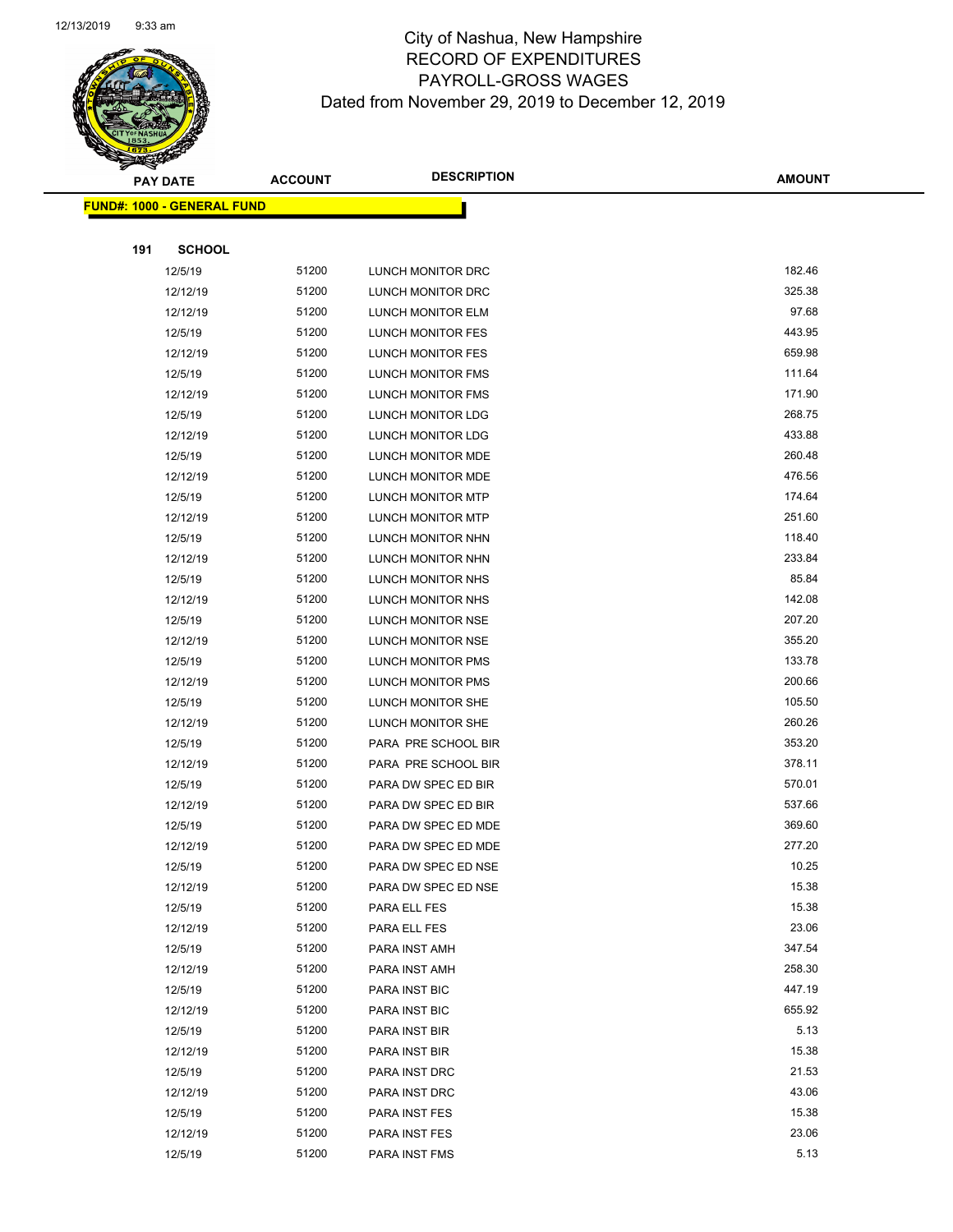

|     | <b>PAY DATE</b>                    | <b>ACCOUNT</b> | <b>DESCRIPTION</b>          | <b>AMOUNT</b> |
|-----|------------------------------------|----------------|-----------------------------|---------------|
|     | <u> FUND#: 1000 - GENERAL FUND</u> |                |                             |               |
|     |                                    |                |                             |               |
| 191 | <b>SCHOOL</b>                      |                |                             |               |
|     | 12/12/19                           | 51200          | PARA INST FMS               | 540.38        |
|     | 12/5/19                            | 51200          | PARA INST LDG               | 5.13          |
|     | 12/12/19                           | 51200          | PARA INST LDG               | 7.69          |
|     | 12/5/19                            | 51200          | PARA INST MDE               | 5.13          |
|     | 12/12/19                           | 51200          | PARA INST MDE               | 7.69          |
|     | 12/5/19                            | 51200          | PARA INST NHN               | 255.98        |
|     | 12/12/19                           | 51200          | PARA INST NHN               | 127.98        |
|     | 12/5/19                            | 51200          | <b>PARA INST PMS</b>        | 32.34         |
|     | 12/12/19                           | 51200          | PARA INST PMS               | 48.51         |
|     | 12/5/19                            | 51200          | PARA INST SHE               | 90.02         |
|     | 12/12/19                           | 51200          | <b>PARA INST SHE</b>        | 135.03        |
|     | 12/5/19                            | 51200          | PARA LIB PMS                | 88.57         |
|     | 12/12/19                           | 51200          | PARA LIB PMS                | 240.39        |
|     | 12/5/19                            | 51200          | PARA PRE SCH BIC            | 832.56        |
|     | 12/12/19                           | 51200          | PARA PRE SCH BIC            | 825.05        |
|     | 12/5/19                            | 51200          | PARA PRE SCH BRO            | 1,844.01      |
|     | 12/12/19                           | 51200          | PARA PRE SCH BRO            | 1,953.07      |
|     | 12/5/19                            | 51200          | PARA PRE SCH NSE            | 2,172.66      |
|     | 12/12/19                           | 51200          | PARA PRE SCH NSE            | 2,202.14      |
|     | 12/12/19                           | 51200          | PARA SCI NHS                | 50.00         |
|     | 12/5/19                            | 51200          | PARA TTI LDG                | 31.94         |
|     | 12/12/19                           | 51200          | PARA TTI LDG                | 47.91         |
|     | 12/5/19                            | 51200          | SCHOOL PSYCHOLOGIST WID     | 3,938.08      |
|     | 12/5/19                            | 51200          | SPEECH LANG PATHOLOGIST WID | 5,452.21      |
|     | 12/5/19                            | 51200          | STUDENT ACTIVITY COORD NHS  | 1,093.01      |
|     | 12/5/19                            | 51200          | <b>SUB CLERICAL</b>         | 393.25        |
|     | 12/12/19                           | 51200          | <b>SUB CLERICAL</b>         | 1,056.25      |
|     | 12/5/19                            | 51200          | <b>SUB CROSSING GUARD</b>   | 63.88         |
|     | 12/12/19                           | 51200          | <b>SUB CROSSING GUARD</b>   | 79.85         |
|     | 12/5/19                            | 51200          | <b>SUB TEACHER</b>          | 87.50         |
|     | 12/12/19                           | 51200          | SUB TEACHER                 | 87.50         |
|     | 12/5/19                            | 51200          | <b>TEACHER ART FMS</b>      | 2,040.01      |
|     | 12/5/19                            | 51200          | <b>TEACHER ART NHS</b>      | 994.79        |
|     | 12/5/19                            | 51200          | TEACHER BIO TEC NHN         | 562.61        |
|     | 12/5/19                            | 51200          | <b>TEACHER DWSE ELM</b>     | 206.25        |
|     | 12/5/19                            | 51200          | TEACHER DWSE SHE            | 275.00        |
|     | 12/5/19                            | 51200          | TEACHER ELL FMS             | 25.00         |
|     | 12/5/19                            | 51200          | TEACHER ELL NHS             | 793.91        |
|     | 12/5/19                            | 51200          | <b>TEACHER ENGLISH NHN</b>  | 350.00        |
|     | 12/5/19                            | 51200          | <b>TEACHER ENGLISH NHS</b>  | 2,184.91      |
|     | 12/5/19                            | 51200          | TEACHER FOREIGN LANG FMS    | 1,188.29      |
|     | 12/5/19                            | 51200          | <b>TEACHER MUSIC AMH</b>    | 225.00        |
|     | 12/5/19                            | 51200          | <b>TEACHER MUSIC DRC</b>    | 275.00        |
|     | 12/5/19                            | 51200          | <b>TEACHER MUSIC ELM</b>    | 1,972.89      |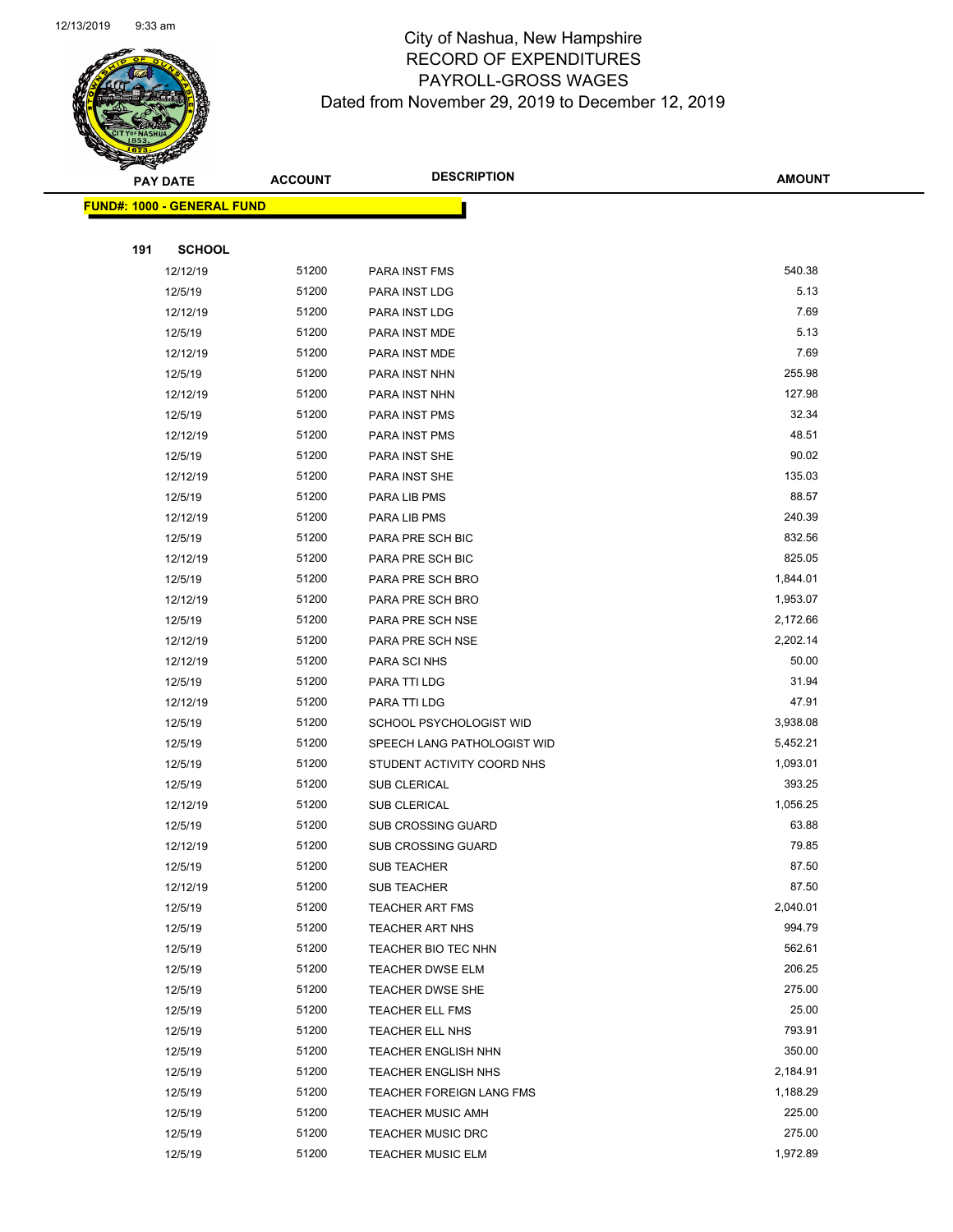

Page 76 of 97

|     | <b>PAY DATE</b>                   | <b>ACCOUNT</b> | <b>DESCRIPTION</b>                                      | <b>AMOUNT</b> |
|-----|-----------------------------------|----------------|---------------------------------------------------------|---------------|
|     | <b>FUND#: 1000 - GENERAL FUND</b> |                |                                                         |               |
|     |                                   |                |                                                         |               |
| 191 | <b>SCHOOL</b>                     |                |                                                         |               |
|     | 12/5/19                           | 51200          | <b>TEACHER MUSIC LDG</b>                                | 87.50         |
|     | 12/5/19                           | 51200          | <b>TEACHER MUSIC MTP</b>                                | 1,643.77      |
|     | 12/5/19                           | 51200          | TEACHER PE BIR                                          | 1,000.00      |
|     | 12/5/19                           | 51200          | <b>TEACHER READ ELM</b>                                 | 1,727.61      |
|     | 12/5/19                           | 51200          | TEACHER READ FMS                                        | 112.50        |
|     | 12/5/19                           | 51200          | TEACHER SOCIAL STUDIES NHS                              | 261.00        |
|     | 12/5/19                           | 51200          | <b>TEACHER SPED ELM</b>                                 | 50.00         |
|     | 12/5/19                           | 51200          | <b>TEACHER SPED MDE</b>                                 | 156.25        |
|     | 12/5/19                           | 51200          | <b>TEACHER SPED NHN</b>                                 | 1,809.49      |
|     | 12/5/19                           | 51200          | TEACHER SPED NHS                                        | 1,461.83      |
|     | 12/5/19                           | 51200          | <b>TEACHER VISION WID</b>                               | 818.83        |
|     | 12/12/19                          | 51200          | <b>TICKETSELLER</b>                                     | 90.00         |
|     | 12/5/19                           | 51300          | <b>CLERICAL BUSINESS</b>                                | 112.62        |
|     | 12/12/19                          | 51300          | <b>CLERICAL BUSINESS</b>                                | 8.95          |
|     | 12/12/19                          | 51300          | <b>CLERICAL CTE NHS</b>                                 | 16.32         |
|     | 12/5/19                           | 51300          | CLERICAL HUMAN RESOURCES                                | 6.96          |
|     | 12/12/19                          | 51300          | CLERICAL HUMAN RESOURCES                                | 54.26         |
|     | 12/5/19                           | 51300          | <b>CLERICAL PAYROLL SUP</b>                             | 45.97         |
|     | 12/12/19                          | 51300          | <b>CLERICAL PAYROLL SUP</b>                             | 7.66          |
|     | 12/5/19                           | 51300          | <b>CLERICAL PLANT OPS</b>                               | 15.33         |
|     | 12/12/19                          | 51300          | <b>CLERICAL PLANT OPS</b>                               | 76.62         |
|     | 12/5/19                           | 51300          | CLERICAL PRINCIPAL AMH                                  | 14.64         |
|     | 12/12/19                          | 51300          | CLERICAL PRINCIPAL AMH                                  | 29.61         |
|     | 12/5/19                           | 51300          | <b>CLERICAL PRINCIPAL BIR</b>                           | 16.32         |
|     | 12/12/19                          | 51300          | <b>CLERICAL PRINCIPAL BIR</b>                           | 24.48         |
|     | 12/5/19                           | 51300<br>51300 | <b>CLERICAL PRINCIPAL BRO</b>                           | 7.32<br>24.48 |
|     | 12/12/19<br>12/12/19              | 51300          | <b>CLERICAL PRINCIPAL BRO</b><br>CLERICAL PRINCIPAL CHA | 7.66          |
|     | 12/5/19                           | 51300          | CLERICAL PRINCIPAL DRC                                  | 6.96          |
|     | 12/12/19                          | 51300          | CLERICAL PRINCIPAL DRC                                  | 6.96          |
|     | 12/5/19                           | 51300          | <b>CLERICAL PRINCIPAL FES</b>                           | 8.04          |
|     | 12/12/19                          | 51300          | <b>CLERICAL PRINCIPAL FMS</b>                           | 117.00        |
|     | 12/12/19                          | 51300          | <b>CLERICAL PRINCIPAL LDG</b>                           | 6.96          |
|     | 12/12/19                          | 51300          | CLERICAL PRINCIPAL MDE                                  | 16.08         |
|     | 12/5/19                           | 51300          | <b>CLERICAL PRINCIPAL MTP</b>                           | 7.32          |
|     | 12/12/19                          | 51300          | <b>CLERICAL PRINCIPAL MTP</b>                           | 8.04          |
|     | 12/12/19                          | 51300          | <b>CLERICAL PRINCIPAL NSE</b>                           | 16.32         |
|     | 12/5/19                           | 51300          | <b>CLERICAL PRINCIPAL PMS</b>                           | 0.01          |
|     | 12/5/19                           | 51300          | <b>CLERICAL PRINCIPAL SHE</b>                           | 8.16          |
|     | 12/12/19                          | 51300          | <b>CLERICAL PRINCIPAL SHE</b>                           | 8.16          |
|     | 12/5/19                           | 51300          | CLERICAL SPECIAL ED SUP                                 | 7.32          |
|     | 12/12/19                          | 51300          | CLERICAL SPECIAL ED SUP                                 | 6.96          |
|     | 12/12/19                          | 51300          | <b>CUSTODIAN ASST HEAD ELM</b>                          | 124.86        |
|     | 12/5/19                           | 51300          | <b>CUSTODIAN ASST HEAD NHN</b>                          | 737.76        |
|     |                                   |                |                                                         |               |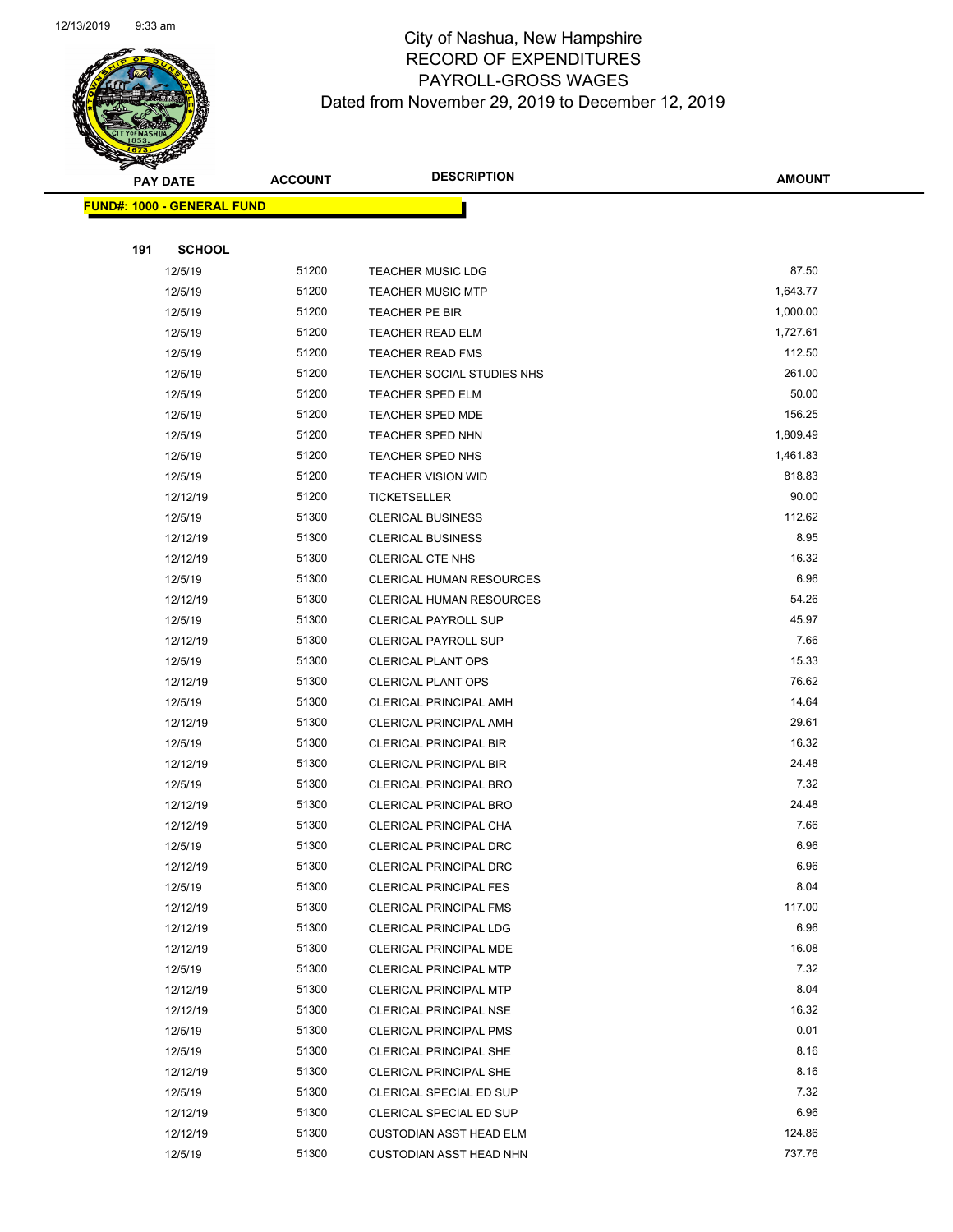

| <b>PAY DATE</b> |          |                                    | <b>ACCOUNT</b> | <b>DESCRIPTION</b>             | <b>AMOUNT</b> |
|-----------------|----------|------------------------------------|----------------|--------------------------------|---------------|
|                 |          | <u> FUND#: 1000 - GENERAL FUND</u> |                |                                |               |
|                 |          |                                    |                |                                |               |
|                 | 191      | <b>SCHOOL</b>                      |                |                                |               |
|                 | 12/12/19 |                                    | 51300          | <b>CUSTODIAN ASST HEAD NHN</b> | 345.77        |
|                 | 12/5/19  |                                    | 51300          | <b>CUSTODIAN ASST HEAD NHS</b> | 1,385.18      |
|                 | 12/12/19 |                                    | 51300          | <b>CUSTODIAN ASST HEAD NHS</b> | 405.80        |
|                 | 12/5/19  |                                    | 51300          | <b>CUSTODIAN ASST HEAD PMS</b> | 187.30        |
|                 | 12/12/19 |                                    | 51300          | <b>CUSTODIAN ASST HEAD PMS</b> | 187.30        |
|                 | 12/12/19 |                                    | 51300          | <b>CUSTODIAN BIC</b>           | 109.63        |
|                 | 12/5/19  |                                    | 51300          | <b>CUSTODIAN BIR</b>           | 438.48        |
|                 | 12/12/19 |                                    | 51300          | <b>CUSTODIAN BIR</b>           | 219.25        |
|                 | 12/5/19  |                                    | 51300          | <b>CUSTODIAN BRO</b>           | 184.98        |
|                 | 12/5/19  |                                    | 51300          | <b>CUSTODIAN CHA</b>           | 54.81         |
|                 | 12/12/19 |                                    | 51300          | <b>CUSTODIAN CHA</b>           | 150.73        |
|                 | 12/5/19  |                                    | 51300          | <b>CUSTODIAN ELM</b>           | 1,246.98      |
|                 | 12/12/19 |                                    | 51300          | <b>CUSTODIAN ELM</b>           | 1,192.18      |
|                 | 12/12/19 |                                    | 51300          | <b>CUSTODIAN FES</b>           | 191.84        |
|                 | 12/5/19  |                                    | 51300          | <b>CUSTODIAN FMS</b>           | 328.87        |
|                 | 12/12/19 |                                    | 51300          | <b>CUSTODIAN FMS</b>           | 205.55        |
|                 | 12/12/19 |                                    | 51300          | <b>CUSTODIAN HEAD AMH</b>      | 7.80          |
|                 | 12/5/19  |                                    | 51300          | <b>CUSTODIAN HEAD BIC</b>      | 109.26        |
|                 | 12/12/19 |                                    | 51300          | <b>CUSTODIAN HEAD BIC</b>      | 429.21        |
|                 | 12/12/19 |                                    | 51300          | <b>CUSTODIAN HEAD BIR</b>      | 39.02         |
|                 | 12/5/19  |                                    | 51300          | <b>CUSTODIAN HEAD BRO</b>      | 124.86        |
|                 | 12/12/19 |                                    | 51300          | <b>CUSTODIAN HEAD BRO</b>      | 210.71        |
|                 | 12/5/19  |                                    | 51300          | <b>CUSTODIAN HEAD DRC</b>      | 109.26        |
|                 | 12/12/19 |                                    | 51300          | <b>CUSTODIAN HEAD DRC</b>      | 202.91        |
|                 | 12/5/19  |                                    | 51300          | <b>CUSTODIAN HEAD ELM</b>      | 369.90        |
|                 | 12/12/19 |                                    | 51300          | <b>CUSTODIAN HEAD ELM</b>      | 480.87        |
|                 | 12/5/19  |                                    | 51300          | <b>CUSTODIAN HEAD FES</b>      | 280.94        |
|                 | 12/12/19 |                                    | 51300          | <b>CUSTODIAN HEAD FES</b>      | 7.80          |
|                 | 12/12/19 |                                    | 51300          | <b>CUSTODIAN HEAD FMS</b>      | 286.68        |
|                 | 12/5/19  |                                    | 51300          | <b>CUSTODIAN HEAD LDG</b>      | 249.72        |
|                 | 12/12/19 |                                    | 51300          | <b>CUSTODIAN HEAD LDG</b>      | 15.61         |
|                 | 12/5/19  |                                    | 51300          | <b>CUSTODIAN HEAD MDE</b>      | 249.72        |
|                 | 12/12/19 |                                    | 51300          | <b>CUSTODIAN HEAD MDE</b>      | 210.70        |
|                 | 12/5/19  |                                    | 51300          | <b>CUSTODIAN HEAD MTP</b>      | 171.69        |
|                 | 12/12/19 |                                    | 51300          | <b>CUSTODIAN HEAD MTP</b>      | 171.68        |
|                 | 12/5/19  |                                    | 51300          | <b>CUSTODIAN HEAD NSE</b>      | 124.86        |
|                 | 12/5/19  |                                    | 51300          | <b>CUSTODIAN LDG</b>           | 219.26        |
|                 | 12/12/19 |                                    | 51300          | <b>CUSTODIAN LDG</b>           | 287.78        |
|                 | 12/5/19  |                                    | 51300          | <b>CUSTODIAN MTP</b>           | 54.82         |
|                 | 12/5/19  |                                    | 51300          | <b>CUSTODIAN NHN</b>           | 568.58        |
|                 | 12/12/19 |                                    | 51300          | <b>CUSTODIAN NHN</b>           | 480.81        |
|                 | 12/5/19  |                                    | 51300          | <b>CUSTODIAN NHS</b>           | 967.47        |
|                 | 12/12/19 |                                    | 51300          | <b>CUSTODIAN NHS</b>           | 642.06        |
|                 | 12/5/19  |                                    | 51300          | <b>CUSTODIAN PMS</b>           | 424.79        |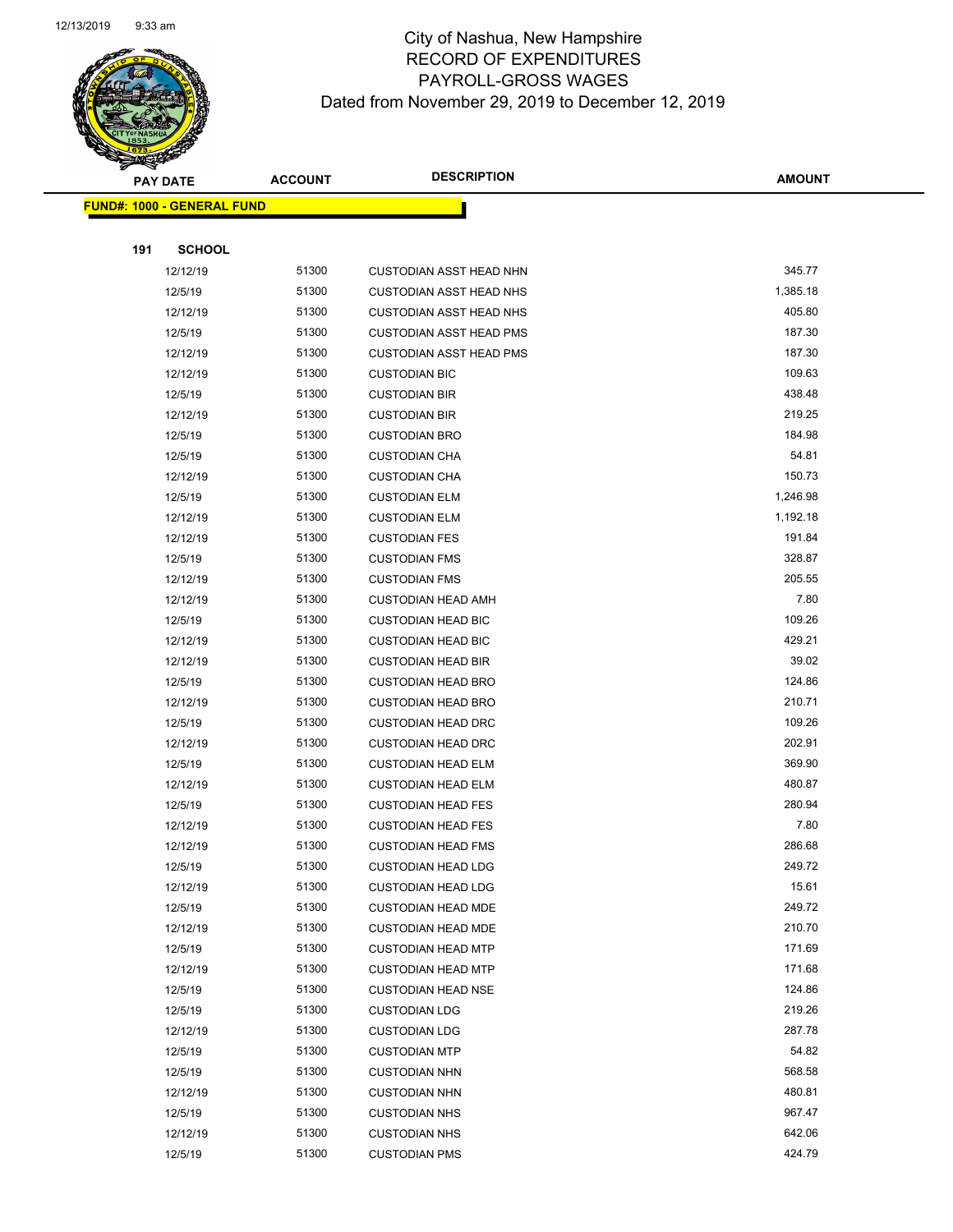

Page 78 of 97

| <b>PAY DATE</b>                   |               | <b>DESCRIPTION</b><br><b>ACCOUNT</b> |                             | <b>AMOUNT</b> |
|-----------------------------------|---------------|--------------------------------------|-----------------------------|---------------|
| <b>FUND#: 1000 - GENERAL FUND</b> |               |                                      |                             |               |
|                                   |               |                                      |                             |               |
| 191                               | <b>SCHOOL</b> |                                      |                             |               |
|                                   | 12/12/19      | 51300                                | <b>CUSTODIAN PMS</b>        | 308.32        |
|                                   | 12/5/19       | 51300                                | MAINTENANCE ALARM WPO       | 114.48        |
|                                   | 12/5/19       | 51300                                | MAINTENANCE GRDS FORMEN WPO | 67.31         |
|                                   | 12/12/19      | 51300                                | MAINTENANCE GRDS FORMEN WPO | 769.21        |
|                                   | 12/12/19      | 51300                                | MAINTENANCE GROUNDS WPO     | 1,915.16      |
|                                   | 12/12/19      | 51300                                | MAINTENANCE HVAC WPO        | 767.83        |
|                                   | 12/12/19      | 51300                                | MAINTENANCE MESSENGER WPO   | 9.25          |
|                                   | 12/5/19       | 51300                                | MAINTENANCE TRADES WPO      | 115.38        |
|                                   | 12/12/19      | 51300                                | MAINTENANCE TRADES WPO      | 394.22        |
|                                   | 12/12/19      | 51300                                | SECURITY MONITOR NHS        | 82.22         |
|                                   | 12/5/19       | 51400                                | <b>CUSTODIAN TEMP</b>       | 277.76        |
|                                   | 12/12/19      | 51400                                | <b>CUSTODIAN TEMP</b>       | 694.40        |
|                                   | 12/5/19       | 51400                                | <b>CUSTODIAN WID</b>        | 694.25        |
|                                   | 12/12/19      | 51400                                | <b>CUSTODIAN WID</b>        | 694.25        |
|                                   | 12/5/19       | 51412                                | <b>CROSSING GUARD WPO</b>   | 30.55         |
|                                   | 12/12/19      | 51412                                | <b>CROSSING GUARD WPO</b>   | 100.64        |
|                                   | 12/12/19      | 51412                                | PARA PRE SCHOOL BIR         | 38.00         |
|                                   | 12/12/19      | 51412                                | PARA ALT FMS                | 15.00         |
|                                   | 12/5/19       | 51412                                | PARA DW SPEC ED AMH         | 7.00          |
|                                   | 12/12/19      | 51412                                | PARA DW SPEC ED AMH         | 38.00         |
|                                   | 12/12/19      | 51412                                | PARA DW SPEC ED BIR         | 23.00         |
|                                   | 12/5/19       | 51412                                | PARA DW SPEC ED BRO         | 61.00         |
|                                   | 12/5/19       | 51412                                | PARA DW SPEC ED FMS         | 42.00         |
|                                   | 12/12/19      | 51412                                | PARA DW SPEC ED FMS         | 35.00         |
|                                   | 12/12/19      | 51412                                | PARA DW SPEC ED MTP         | 14.00         |
|                                   | 12/5/19       | 51412                                | PARA DW SPEC ED NHS         | 9.00          |
|                                   | 12/12/19      | 51412                                | PARA DW SPEC ED NSE         | 66.00         |
|                                   | 12/5/19       | 51412                                | PARA DW SPEC ED PMS         | 38.00         |
|                                   | 12/5/19       | 51412                                | PARA DW SPEC ELM            | 350.00        |
|                                   | 12/12/19      | 51412                                | PARA DW SPEC ELM            | 587.00        |
|                                   | 12/12/19      | 51412                                | PARA ELL ELM                | 113.00        |
|                                   | 12/5/19       | 51412                                | PARA ELL FMS                | 14.00         |
|                                   | 12/12/19      | 51412                                | PARA ELL FMS                | 7.00          |
|                                   | 12/5/19       | 51412                                | PARA INST AMH               | 350.00        |
|                                   | 12/12/19      | 51412                                | PARA INST AMH               | 525.00        |
|                                   | 12/5/19       | 51412                                | PARA INST BIC               | 45.00         |
|                                   | 12/12/19      | 51412                                | PARA INST BIC               | 21.00         |
|                                   | 12/5/19       | 51412                                | PARA INST BIR               | 55.00         |
|                                   | 12/12/19      | 51412                                | PARA INST BIR               | 31.00         |
|                                   | 12/5/19       | 51412                                | PARA INST BRO               | 38.00         |
|                                   | 12/5/19       | 51412                                | PARA INST CHA               | 63.00         |
|                                   | 12/12/19      | 51412                                | PARA INST CHA               | 148.00        |
|                                   | 12/5/19       | 51412                                | PARA INST DRC               | 394.00        |
|                                   | 12/12/19      | 51412                                | PARA INST DRC               | 147.00        |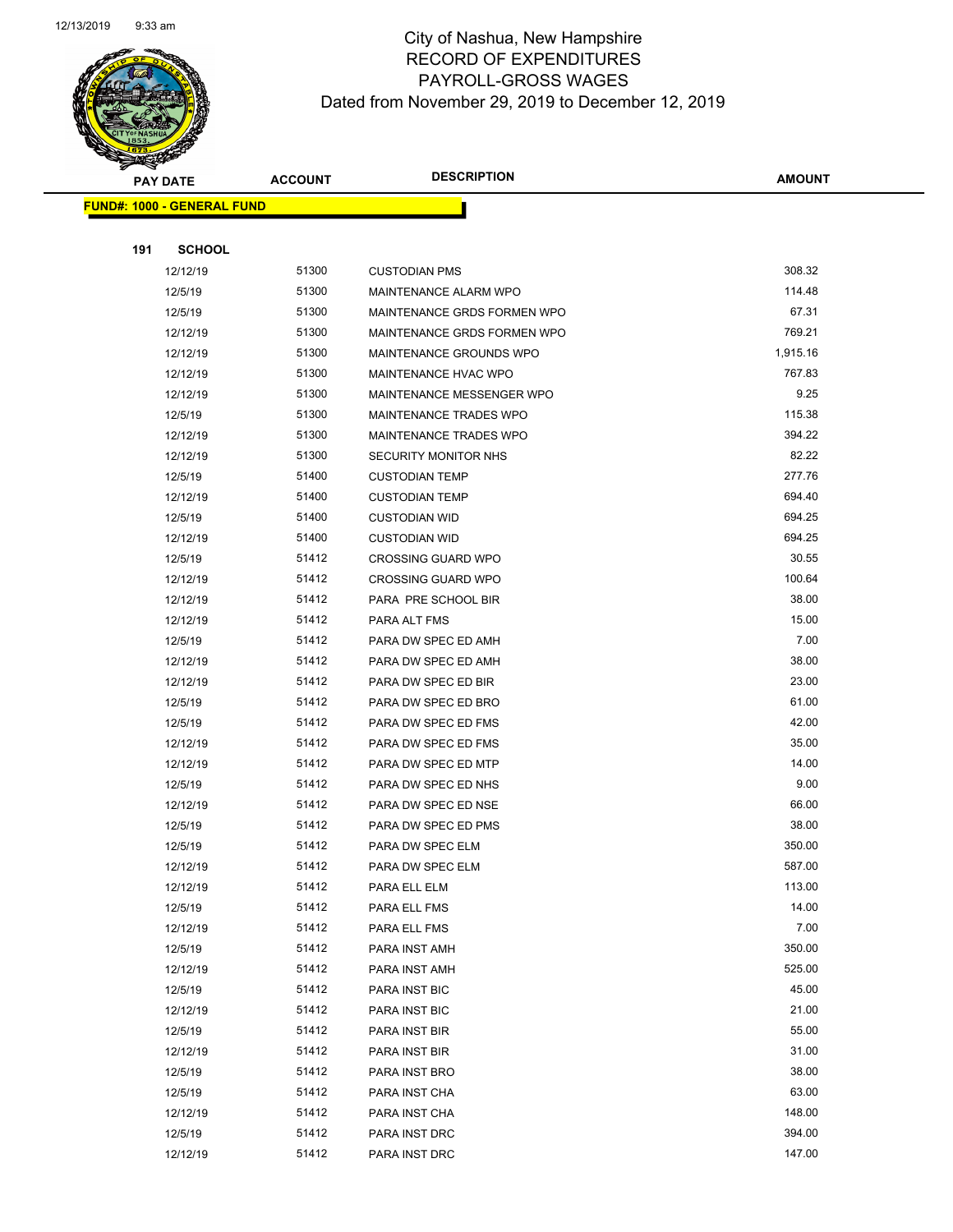

Page 79 of 97

|     | <b>PAY DATE</b>                    | <b>ACCOUNT</b> | <b>DESCRIPTION</b>       | <b>AMOUNT</b> |
|-----|------------------------------------|----------------|--------------------------|---------------|
|     | <u> FUND#: 1000 - GENERAL FUND</u> |                |                          |               |
|     |                                    |                |                          |               |
| 191 | <b>SCHOOL</b>                      |                |                          |               |
|     | 12/5/19                            | 51412          | PARA INST ELM            | 105.00        |
|     | 12/12/19                           | 51412          | PARA INST ELM            | 404.00        |
|     | 12/5/19                            | 51412          | PARA INST FES            | 13.00         |
|     | 12/12/19                           | 51412          | PARA INST FES            | 47.00         |
|     | 12/5/19                            | 51412          | PARA INST FMS            | 159.00        |
|     | 12/12/19                           | 51412          | PARA INST FMS            | 61.00         |
|     | 12/5/19                            | 51412          | PARA INST LDG            | 61.00         |
|     | 12/12/19                           | 51412          | PARA INST LDG            | 11.00         |
|     | 12/5/19                            | 51412          | PARA INST MDE            | 99.00         |
|     | 12/12/19                           | 51412          | PARA INST MDE            | 73.00         |
|     | 12/5/19                            | 51412          | PARA INST MTP            | 34.00         |
|     | 12/12/19                           | 51412          | PARA INST MTP            | 105.00        |
|     | 12/5/19                            | 51412          | PARA INST NHN            | 51.00         |
|     | 12/12/19                           | 51412          | PARA INST NHN            | 18.00         |
|     | 12/5/19                            | 51412          | PARA INST NSE            | 13.00         |
|     | 12/12/19                           | 51412          | PARA INST NSE            | 43.00         |
|     | 12/12/19                           | 51412          | PARA INST PMS            | 76.00         |
|     | 12/5/19                            | 51412          | PARA INST SHE            | 184.20        |
|     | 12/12/19                           | 51412          | PARA INST SHE            | 253.80        |
|     | 12/12/19                           | 51412          | PARA KIND AMH            | 5.00          |
|     | 12/5/19                            | 51412          | PARA KIND BIC            | 20.00         |
|     | 12/5/19                            | 51412          | PARA KIND BRO            | 12.00         |
|     | 12/5/19                            | 51412          | PARA KIND CHA            | 7.00          |
|     | 12/12/19                           | 51412          | PARA KIND MDE            | 45.00         |
|     | 12/5/19                            | 51412          | PARA KIND MTP            | 11.00         |
|     | 12/12/19                           | 51412          | PARA KIND NSE            | 39.00         |
|     | 12/5/19                            | 51412          | PARA KIND SHE            | 30.00         |
|     | 12/5/19                            | 51412          | PARA PRE SCH BRO         | 34.00         |
|     | 12/5/19                            | 51412          | PARA TTI LDG             | 5.00          |
|     | 12/12/19                           | 51412          | PARA TTI LDG             | 13.00         |
|     | 12/5/19                            | 51412          | PARA TTI MTP             | 52.00         |
|     | 12/12/19                           | 51412          | PARA TTI MTP             | 217.00        |
|     | 12/5/19                            | 51412          | PARA VOC NHS             | 130.00        |
|     | 12/12/19                           | 51412          | PARA VOC NHS             | 76.00         |
|     | 12/5/19                            | 51412          | <b>SUB CLERICAL</b>      | 432.37        |
|     | 12/12/19                           | 51412          | <b>SUB CLERICAL</b>      | 250.31        |
|     | 12/5/19                            | 51412          | SUB FOOD SERVICE         | 29.60         |
|     | 12/12/19                           | 51412          | SUB FOOD SERVICE         | 29.60         |
|     | 12/5/19                            | 51412          | <b>SUB LUNCH MONITOR</b> | 409.43        |
|     | 12/12/19                           | 51412          | <b>SUB LUNCH MONITOR</b> | 441.04        |
|     | 12/5/19                            | 51412          | SUB PARA PROFESSIONAL    | 839.75        |
|     | 12/12/19                           | 51412          | SUB PARA PROFESSIONAL    | 1,321.40      |
|     | 12/5/19                            | 51412          | SUB TEACHER              | 4,488.50      |
|     | 12/12/19                           | 51412          | SUB TEACHER              | 6,664.84      |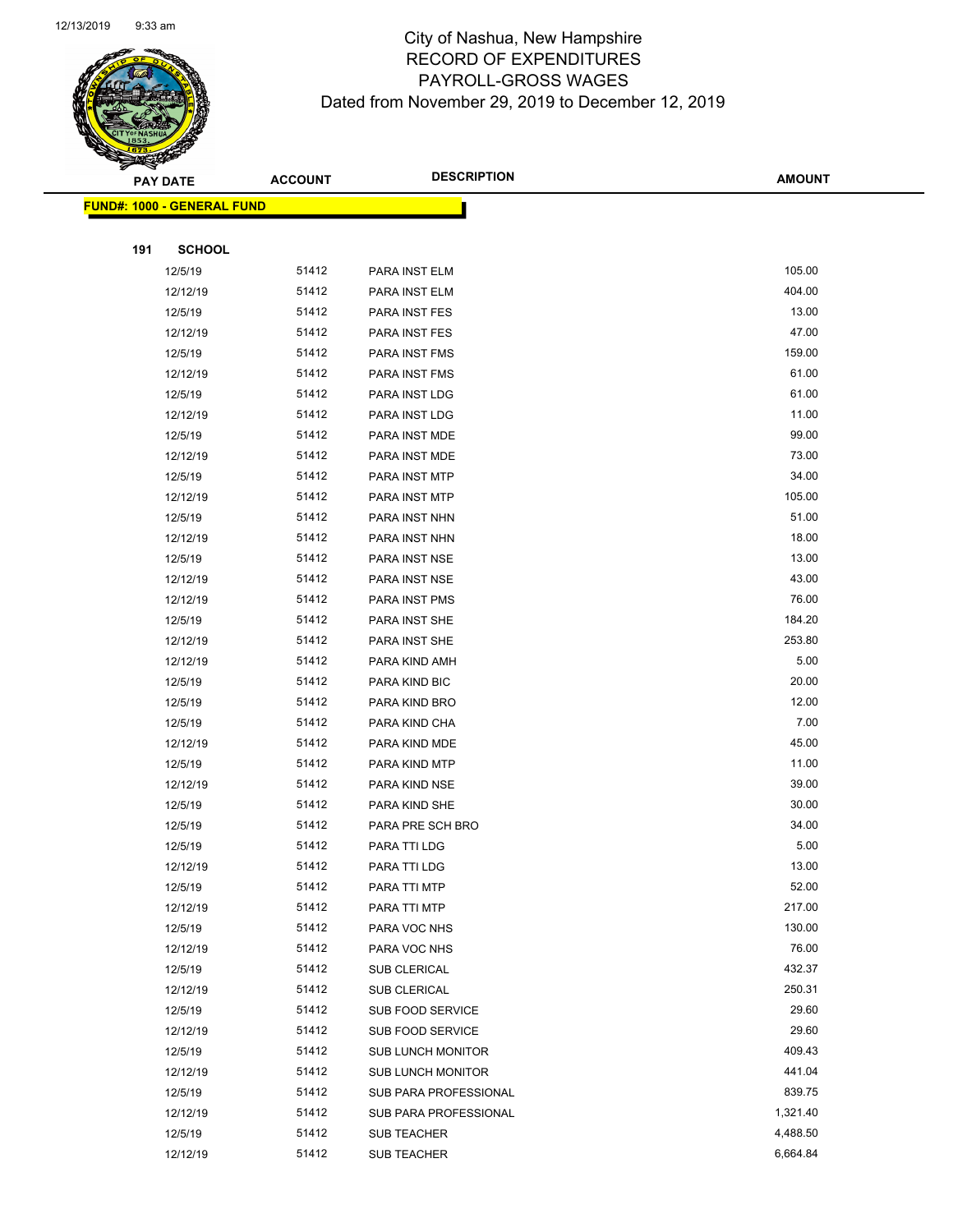

|     | <b>PAY DATE</b>                    | <b>ACCOUNT</b> | <b>DESCRIPTION</b>               | <b>AMOUNT</b> |  |
|-----|------------------------------------|----------------|----------------------------------|---------------|--|
|     | <u> FUND#: 1000 - GENERAL FUND</u> |                |                                  |               |  |
|     |                                    |                |                                  |               |  |
| 191 | <b>SCHOOL</b>                      |                |                                  |               |  |
|     | 12/5/19                            | 51412          | SUB TEACHER LONG TERM            | 3,125.00      |  |
|     | 12/12/19                           | 51412          | SUB TEACHER LONG TERM            | 5,856.00      |  |
|     | 12/5/19                            | 51412          | SUMMER SCHOOL PARA               | 114.84        |  |
|     | 12/12/19                           | 51412          | SUMMER SCHOOL PARA               | 57.42         |  |
|     | 12/5/19                            | 51412          | TEACHER BUILD CONST NHS          | 677.46        |  |
|     | 12/5/19                            | 51412          | TEACHER ELECTRICAL NHS           | 677.46        |  |
|     | 12/5/19                            | 51412          | <b>TEACHER SPED NHS</b>          | 669.90        |  |
|     | 12/5/19                            | 51412          | TITLE ONE PARA FES               | 33.00         |  |
|     | 12/12/19                           | 51412          | TITLE ONE PARA FES               | 97.00         |  |
|     | 12/12/19                           | 51650          | HOME SCHOOL CORD TTI             | 25.00         |  |
|     | 12/12/19                           | 51650          | <b>INTERPRETER</b>               | 37.50         |  |
|     | 12/5/19                            | 51650          | LUNCH MONITOR NHN                | 100.00        |  |
|     | 12/12/19                           | 51650          | LUNCH MONITOR NHN                | 75.00         |  |
|     | 12/12/19                           | 51650          | PARA ELL LDG                     | 9.92          |  |
|     | 12/12/19                           | 51650          | PARA INST LDG                    | 19.49         |  |
|     | 12/12/19                           | 51650          | PARA TTI LDG                     | 21.93         |  |
|     | 12/5/19                            | 51650          | <b>SUB TEACHER</b>               | 1,514.03      |  |
|     | 12/5/19                            | 51650          | <b>TEACHER COSMETOLOGY NHN</b>   | 50.00         |  |
|     | 12/5/19                            | 51650          | TEACHER ELL LDG                  | 600.00        |  |
|     | 12/5/19                            | 51650          | TEACHER ELL NHS                  | 50.00         |  |
|     | 12/5/19                            | 51650          | <b>TEACHER ENGLISH NHS</b>       | 50.00         |  |
|     | 12/5/19                            | 51650          | <b>TEACHER FACS NHN</b>          | 50.00         |  |
|     | 12/5/19                            | 51650          | <b>TEACHER MATH NHS</b>          | 100.00        |  |
|     | 12/5/19                            | 51650          | <b>TEACHER SCIENCE ELM</b>       | 32.50         |  |
|     | 12/5/19                            | 51650          | <b>TEACHER SCIENCE NHN</b>       | 100.00        |  |
|     | 12/5/19                            | 51650          | TEACHER SCIENCE NHS              | 150.00        |  |
|     | 12/5/19                            | 51650          | TEACHER SOCIAL STUDIES NHS       | 100.00        |  |
|     | 12/5/19                            | 51700          | <b>7PAR CTE NHN</b>              | 2,375.00      |  |
|     | 12/5/19                            | 51700          | ASSISTANT CROSS COUNTRY BOYS NHN | 1,397.00      |  |
|     | 12/12/19                           | 51700          | <b>CAMP COUNSELORS</b>           | 2,336.00      |  |
|     | 12/5/19                            | 51700          | CHEERLEADER JR VARSITY NHN       | 930.00        |  |
|     | 12/5/19                            | 51700          | CHEERLEADER JR VARSITY NHS       | 788.00        |  |
|     | 12/5/19                            | 51700          | CHEERLEADER VARSITY NHN          | 1,585.00      |  |
|     | 12/5/19                            | 51700          | CLERICAL GUIDANCE NHN            | 1,512.25      |  |
|     | 12/5/19                            | 51700          | CROSS COUNTRY BOYS NHS           | 2,189.00      |  |
|     | 12/5/19                            | 51700          | <b>CUSTODIAN HEAD MDE</b>        | 3,298.00      |  |
|     | 12/5/19                            | 51700          | DIVISION OPERATIONS MANAGER      | 1,605.00      |  |
|     | 12/5/19                            | 51700          | FIELD HOCKEY JV NHN              | 3,397.00      |  |
|     | 12/5/19                            | 51700          | FIREFIGHTERS ALL RANKS           | 1,339.00      |  |
|     | 12/5/19                            | 51700          | FOOTBALL ASST JR VARSITY NHS     | 2,451.00      |  |
|     | 12/5/19                            | 51700          | FOOTBALL FRESHMAN NHN            | 2,670.00      |  |
|     | 12/5/19                            | 51700          | <b>GUIDANCE COUNSELOR BIR</b>    | 69.23         |  |
|     | 12/5/19                            | 51700          | <b>GUIDANCE COUNSELOR ELM</b>    | 69.23         |  |
|     | 12/5/19                            | 51700          | GUIDANCE COUNSELOR NHN           | 2,892.00      |  |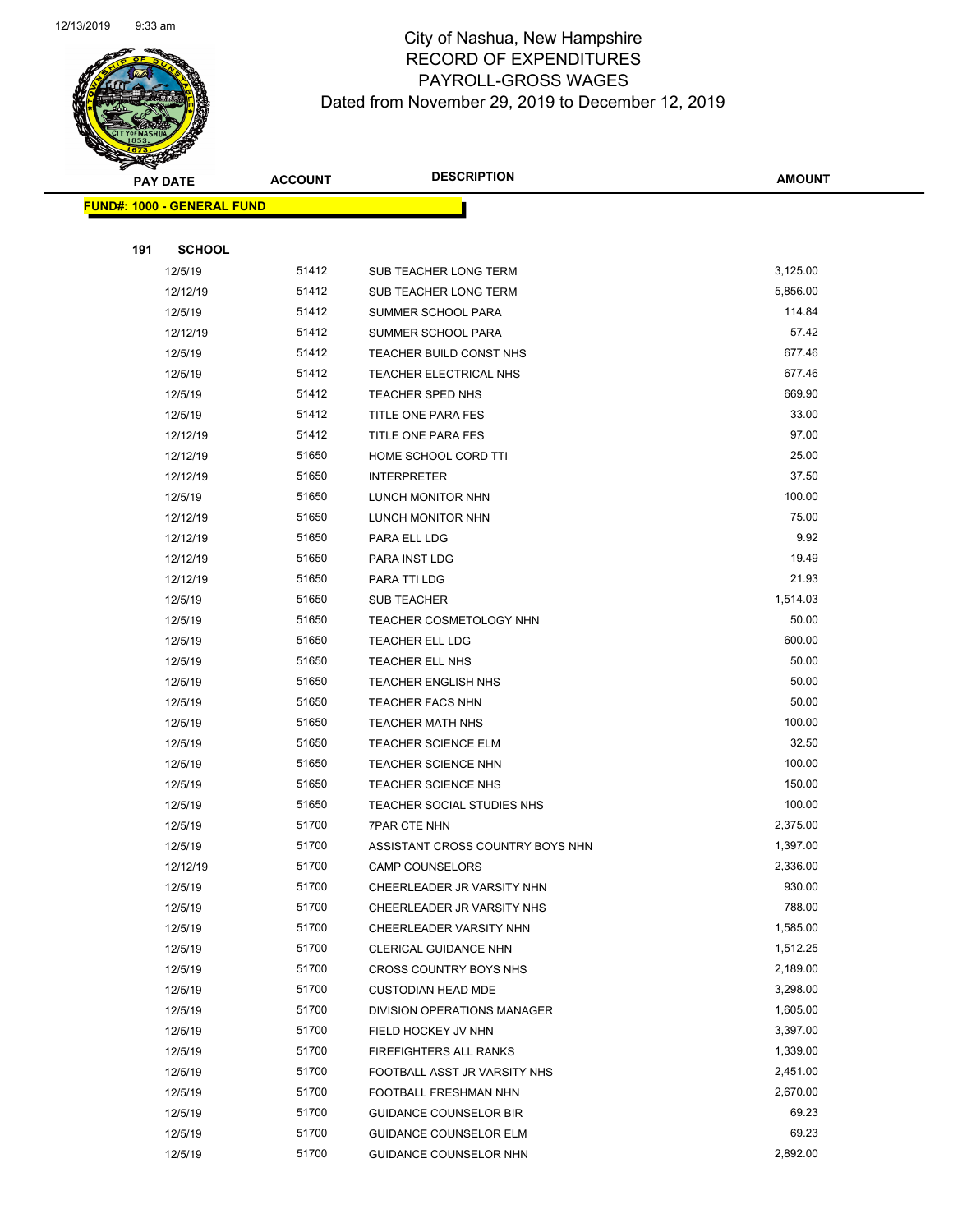

Page 81 of 97

| <b>PAY DATE</b> |                                   | <b>DESCRIPTION</b><br><b>ACCOUNT</b> | <b>AMOUNT</b>                                            |                |
|-----------------|-----------------------------------|--------------------------------------|----------------------------------------------------------|----------------|
|                 | <b>FUND#: 1000 - GENERAL FUND</b> |                                      |                                                          |                |
|                 |                                   |                                      |                                                          |                |
| 191             | <b>SCHOOL</b>                     |                                      |                                                          |                |
|                 | 12/5/19                           | 51700                                | <b>LIBRARIAN NHS</b>                                     | 81.81          |
|                 | 12/5/19                           | 51700                                | <b>NURSE ELM</b>                                         | 81.81          |
|                 | 12/5/19                           | 51700                                | PARA DW SPEC ED CHA                                      | 1,272.00       |
|                 | 12/5/19                           | 51700                                | PARA DW SPEC ED FMS                                      | 1,487.00       |
|                 | 12/5/19                           | 51700                                | PARA DW SPEC ED MDE                                      | 2,189.00       |
|                 | 12/5/19                           | 51700                                | SCHOOL PSYCHOLOGIST WID                                  | 69.23          |
|                 | 12/5/19                           | 51700                                | SOCCER ASST VARSITY GIRLS NHS                            | 1,406.00       |
|                 | 12/12/19                          | 51700                                | SOCCER BOYS FMS                                          | 1,352.00       |
|                 | 12/5/19                           | 51700                                | SOCCER VARSITY BOYS NHS                                  | 2,859.00       |
|                 | 12/5/19                           | 51700                                | SPEECH LANG PATHOLOGIST WID                              | 69.23          |
|                 | 12/5/19                           | 51700                                | TEACHER ART CHA                                          | 34.61          |
|                 | 12/5/19                           | 51700                                | <b>TEACHER ART NHS</b>                                   | 34.61          |
|                 | 12/5/19                           | 51700                                | <b>TEACHER BUSINESS NHS</b>                              | 69.23          |
|                 | 12/5/19                           | 51700                                | <b>TEACHER DWSE ELM</b>                                  | 69.23          |
|                 | 12/5/19                           | 51700                                | <b>TEACHER ENGLISH NHN</b>                               | 69.23          |
|                 | 12/5/19                           | 51700                                | <b>TEACHER ENGLISH NHS</b>                               | 3,311.87       |
|                 | 12/5/19                           | 51700                                | <b>TEACHER FACS PMS</b>                                  | 1,514.00       |
|                 | 12/5/19                           | 51700                                | TEACHER FOREIGN LANG NHN                                 | 69.23          |
|                 | 12/5/19                           | 51700                                | TEACHER FOREIGN LANG NHS                                 | 69.23          |
|                 | 12/5/19                           | 51700                                | <b>TEACHER GR1 FES</b>                                   | 1,559.00       |
|                 | 12/5/19                           | 51700                                | <b>TEACHER GR6 ELM</b>                                   | 69.23          |
|                 | 12/5/19                           | 51700                                | <b>TEACHER GR6 FMS</b>                                   | 2,400.23       |
|                 | 12/5/19                           | 51700                                | <b>TEACHER GR6 PMS</b>                                   | 69.23          |
|                 | 12/5/19                           | 51700                                | <b>TEACHER HEALTH NHS</b>                                | 2,196.00       |
|                 | 12/5/19                           | 51700                                | TEACHER IN SCH SUSPENSION NHN                            | 7,453.67       |
|                 | 12/5/19                           | 51700                                | TEACHER MATH ELM                                         | 81.81          |
|                 | 12/5/19                           | 51700                                | TEACHER MATH FMS                                         | 69.23          |
|                 | 12/5/19                           | 51700                                | TEACHER MATH NHN                                         | 2,940.23       |
|                 | 12/5/19                           | 51700                                | TEACHER MATH NHS                                         | 69.23          |
|                 | 12/5/19                           | 51700                                | <b>TEACHER MATH PMS</b>                                  | 69.23          |
|                 | 12/5/19                           | 51700                                | <b>TEACHER MUSIC FMS</b>                                 | 69.23          |
|                 | 12/5/19                           | 51700                                | <b>TEACHER PE ELM</b>                                    | 7,616.00       |
|                 | 12/5/19                           | 51700                                | <b>TEACHER PE MDE</b>                                    | 34.61          |
|                 | 12/5/19                           | 51700                                | TEACHER PE NHN                                           | 2,230.61       |
|                 | 12/5/19                           | 51700                                | TEACHER PE NHS                                           | 4,453.00       |
|                 | 12/5/19                           | 51700                                | <b>TEACHER SCIENCE ELM</b>                               | 69.23          |
|                 | 12/5/19                           | 51700                                | <b>TEACHER SCIENCE FMS</b>                               | 69.23          |
|                 | 12/5/19                           | 51700                                | <b>TEACHER SCIENCE NHN</b>                               | 69.23          |
|                 | 12/5/19                           | 51700                                | <b>TEACHER SCIENCE NHS</b>                               | 4,385.63       |
|                 | 12/5/19                           | 51700<br>51700                       | <b>TEACHER SCIENCE PMS</b>                               | 69.23<br>69.23 |
|                 | 12/5/19                           | 51700                                | TEACHER SOCIAL STUDIES ELM                               | 69.23          |
|                 | 12/5/19<br>12/5/19                | 51700                                | TEACHER SOCIAL STUDIES FMS<br>TEACHER SOCIAL STUDIES NHN | 69.23          |
|                 | 12/5/19                           | 51700                                | TEACHER SOCIAL STUDIES NHS                               | 5,047.23       |
|                 |                                   |                                      |                                                          |                |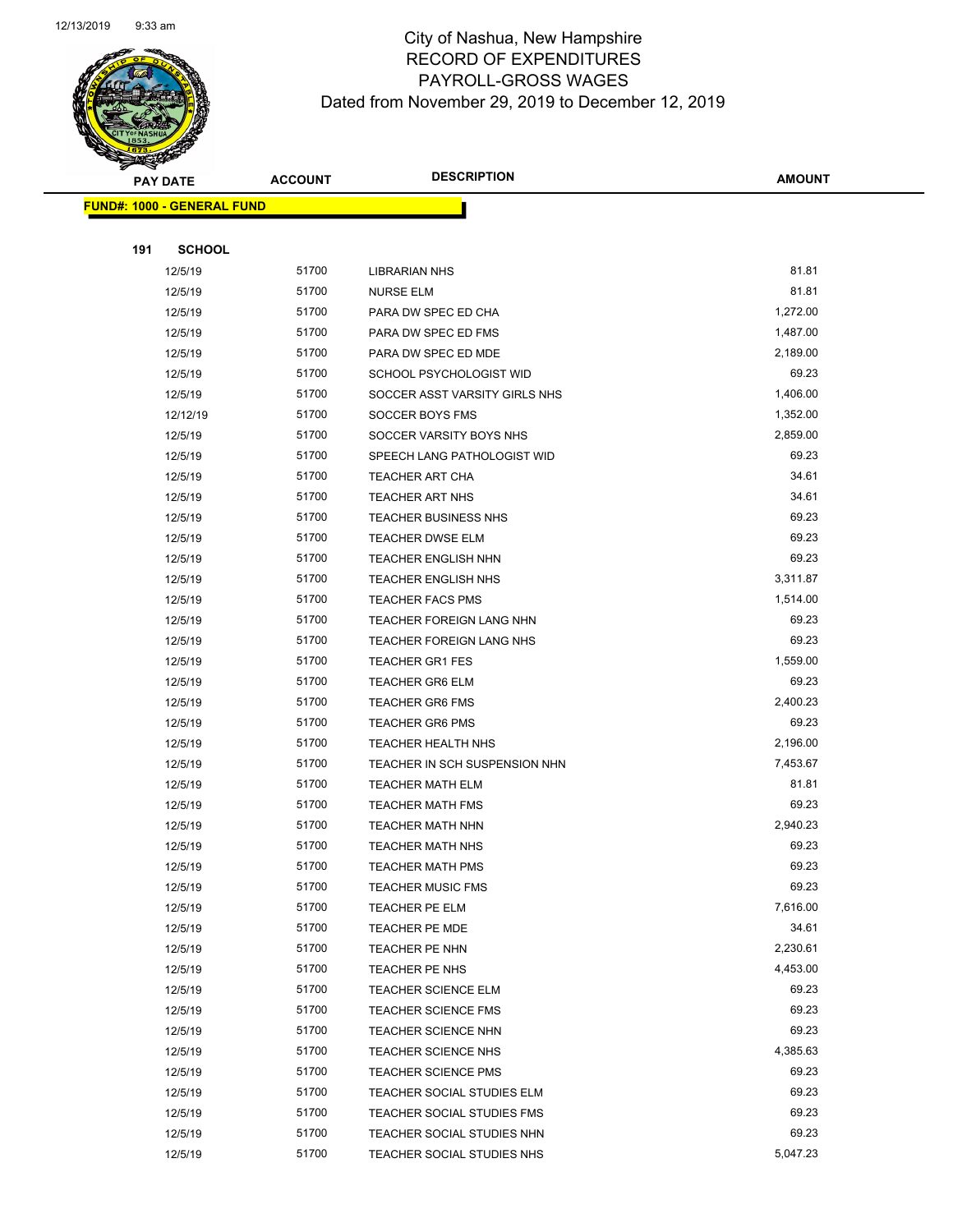

Page 82 of 97

| <del></del><br>$\tilde{\phantom{a}}$<br><b>PAY DATE</b> | <b>ACCOUNT</b> | <b>DESCRIPTION</b>                | <b>AMOUNT</b>  |
|---------------------------------------------------------|----------------|-----------------------------------|----------------|
| <b>FUND#: 1000 - GENERAL FUND</b>                       |                |                                   |                |
| <b>SCHOOL</b><br>191                                    |                |                                   |                |
| 12/5/19                                                 | 51700          | <b>TEACHER SOCIAL STUDIES PMS</b> | 2,252.23       |
| 12/5/19                                                 | 51700          | <b>TEACHER SPED NHN</b>           | 2,704.23       |
| 12/5/19                                                 | 51700          | <b>TEACHER SPED NHS</b>           | 2,400.23       |
| 12/5/19                                                 | 51700          | <b>TEACHER TECHED NHN</b>         | 69.23          |
| 12/5/19                                                 | 51700          | TRACK ASST VS INDR BOYS NHS       | 1,008.00       |
| 12/5/19                                                 | 51700          | <b>TRACK VS INDR GIRLS NHS</b>    | 2,270.00       |
| 12/5/19                                                 | 51700          | <b>VOLLEYBALL FRESHMAN NHS</b>    | 1,224.00       |
| 12/5/19                                                 | 51700          | <b>VOLLEYBALL JR VARSITY NHN</b>  | 1,663.00       |
| 12/5/19                                                 | 51700          | <b>VOLLEYBALL JR VARSITY NHS</b>  | 1,663.00       |
| 12/5/19                                                 | 51700          | <b>VOLLEYBALL VARSITY NHS</b>     | 2,270.00       |
| 12/12/19                                                | 51750          | <b>CLERICAL HUMAN RESOURCES</b>   | 927.56         |
| 12/5/19                                                 | 51750          | <b>NURSE FMS</b>                  | 4,038.23       |
| <b>TOTAL 191 - SCHOOL</b>                               |                |                                   | \$3,383,440.59 |
| <b>TOTAL FUND 1000 - GENERAL FUND</b>                   |                |                                   | \$5,718,806.64 |

### **FUND#: 2100 - FOOD SERVICES FUND**

| 12/5/19  | 51100 | CLERICAL FOOD SERVICE NHS            | 804.40   |
|----------|-------|--------------------------------------|----------|
| 12/12/19 | 51100 | CLERICAL FOOD SERVICE NHS            | 804.40   |
| 12/5/19  | 51100 | DELIVERY DRIVER FOOD SERVICE         | 286.99   |
| 12/12/19 | 51100 | DELIVERY DRIVER FOOD SERVICE         | 550.45   |
| 12/5/19  | 51100 | DIRECTOR FOOD SERVICE                | 2,956.70 |
| 12/5/19  | 51100 | <b>FOOD SERVICE BUSINESS MANAGER</b> | 2,275.20 |
| 12/5/19  | 51100 | <b>FOOD SERVICE COOK AMH</b>         | 414.68   |
| 12/12/19 | 51100 | <b>FOOD SERVICE COOK AMH</b>         | 311.01   |
| 12/5/19  | 51100 | <b>FOOD SERVICE COOK BIC</b>         | 424.76   |
| 12/12/19 | 51100 | <b>FOOD SERVICE COOK BIC</b>         | 424.76   |
| 12/5/19  | 51100 | <b>FOOD SERVICE COOK BIR</b>         | 428.68   |
| 12/12/19 | 51100 | <b>FOOD SERVICE COOK BIR</b>         | 535.85   |
| 12/5/19  | 51100 | FOOD SERVICE COOK BRO                | 424.76   |
| 12/12/19 | 51100 | <b>FOOD SERVICE COOK BRO</b>         | 318.57   |
| 12/5/19  | 51100 | <b>FOOD SERVICE COOK CHA</b>         | 428.68   |
| 12/12/19 | 51100 | FOOD SERVICE COOK CHA                | 535.85   |
| 12/5/19  | 51100 | <b>FOOD SERVICE COOK ELM</b>         | 821.24   |
| 12/12/19 | 51100 | <b>FOOD SERVICE COOK ELM</b>         | 615.94   |
| 12/5/19  | 51100 | <b>FOOD SERVICE COOK FES</b>         | 428.68   |
| 12/12/19 | 51100 | <b>FOOD SERVICE COOK FES</b>         | 321.51   |
| 12/5/19  | 51100 | FOOD SERVICE COOK FMS                | 423.64   |
| 12/12/19 | 51100 | <b>FOOD SERVICE COOK FMS</b>         | 317.74   |
| 12/5/19  | 51100 | <b>FOOD SERVICE COOK LDG</b>         | 410.76   |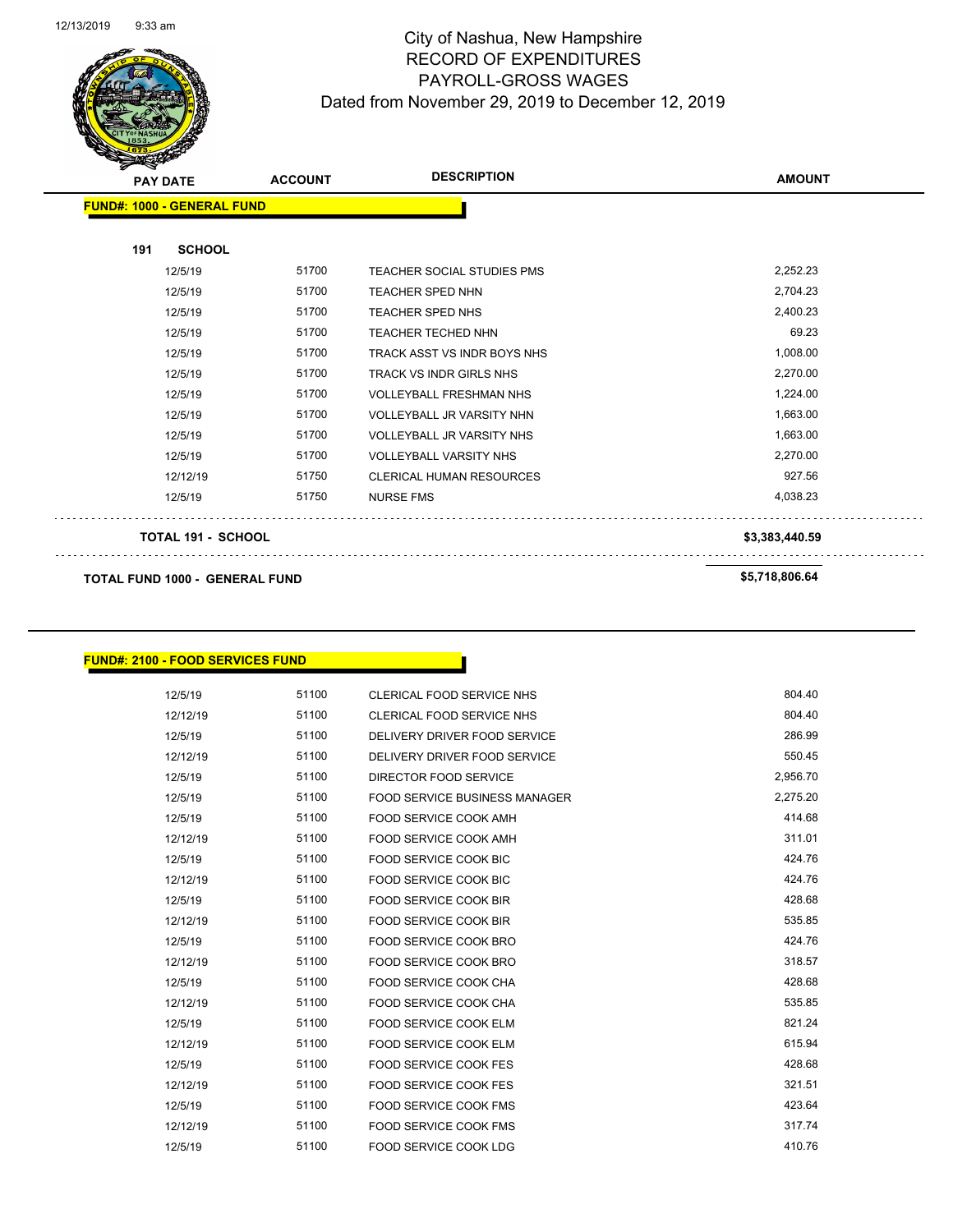Page 83 of 97

| <b>PAY DATE</b>                         | <b>ACCOUNT</b> | <b>DESCRIPTION</b>              | <b>AMOUNT</b> |
|-----------------------------------------|----------------|---------------------------------|---------------|
| <b>FUND#: 2100 - FOOD SERVICES FUND</b> |                |                                 |               |
|                                         |                |                                 |               |
| 12/12/19                                | 51100          | FOOD SERVICE COOK LDG           | 410.76        |
| 12/5/19                                 | 51100          | FOOD SERVICE COOK MDE           | 414.68        |
| 12/12/19                                | 51100          | FOOD SERVICE COOK MDE           | 311.01        |
| 12/5/19                                 | 51100          | FOOD SERVICE COOK NHN           | 917.28        |
| 12/12/19                                | 51100          | FOOD SERVICE COOK NHN           | 925.85        |
| 12/5/19                                 | 51100          | FOOD SERVICE COOK NHS           | 877.24        |
| 12/12/19                                | 51100          | FOOD SERVICE COOK NHS           | 877.24        |
| 12/5/19                                 | 51100          | FOOD SERVICE COOK NSE           | 420.97        |
| 12/12/19                                | 51100          | FOOD SERVICE COOK NSE           | 424.76        |
| 12/5/19                                 | 51100          | FOOD SERVICE COOK PMS           | 433.73        |
| 12/12/19                                | 51100          | FOOD SERVICE COOK PMS           | 437.64        |
| 12/5/19                                 | 51100          | FOOD SERVICE COOK SHE           | 414.68        |
| 12/12/19                                | 51100          | FOOD SERVICE COOK SHE           | 414.68        |
| 12/5/19                                 | 51100          | <b>FOOD SERVICE SITE CORD</b>   | 12,480.99     |
| 12/5/19                                 | 51100          | <b>FOOD SERVICECOOK MTP</b>     | 410.76        |
| 12/12/19                                | 51100          | <b>FOOD SERVICECOOK MTP</b>     | 308.07        |
| 12/5/19                                 | 51200          | FOOD SERVICE ASST PT AMH        | 497.40        |
| 12/12/19                                | 51200          | <b>FOOD SERVICE ASST PT AMH</b> | 373.05        |
| 12/5/19                                 | 51200          | <b>FOOD SERVICE ASST PT BIC</b> | 404.80        |
| 12/12/19                                | 51200          | FOOD SERVICE ASST PT BIC        | 315.20        |
| 12/5/19                                 | 51200          | FOOD SERVICE ASST PT BIR        | 300.72        |
| 12/12/19                                | 51200          | FOOD SERVICE ASST PT BIR        | 300.72        |
| 12/5/19                                 | 51200          | FOOD SERVICE ASST PT BRO        | 307.20        |
| 12/12/19                                | 51200          | FOOD SERVICE ASST PT BRO        | 307.20        |
| 12/5/19                                 | 51200          | FOOD SERVICE ASST PT CHA        | 327.04        |
| 12/12/19                                | 51200          | FOOD SERVICE ASST PT CHA        | 489.67        |
| 12/5/19                                 | 51200          | FOOD SERVICE ASST PT DRC        | 841.78        |
| 12/12/19                                | 51200          | FOOD SERVICE ASST PT DRC        | 749.60        |
| 12/5/19                                 | 51200          | FOOD SERVICE ASST PT ELM        | 1,724.24      |
| 12/12/19                                | 51200          | <b>FOOD SERVICE ASST PT ELM</b> | 1,293.18      |
| 12/5/19                                 | 51200          | <b>FOOD SERVICE ASST PT FES</b> | 762.00        |
| 12/12/19                                | 51200          | FOOD SERVICE ASST PT FES        | 571.50        |
| 12/5/19                                 | 51200          | <b>FOOD SERVICE ASST PT FMS</b> | 1,870.44      |
| 12/12/19                                | 51200          | FOOD SERVICE ASST PT FMS        | 1,550.27      |
| 12/5/19                                 | 51200          | <b>FOOD SERVICE ASST PT LDG</b> | 550.31        |
| 12/12/19                                | 51200          | <b>FOOD SERVICE ASST PT LDG</b> | 513.69        |
| 12/5/19                                 | 51200          | FOOD SERVICE ASST PT MDE        | 389.48        |
| 12/12/19                                | 51200          | FOOD SERVICE ASST PT MDE        | 441.61        |
| 12/5/19                                 | 51200          | <b>FOOD SERVICE ASST PT MTP</b> | 301.12        |
| 12/12/19                                | 51200          | FOOD SERVICE ASST PT MTP        | 395.95        |
| 12/5/19                                 | 51200          | FOOD SERVICE ASST PT NHN        | 3,270.15      |
| 12/12/19                                | 51200          | FOOD SERVICE ASST PT NHN        | 2,716.37      |
| 12/5/19                                 | 51200          | FOOD SERVICE ASST PT NHS        | 3,729.16      |
| 12/12/19                                | 51200          | FOOD SERVICE ASST PT NHS        | 3,476.63      |
| 12/5/19                                 | 51200          | FOOD SERVICE ASST PT NSE        | 278.22        |
|                                         |                |                                 |               |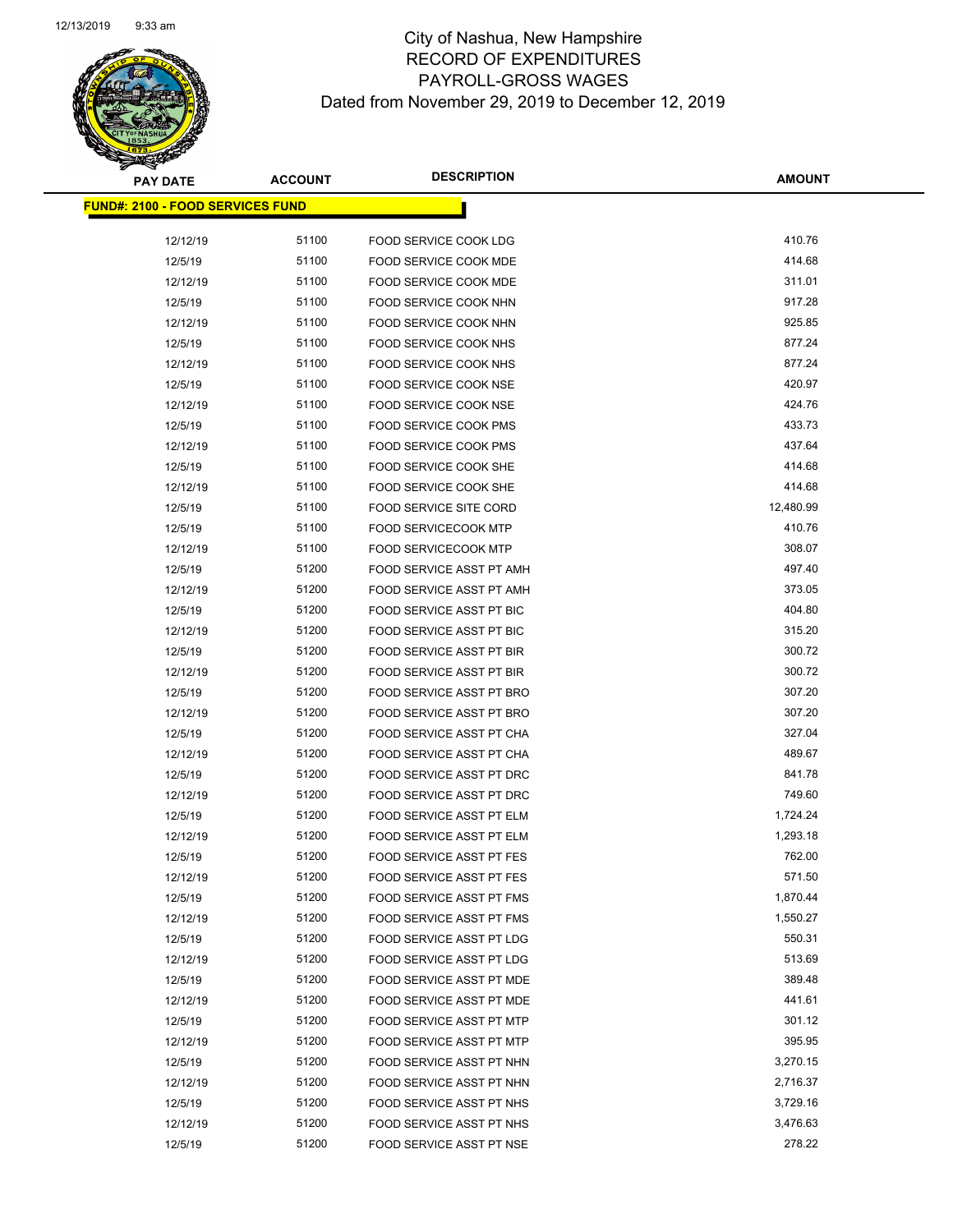Page 84 of 97

| <b>PAY DATE</b>                             | <b>ACCOUNT</b> | <b>DESCRIPTION</b>              | <b>AMOUNT</b> |
|---------------------------------------------|----------------|---------------------------------|---------------|
| <b>FUND#: 2100 - FOOD SERVICES FUND</b>     |                |                                 |               |
| 12/12/19                                    | 51200          | FOOD SERVICE ASST PT NSE        | 278.22        |
| 12/5/19                                     | 51200          | <b>FOOD SERVICE ASST PT PMS</b> | 1,863.19      |
| 12/12/19                                    | 51200          | <b>FOOD SERVICE ASST PT PMS</b> | 1,561.54      |
| 12/5/19                                     | 51200          | FOOD SERVICE ASST PT SHE        | 281.60        |
| 12/12/19                                    | 51200          | FOOD SERVICE ASST PT SHE        | 281.60        |
| 12/5/19                                     | 51200          | <b>SUB LUNCH MONITOR</b>        | 147.48        |
| 12/12/19                                    | 51300          | <b>FOOD SERVICE ASST PT NHS</b> | 46.18         |
| 12/5/19                                     | 51300          | <b>FOOD SERVICE COOK LDG</b>    | 5.50          |
| 12/12/19                                    | 51300          | <b>FOOD SERVICE COOK LDG</b>    | 11.00         |
| 12/5/19                                     | 51300          | FOOD SERVICE COOK NHN           | 6.42          |
| 12/12/19                                    | 51300          | <b>FOOD SERVICE COOK NHN</b>    | 50.27         |
| 12/5/19                                     | 51300          | <b>FOOD SERVICE COOK NHS</b>    | 41.68         |
| 12/12/19                                    | 51300          | <b>FOOD SERVICE COOK NHS</b>    | 39.47         |
| 12/12/19                                    | 51300          | <b>FOOD SERVICE COOK PMS</b>    | 5.86          |
| 12/5/19                                     | 51300          | <b>FOOD SERVICECOOK MTP</b>     | 11.01         |
| 12/12/19                                    | 51300          | <b>FOOD SERVICECOOK MTP</b>     | 5.50          |
| 12/5/19                                     | 51412          | <b>SUB FOOD SERVICE</b>         | 393.29        |
| 12/12/19                                    | 51412          | <b>SUB FOOD SERVICE</b>         | 242.73        |
| <b>TOTAL FUND 2100 - FOOD SERVICES FUND</b> |                |                                 | \$70,066.83   |

| 12/5/19  | 51200 |                           |        |
|----------|-------|---------------------------|--------|
|          |       | <b>TEACHER TECHED ELM</b> | 420.00 |
| 12/5/19  | 51200 | TEACHER ELL FES           | 70.00  |
| 12/12/19 | 51200 | DRIVER INSTRUCTOR         | 770.00 |
| 12/5/19  | 51200 | DRIVER INSTRUCTOR         | 760.00 |

| <b>FUND#: 2207 - ADULT ED/CONTINUING ED</b> |       |                             |        |
|---------------------------------------------|-------|-----------------------------|--------|
| 12/5/19                                     | 51100 | CLERICAL ADULT ED NHN       | 757.51 |
| 12/12/19                                    | 51100 | CLERICAL ADULT ED NHN       | 785.83 |
| 12/12/19                                    | 51200 | ADULT ED ENRICHMENT INST    | 175.00 |
| 12/5/19                                     | 51200 | ADULT ED ENRICHMENT TEACHER | 75.00  |
| 12/12/19                                    | 51200 | ADULT ED ENRICHMENT TEACHER | 50.00  |
| 12/12/19                                    | 51200 | <b>SUB TEACHER</b>          | 100.00 |
| 12/5/19                                     | 51200 | <b>TEACHER ART NHN</b>      | 225.00 |
| 12/5/19                                     | 51200 | <b>TEACHER ELL NHS</b>      | 150.00 |
|                                             |       |                             |        |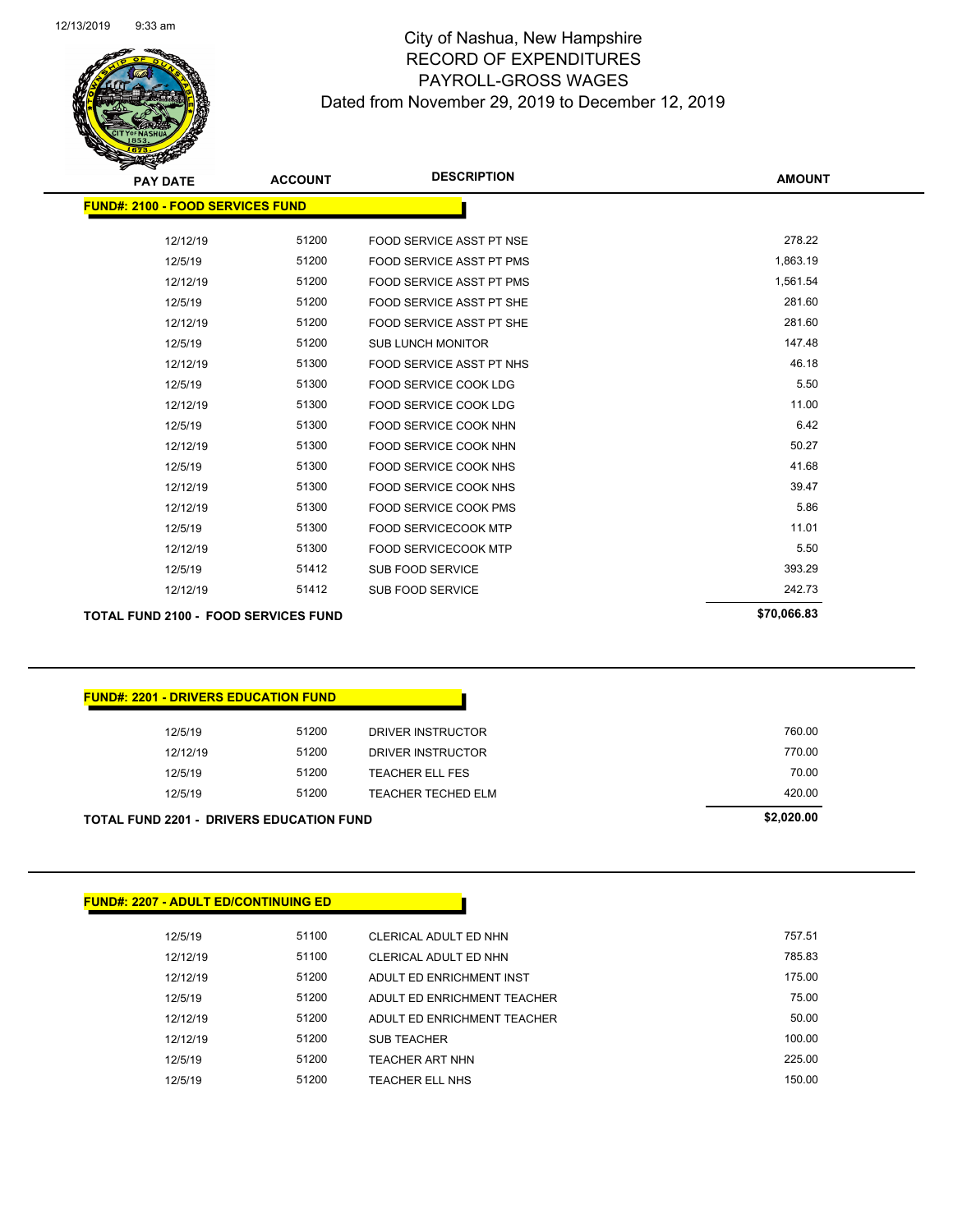Page 85 of 97

| \$2,318.34<br>1,123.59<br>51100<br>12/5/19<br>PANTHER PRESCHOOL DIRECTOR<br>\$1,123.59<br><b>TOTAL FUND 2252 - DAY CARE</b><br><b>FUND#: 2257 - SPECIAL ED LOCAL</b><br>200.20<br>51100<br>12/5/19<br>PARA DW SPEC ED AMH<br>596.75<br>51100<br>12/12/19<br>PARA DW SPEC ED AMH<br>360.48<br>12/5/19<br>51100<br>PARA DW SPEC ED MDE<br>270.36<br>12/12/19<br>51100<br>PARA DW SPEC ED MDE<br>366.52<br>51100<br>12/5/19<br>PARA DW SPEC ED NHS<br>183.26<br>51100<br>12/12/19<br>PARA DW SPEC ED NHS<br>381.16<br>51100<br>12/5/19<br>PARA DW SPEC ED WID<br>381.16<br>51100<br>PARA DW SPEC ED WID<br>12/12/19<br>\$2,739.89<br><b>TOTAL FUND 2257 - SPECIAL ED LOCAL</b><br><b>FUND#: 2503 - PARKS &amp; REC PROGRAMS FUND</b><br>390.95<br>51100<br>12/5/19<br>PROGRAM COORDINATOR<br>390.95<br>51100<br>12/12/19<br>PROGRAM COORDINATOR<br>51300<br>278.54<br>12/12/19<br>PROGRAM COORDINATOR<br>\$1,060.44<br><b>TOTAL FUND 2503 - PARKS &amp; REC PROGRAMS FUND</b><br><b>FUND#: 2505 - PEG ACCESS CHANNELS FUND</b><br>12/5/19<br>51100<br>1,184.00<br>ECHANNEL ACCESS ADMINISTRATOR<br>12/12/19<br>51100<br>ECHANNEL ACCESS ADMINISTRATOR<br>1,184.00<br>51100<br>1,282.70<br>12/5/19<br>PEG PROGRAM MANAGER<br>1,282.69<br>51100<br>12/12/19<br>PEG PROGRAM MANAGER<br>51200<br>941.25<br>12/5/19<br><b>VIDEOGRAPHER</b><br>491.25<br>12/12/19<br>51200<br><b>VIDEOGRAPHER</b><br>\$6,365.89<br><b>TOTAL FUND 2505 - PEG ACCESS CHANNELS FUND</b> | <b>PAY DATE</b>                          | <b>ACCOUNT</b> | <b>DESCRIPTION</b> | <b>AMOUNT</b> |
|-------------------------------------------------------------------------------------------------------------------------------------------------------------------------------------------------------------------------------------------------------------------------------------------------------------------------------------------------------------------------------------------------------------------------------------------------------------------------------------------------------------------------------------------------------------------------------------------------------------------------------------------------------------------------------------------------------------------------------------------------------------------------------------------------------------------------------------------------------------------------------------------------------------------------------------------------------------------------------------------------------------------------------------------------------------------------------------------------------------------------------------------------------------------------------------------------------------------------------------------------------------------------------------------------------------------------------------------------------------------------------------------------------------------------------------------------------------|------------------------------------------|----------------|--------------------|---------------|
|                                                                                                                                                                                                                                                                                                                                                                                                                                                                                                                                                                                                                                                                                                                                                                                                                                                                                                                                                                                                                                                                                                                                                                                                                                                                                                                                                                                                                                                             | TOTAL FUND 2207 - ADULT ED/CONTINUING ED |                |                    |               |
|                                                                                                                                                                                                                                                                                                                                                                                                                                                                                                                                                                                                                                                                                                                                                                                                                                                                                                                                                                                                                                                                                                                                                                                                                                                                                                                                                                                                                                                             | <b>FUND#: 2252 - DAY CARE</b>            |                |                    |               |
|                                                                                                                                                                                                                                                                                                                                                                                                                                                                                                                                                                                                                                                                                                                                                                                                                                                                                                                                                                                                                                                                                                                                                                                                                                                                                                                                                                                                                                                             |                                          |                |                    |               |
|                                                                                                                                                                                                                                                                                                                                                                                                                                                                                                                                                                                                                                                                                                                                                                                                                                                                                                                                                                                                                                                                                                                                                                                                                                                                                                                                                                                                                                                             |                                          |                |                    |               |
|                                                                                                                                                                                                                                                                                                                                                                                                                                                                                                                                                                                                                                                                                                                                                                                                                                                                                                                                                                                                                                                                                                                                                                                                                                                                                                                                                                                                                                                             |                                          |                |                    |               |
|                                                                                                                                                                                                                                                                                                                                                                                                                                                                                                                                                                                                                                                                                                                                                                                                                                                                                                                                                                                                                                                                                                                                                                                                                                                                                                                                                                                                                                                             |                                          |                |                    |               |
|                                                                                                                                                                                                                                                                                                                                                                                                                                                                                                                                                                                                                                                                                                                                                                                                                                                                                                                                                                                                                                                                                                                                                                                                                                                                                                                                                                                                                                                             |                                          |                |                    |               |
|                                                                                                                                                                                                                                                                                                                                                                                                                                                                                                                                                                                                                                                                                                                                                                                                                                                                                                                                                                                                                                                                                                                                                                                                                                                                                                                                                                                                                                                             |                                          |                |                    |               |
|                                                                                                                                                                                                                                                                                                                                                                                                                                                                                                                                                                                                                                                                                                                                                                                                                                                                                                                                                                                                                                                                                                                                                                                                                                                                                                                                                                                                                                                             |                                          |                |                    |               |
|                                                                                                                                                                                                                                                                                                                                                                                                                                                                                                                                                                                                                                                                                                                                                                                                                                                                                                                                                                                                                                                                                                                                                                                                                                                                                                                                                                                                                                                             |                                          |                |                    |               |
|                                                                                                                                                                                                                                                                                                                                                                                                                                                                                                                                                                                                                                                                                                                                                                                                                                                                                                                                                                                                                                                                                                                                                                                                                                                                                                                                                                                                                                                             |                                          |                |                    |               |
|                                                                                                                                                                                                                                                                                                                                                                                                                                                                                                                                                                                                                                                                                                                                                                                                                                                                                                                                                                                                                                                                                                                                                                                                                                                                                                                                                                                                                                                             |                                          |                |                    |               |
|                                                                                                                                                                                                                                                                                                                                                                                                                                                                                                                                                                                                                                                                                                                                                                                                                                                                                                                                                                                                                                                                                                                                                                                                                                                                                                                                                                                                                                                             |                                          |                |                    |               |
|                                                                                                                                                                                                                                                                                                                                                                                                                                                                                                                                                                                                                                                                                                                                                                                                                                                                                                                                                                                                                                                                                                                                                                                                                                                                                                                                                                                                                                                             |                                          |                |                    |               |
|                                                                                                                                                                                                                                                                                                                                                                                                                                                                                                                                                                                                                                                                                                                                                                                                                                                                                                                                                                                                                                                                                                                                                                                                                                                                                                                                                                                                                                                             |                                          |                |                    |               |
|                                                                                                                                                                                                                                                                                                                                                                                                                                                                                                                                                                                                                                                                                                                                                                                                                                                                                                                                                                                                                                                                                                                                                                                                                                                                                                                                                                                                                                                             |                                          |                |                    |               |
|                                                                                                                                                                                                                                                                                                                                                                                                                                                                                                                                                                                                                                                                                                                                                                                                                                                                                                                                                                                                                                                                                                                                                                                                                                                                                                                                                                                                                                                             |                                          |                |                    |               |
|                                                                                                                                                                                                                                                                                                                                                                                                                                                                                                                                                                                                                                                                                                                                                                                                                                                                                                                                                                                                                                                                                                                                                                                                                                                                                                                                                                                                                                                             |                                          |                |                    |               |
|                                                                                                                                                                                                                                                                                                                                                                                                                                                                                                                                                                                                                                                                                                                                                                                                                                                                                                                                                                                                                                                                                                                                                                                                                                                                                                                                                                                                                                                             |                                          |                |                    |               |
|                                                                                                                                                                                                                                                                                                                                                                                                                                                                                                                                                                                                                                                                                                                                                                                                                                                                                                                                                                                                                                                                                                                                                                                                                                                                                                                                                                                                                                                             |                                          |                |                    |               |
|                                                                                                                                                                                                                                                                                                                                                                                                                                                                                                                                                                                                                                                                                                                                                                                                                                                                                                                                                                                                                                                                                                                                                                                                                                                                                                                                                                                                                                                             |                                          |                |                    |               |
|                                                                                                                                                                                                                                                                                                                                                                                                                                                                                                                                                                                                                                                                                                                                                                                                                                                                                                                                                                                                                                                                                                                                                                                                                                                                                                                                                                                                                                                             |                                          |                |                    |               |
|                                                                                                                                                                                                                                                                                                                                                                                                                                                                                                                                                                                                                                                                                                                                                                                                                                                                                                                                                                                                                                                                                                                                                                                                                                                                                                                                                                                                                                                             |                                          |                |                    |               |
|                                                                                                                                                                                                                                                                                                                                                                                                                                                                                                                                                                                                                                                                                                                                                                                                                                                                                                                                                                                                                                                                                                                                                                                                                                                                                                                                                                                                                                                             |                                          |                |                    |               |
|                                                                                                                                                                                                                                                                                                                                                                                                                                                                                                                                                                                                                                                                                                                                                                                                                                                                                                                                                                                                                                                                                                                                                                                                                                                                                                                                                                                                                                                             |                                          |                |                    |               |
|                                                                                                                                                                                                                                                                                                                                                                                                                                                                                                                                                                                                                                                                                                                                                                                                                                                                                                                                                                                                                                                                                                                                                                                                                                                                                                                                                                                                                                                             |                                          |                |                    |               |
|                                                                                                                                                                                                                                                                                                                                                                                                                                                                                                                                                                                                                                                                                                                                                                                                                                                                                                                                                                                                                                                                                                                                                                                                                                                                                                                                                                                                                                                             |                                          |                |                    |               |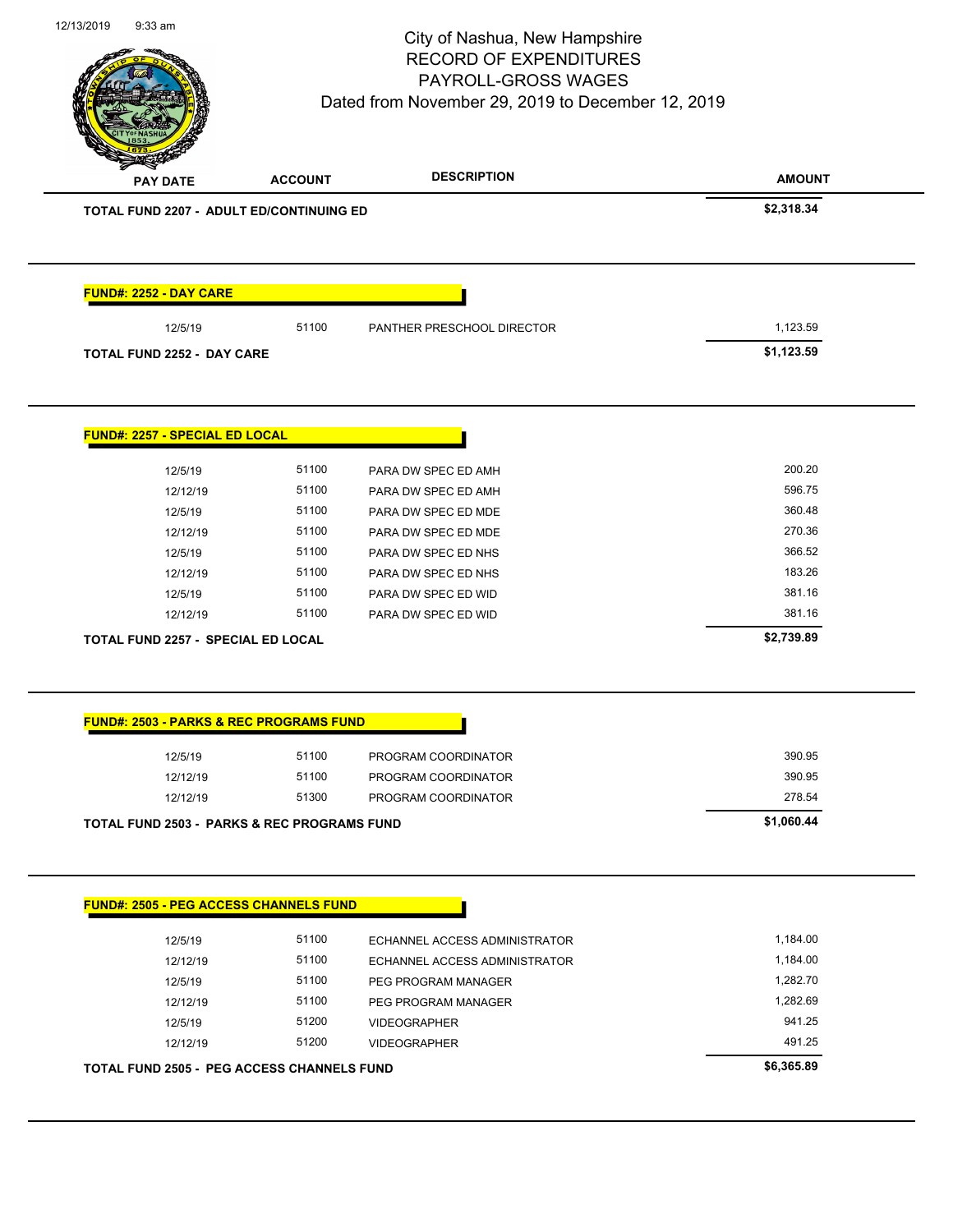| 12/5/19  | 51100 | CODE ENFORCEMENT OFFICER II  | 488.50   |
|----------|-------|------------------------------|----------|
| 12/12/19 | 51100 | CODE ENFORCEMENT OFFICER II  | 488.50   |
| 12/5/19  | 51100 | <b>GRANT MGMT SPECIALIST</b> | 1.103.65 |

### **FUND#: 3090 - URBAN PROGRAM GRANTS FUND**

| TOTAL FUND 3070 -  COMMUNITY HEALTH GRANTS FUND |       |                                    |        |
|-------------------------------------------------|-------|------------------------------------|--------|
| 12/12/19                                        | 51412 | NURSE PER DIEM (PRACTIONER)        | 246.00 |
| 12/12/19                                        | 51100 | PUB HEALTH NURSE                   | 912.15 |
| 12/5/19                                         | 51100 | PUB HEALTH NURSE                   | 912.16 |
| 12/12/19                                        | 51100 | PROGRAM ASSISTANT COMMUNITY HEALTH | 671.60 |
| 12/5/19                                         | 51100 | PROGRAM ASSISTANT COMMUNITY HEALTH | 671.60 |
| 12/12/19                                        | 51100 | BILINGUAL COMM HEALTH WORKER       | 594.98 |
| 12/5/19                                         | 51100 | BILINGUAL COMM HEALTH WORKER       | 744.91 |
|                                                 |       |                                    |        |

### **FUND#: 3070 - COMMUNITY HEALTH GRANTS FUND**

| TOTAL FUND 3068 -  COMMUNITY SERVICES GRANTS FUND |       |                                    | \$7,887.19 |
|---------------------------------------------------|-------|------------------------------------|------------|
| 12/12/19                                          | 51100 | SMP PROGRAM COORDINATOR            | 1,030.96   |
| 12/5/19                                           | 51100 | SMP PROGRAM COORDINATOR            | 1,030.95   |
| 12/12/19                                          | 51100 | PUB HEALTH NURSE                   | 228.00     |
| 12/5/19                                           | 51100 | PUB HEALTH NURSE                   | 228.00     |
| 12/12/19                                          | 51100 | PUB HEALTH NET SVS COORD           | 1,392.49   |
| 12/5/19                                           | 51100 | PUB HEALTH NET SVS COORD           | 1,392.50   |
| 12/12/19                                          | 51100 | PROGRAM ASSISTANT COMMUNITY HEALTH | 223.89     |
| 12/5/19                                           | 51100 | PROGRAM ASSISTANT COMMUNITY HEALTH | 223.90     |
| 12/12/19                                          | 51100 | <b>HEALTH PROGRAM SPEC</b>         | 973.00     |
| 12/5/19                                           | 51100 | <b>HEALTH PROGRAM SPEC</b>         | 853.70     |
| 12/12/19                                          | 51100 | <b>EPIDEMIOLOGIST</b>              | 154.90     |
| 12/5/19                                           | 51100 | <b>EPIDEMIOLOGIST</b>              | 154.90     |

### **FUND#: 3068 - COMMUNITY SERVICES GRANTS FUND**

| ~<br><b>PAY DATE</b>                        | <b>ACCOUNT</b> | <b>DESCRIPTION</b>         | <b>AMOUNT</b> |
|---------------------------------------------|----------------|----------------------------|---------------|
| <b>FUND#: 3050 - POLICE GRANTS FUND</b>     |                |                            |               |
| 12/5/19                                     | 51100          | DOMESTIC VIOLENCE ADVOCATE | 882.25        |
| 12/12/19                                    | 51100          | DOMESTIC VIOLENCE ADVOCATE | 882.25        |
| 12/5/19                                     | 51100          | PATROLMAN ALL RANKS        | 1.440.95      |
| 12/12/19                                    | 51100          | PATROLMAN ALL RANKS        | 1.440.95      |
| 12/5/19                                     | 51628          | PATROLMAN ALL RANKS        | 288.19        |
| <b>TOTAL FUND 3050 - POLICE GRANTS FUND</b> |                |                            | \$4,934.59    |
|                                             |                |                            |               |

12/13/2019 9:33 am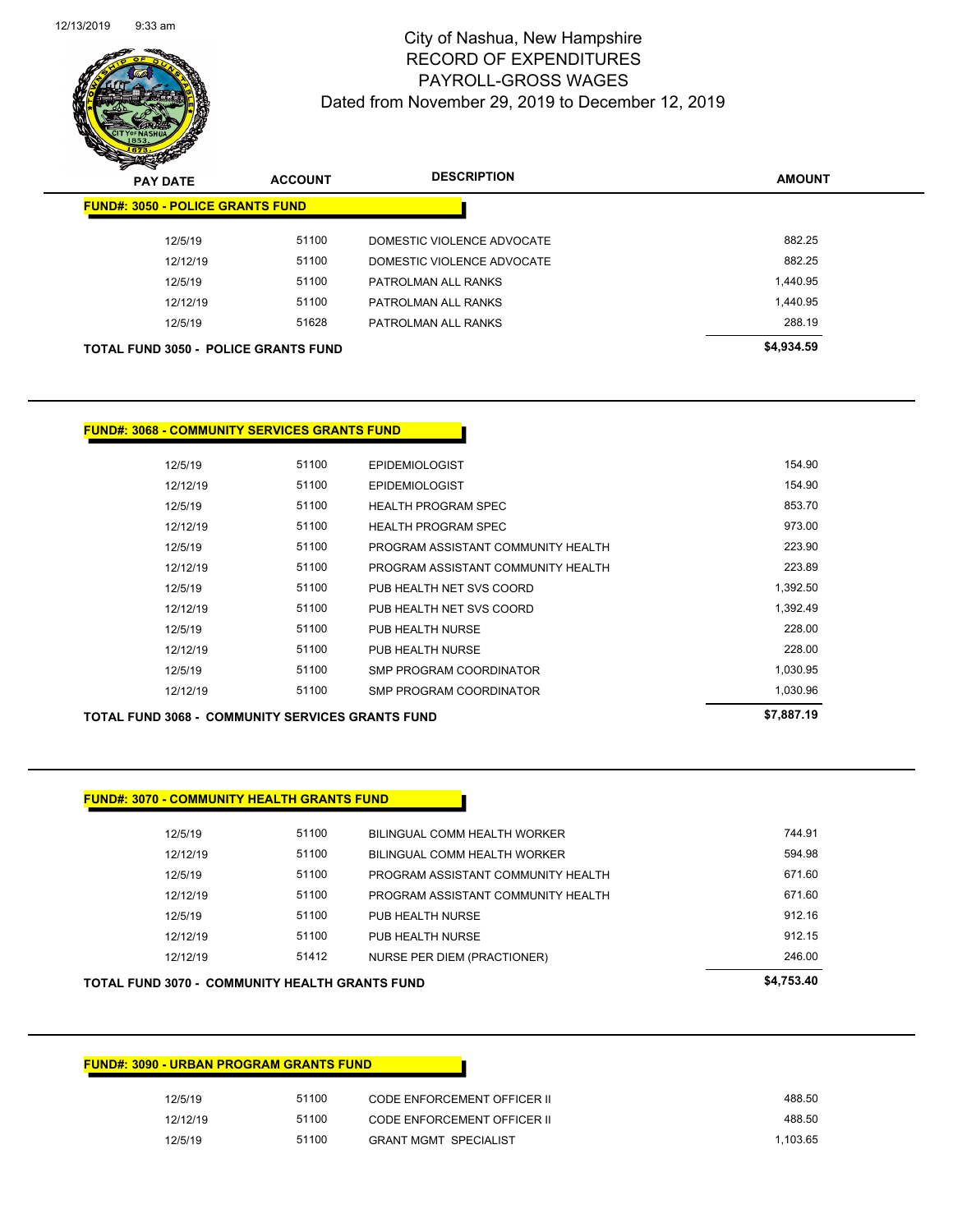

| <b>PAY DATE</b>                                | <b>ACCOUNT</b> | <b>DESCRIPTION</b>             | <b>AMOUNT</b> |
|------------------------------------------------|----------------|--------------------------------|---------------|
| <b>FUND#: 3090 - URBAN PROGRAM GRANTS FUND</b> |                |                                |               |
|                                                |                |                                |               |
| 12/12/19                                       | 51100          | <b>GRANT MGMT SPECIALIST</b>   | 1,103.65      |
| 12/5/19                                        | 51100          | <b>MANAGER URBAN PROGRAMS</b>  | 1,677.35      |
| 12/12/19                                       | 51100          | <b>MANAGER URBAN PROGRAMS</b>  | 1,677.35      |
| 12/5/19                                        | 51100          | PROGRAM COORDINATOR LP&HH      | 1,282.35      |
| 12/12/19                                       | 51100          | PROGRAM COORDINATOR LP&HH      | 1,282.35      |
| 12/5/19                                        | 51100          | PROJECT ADMINISTRATOR          | 1,334.15      |
| 12/12/19                                       | 51100          | PROJECT ADMINISTRATOR          | 1,334.15      |
| 12/5/19                                        | 51100          | PROJECT ADMINISTRATOR LP&HH    | 1,257.20      |
| 12/12/19                                       | 51100          | PROJECT ADMINISTRATOR LP&HH    | 1,257.20      |
| 12/5/19                                        | 51100          | PROJECT SPECIALIST URBAN PROGR | 1,196.35      |
| 12/12/19                                       | 51100          | PROJECT SPECIALIST URBAN PROGR | 1,196.35      |
| TOTAL FUND 3090 - URBAN PROGRAM GRANTS FUND    |                |                                | \$16,679.10   |

### **FUND#: 3120 - TRANSIT GRANTS FUND**

| <b>TOTAL FUND 3120 - TRANSIT GRANTS FUND</b> |       |                                       | \$22,964.31 |
|----------------------------------------------|-------|---------------------------------------|-------------|
| 12/12/19                                     | 51300 | <b>TRANSIT UTILITY SERVICE WORKER</b> | 47.98       |
| 12/5/19                                      | 51300 | <b>TRANSIT UTILITY SERVICE WORKER</b> | 34.92       |
| 12/5/19                                      | 51300 | <b>TRANSIT OPERATIONS COORDINATOR</b> | 111.48      |
| 12/12/19                                     | 51300 | <b>TRANSIT MECHANICS</b>              | 639.88      |
| 12/5/19                                      | 51300 | <b>TRANSIT MECHANICS</b>              | 222.96      |
| 12/12/19                                     | 51300 | <b>COMMUNICATION SPEC</b>             | 71.09       |
| 12/12/19                                     | 51100 | <b>TRANSPORTATION DEPT MANAGER</b>    | 1,776.05    |
| 12/5/19                                      | 51100 | <b>TRANSPORTATION DEPT MANAGER</b>    | 1,776.05    |
| 12/12/19                                     | 51100 | <b>TRANSIT UTILITY SERVICE WORKER</b> | 1,473.65    |
| 12/5/19                                      | 51100 | <b>TRANSIT UTILITY SERVICE WORKER</b> | 1,473.65    |
| 12/12/19                                     | 51100 | <b>TRANSIT OPERATIONS SUPERVISOR</b>  | 1,180.95    |
| 12/5/19                                      | 51100 | <b>TRANSIT OPERATIONS SUPERVISOR</b>  | 1,180.95    |
| 12/12/19                                     | 51100 | <b>TRANSIT OPERATIONS COORDINATOR</b> | 990.90      |
| 12/5/19                                      | 51100 | <b>TRANSIT OPERATIONS COORDINATOR</b> | 990.90      |
| 12/12/19                                     | 51100 | <b>TRANSIT MECHANICS</b>              | 2,001.65    |
| 12/5/19                                      | 51100 | <b>TRANSIT MECHANICS</b>              | 2,001.65    |
| 12/12/19                                     | 51100 | <b>TRANSIT FLEET FACILITIES SUPV</b>  | 1,103.65    |
| 12/5/19                                      | 51100 | <b>TRANSIT FLEET FACILITIES SUPV</b>  | 1,103.65    |
| 12/12/19                                     | 51100 | <b>TRANSIT FINANCE COORDINATOR</b>    | 1,308.00    |
| 12/5/19                                      | 51100 | <b>TRANSIT FINANCE COORDINATOR</b>    | 1,308.00    |
| 12/12/19                                     | 51100 | <b>COMMUNICATION SPEC</b>             | 1,083.15    |
| 12/5/19                                      | 51100 | <b>COMMUNICATION SPEC</b>             | 1,083.15    |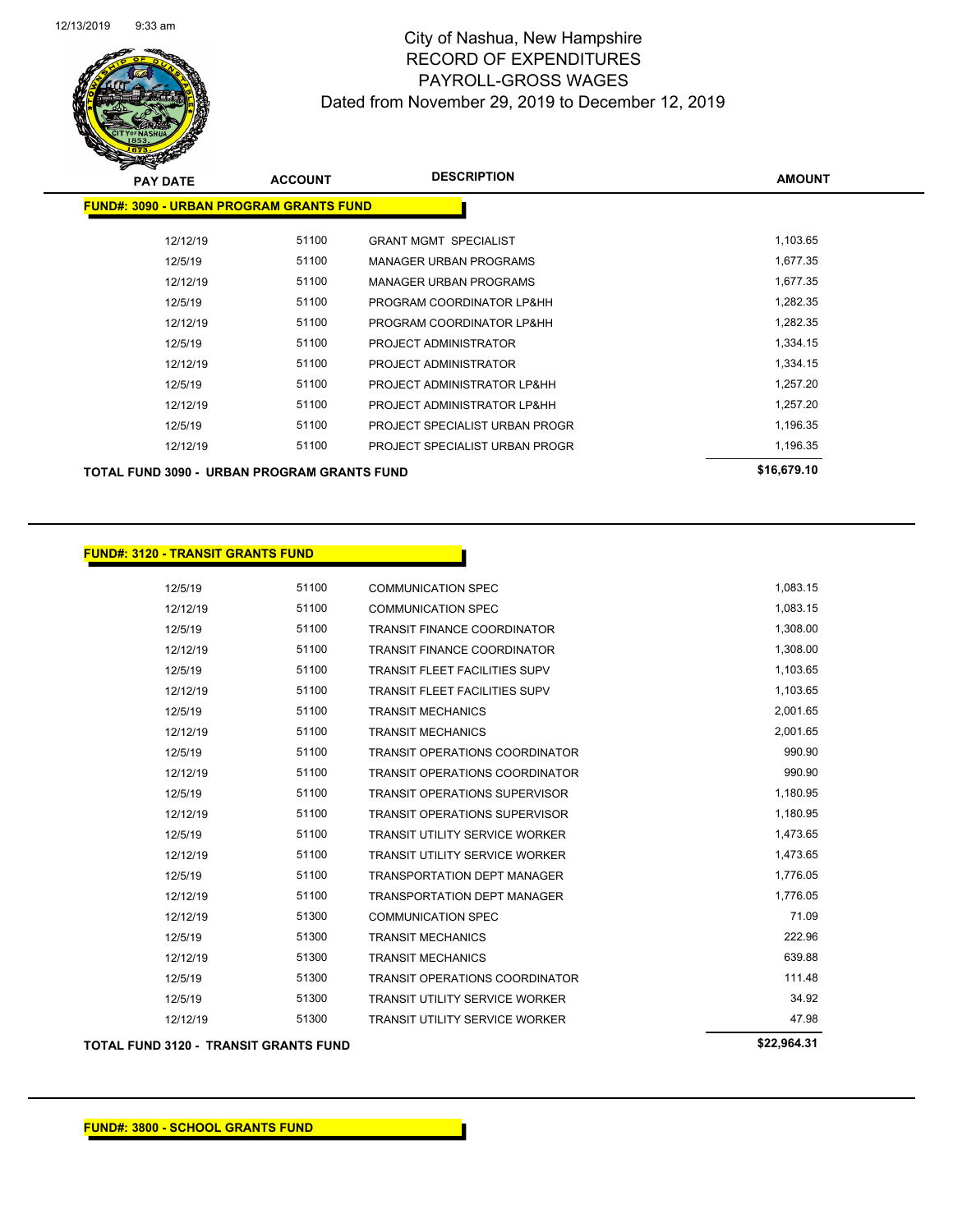| <b>PAY DATE</b>                          | <b>ACCOUNT</b> | <b>DESCRIPTION</b>             | <b>AMOUNT</b>        |
|------------------------------------------|----------------|--------------------------------|----------------------|
| <u> FUND#: 3800 - SCHOOL GRANTS FUND</u> |                |                                |                      |
| 12/5/19                                  | 51100          | 21 CENTURY ASST COORDINATOR    | 1,971.20             |
| 12/5/19                                  | 51100          | 21 CENTURY ELEM MFAM RES COORD | 8,232.66             |
| 12/5/19                                  | 51100          | ASSISTANT PRINCIPAL AMH        | 1,581.80             |
| 12/5/19                                  | 51100          | ASSISTANT PRINCIPAL BIR        | 1,509.60             |
| 12/5/19                                  | 51100          | ASSISTANT PRINCIPAL DR CRSP    | 1,646.50             |
| 12/5/19                                  | 51100          | ASSISTANT PRINCIPAL MTP        | 1,437.50             |
| 12/5/19                                  | 51100          | ASSISTANT PRINCIPAL SHE        | 1,461.50             |
| 12/5/19                                  | 51100          | <b>CLERICAL 21 CENTURY</b>     | 804.40               |
| 12/12/19                                 | 51100          | CLERICAL 21 CENTURY            | 643.52               |
| 12/5/19                                  | 51100          | <b>DIRECTOR TITLE 1</b>        | 3,329.40             |
| 12/5/19                                  | 51100          | DW TECHNOLOGY PEER COACH       | 1,589.41             |
| 12/5/19                                  | 51100          | ELL OUTREACH WORKER HOURLY     | 1,237.50             |
| 12/12/19                                 | 51100          | ELL OUTREACH WORKER HOURLY     | 725.00               |
| 12/5/19                                  | 51100          | <b>HOMELESS LIASION</b>        | 588.20               |
| 12/12/19                                 | 51100          | <b>HOMELESS LIASION</b>        | 877.48               |
| 12/5/19                                  | 51100          | <b>INTRUCTIONAL LEADER FES</b> | 3,074.40             |
| 12/5/19                                  | 51100          | LICENSED PRACTICAL NURSE NHS   | 1,681.81             |
| 12/5/19                                  | 51100          | OFFICE MANAGER TITLE 1         | 1,583.80             |
| 12/5/19                                  | 51100          | PARA INST AMH                  | (5,647.26)           |
| 12/5/19                                  | 51100          | PARA INST SHE                  | 400.40               |
| 12/12/19                                 | 51100          | PARA INST SHE                  | 400.40               |
| 12/5/19                                  | 51100          | PARA TTI AMH                   | 938.00               |
| 12/12/19                                 | 51100          | PARA TTI AMH                   | 963.47               |
| 12/5/19                                  | 51100          | PARA TTI LDG                   | 2,918.54             |
| 12/12/19                                 | 51100          | PARA TTI LDG                   | 3,149.23             |
| 12/5/19                                  | 51100          | PARA TTI MTP                   | 2,902.49             |
| 12/12/19                                 | 51100          | PARA TTI MTP                   | 2,417.08             |
| 12/5/19                                  | 51100          | PARA TTI NURSERY               | 342.88               |
| 12/12/19                                 | 51100          | PARA TTI NURSERY               | 610.99               |
| 12/5/19                                  | 51100          | PEER COACH                     | 11,035.93            |
| 12/5/19                                  | 51100          | PEER COACH MATH                | 2,852.88             |
| 12/5/19                                  | 51100          | SOCIAL WORKER                  | 7,111.90             |
| 12/5/19                                  | 51100          | TEACHER BEHAVIOR SPEC WID      | 2,923.70             |
| 12/5/19                                  | 51100          | <b>TEACHER DWSE BRO</b>        | 1,833.00             |
| 12/5/19                                  | 51100          | TEACHER DWSE CHA               | 4,091.40             |
| 12/5/19                                  | 51100          | <b>TEACHER DWSE ELM</b>        | 1,858.11             |
| 12/5/19                                  | 51100          | TEACHER DWSE NHS               | 2,712.89             |
| 12/5/19                                  | 51100          | TEACHER PRESCHOOL NHS          | 2,712.88             |
| 12/5/19                                  | 51100<br>51100 | <b>TEACHER SPED AMH</b>        | 2,123.49<br>1,736.80 |
| 12/5/19                                  | 51100          | <b>TEACHER SPED BRO</b>        | 1,844.19             |
| 12/5/19                                  |                | <b>TEACHER SPED DRC</b>        | 3,574.40             |
| 12/5/19                                  | 51100<br>51100 | <b>TEACHER SPED ELM</b>        |                      |
| 12/5/19                                  | 51100          | TEACHER SPED FES               | 3,308.70<br>1,736.80 |
| 12/5/19                                  | 51100          | <b>TEACHER SPED FMS</b>        | 1,835.60             |
| 12/5/19                                  |                | <b>TEACHER SPED LDG</b>        |                      |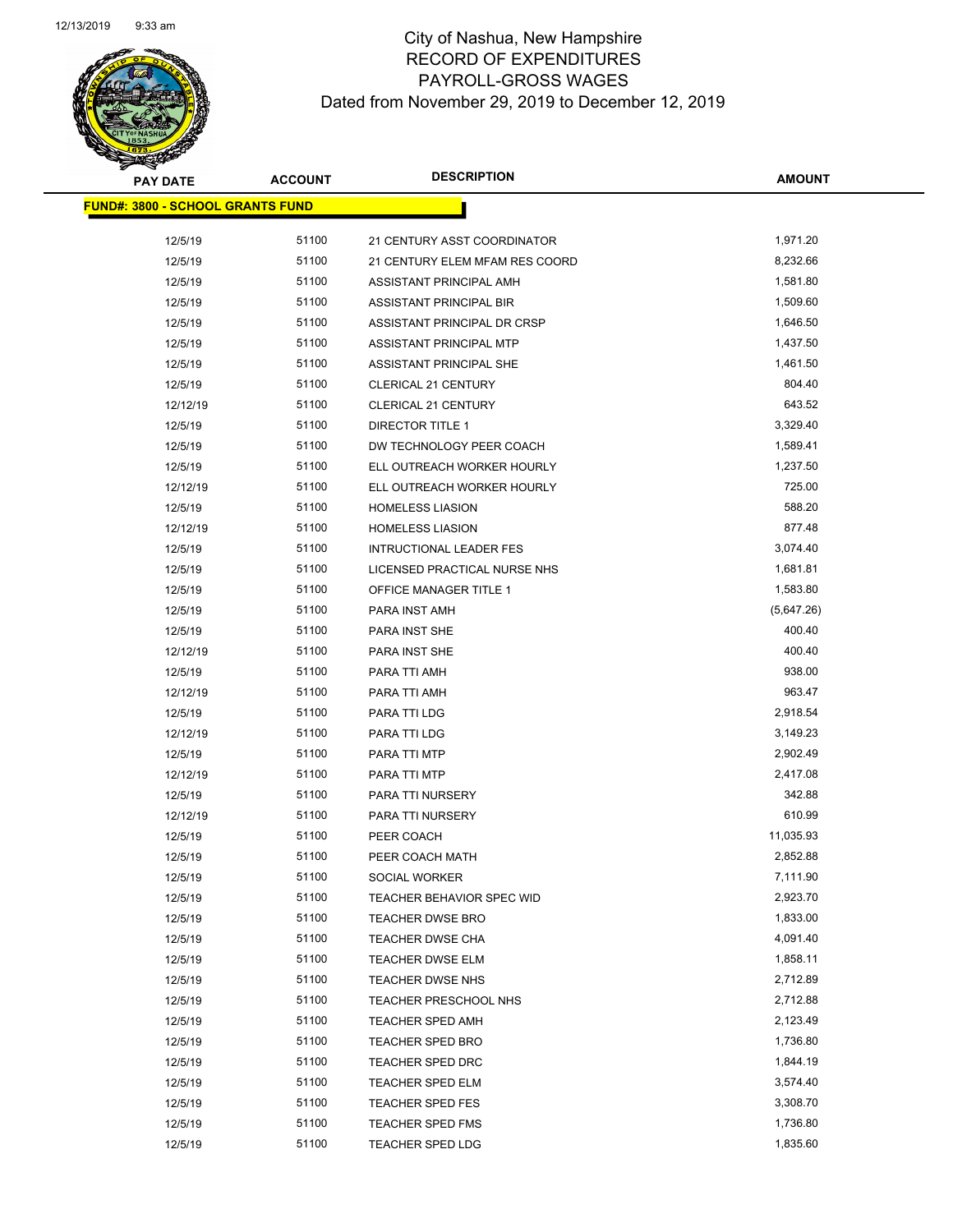Page 89 of 97

| <b>PAY DATE</b>                          | <b>ACCOUNT</b> | <b>DESCRIPTION</b>                        | <b>AMOUNT</b>   |
|------------------------------------------|----------------|-------------------------------------------|-----------------|
| <u> FUND#: 3800 - SCHOOL GRANTS FUND</u> |                |                                           |                 |
|                                          |                |                                           |                 |
| 12/5/19                                  | 51100          | TEACHER SPED MDE                          | 4,031.01        |
| 12/5/19                                  | 51100          | <b>TEACHER SPED NHN</b>                   | 9,577.42        |
| 12/5/19                                  | 51100          | TEACHER SPED NHS                          | 8,658.20        |
| 12/5/19                                  | 51100          | TEACHER SPED NSE                          | 6,564.51        |
| 12/5/19                                  | 51100          | TEACHER SPED PMS                          | 3,962.41        |
| 12/5/19                                  | 51100          | TEACHER TECHED NHN                        | 346.01          |
| 12/5/19                                  | 51100          | TITLE ONE PARA FES                        | 1,800.27        |
| 12/12/19                                 | 51100          | TITLE ONE PARA FES                        | 1,653.47        |
| 12/5/19                                  | 51100          | TTI PARA SHE                              | 360.12          |
| 12/12/19                                 | 51100          | <b>TTI PARA SHE</b>                       | 349.72          |
| 12/5/19                                  | 51200          | 21 CENTURY PROGRAM ASSISTANT              | 1,940.70        |
| 12/12/19                                 | 51200          | 21 CENTURY PROGRAM ASSISTANT              | 2,825.30        |
| 12/5/19                                  | 51200          | 21ST CENTURY INSTRUCTOR                   | 61.80           |
| 12/12/19                                 | 51200          | 21ST CENTURY INSTRUCTOR                   | 92.30           |
| 12/5/19                                  | 51200          | <b>FAMILY LIAISON</b>                     | 337.50          |
| 12/12/19                                 | 51200          | <b>FAMILY LIAISON</b>                     | 275.00          |
| 12/5/19                                  | 51200          | HOME SCHOOL CORD TTI                      | 2,022.06        |
| 12/12/19                                 | 51200          | HOME SCHOOL CORD TTI                      | 2,848.59        |
| 12/12/19                                 | 51200          | PARA DW SPEC ED AMH                       | 41.08           |
| 12/12/19                                 | 51200          | PARA DW SPEC ED BIR                       | 34.56           |
| 12/12/19                                 | 51200          | PARA ELL SHE                              | 59.50           |
| 12/12/19                                 | 51200          | PARA INST AMH                             | 99.15           |
| 12/12/19                                 | 51200          | PARA INST BIR                             | 97.89           |
| 12/12/19                                 | 51200          | PARA INST CHA                             | 89.24           |
| 12/12/19                                 | 51200          | PARA INST LDG                             | 29.75           |
| 12/12/19                                 | 51200          | PARA INST SHE                             | 119.90          |
| 12/12/19                                 | 51200          | PARA KIND AMH                             | 65.80           |
| 12/12/19                                 | 51200          | PARA TTI AMH                              | 101.60<br>25.00 |
| 12/5/19                                  | 51200          | TEACHER ELL BIR                           | 125.00          |
| 12/5/19                                  | 51200          | TEACHER ELL ELM<br><b>TEACHER ELL SHE</b> | 37.50           |
| 12/5/19                                  | 51200          |                                           | 50.00           |
| 12/5/19                                  | 51200<br>51200 | <b>TEACHER GR1 DRC</b>                    | 150.00          |
| 12/5/19                                  | 51200          | TEACHER GR1 FES                           | 125.00          |
| 12/5/19                                  | 51200          | TEACHER GR2 FES<br>TEACHER GR3 CHA        | 112.50          |
| 12/5/19                                  | 51200          | <b>TEACHER GR3 DRC</b>                    | 250.00          |
| 12/5/19                                  | 51200          |                                           | 50.00           |
| 12/5/19                                  |                | <b>TEACHER GR4 AMH</b>                    | 175.00          |
| 12/5/19                                  | 51200<br>51200 | <b>TEACHER GR4 DRC</b>                    | 50.00           |
| 12/5/19                                  |                | <b>TEACHER GR4 FES</b>                    | 75.00           |
| 12/5/19                                  | 51200<br>51200 | <b>TEACHER GR4 LDG</b>                    | 100.00          |
| 12/5/19                                  |                | <b>TEACHER GR5 LDG</b>                    | 75.00           |
| 12/5/19                                  | 51200          | <b>TEACHER GR6 ELM</b>                    | 8,856.00        |
| 12/5/19                                  | 51200<br>51200 | TEACHER TTI AMH                           | 2,412.61        |
| 12/5/19<br>12/5/19                       | 51200          | TEACHER TTI BIR<br><b>TEACHER TTI FES</b> | 1,408.49        |
|                                          |                |                                           |                 |
|                                          |                |                                           |                 |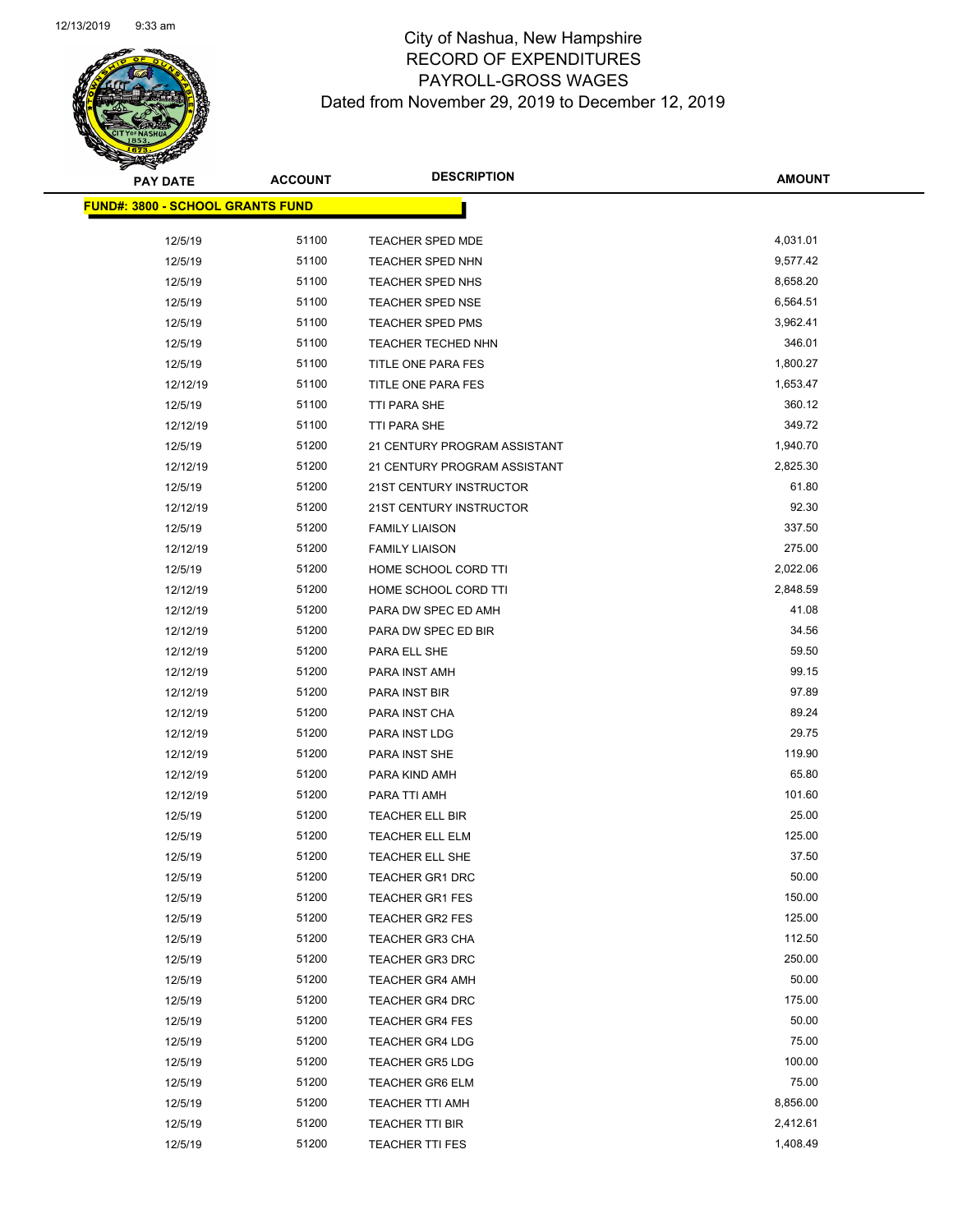

| <b>PAY DATE</b>                             | <b>ACCOUNT</b> | <b>DESCRIPTION</b>            | <b>AMOUNT</b> |
|---------------------------------------------|----------------|-------------------------------|---------------|
| <b>FUND#: 3800 - SCHOOL GRANTS FUND</b>     |                |                               |               |
|                                             |                |                               |               |
| 12/5/19                                     | 51200          | TEACHER TTI LDG               | 13,396.98     |
| 12/5/19                                     | 51200          | <b>TEACHER TTI MTP</b>        | 10,449.15     |
| 12/5/19                                     | 51200          | <b>TEACHER TTI NURSERY</b>    | 5,294.92      |
| 12/5/19                                     | 51200          | TEACHER TTI SHE               | 2,338.98      |
| 12/5/19                                     | 51200          | <b>TEACHER TTIDRC</b>         | 6,293.99      |
| 12/12/19                                    | 51200          | TECH INTERGRATION ASST LDG    | 243.36        |
| 12/12/19                                    | 51200          | TITLE ONE TUTOR               | 1,506.25      |
| 12/5/19                                     | 51300          | <b>CLERICAL 21 CENTURY</b>    | 24.13         |
| 12/12/19                                    | 51300          | CLERICAL 21 CENTURY           | 96.53         |
| 12/5/19                                     | 51650          | ADULT ED DIPOLMA TEACHER      | 300.00        |
| 12/12/19                                    | 51650          | ADULT ED DIPOLMA TEACHER      | 150.00        |
| 12/5/19                                     | 51650          | ASSISTANT PRINCIPAL NHS       | 200.00        |
| 12/5/19                                     | 51650          | GUIDANCE COUNSELOR NHN        | 225.00        |
| 12/5/19                                     | 51650          | <b>GUIDANCE COUNSELOR NHS</b> | 500.00        |
| 12/12/19                                    | 51650          | HOME SCHOOL CORD TTI          | 12.50         |
| 12/12/19                                    | 51650          | <b>INTERPRETER</b>            | 56.25         |
| 12/5/19                                     | 51650          | <b>LIBRARIAN NHN</b>          | 50.00         |
| 12/5/19                                     | 51650          | <b>LIBRARIAN NHS</b>          | 25.00         |
| 12/12/19                                    | 51650          | LUNCH MONITOR NHN             | 50.00         |
| 12/5/19                                     | 51650          | TEACHER COMPUTER NHN          | 150.00        |
| 12/5/19                                     | 51650          | TEACHER ECE NHS               | 75.00         |
| 12/5/19                                     | 51650          | TEACHER ELL NHS               | 100.00        |
| 12/5/19                                     | 51650          | TEACHER ENGLISH NHN           | 100.00        |
| 12/5/19                                     | 51650          | TEACHER ENGLISH NHS           | 450.00        |
| 12/5/19                                     | 51650          | TEACHER HEALTHOC NHS          | 75.00         |
| 12/5/19                                     | 51650          | <b>TEACHER KIND FES</b>       | 150.00        |
| 12/5/19                                     | 51650          | <b>TEACHER MATH NHS</b>       | 675.00        |
| 12/5/19                                     | 51650          | TEACHER SCIENCE NHN           | 225.00        |
| 12/5/19                                     | 51650          | TEACHER SOCIAL STUDIES NHN    | 100.00        |
| 12/5/19                                     | 51650          | TEACHER SOCIAL STUDIES NHS    | 275.00        |
| 12/5/19                                     | 51650          | TEACHER SPED NHN              | 100.00        |
| 12/5/19                                     | 51650          | <b>TEACHER SPED NHS</b>       | 750.00        |
| 12/12/19                                    | 51650          | TITLE ONE TUTOR               | 125.00        |
| 12/5/19                                     | 51700          | TEACHER DWSE ELM              | 57.69         |
| <b>TOTAL FUND 3800 - SCHOOL GRANTS FUND</b> |                |                               | \$203,807.26  |

### **FUND#: 3810 - FOOD SERVICE GRANTS FUND**

| 12/5/19  | 51650 | FOOD SERVICE ASST PT CHA | 49.16 |
|----------|-------|--------------------------|-------|
| 12/12/19 | 51650 | FOOD SERVICE ASST PT CHA | 73.74 |
| 12/5/19  | 51650 | FOOD SERVICE ASST PT DRC | 43.02 |
| 12/12/19 | 51650 | FOOD SERVICE ASST PT DRC | 64.52 |
| 12/5/19  | 51650 | FOOD SERVICE ASST PT FES | 43.02 |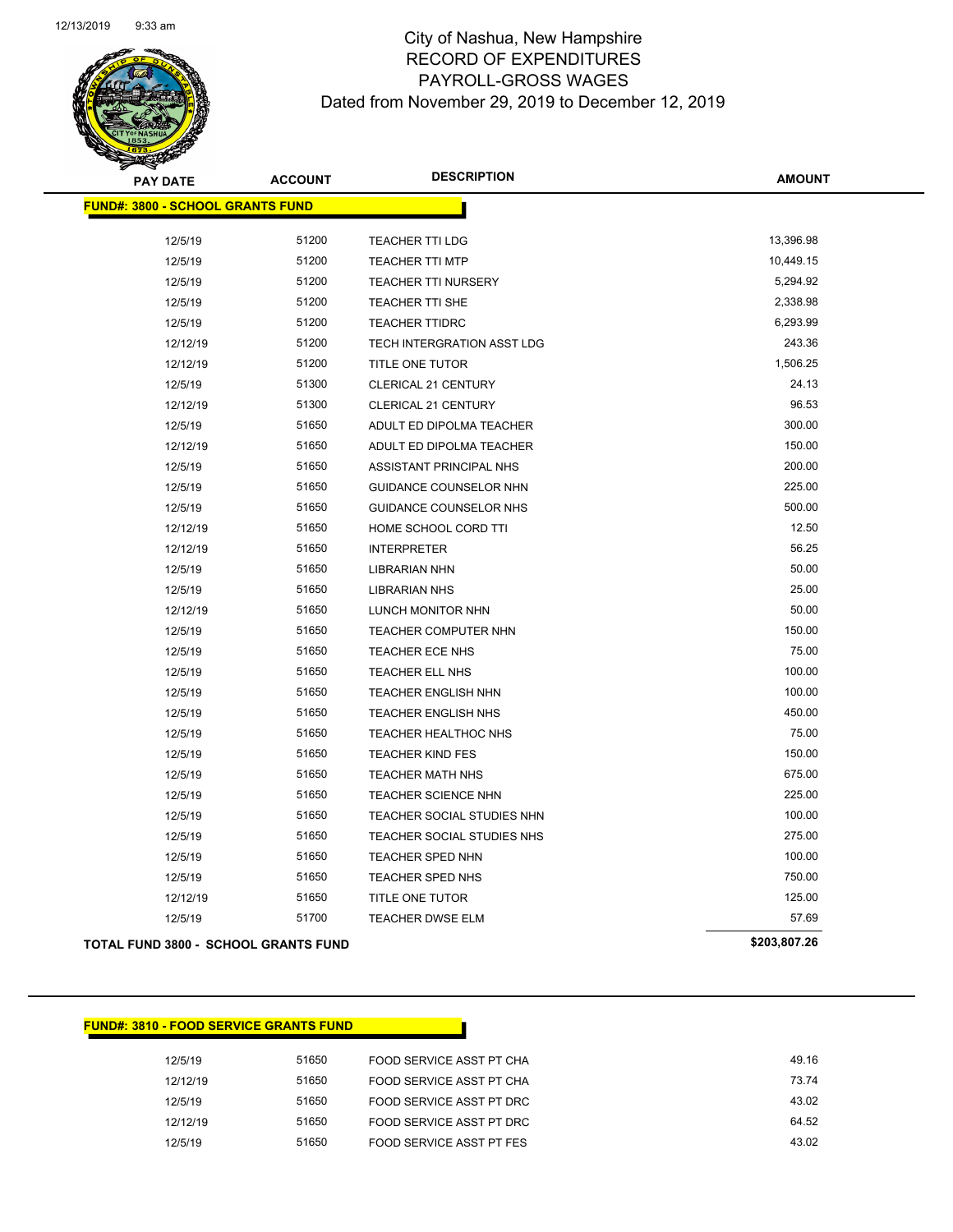| 12/12/19 | 51710 | <b>1ST YEAR OFFICERS</b> |
|----------|-------|--------------------------|
| 12/5/19  | 51710 | PATROLMAN ALL RANKS      |
| 12/12/19 | 51710 | PATROLMAN ALL RANKS      |
| 12/5/19  | 51712 | <b>LIEUTENANT</b>        |
| 12/5/19  | 51712 | PATROLMAN ALL RANKS      |
| 12/12/19 | 51712 | PATROLMAN ALL RANKS      |
| 12/5/19  | 51712 | <b>SERGEANT</b>          |
|          |       |                          |

# **FUND#: 4030 - POLICE SPECIAL DETAILS FUND**

| <b>FUND#: 4010 - MOTOR VEHICLE ADMIN FUND</b>     |       |              |
|---------------------------------------------------|-------|--------------|
| 12/5/19                                           | 51100 | MVR CLERK II |
| 12/12/19                                          | 51100 | MVR CLERK II |
| <b>TOTAL FUND 4010 - MOTOR VEHICLE ADMIN FUND</b> |       |              |

# **TOTAL FUND 4005 - TRAFFIC VIOLATIONS FUND \$4,468.43**

| 12/5/19  | 51100 | <b>MVR CLERK II</b>              | 327.96   |
|----------|-------|----------------------------------|----------|
| 12/12/19 | 51100 | <b>MVR CLERK II</b>              | 327.95   |
| 12/5/19  | 51100 | ORDINANCE VIOLATIONS COORDINATOR | 449.35   |
| 12/12/19 | 51100 | ORDINANCE VIOLATIONS COORDINATOR | 449.35   |
| 12/5/19  | 51100 | <b>PARKING MANAGER</b>           | 315.85   |
| 12/12/19 | 51100 | <b>PARKING MANAGER</b>           | 315.85   |
| 12/5/19  | 51200 | PARKING ENFORCEMENT SPECIALIST   | 86746    |
| 12/12/19 | 51200 | PARKING ENFORCEMENT SPECIALIST   | 1.397.81 |
| 12/5/19  | 51300 | ORDINANCE VIOLATIONS COORDINATOR | 16.85    |
|          |       |                                  |          |

### **FUND#: 4005 - TRAFFIC VIOLATIONS FUND**

|          |       |                          | \$702.48 |
|----------|-------|--------------------------|----------|
| 12/12/19 | 51650 | LUNCH MONITOR LDG        | 36.87    |
| 12/5/19  | 51650 | LUNCH MONITOR LDG        | 24.58    |
| 12/12/19 | 51650 | FOOD SERVICE ASST PT SHE | 25.60    |
| 12/12/19 | 51650 | FOOD SERVICE ASST PT PMS | 56.39    |
| 12/5/19  | 51650 | FOOD SERVICE ASST PT PMS | 37.59    |
|          |       |                          |          |

| CONTRACTOR                                    |                |                          |               |
|-----------------------------------------------|----------------|--------------------------|---------------|
| <b>PAY DATE</b>                               | <b>ACCOUNT</b> | <b>DESCRIPTION</b>       | <b>AMOUNT</b> |
| <b>FUND#: 3810 - FOOD SERVICE GRANTS FUND</b> |                |                          |               |
|                                               |                |                          |               |
| 12/12/19                                      | 51650          | FOOD SERVICE ASST PT FES | 64.52         |
| 12/5/19                                       | 51650          | FOOD SERVICE ASST PT FMS | 39.90         |
| 12/12/19                                      | 51650          | FOOD SERVICE ASST PT FMS | 69.83         |
| 12/12/19                                      | 51650          | FOOD SERVICE ASST PT MTP | 73.74         |
| 12/5/19                                       | 51650          | FOOD SERVICE ASST PT PMS | 37.59         |
| 12/12/19                                      | 51650          | FOOD SERVICE ASST PT PMS | 56.39         |
| 12/12/19                                      | 51650          | FOOD SERVICE ASST PT SHE | 25.60         |
| 12/5/19                                       | 51650          | <b>LUNCH MONITOR LDG</b> | 24.58         |
| 12/12/10                                      | 51650          | LINGH MONITOR LDG        | 36.87         |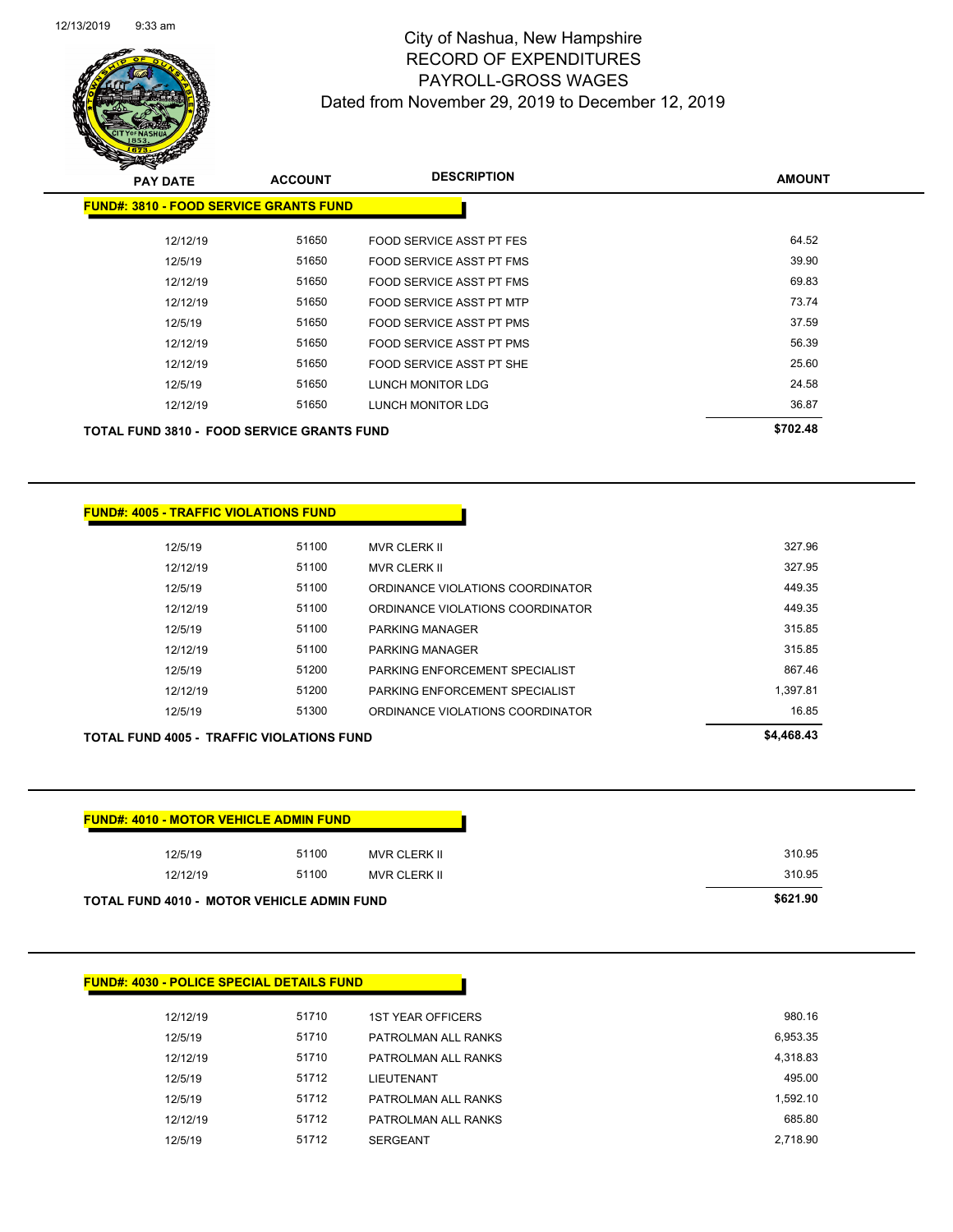Page 92 of 97

| <b>PAY DATE</b>                                      | <b>ACCOUNT</b> | <b>DESCRIPTION</b> | <b>AMOUNT</b> |
|------------------------------------------------------|----------------|--------------------|---------------|
| <b>FUND#: 4030 - POLICE SPECIAL DETAILS FUND</b>     |                |                    |               |
| 12/12/19                                             | 51712          | <b>SERGEANT</b>    | 1,777.05      |
| <b>TOTAL FUND 4030 - POLICE SPECIAL DETAILS FUND</b> |                |                    | \$19,521.19   |

### **FUND#: 4035 - POLICE OVERTIME BILLING FUND**

| TOTAL FUND 4035 - POLICE OVERTIME BILLING FUND |       |                     | \$26,684.87 |
|------------------------------------------------|-------|---------------------|-------------|
| 12/12/19                                       | 51300 | <b>SERGEANT</b>     | 693.97      |
| 12/5/19                                        | 51300 | <b>SERGEANT</b>     | 1,919.46    |
| 12/12/19                                       | 51300 | PATROLMAN ALL RANKS | 2,298.10    |
| 12/5/19                                        | 51300 | PATROLMAN ALL RANKS | 19,294.77   |
| 12/12/19                                       | 51300 | <b>LIEUTENANT</b>   | 2,478.57    |
|                                                |       |                     |             |

|  | <b>FUND#: 4065 - FIRE WATCHGUARDS FUND</b> |
|--|--------------------------------------------|
|--|--------------------------------------------|

| TOTAL FUND 4065 - FIRE WATCHGUARDS FUND |       |                                | \$1,241.61 |
|-----------------------------------------|-------|--------------------------------|------------|
| 12/5/19                                 | 51712 | SUPERINTENDENT FIRE PREVENTION | 425.86     |
| 12/12/19                                | 51712 | SUPERINTENDENT FIRE ALARM      | 71.69      |
| 12/5/19                                 | 51712 | SUPERINTENDENT FIRE ALARM      | 358.43     |
| 12/5/19                                 | 51712 | ASST SUPERINTENDENT PREVENTION | 385.63     |
|                                         |       |                                |            |

|                                                      | 51100 | DWNTWN SPCLST & OED PGRM COOR | 197.35   |
|------------------------------------------------------|-------|-------------------------------|----------|
| 12/12/19                                             | 51100 | DWNTWN SPCLST & OED PGRM COOR | 197.35   |
| <b>TOTAL FUND 4600 - ECON DEV-GREATER NASHUA RLF</b> |       |                               | \$394.70 |
|                                                      |       |                               |          |
|                                                      |       |                               |          |
| <b>FUND#: 4610 - ECON DEV-BROWNFIELDS RLF</b>        |       |                               |          |
|                                                      |       |                               |          |
| 12/5/19                                              | 51100 | DWNTWN SPCLST & OED PGRM COOR | 197.35   |
| 12/12/19                                             | 51100 | DWNTWN SPCLST & OED PGRM COOR | 197.34   |
| TOTAL FUND 4610 - ECON DEV-BROWNFIELDS RLF           |       |                               | \$394.69 |
|                                                      |       |                               |          |
|                                                      |       |                               |          |
|                                                      |       |                               |          |
|                                                      |       |                               |          |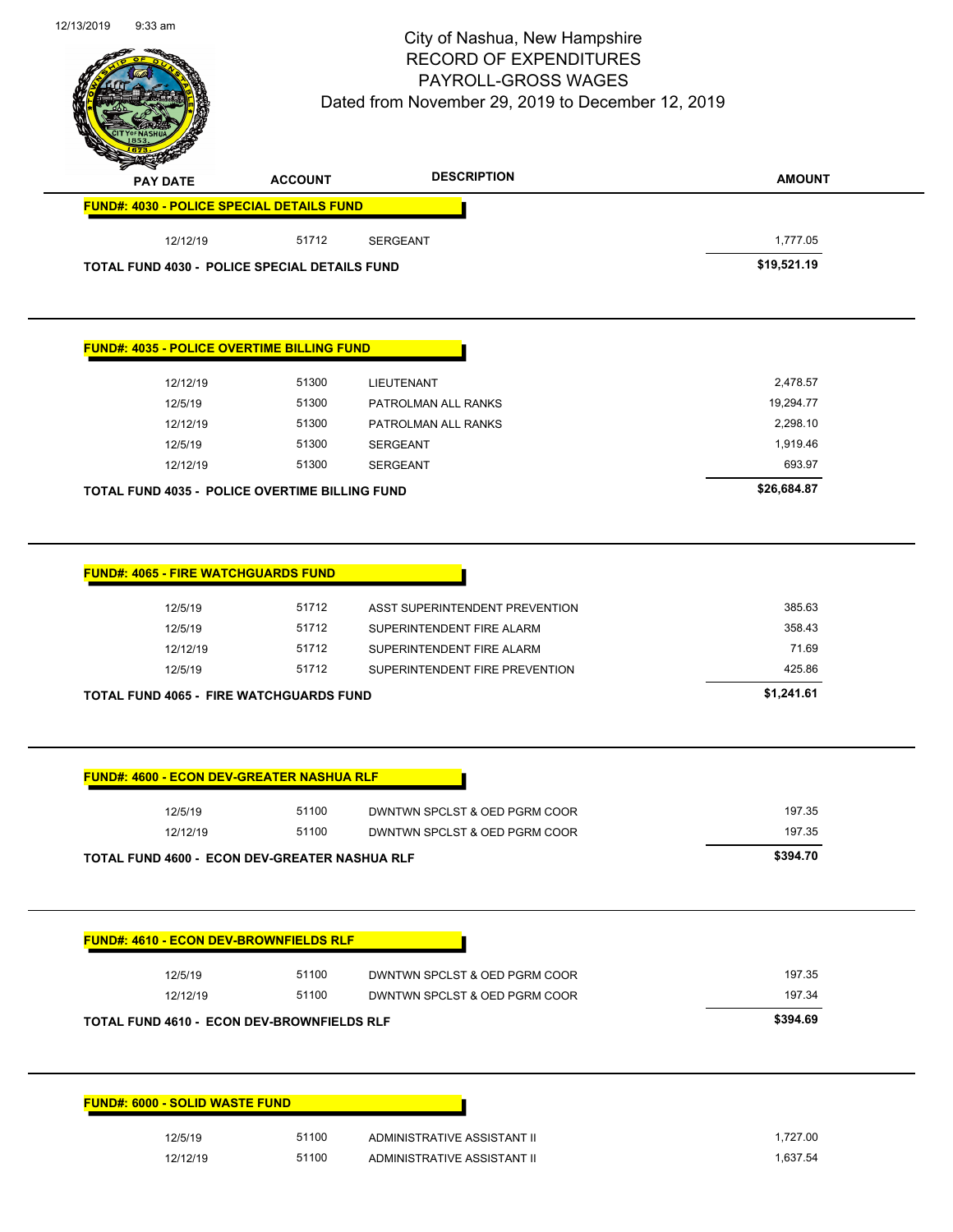| <b>PAY DATE</b>                        | <b>ACCOUNT</b> | <b>DESCRIPTION</b>                   | <b>AMOUNT</b>      |
|----------------------------------------|----------------|--------------------------------------|--------------------|
| <u> FUND#: 6000 - SOLID WASTE FUND</u> |                |                                      |                    |
| 12/5/19                                | 51100          | ASSISTANT DIRECTOR OF PUBLIC WORKS   | 213.90             |
| 12/12/19                               | 51100          | ASSISTANT DIRECTOR OF PUBLIC WORKS   | 213.90             |
|                                        | 51100          | AUTO MECH 2ND CLASS                  | 142.55             |
| 12/5/19                                | 51100          |                                      | 4,898.03           |
| 12/5/19                                |                | AUTOMATED TRASH COLLECTION OPR       |                    |
| 12/12/19                               | 51100          | AUTOMATED TRASH COLLECTION OPR       | 4,898.03           |
| 12/5/19                                | 51100          | <b>COLLECTION EQUIP OPR</b>          | 6,485.80           |
| 12/12/19                               | 51100          | <b>COLLECTION EQUIP OPR</b>          | 6,421.11           |
| 12/5/19                                | 51100          | <b>COLLECTION EQUIP OPR LANDFILL</b> | 1,940.81           |
| 12/12/19                               | 51100          | <b>COLLECTION EQUIP OPR LANDFILL</b> | 1,940.83<br>266.40 |
| 12/5/19                                | 51100          | DEP TREASURER TAX COLLECTOR          |                    |
| 12/12/19                               | 51100          | DEP TREASURER TAX COLLECTOR          | 266.40             |
| 12/5/19                                | 51100          | DEPUTY CITY ENGINEER                 | 86.70              |
| 12/12/19                               | 51100          | <b>DEPUTY CITY ENGINEER</b>          | 86.70              |
| 12/5/19                                | 51100          | <b>DIRECTOR PUBLIC WORKS</b>         | 276.30             |
| 12/12/19                               | 51100          | DIRECTOR PUBLIC WORKS                | 276.30             |
| 12/5/19                                | 51100          | DPW BILLING ACCOUNTANT               | 509.80             |
| 12/12/19                               | 51100          | DPW BILLING ACCOUNTANT               | 509.79             |
| 12/5/19                                | 51100          | DPW COLLECTIONS SPEC III             | 414.80             |
| 12/12/19                               | 51100          | DPW COLLECTIONS SPEC III             | 414.82             |
| 12/5/19                                | 51100          | DPW CONTRACT ADMINISTRATOR           | 124.30             |
| 12/12/19                               | 51100          | DPW CONTRACT ADMINISTRATOR           | 124.30             |
| 12/5/19                                | 51100          | <b>ENVIRONMENTAL ENGINEER</b>        | 1,565.25           |
| 12/12/19                               | 51100          | <b>ENVIRONMENTAL ENGINEER</b>        | 1,565.25           |
| 12/5/19                                | 51100          | EQUIPMENT OPR LANDFILL               | 5,916.00           |
| 12/12/19                               | 51100          | <b>EQUIPMENT OPR LANDFILL</b>        | 5,916.00           |
| 12/5/19                                | 51100          | <b>EXECUTIVE ASSISTANT</b>           | 173.75             |
| 12/12/19                               | 51100          | <b>EXECUTIVE ASSISTANT</b>           | 173.75             |
| 12/5/19                                | 51100          | FINANCE AND ADMIN MANAGER            | 444.00             |
| 12/12/19                               | 51100          | FINANCE AND ADMIN MANAGER            | 444.00             |
| 12/5/19                                | 51100          | FLEET MANAGER STREET DEPT            | 352.25             |
| 12/12/19                               | 51100          | FLEET MANAGER STREET DEPT            | 352.25             |
| 12/5/19                                | 51100          | LICENSED SCALE OPERATOR              | 1,760.75           |
| 12/12/19                               | 51100          | LICENSED SCALE OPERATOR              | 1,760.75<br>173.75 |
| 12/5/19                                | 51100          | PUBLIC RELATIONS ADMINISTRATOR       |                    |
| 12/12/19                               | 51100          | PUBLIC RELATIONS ADMINISTRATOR       | 173.75             |
| 12/5/19                                | 51100          | RECYCLING COORDINATOR                | 1,218.50           |
| 12/12/19                               | 51100          | RECYCLING COORDINATOR                | 1,218.50           |
| 12/5/19                                | 51100          | <b>SENIOR STAFF ENGINEER</b>         | 152.00             |
| 12/12/19                               | 51100          | <b>SENIOR STAFF ENGINEER</b>         | 152.00             |
| 12/5/19                                | 51100          | <b>SOLID WASTE FOREMAN</b>           | 2,649.19           |
| 12/12/19                               | 51100          | SOLID WASTE FOREMAN                  | 2,649.19           |
| 12/5/19                                | 51100          | SOLID WASTE TECHNICIAN               | 1,184.00           |
| 12/12/19                               | 51100          | SOLID WASTE TECHNICIAN               | 1,184.00           |
| 12/5/19                                | 51100          | SR MGR ACCT FIN REPORTING            | 197.30             |
| 12/12/19                               | 51100          | SR MGR ACCT FIN REPORTING            | 197.30             |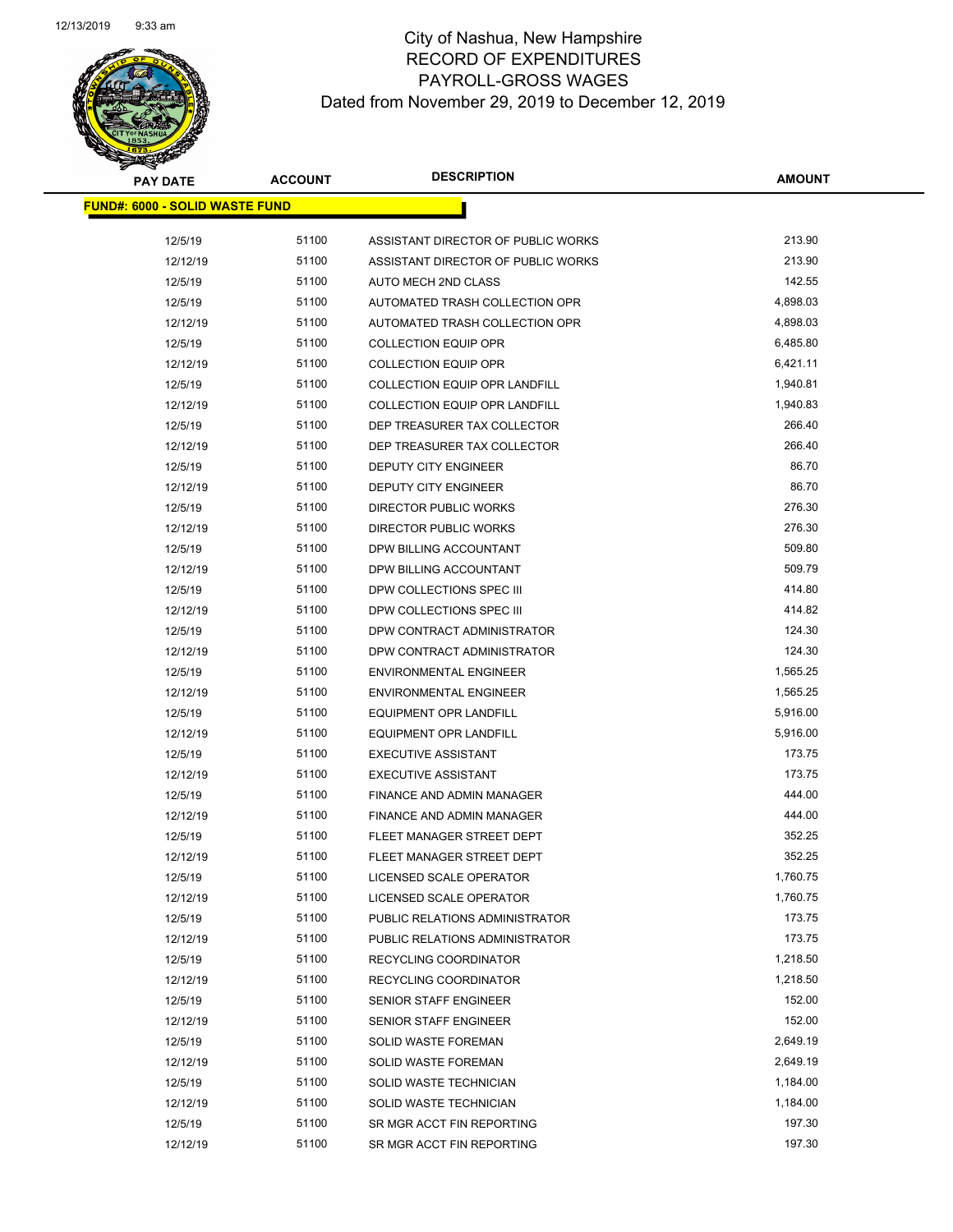| <b>PAY DATE</b>                       | <b>ACCOUNT</b> | <b>DESCRIPTION</b>                   | <b>AMOUNT</b> |
|---------------------------------------|----------------|--------------------------------------|---------------|
| <b>FUND#: 6000 - SOLID WASTE FUND</b> |                |                                      |               |
| 12/5/19                               | 51100          | SUPERINTENDENT OF SOLID WASTE        | 1,907.15      |
| 12/12/19                              | 51100          | SUPERINTENDENT OF SOLID WASTE        | 1,907.15      |
| 12/5/19                               | 51300          | ADMINISTRATIVE ASSISTANT II          | 49.52         |
| 12/12/19                              | 51300          | ADMINISTRATIVE ASSISTANT II          | 437.41        |
| 12/5/19                               | 51300          | AUTO MECH 1ST CLASS NIGHTS           | 332.92        |
| 12/12/19                              | 51300          | AUTO MECH 1ST CLASS NIGHTS           | 332.69        |
| 12/5/19                               | 51300          | AUTO MECH 2ND CLASS                  | 628.54        |
| 12/5/19                               | 51300          | AUTOMATED TRASH COLLECTION OPR       | 2,082.99      |
| 12/12/19                              | 51300          | AUTOMATED TRASH COLLECTION OPR       | 917.97        |
| 12/5/19                               | 51300          | <b>COLLECTION EQUIP OPR</b>          | 2,648.06      |
| 12/12/19                              | 51300          | <b>COLLECTION EQUIP OPR</b>          | 322.16        |
| 12/5/19                               | 51300          | COLLECTION EQUIP OPR LANDFILL        | 596.17        |
| 12/12/19                              | 51300          | <b>COLLECTION EQUIP OPR LANDFILL</b> | 46.58         |
| 12/5/19                               | 51300          | <b>EQUIP OPR STREET REPAIR</b>       | 652.05        |
| 12/12/19                              | 51300          | <b>EQUIP OPR STREET REPAIR</b>       | 202.05        |
| 12/5/19                               | 51300          | <b>EQUIPMENT OPR LANDFILL</b>        | 2,983.61      |
| 12/12/19                              | 51300          | EQUIPMENT OPR LANDFILL               | 715.77        |
| 12/5/19                               | 51300          | LICENSED SCALE OPERATOR              | 602.60        |
| 12/12/19                              | 51300          | LICENSED SCALE OPERATOR              | 269.67        |
| 12/12/19                              | 51300          | <b>MASON PIPELAYER</b>               | 356.24        |
| 12/5/19                               | 51300          | <b>SIGN MAINTENANCE</b>              | 512.33        |
| 12/12/19                              | 51300          | <b>SIGN MAINTENANCE</b>              | 230.10        |
| 12/5/19                               | 51300          | SOLID WASTE FOREMAN                  | 993.45        |
| 12/12/19                              | 51300          | SOLID WASTE FOREMAN                  | 161.44        |
| 12/5/19                               | 51300          | TRUCK DRIVER STREET REPAIR           | 1,111.68      |
| 12/12/19                              | 51300          | <b>TRUCK DRIVER STREET REPAIR</b>    | 277.92        |
| 12/12/19                              | 51300          | <b>WASTEWATER ASSISTANT</b>          | 277.92        |
| 12/5/19                               | 51300          | <b>WELDER FIRST CLASS</b>            | 325.20        |
| 12/12/19                              | 51300          | <b>WELDER FIRST CLASS</b>            | 264.23        |
| 12/12/19                              | 51600          | AUTOMATED TRASH COLLECTION OPR       | 1,200.00      |
| TOTAL FUND 6000 - SOLID WASTE FUND    |                |                                      | \$88,795.16   |

### **FUND#: 6200 - WASTEWATER FUND**

| 12/5/19  | 51100 | ADMINISTRATIVE ASSISTANT II        | 760.20   |
|----------|-------|------------------------------------|----------|
| 12/12/19 | 51100 | ADMINISTRATIVE ASSISTANT II        | 760.20   |
| 12/5/19  | 51100 | <b>ANALYTICAL CHEMIST</b>          | 880.50   |
| 12/12/19 | 51100 | <b>ANALYTICAL CHEMIST</b>          | 880.50   |
| 12/5/19  | 51100 | ASSISTANT CONSTRUCTION ENGINEER    | 1.129.00 |
| 12/12/19 | 51100 | ASSISTANT CONSTRUCTION ENGINEER    | 1.129.00 |
| 12/5/19  | 51100 | ASSISTANT DIRECTOR OF PUBLIC WORKS | 213.95   |
| 12/12/19 | 51100 | ASSISTANT DIRECTOR OF PUBLIC WORKS | 213.95   |
| 12/5/19  | 51100 | COLLECTION SYSTEMS OPERATOR        | 2.057.16 |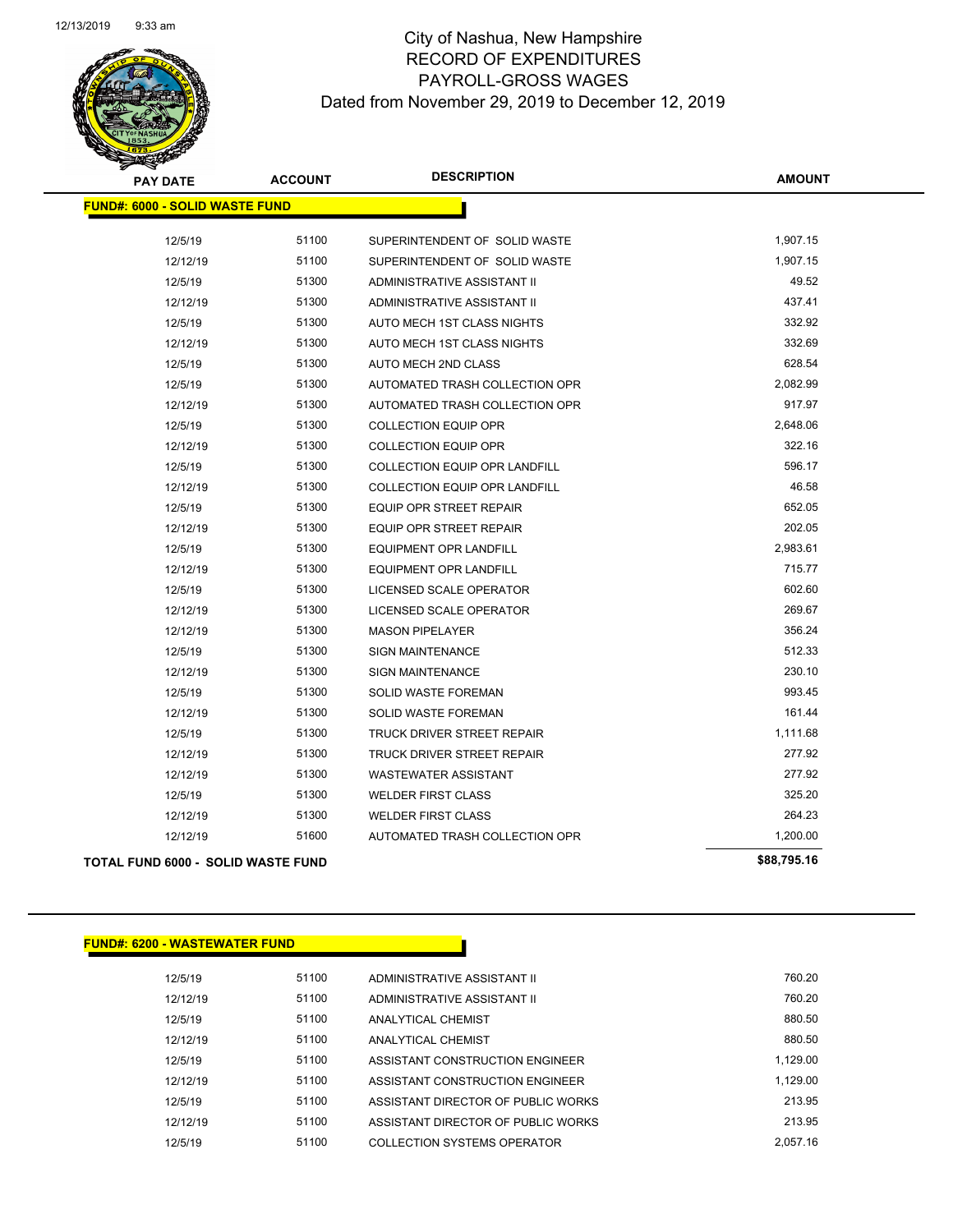| <b>PAY DATE</b>                      | <b>ACCOUNT</b> | <b>DESCRIPTION</b>                           | <b>AMOUNT</b>        |
|--------------------------------------|----------------|----------------------------------------------|----------------------|
| <b>FUND#: 6200 - WASTEWATER FUND</b> |                |                                              |                      |
| 12/12/19                             | 51100          | <b>COLLECTION SYSTEMS OPERATOR</b>           | 2,071.56             |
| 12/5/19                              | 51100          | COLLECTION SYSTEMS TECHNICIAN                | 2,103.20             |
| 12/12/19                             | 51100          | COLLECTION SYSTEMS TECHNICIAN                | 1,803.23             |
| 12/5/19                              | 51100          | <b>COLLECTIONS SPEC II</b>                   | 822.90               |
| 12/12/19                             | 51100          | <b>COLLECTIONS SPEC II</b>                   | 822.90               |
| 12/5/19                              | 51100          | DEP TREASURER TAX COLLECTOR                  | 266.40               |
| 12/12/19                             | 51100          | DEP TREASURER TAX COLLECTOR                  | 266.40               |
| 12/5/19                              | 51100          | DEPUTY CITY ENGINEER                         | 867.15               |
| 12/12/19                             | 51100          | DEPUTY CITY ENGINEER                         | 867.15               |
| 12/5/19                              | 51100          | <b>DIRECTOR PUBLIC WORKS</b>                 | 552.50               |
| 12/12/19                             | 51100          | <b>DIRECTOR PUBLIC WORKS</b>                 | 552.50               |
| 12/5/19                              | 51100          | DPW BILLING ACCOUNTANT                       | 509.75               |
| 12/12/19                             | 51100          | DPW BILLING ACCOUNTANT                       | 509.76               |
| 12/5/19                              | 51100          | DPW COLLECTIONS SPEC III                     | 414.85               |
| 12/12/19                             | 51100          | DPW COLLECTIONS SPEC III                     | 414.83               |
| 12/5/19                              | 51100          | DPW CONTRACT ADMINISTRATOR                   | 745.70               |
| 12/12/19                             | 51100          | DPW CONTRACT ADMINISTRATOR                   | 745.70               |
| 12/5/19                              | 51100          | ELECTRICAL DIAGNOSTIC TECH I                 | 1,120.00             |
| 12/12/19                             | 51100          | ELECTRICAL DIAGNOSTIC TECH I                 | 1,120.00             |
| 12/5/19                              | 51100          | ENVIRONMENTAL PERMIT & PROGRAMS COORDINATOR  | 1,360.80             |
| 12/12/19                             | 51100          | ENVIRONMENTAL PERMIT & PROGRAMS COORDINATOR  | 1,360.80             |
| 12/5/19                              | 51100          | <b>EXECUTIVE ASSISTANT</b>                   | 173.75               |
| 12/12/19                             | 51100          | <b>EXECUTIVE ASSISTANT</b>                   | 173.75               |
| 12/5/19                              | 51100          | FINANCE AND ADMIN MANAGER                    | 444.00               |
| 12/12/19                             | 51100          | FINANCE AND ADMIN MANAGER                    | 444.00               |
| 12/5/19                              | 51100          | FLEET MANAGER STREET DEPT                    | 117.40               |
| 12/12/19                             | 51100          | FLEET MANAGER STREET DEPT                    | 117.40               |
| 12/12/19                             | 51100          | <b>GIS SPECIALIST</b>                        | 719.60               |
| 12/5/19                              | 51100          | MECHANIC WWTP 1ST CLASS                      | 4,315.20             |
| 12/12/19                             | 51100          | MECHANIC WWTP 1ST CLASS                      | 4,315.22             |
| 12/5/19                              | 51100          | OPERATOR I CERTIFIED WWTP 1st                | 1,074.40             |
| 12/12/19                             | 51100<br>51100 | OPERATOR I CERTIFIED WWTP 1st                | 1,074.40             |
| 12/5/19                              | 51100          | OPERATOR II WWTP 1st                         | 3,219.20<br>3,220.40 |
| 12/12/19<br>12/5/19                  | 51100          | OPERATOR II WWTP 1st<br>OPERATOR II WWTP 2nd | 1,086.40             |
| 12/12/19                             | 51100          | OPERATOR II WWTP 2nd                         | 1,086.42             |
| 12/5/19                              | 51100          | OPERATOR II WWTP 3rd                         | 2,140.35             |
| 12/12/19                             | 51100          | OPERATOR II WWTP 3rd                         | 2,218.11             |
| 12/5/19                              | 51100          | <b>OPERATOR III WWTP 1st</b>                 | 3,390.81             |
| 12/12/19                             | 51100          | OPERATOR III WWTP 1st                        | 3,390.81             |
| 12/5/19                              | 51100          | PLANT OPERATIONS SUPERVISOR                  | 1,523.20             |
| 12/12/19                             | 51100          | PLANT OPERATIONS SUPERVISOR                  | 1,523.20             |
| 12/5/19                              | 51100          | PROCESS CHEMIST                              | 1,002.50             |
| 12/12/19                             | 51100          | PROCESS CHEMIST                              | 1,002.50             |
| 12/5/19                              | 51100          | PUBLIC RELATIONS ADMINISTRATOR               | 231.65               |
|                                      |                |                                              |                      |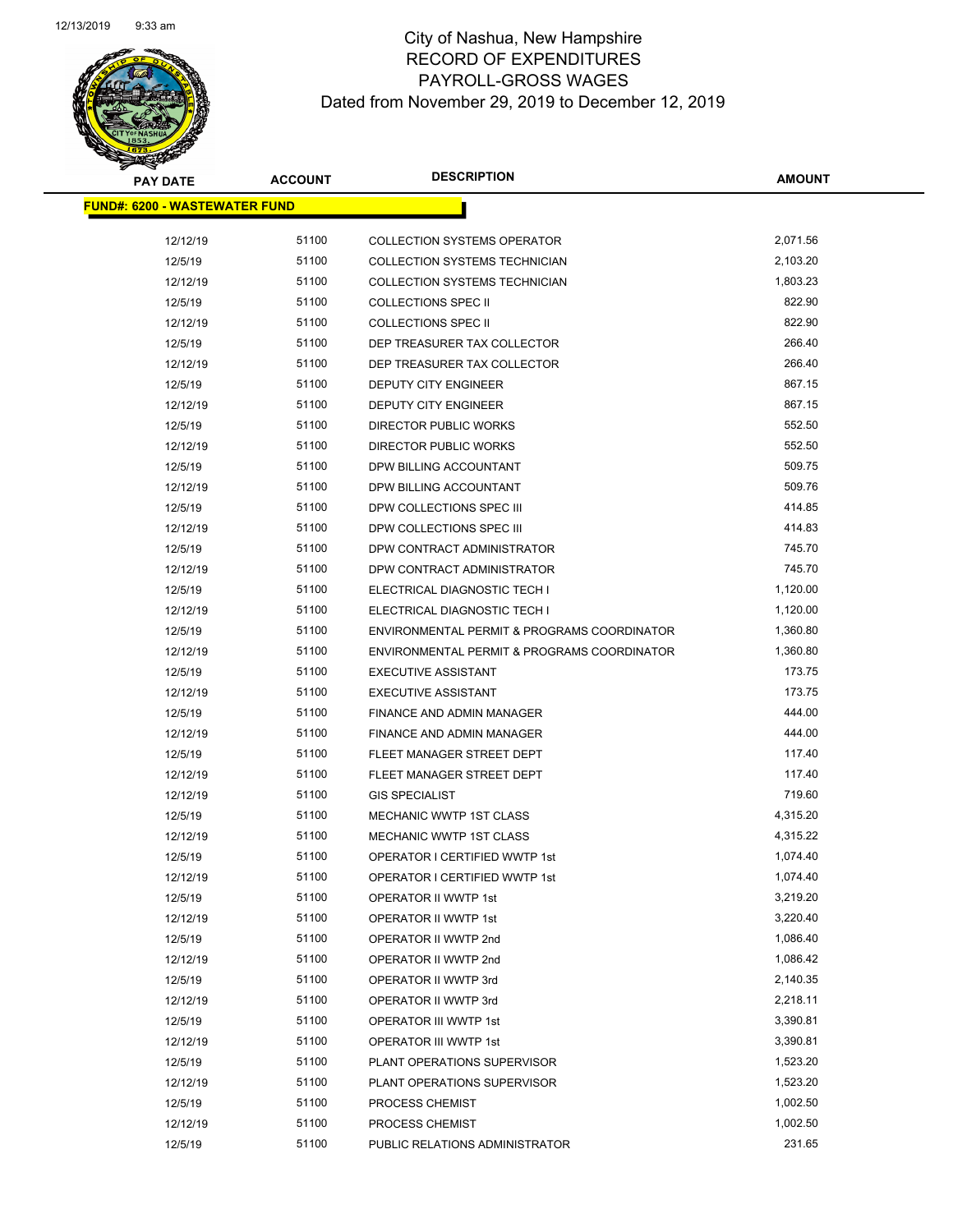

| <b>PAY DATE</b>                          | <b>ACCOUNT</b> | <b>DESCRIPTION</b>                 | <b>AMOUNT</b> |
|------------------------------------------|----------------|------------------------------------|---------------|
| <b>FUND#: 6200 - WASTEWATER FUND</b>     |                |                                    |               |
| 12/12/19                                 | 51100          | PUBLIC RELATIONS ADMINISTRATOR     | 231.65        |
| 12/5/19                                  | 51100          | <b>SENIOR STAFF ENGINEER</b>       | 2,380.90      |
| 12/12/19                                 | 51100          | <b>SENIOR STAFF ENGINEER</b>       | 2,380.90      |
| 12/5/19                                  | 51100          | SR MGR ACCT FIN REPORTING          | 394.70        |
| 12/12/19                                 | 51100          | SR MGR ACCT FIN REPORTING          | 394.70        |
| 12/5/19                                  | 51100          | <b>STAFF ENGINEER</b>              | 1,124.60      |
| 12/12/19                                 | 51100          | <b>STAFF ENGINEER</b>              | 1,124.60      |
| 12/5/19                                  | 51100          | SUPERINTENDENT OF WASTEWATER       | 1,998.10      |
| 12/12/19                                 | 51100          | SUPERINTENDENT OF WASTEWATER       | 1,998.09      |
| 12/5/19                                  | 51100          | <b>SUPV LABORATORY</b>             | 1,237.60      |
| 12/12/19                                 | 51100          | <b>SUPV LABORATORY</b>             | 1,237.60      |
| 12/5/19                                  | 51100          | TRUCK DRIVER STREET REPAIR         | 896.40        |
| 12/12/19                                 | 51100          | TRUCK DRIVER STREET REPAIR         | 896.40        |
| 12/5/19                                  | 51100          | <b>WASTEWATER ASSISTANT</b>        | 2,533.92      |
| 12/12/19                                 | 51100          | <b>WASTEWATER ASSISTANT</b>        | 2,713.20      |
| 12/5/19                                  | 51100          | <b>WASTEWATER FOREMAN</b>          | 2,649.20      |
| 12/12/19                                 | 51100          | <b>WASTEWATER FOREMAN</b>          | 2,649.20      |
| 12/5/19                                  | 51100          | <b>WASTEWATER PROJECT ENGINEER</b> | 1,578.70      |
| 12/12/19                                 | 51100          | <b>WASTEWATER PROJECT ENGINEER</b> | 1,578.70      |
| 12/5/19                                  | 51300          | <b>COLLECTION SYSTEMS OPERATOR</b> | 110.21        |
| 12/12/19                                 | 51300          | <b>COLLECTION SYSTEMS OPERATOR</b> | 220.42        |
| 12/5/19                                  | 51300          | ELECTRICAL DIAGNOSTIC TECH I       | 264.28        |
| 12/12/19                                 | 51300          | ELECTRICAL DIAGNOSTIC TECH I       | 613.14        |
| 12/5/19                                  | 51300          | MECHANIC WWTP 1ST CLASS            | 487.18        |
| 12/12/19                                 | 51300          | MECHANIC WWTP 1ST CLASS            | 1,854.90      |
| 12/5/19                                  | 51300          | OPERATOR I CERTIFIED WWTP 1st      | 326.88        |
| 12/5/19                                  | 51300          | OPERATOR II WWTP 1st               | 1,268.52      |
| 12/12/19                                 | 51300          | OPERATOR II WWTP 1st               | 1,148.70      |
| 12/12/19                                 | 51300          | OPERATOR II WWTP 2nd               | 325.93        |
| 12/5/19                                  | 51300          | OPERATOR II WWTP 3rd               | 705.36        |
| 12/5/19                                  | 51300          | OPERATOR III WWTP 1st              | 638.81        |
| 12/12/19                                 | 51300          | OPERATOR III WWTP 1st              | 401.95        |
| 12/5/19                                  | 51300          | <b>SUPV LABORATORY</b>             | 301.64        |
| 12/12/19                                 | 51300          | <b>SUPV LABORATORY</b>             | 69.60         |
| 12/5/19                                  | 51300          | <b>WASTEWATER ASSISTANT</b>        | 549.12        |
| 12/5/19                                  | 51300          | <b>WASTEWATER FOREMAN</b>          | 397.37        |
| 12/12/19                                 | 51300          | <b>WASTEWATER FOREMAN</b>          | 832.01        |
| 12/5/19                                  | 51600          | OPERATOR II WWTP 1st               | 600.00        |
| <b>TOTAL FUND 6200 - WASTEWATER FUND</b> |                |                                    | \$106,442.39  |

**FUND#: 6500 - PROPERTY & CASUALTY FUND**

12/5/19 51100 PROGRAM SUPV 1,424.80